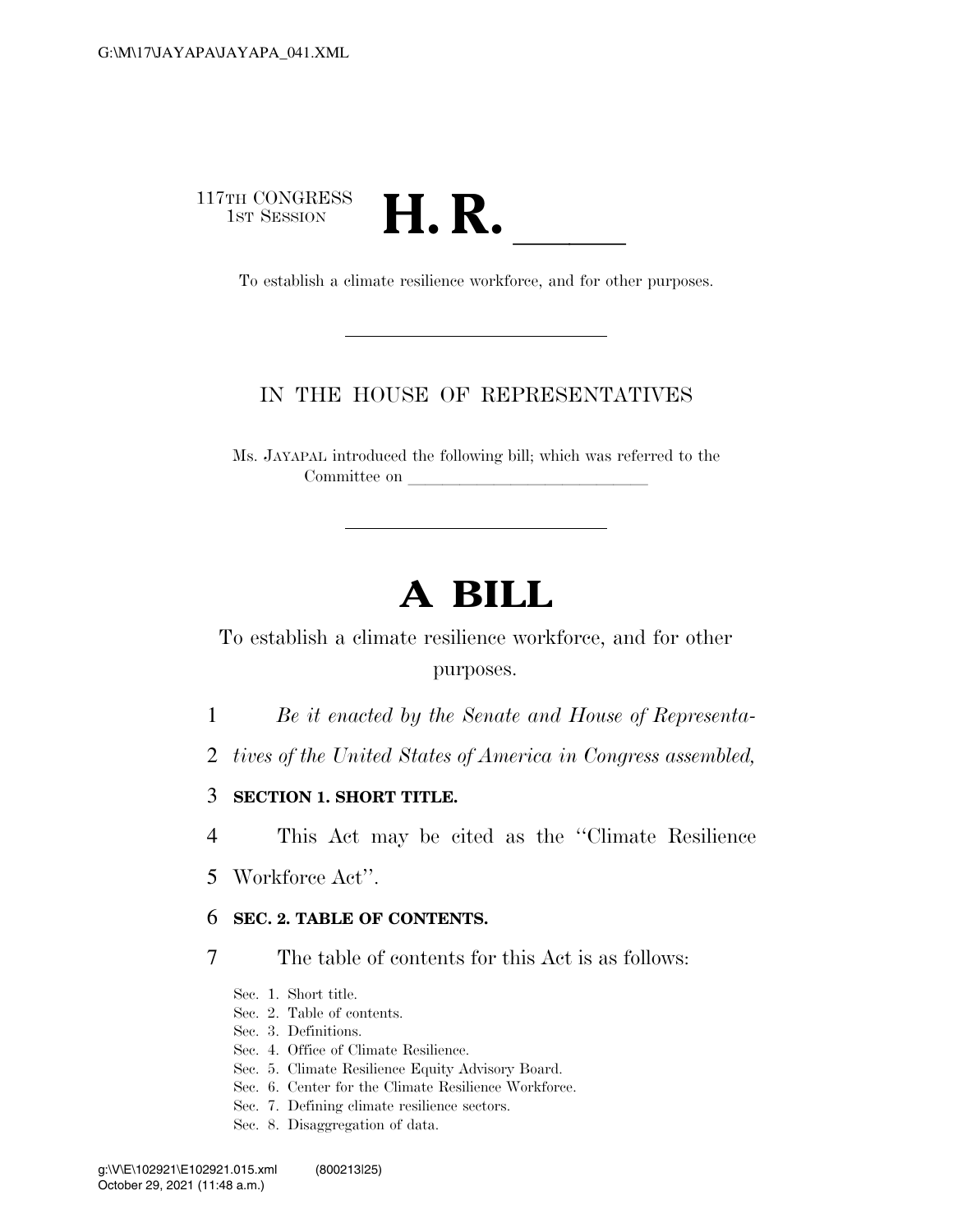#### TITLE I—NATIONAL CLIMATE RESILIENCE ACTION PLANNING

- Sec. 101. Interagency workgroup.
- Sec. 102. Climate Resilience Task Force.
- Sec. 103. Process and outcomes for development of national climate resilience action plan.
- Sec. 104. Federal agency climate resilience action plans.

#### TITLE II—STATE, TRIBAL, LOCAL, AND COMMUNITY CLIMATE RESILIENCE ACTION PLANNING

Sec. 201. Climate resilience planning grants.

#### TITLE III—CLIMATE RESILIENCE WORKFORCE GRANTS

- Sec. 301. Job creation grants.
- Sec. 302. Workforce development training and hiring grants.
- Sec. 303. Virtual technical assistance and capacity building.

#### TITLE IV—LABOR STANDARDS AND ENFORCEMENT

- Sec. 401. Minimum labor standards for climate resilience workers.
- Sec. 402. Good Climate Resilience Jobs Grant Program.
- Sec. 403. Climate Resilience Workers Commission.
- Sec. 404. Workers employed using Stafford Act funds.
- Sec. 405. Paid leave for Federal employees who are victims of domestic violence, sexual assault, or stalking.
- Sec. 406. GAO Report on Federal Prison Industry.

#### TITLE V—REMOVING BARRIERS TO EMPLOYMENT

- Sec. 501. Immigration barriers.
- Sec. 502. Criminal justice barriers.
- Sec. 503. Drug testing barriers.
- Sec. 504. Taskforce on Worker Inclusion.

#### TITLE VI—PROVISIONS RELATED TO CLIMATE RESILIENCE WORKERS INVOLVED IN DISASTER RECOVERY AND REBUILDING

Sec. 601. Supports for disaster recovery workers.

Sec. 602. Pilot program providing Federal employment opportunities for formerly incarcerated firefighters.

Sec. 603. Direct employment in FEMA CORE.

#### 1 **SEC. 3. DEFINITIONS.**

- 2 In this Act:
- 3 (1) APPRENTICE.—The term ''apprentice'' 4 means a participant in an apprenticeship program. 5 (2) APPRENTICESHIP PROGRAM.—The term 6 ''apprenticeship program'' means an apprenticeship 7 registered under the Act of August 16, 1937 (com-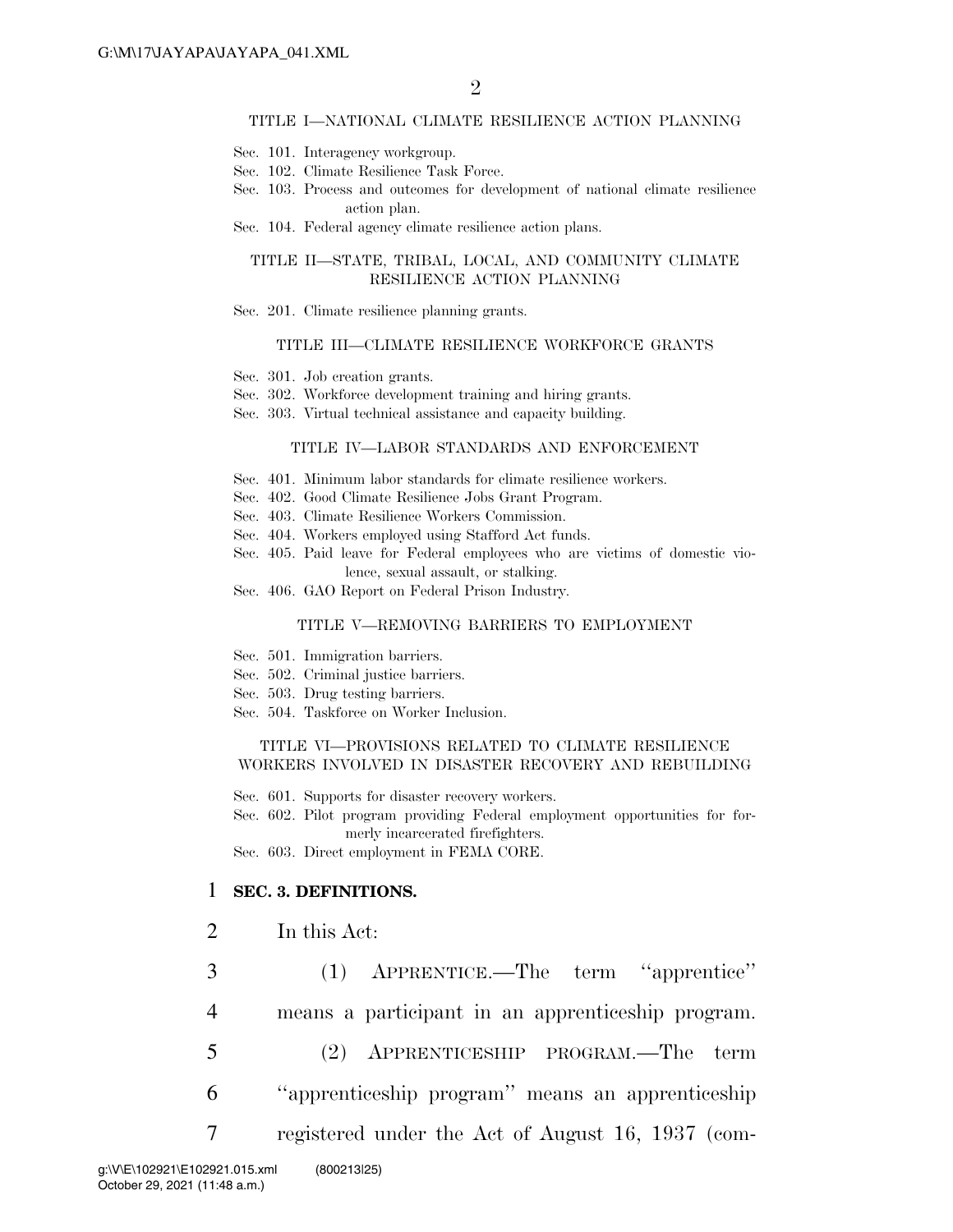| $\mathbf{1}$   | monly known as the "National Apprenticeship Act";  |
|----------------|----------------------------------------------------|
| $\overline{2}$ | 50 Stat. 664, chapter 663; 29 U.S.C. 50 et seq.)   |
| 3              | that meets the standards of subpart A of part 29   |
| $\overline{4}$ | and part 30 of title 29, Code Federal Register (or |
| 5              | any successor regulations on registered programs). |
| 6              | (3) CLIMATE RESILIENCE.—The term "climate          |
| 7              | resilience"-                                       |
| 8              | (A) means the ability and capacity of so-          |
| 9              | cial, economic, and environmental systems, or-     |
| 10             | ganized as natural ecosystems and human com-       |
| 11             | munities, to anticipate, prepare for, adapt to,    |
| 12             | respond to, and recover from hazardous events,     |
| 13             | trends, or disturbances related to climate         |
| 14             | change; and                                        |
| 15             | (B) includes the ability to engage in an           |
| 16             | iterative process of-                              |
| 17             | (i) assessing how climate change will              |
| 18             | create new, or alter current climate related       |
| 19             | risks, and how such risks are distributed          |
| 20             | within and across natural ecosystems and           |
| 21             | human communities, including—                      |
| 22             | (I) for human communities, risks                   |
| 23             | shall be assessed by geography, race,              |
| 24             | ethnicity, socioeconomic status, health            |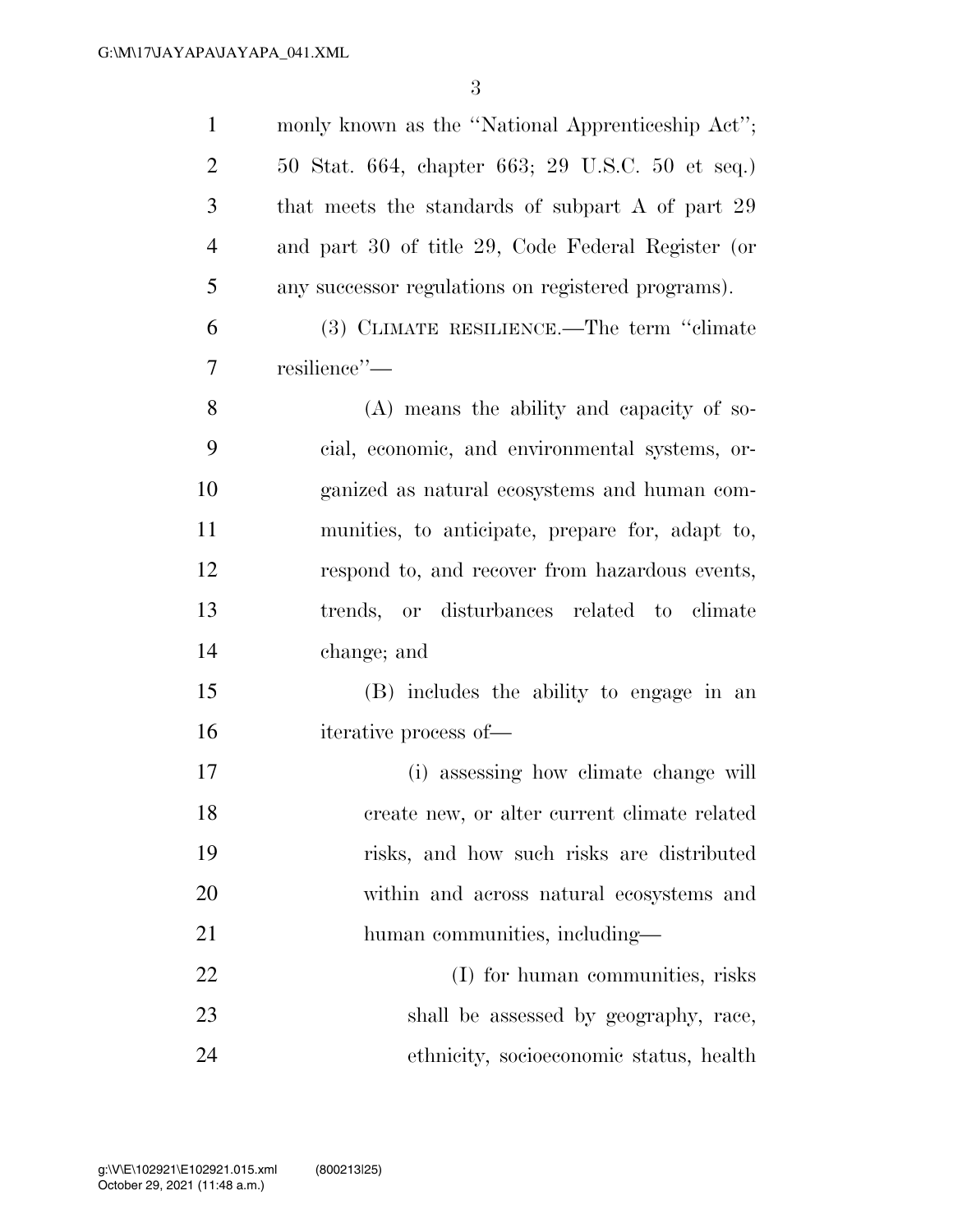| $\mathbf{1}$   | and other demographic and social fac-            |
|----------------|--------------------------------------------------|
| $\overline{2}$ | tors, as applicable; and                         |
| 3              | (II) for natural ecosystems, risks               |
| $\overline{4}$ | shall be assessed by geography, spe-             |
| 5              | cies and ecosystem services, as appli-           |
| 6              | cable;                                           |
| 7              | (ii) identifying human populations,              |
| 8              | animal and plant species, ecosystem serv-        |
| 9              | ices and habitats that face disproportionate     |
| 10             | risks and impacts of climate change, in-         |
| 11             | cluding—                                         |
| 12             | (I) for human populations, iden-                 |
| 13             | tifying risks due to historic and ongo-          |
| 14             | systemic racism, economic in-<br>ing             |
| 15             | equity, and environmental degradation            |
| 16             | and pollution; and                               |
| 17             | (II) for natural species and eco-                |
| 18             | system services, identifying risks due           |
| 19             | to environmental degradation, pollu-             |
| 20             | tion and other anthropogenic impacts;            |
| 21             | working to address the<br>(iii)<br>$_{\rm root}$ |
| 22             | causes that lead the entities identified in      |
| 23             | clause (ii) to be disproportionately vulner-     |
| 24             | able to the risks and impacts of climate         |
| 25             | change; and                                      |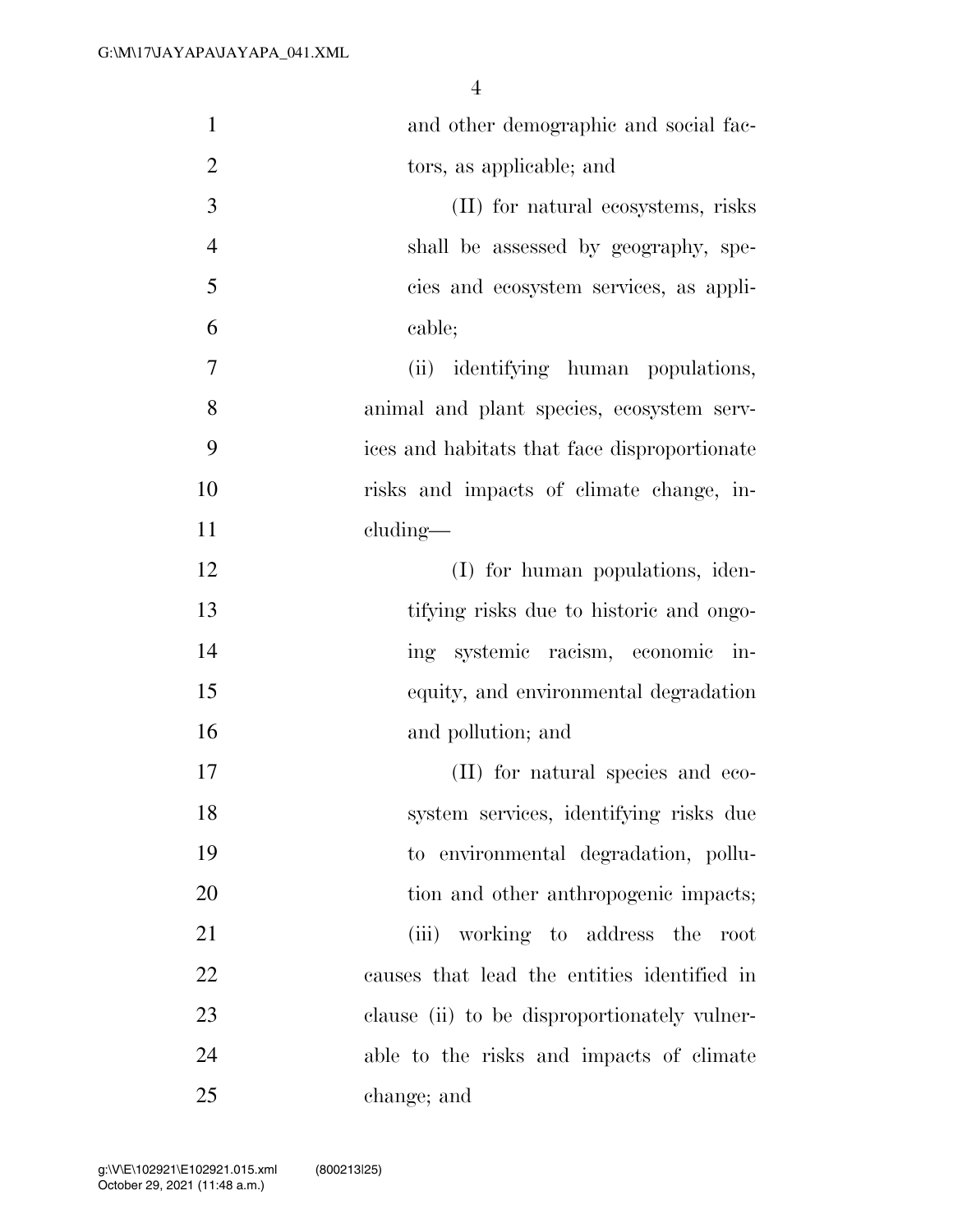| $\mathbf{1}$   | (iv) prioritizing the natural species,                |
|----------------|-------------------------------------------------------|
| $\overline{2}$ | ecosystem services and human populations              |
| 3              | identified in clause (ii) in taking steps to-         |
| $\overline{4}$ | (I) mitigate climate change by                        |
| 5              | addressing its causes and impacts to                  |
| 6              | the greatest extent possible as quickly               |
| 7              | as possible;                                          |
| 8              | (II) prepare for and adapt to the                     |
| 9              | unavoidable impacts of climate change                 |
| 10             | by ensuring that effective risk reduc-                |
| 11             | tion and management and adaptation                    |
| 12             | strategies can be implemented and                     |
| 13             | maintained; and                                       |
| 14             | (III) recover from and rebuild                        |
| 15             | after climate disasters in ways that                  |
| 16             | minimize future risks and increase the                |
| 17             | ability of natural ecosystems and                     |
| 18             | human communities to face future                      |
| 19             | risks with less harm.                                 |
| 20             | (4) CO-OPERATIVE.—The term "co-operative"             |
| 21             | has the meaning given such term in section 1381 of    |
| 22             | the Internal Revenue Code of 1986.                    |
| 23             | $(5)$ COMMUNITY OF COLOR.—The term "com-              |
| 24             | munity of color" means a census block group or se-    |
| 25             | ries of geographically contiguous blocks in which the |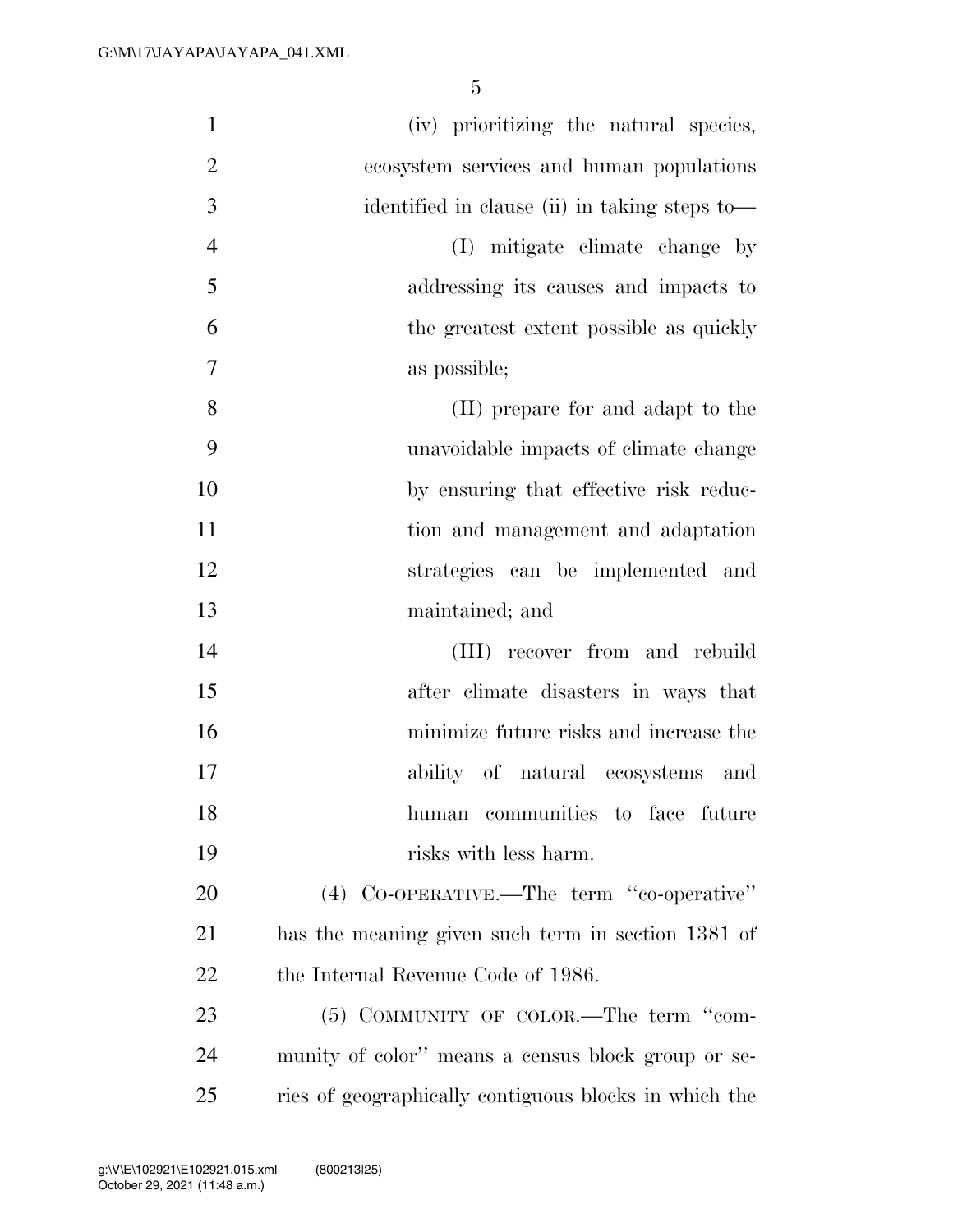| $\mathbf{1}$   | population of any of the following categories of indi- |
|----------------|--------------------------------------------------------|
| $\overline{2}$ | viduals, individually or in combination, comprises 30  |
| 3              | percent or more of the population of persons in the    |
| $\overline{4}$ | census block group or series of geographically con-    |
| 5              | tiguous blocks:                                        |
| 6              | $(A)$ Black.                                           |
| 7              | (B) African American.                                  |
| 8              | $(C)$ Asian.                                           |
| 9              | (D) Pacific Islander.                                  |
| 10             | (E) Other non-white race.                              |
| 11             | (F) Hispanic.                                          |
| 12             | $(G)$ Latino.                                          |
| 13             | (H) Linguistically isolated.                           |
| 14             | (6) COVERED PROJECT LABOR AGREEMENT.                   |
| 15             | The term covered project labor agreement means a       |
| 16             | project labor agreement that—                          |
| 17             | (A) binds all contractors and subcontrac-              |
| 18             | tors on the project through the inclusion of ap-       |
| 19             | propriate specifications in all relevant solicita-     |
| 20             | tion provisions and contract documents;                |
| 21             | (B) allows all contractors and subcontrac-             |
| 22             | tors to compete for contracts and subcontracts         |
| 23             | without regard to whether they are otherwise a         |
| 24             | party to a collective bargaining agreement;            |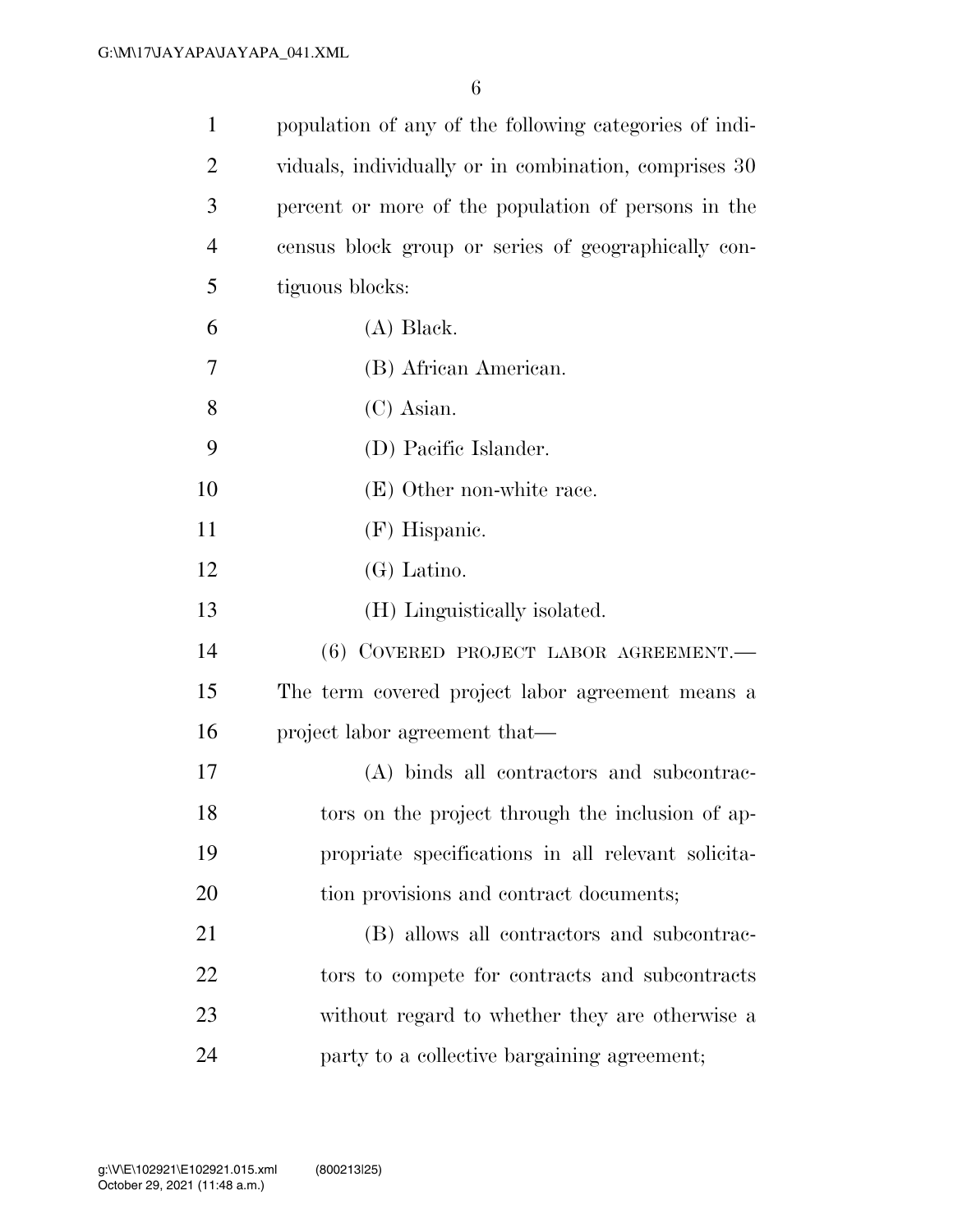| $\mathbf{1}$   | (C) contains guarantees against strikes,             |
|----------------|------------------------------------------------------|
| $\overline{2}$ | lockouts, and other similar job disruptions;         |
| 3              | (D) sets forth effective, prompt, and mutu-          |
| $\overline{4}$ | ally binding procedures for resolving labor dis-     |
| 5              | putes arising during the covered project labor       |
| 6              | agreement; and                                       |
| 7              | (E) provides other mechanisms for labor-             |
| 8              | management cooperation on matters of mutual          |
| 9              | interest and concern, including productivity,        |
| 10             | quality of work, safety, and health.                 |
| 11             | (7) DIRECTOR.—The term "Director" means              |
| 12             | the director of the Office of Climate Resilience es- |
| 13             | tablished under section 4 of this Act.               |
| 14             | FRONTLINE COMMUNITY.—The<br>(8)<br>term              |
| 15             | "frontline community" means—                         |
| 16             | (A) a community or population that, due              |
| 17             | to systemic racial or economic injustice, has        |
| 18             | been made vulnerable to experience dispropor-        |
| 19             | tionate exposure to environmental hazards, in-       |
| 20             | $cluding$ —                                          |
| 21             | (i) a low-income community;                          |
| 22             | (ii) a community of color; and                       |
| 23             | (iii) a Tribal or indigenous commu-                  |
| 24             | nity;                                                |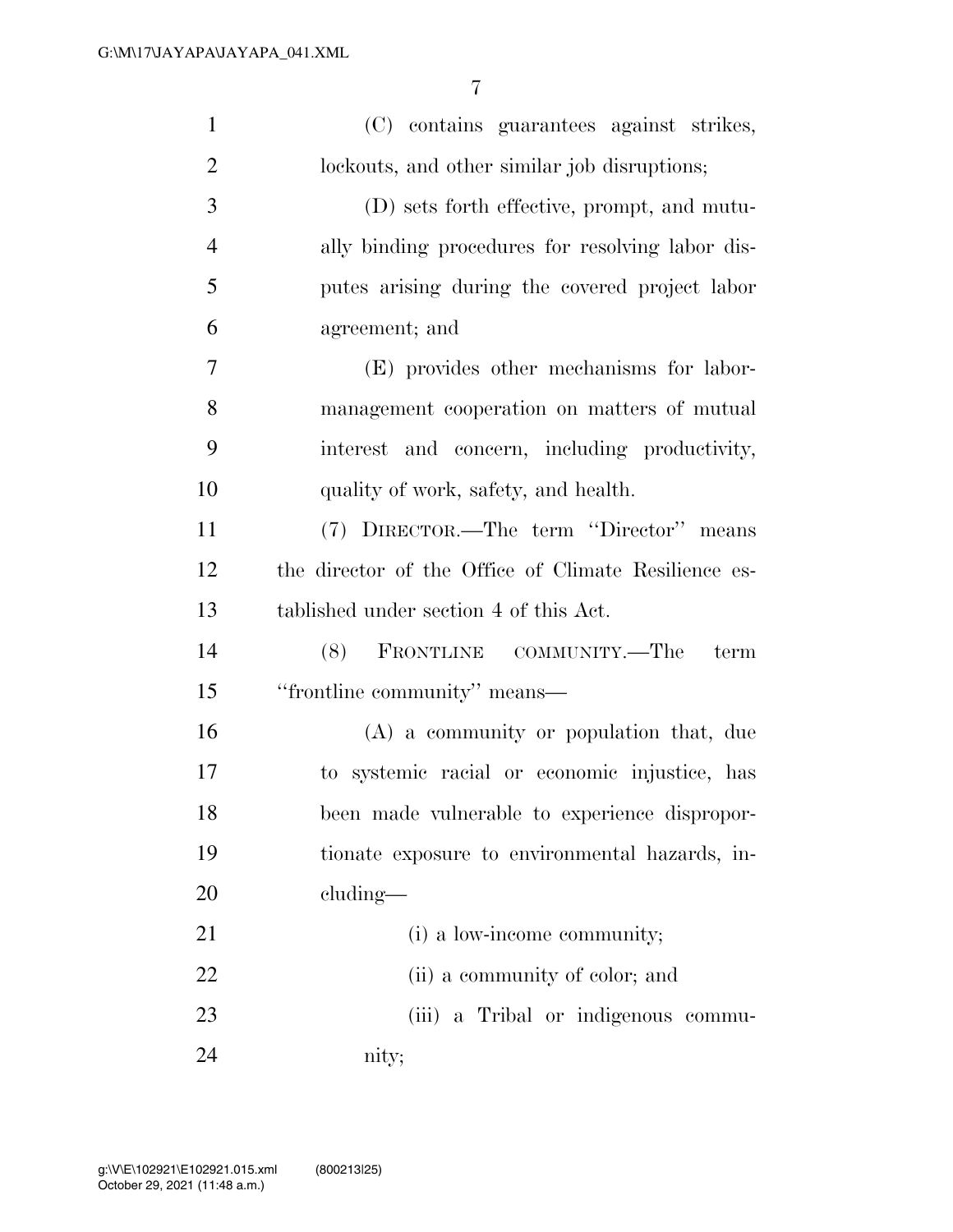| $\mathbf{1}$   | (B) a community that has been primarily           |
|----------------|---------------------------------------------------|
| $\overline{2}$ | economically dependent on fossil fuel industries; |
| 3              | and                                               |
| $\overline{4}$ | (C) a community or population that is vul-        |
| 5              | nerable or systematically disadvantaged and       |
| 6              | therefore has a higher likelihood of being im-    |
| $\overline{7}$ | pacted by environmental and climate injustice     |
| 8              | and inequitable climate actions, including—       |
| 9              | (i) linguistically isolated communities;          |
| 10             | (ii) individuals with limited English             |
| 11             | proficiency;                                      |
| 12             | (iii) immigrants and refugees;                    |
| 13             | (iv) individuals with limited mobility;           |
| 14             | (v) individuals who are ill;                      |
| 15             | (vi) vulnerable elderly populations;              |
| 16             | (vii) children, youth, and pregnant               |
| 17             | women;                                            |
| 18             | (viii) individuals with disabilities;             |
| 19             | $(ix)$ LGBTQ + individuals;                       |
| 20             | (x) institutionalized populations;                |
| 21             | (xi) individuals living in isolated rural         |
| 22             | areas;                                            |
| 23             | (xii) unhoused populations; and                   |
| 24             | (xiii) workers whose job requires such            |
| 25             | worker to work outdoors.                          |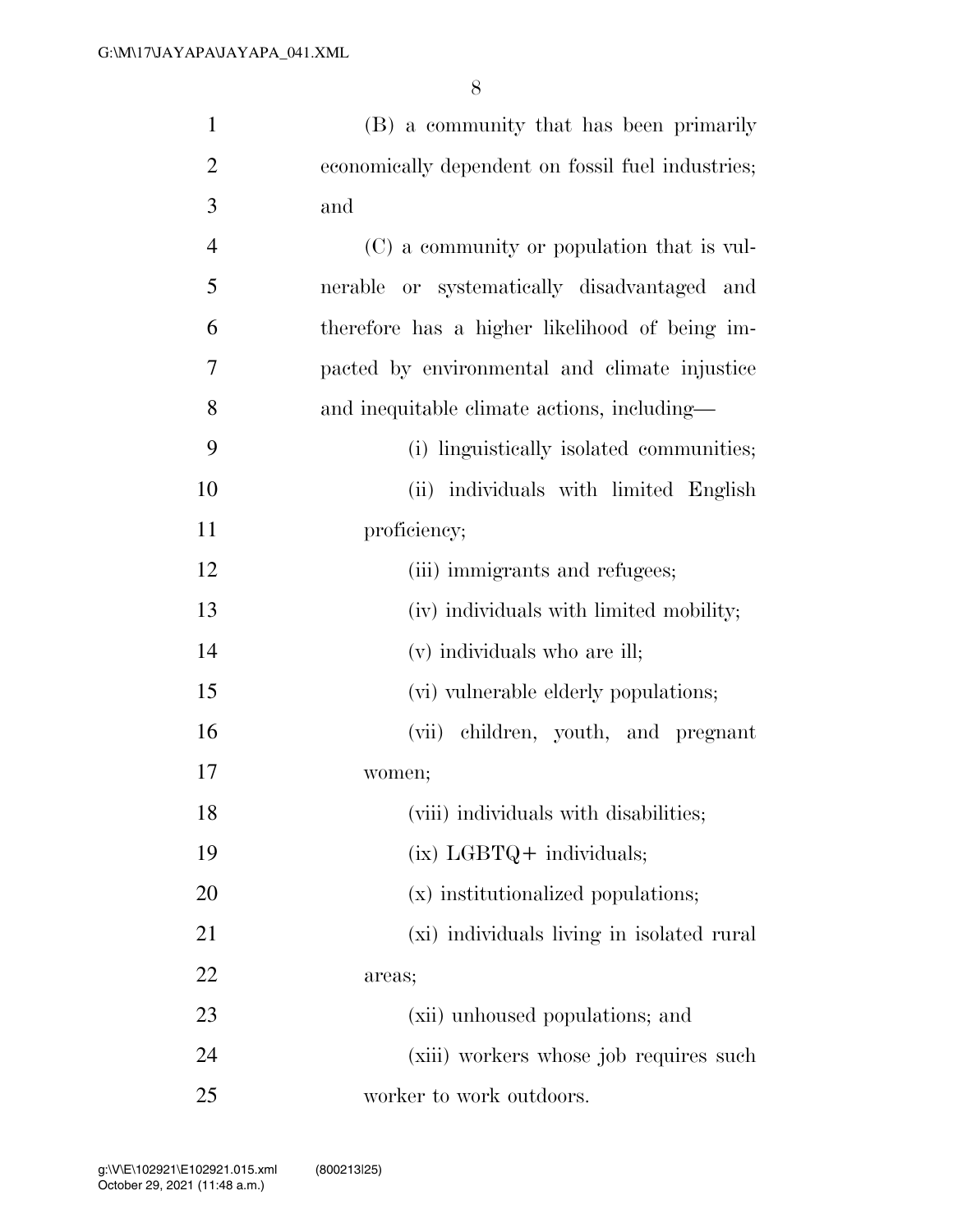(9) GRASSROOTS COMMUNITY GROUP.—The term ''grassroots community group'' means a group of organized or connected individuals residing in the same census block group or series of geographically contiguous blocks that face the same or similar risks and impacts of climate change or other social, eco-nomic, and environmental risks and impacts.

8 (10) INTERIM CREDENTIAL.—The term "in- terim credential'' means a credential issued by a reg- istration agency, upon request of the appropriate sponsor, as certification of competency attainment by a program participant during participation in a program under the national apprenticeship system.

 (11) LABOR ORGANIZATION.—The term ''labor organization'' has the meaning given such term in section 2(5) of the National Labor Relations Act (29 U.S.C. 152(5)).

 (12) LABOR, WORKER, AND WORKFORCE DE- VELOPMENT STAKEHOLDERS.—The term ''labor, worker, and workforce development stakeholders'' shall include—

 (A) individuals who are members of popu- lations facing barriers to employment who have shown leadership in addressing such barriers;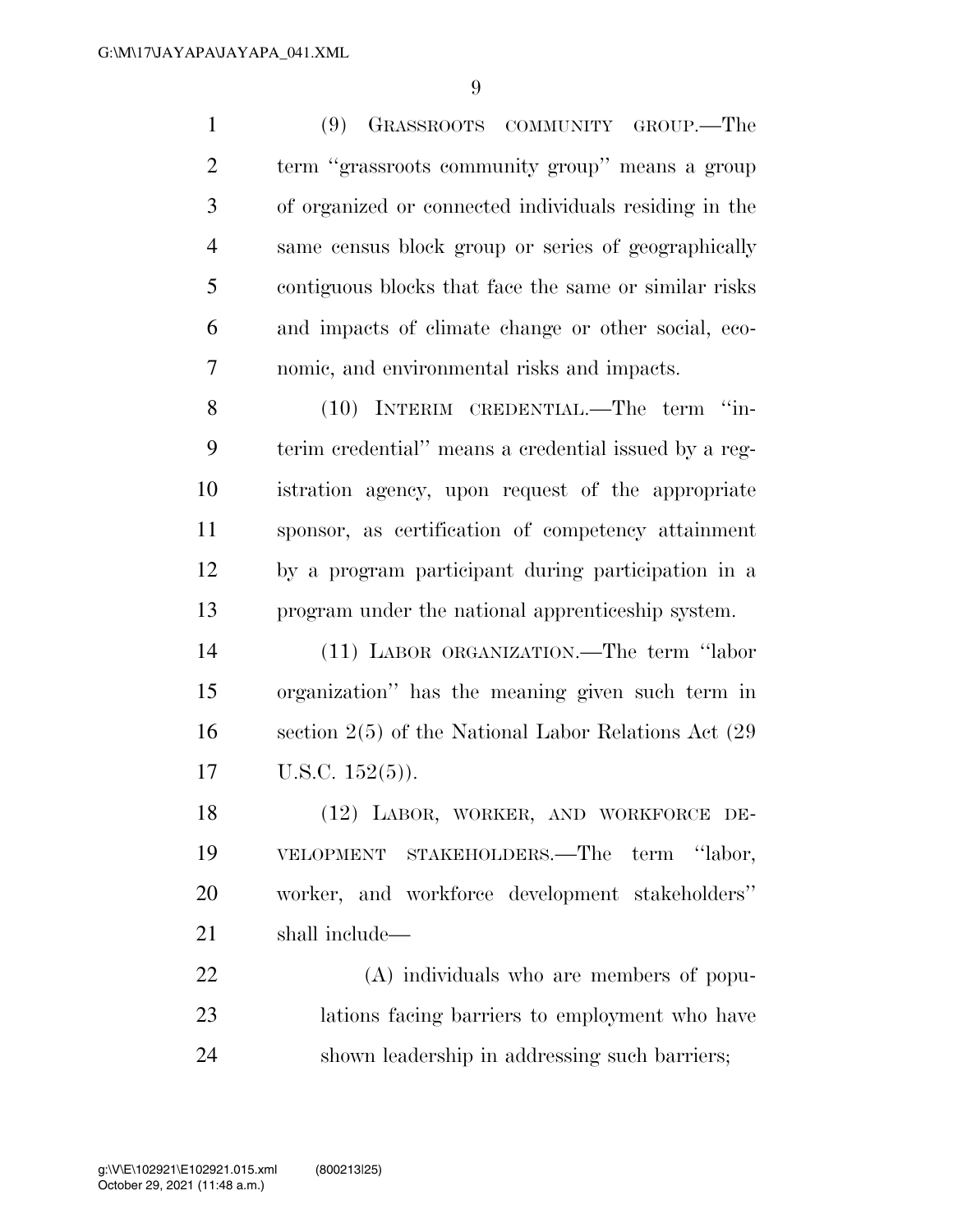| $\mathbf{1}$   | (B) worker-driven entities dedicated to en-       |
|----------------|---------------------------------------------------|
| $\overline{2}$ | suring collective worker voice and representa-    |
| 3              | tion, including—                                  |
| $\overline{4}$ | (i) labor unions;                                 |
| 5              | (ii) worker centers; and                          |
| 6              | (iii) worker associations;                        |
| 7              | (C) organizations that advocate for im-           |
| 8              | provement to worker rights and working condi-     |
| 9              | tions, including organizations that work to ex-   |
| 10             | pand collective bargaining, raise worker wages,   |
| 11             | improve workplace safety, reduce and end dis-     |
| 12             | crimination and increase workplace equity;        |
| 13             | (D) individuals and organizations, includ-        |
| 14             | ing potential employers, that possess knowledge   |
| 15             | of the jobs, skills, and occupations that pertain |
| 16             | to climate resilience work, in order to inform    |
| 17             | workforce and training needs; and                 |
| 18             | (E) entities with proven track records in         |
| 19             | designing and participating in workforce devel-   |
| 20             | opment and training programs resulting in         |
| 21             | higher wages and improved job security for        |
| 22             | workers, including-                               |
| 23             | (i) community colleges;                           |
| 24             | (ii) nonprofit organizations; and                 |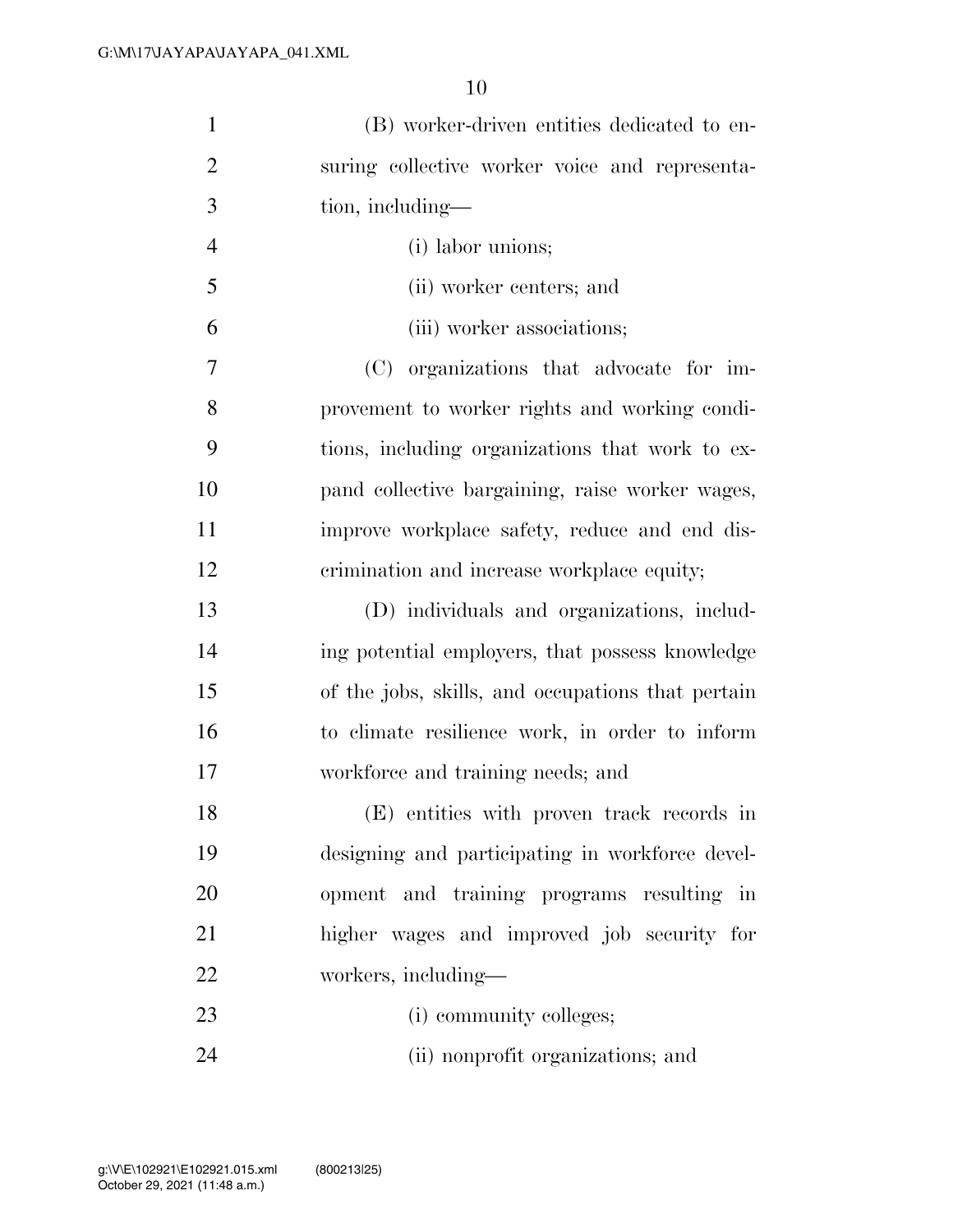| $\mathbf{1}$   | (iii) joint labor management partner-                |
|----------------|------------------------------------------------------|
| $\overline{2}$ | ships.                                               |
| 3              | (13) LOCAL GOVERNMENT.—The term "local               |
| $\overline{4}$ | government" means—                                   |
| 5              | $(A)$ a county, municipality, city, town,            |
| 6              | township, local public authority, school district,   |
| 7              | special district, intrastate district, council of    |
| 8              | governments (regardless of whether the council       |
| 9              | of governments is incorporated as a nonprofit        |
| 10             | corporation under State law), regional or inter-     |
| 11             | state governmental entity, or agency or instru-      |
| 12             | mentality of a local government; or                  |
| 13             | (B) an Indian Tribe or authorized Tribal             |
| 14             | organization, or Alaska Native village or organi-    |
| 15             | zation that is not a Tribal Government.              |
| 16             | (14) LOW-INCOME COMMUNITY.—The<br>term               |
| 17             | "low-income community" means any census block        |
| 18             | group in which 30 percent or more of the population  |
| 19             | of such block group are individuals with an annual   |
| 20             | household income equal to, or less than, the greater |
| 21             | $of$ —                                               |
| 22             | $(A)$ an amount equal to 80 percent of the           |
| 23             | median income of the area in which the house-        |
| 24             | hold is located, as reported by the Department       |
| 25             | of Housing and Urban Development; and                |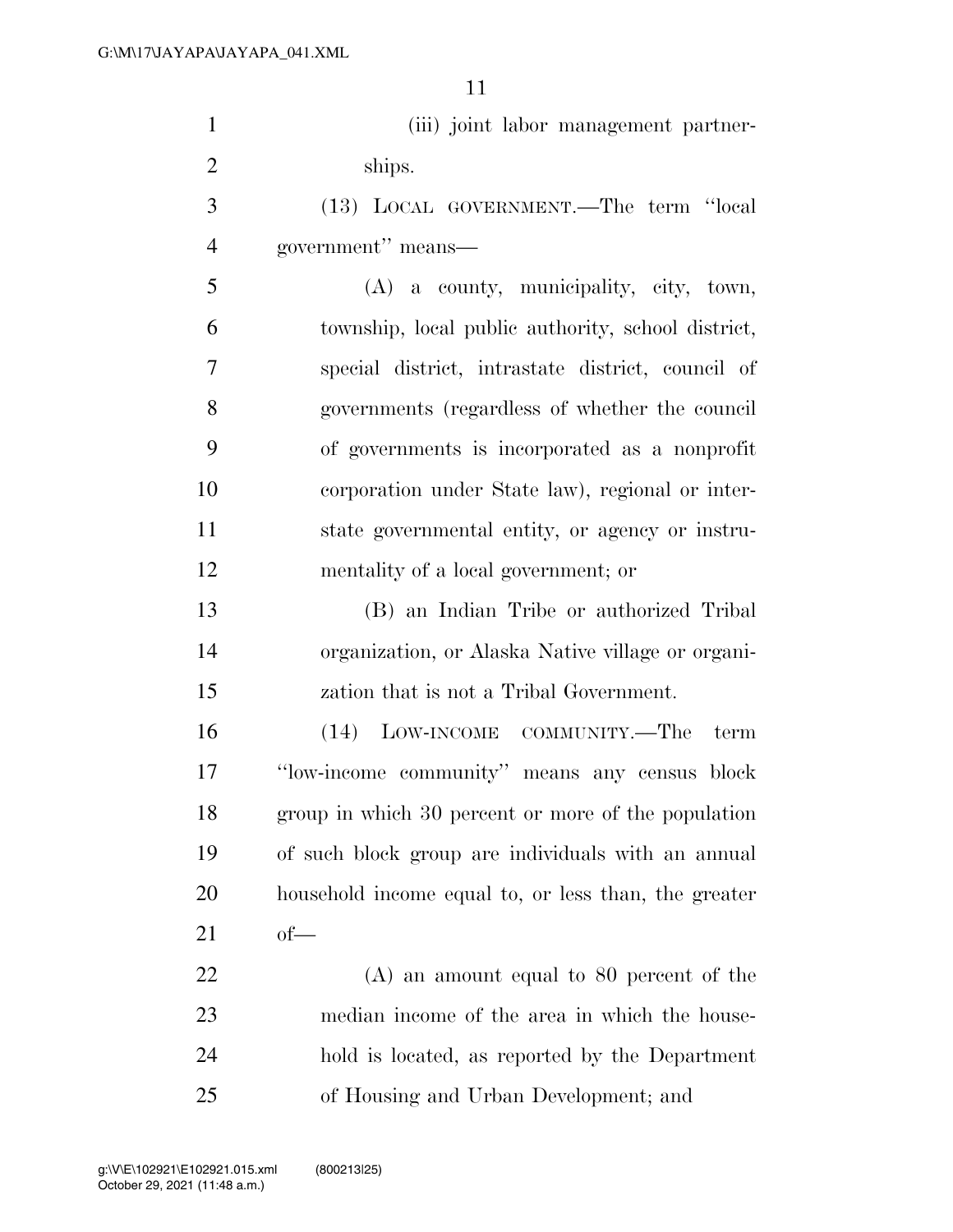(B) 200 percent of the Federal poverty 2 line.

 (15) NON-PROFIT ORGANIZATION.—The term ''non-profit organization'' means an organization under section 501(c)(3) of the Internal Revenue Code of 1986.

 (16) POPULATION.—The term ''population'' means a census block group or series of geographi- cally contiguous blocks representing certain common characteristics, including race, ethnicity, national or- igin, income-level, health disparities, or other public health or socioeconomic attributes.

 (17) POPULATIONS FACING BARRIERS TO EM- PLOYMENT.—The term ''populations facing barriers to employment'' means populations that have faced systemic barriers to employment, significant, sys- temic job losses, or chronic underemployment or in- secure employment due to failed economic policies, including—

 (A) undocumented individuals; (B) individuals with criminal records; (C) individuals who are formerly incarcer- ated; (D) deindustrialized communities; and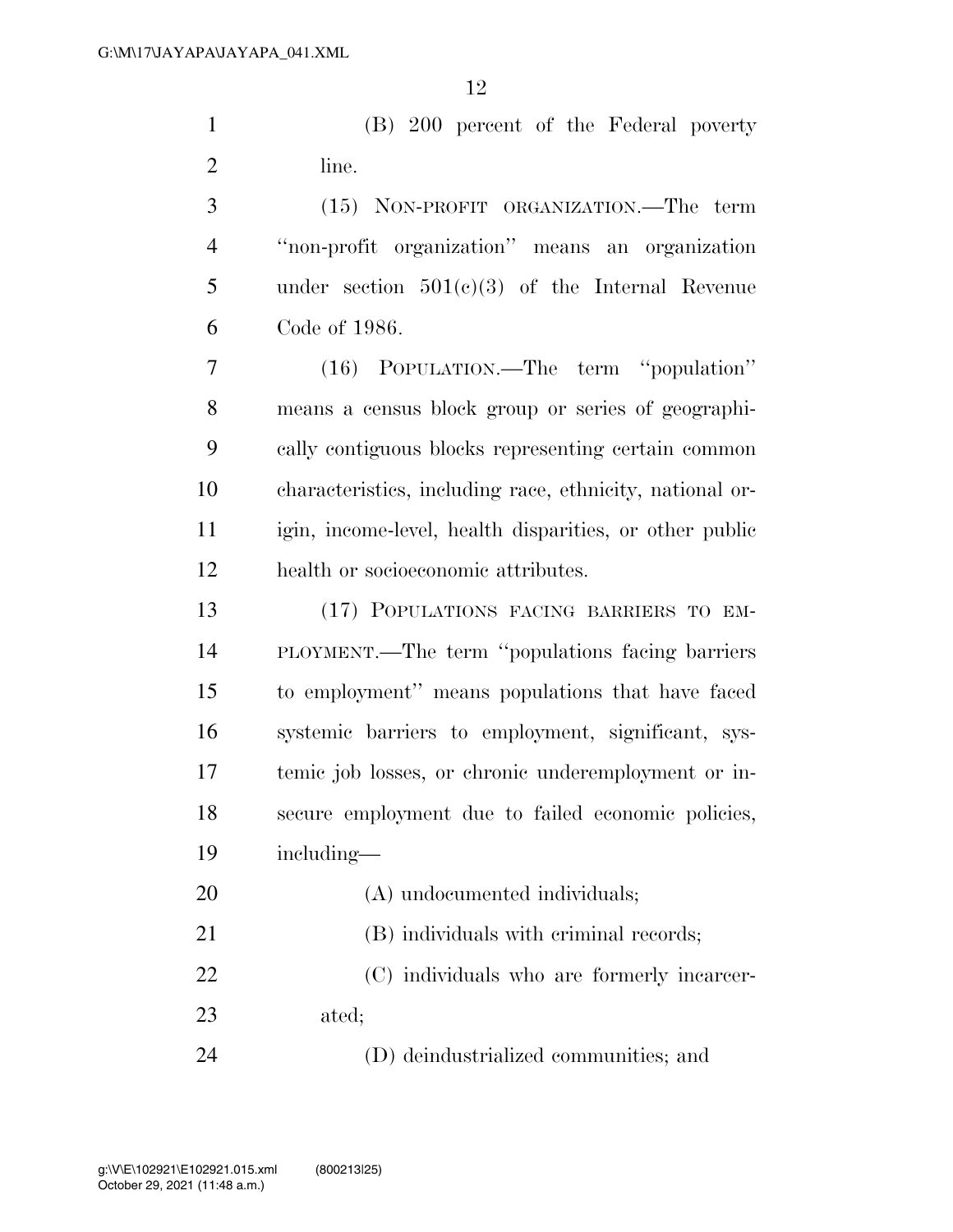| $\mathbf{1}$   | (E) demographic populations with unem-                |
|----------------|-------------------------------------------------------|
| $\overline{2}$ | ployment levels higher than the national aver-        |
| 3              | age.                                                  |
| $\overline{4}$ | PRE-APPRENTICESHIP PROGRAM.—The<br>(18)               |
| 5              | term "pre-apprenticeship program" means a train-      |
| 6              | ing model or program that—                            |
| 7              | (A) prepares individuals, focusing<br>on              |
| 8              | underrepresented populations, to enter and suc-       |
| 9              | ceed in a registered apprenticeship program;          |
| 10             | (B) has an articulation agreement with one            |
| 11             | or more registered apprenticeship programs;           |
| 12             | (C) that teaches a curriculum based on in-            |
| 13             | dustry standards; and                                 |
| 14             | (D) that offers hands on training opportu-            |
| 15             | nities that do not displace paid workers.             |
| 16             | (19) PROJECT LABOR AGREEMENT.—The term                |
| 17             | "project labor agreement" means a pre-hire collec-    |
| 18             | tive bargaining agreement with one or more labor      |
| 19             | organizations that establishes the terms and condi-   |
| 20             | tions of employment for a specific project and is de- |
| 21             | scribed in section 8(f) of the National Labor Rela-   |
| 22             | tions Act $(29 \text{ U.S.C. } 158(f)).$              |
| 23             | (20) RECOGNIZED POST-SECONDARY CREDEN-                |
| 24             | TIAL.—The term "recognized post-secondary creden-     |
| 25             | tial" has the meaning given the term in section 3 of  |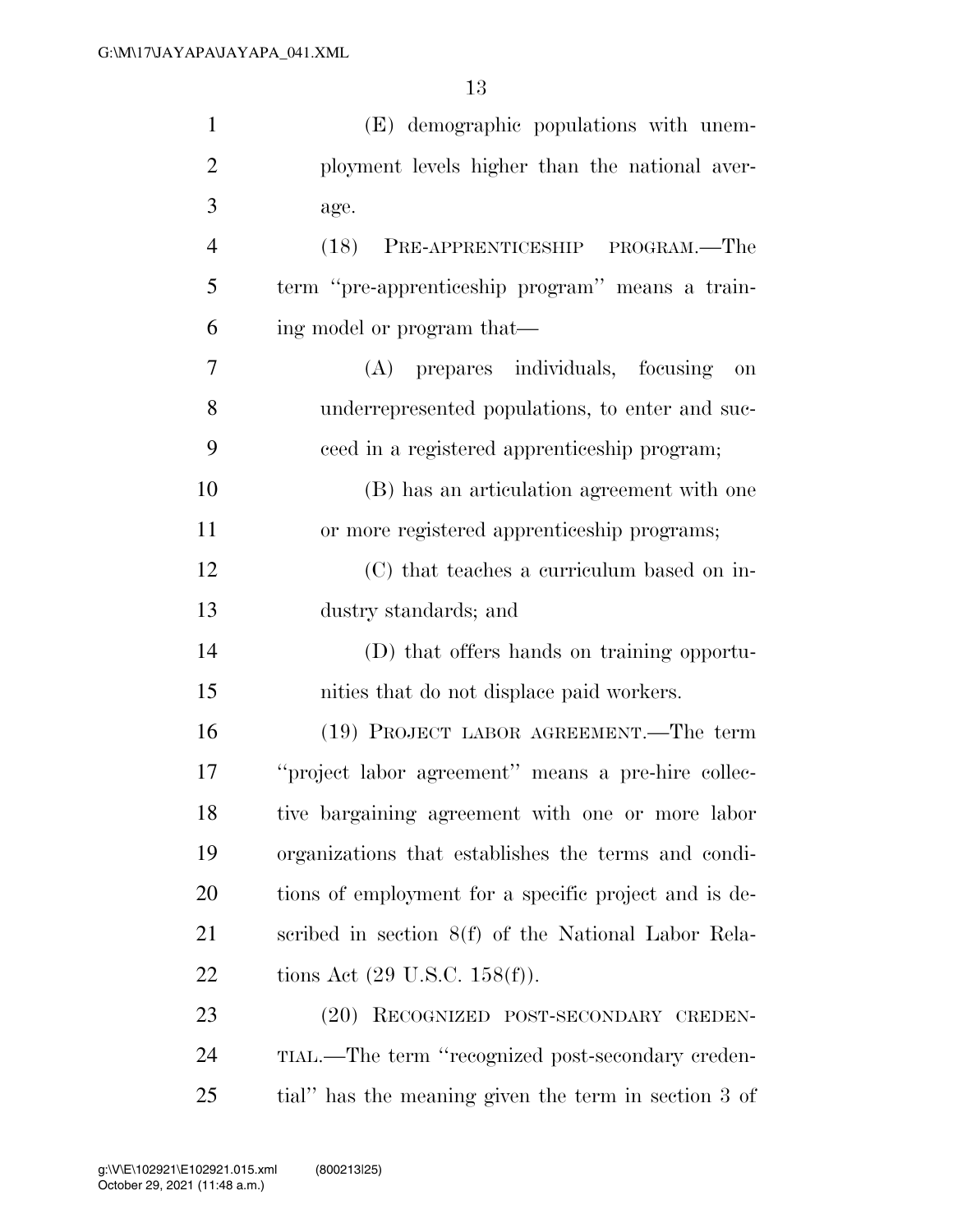1 the Workforce Innovation and Opportunity Act  $(29)$  U.S.C. 3102), except that such term does not in- clude a certificate of completion of an apprentice-ship.

 (21) REGIONAL GOVERNMENTAL GROUP.—The term ''regional governmental group'' means a group of States that share borders or are in close prox- imity to one another and share similar social, eco- nomic, and environmental systems and risks and im-pacts of climate change.

 (22) STATE.—The term ''State'' includes each of the several States, the District of Columbia, the Commonwealth of Puerto Rico, the Virgin Islands of the United States, the Commonwealth of the North- ern Mariana Islands, the Federated States of Micro- nesia, the Republic of the Marshall Islands, the Re- public of Palau, and the territories and possessions of the United States.

 (23) TRIBAL GOVERNMENT.—The term ''Tribal government'' means the governing body of an Indian Tribe.

22 (24) TRIBAL OR INDIGENOUS COMMUNITY. The term ''Tribal or indigenous community'' means a population of people who are members of—

(A) a federally recognized Indian Tribe;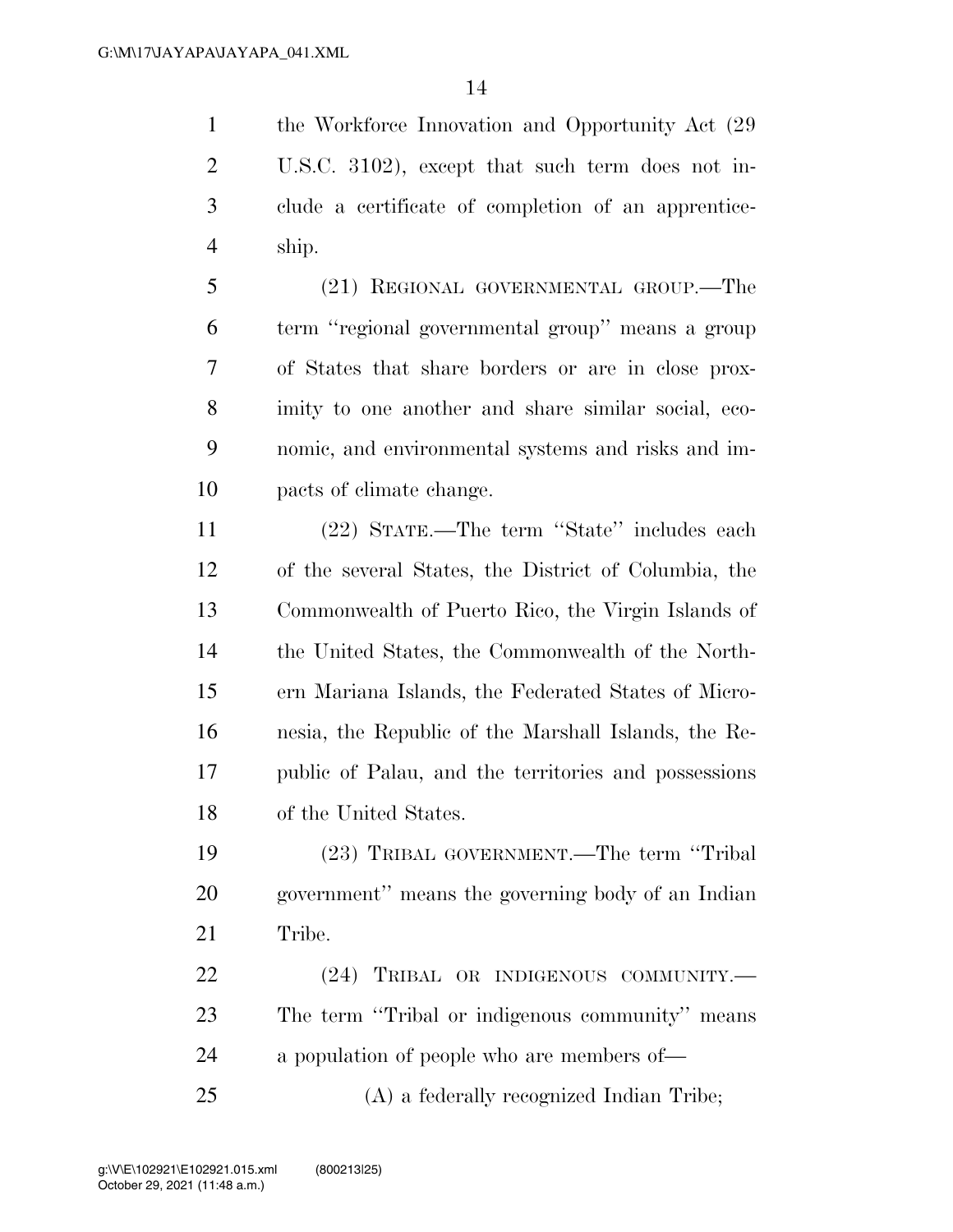| $\mathbf{1}$   | (B) a State recognized Indian Tribe;                       |
|----------------|------------------------------------------------------------|
| $\overline{2}$ | (C) an Alaskan Native or Native Hawaiian                   |
| 3              | community or organization; and                             |
| $\overline{4}$ | (D) any other community of indigenous                      |
| 5              | people located in a State.                                 |
| 6              | (25) WORKER CENTER.—The term "worker                       |
| 7              | center" means a non-profit organization or a co-op-        |
| 8              | erative that—                                              |
| 9              | $(A)$ has as one if its primary goals the im-              |
| 10             | provement of worker rights, workplace safety,              |
| 11             | wages, working conditions, or employment ac-               |
| 12             | cess, or the promotion of enhanced worker                  |
| 13             | voice; and                                                 |
| 14             | (B) which has some kind of formal mecha-                   |
| 15             | nism by which workers who stand to benefit                 |
| 16             | from these improvements may directly partici-              |
| 17             | pate in organizational decision-making.                    |
| 18             | SEC. 4. OFFICE OF CLIMATE RESILIENCE.                      |
| 19             | (a) ESTABLISHMENT.—Not later than 60 days after            |
| 20             | the date of enactment of this Act, the President shall es- |
| 21             | tablish an Office of Climate Resilience (hereinafter re-   |
| 22             | ferred to as the "Office") within the White House.         |
| 23             | (b) DIRECTOR.—                                             |
| 24             | (1) APPOINTMENT.—The President shall ap-                   |
| 25             | point a Director of the Office.                            |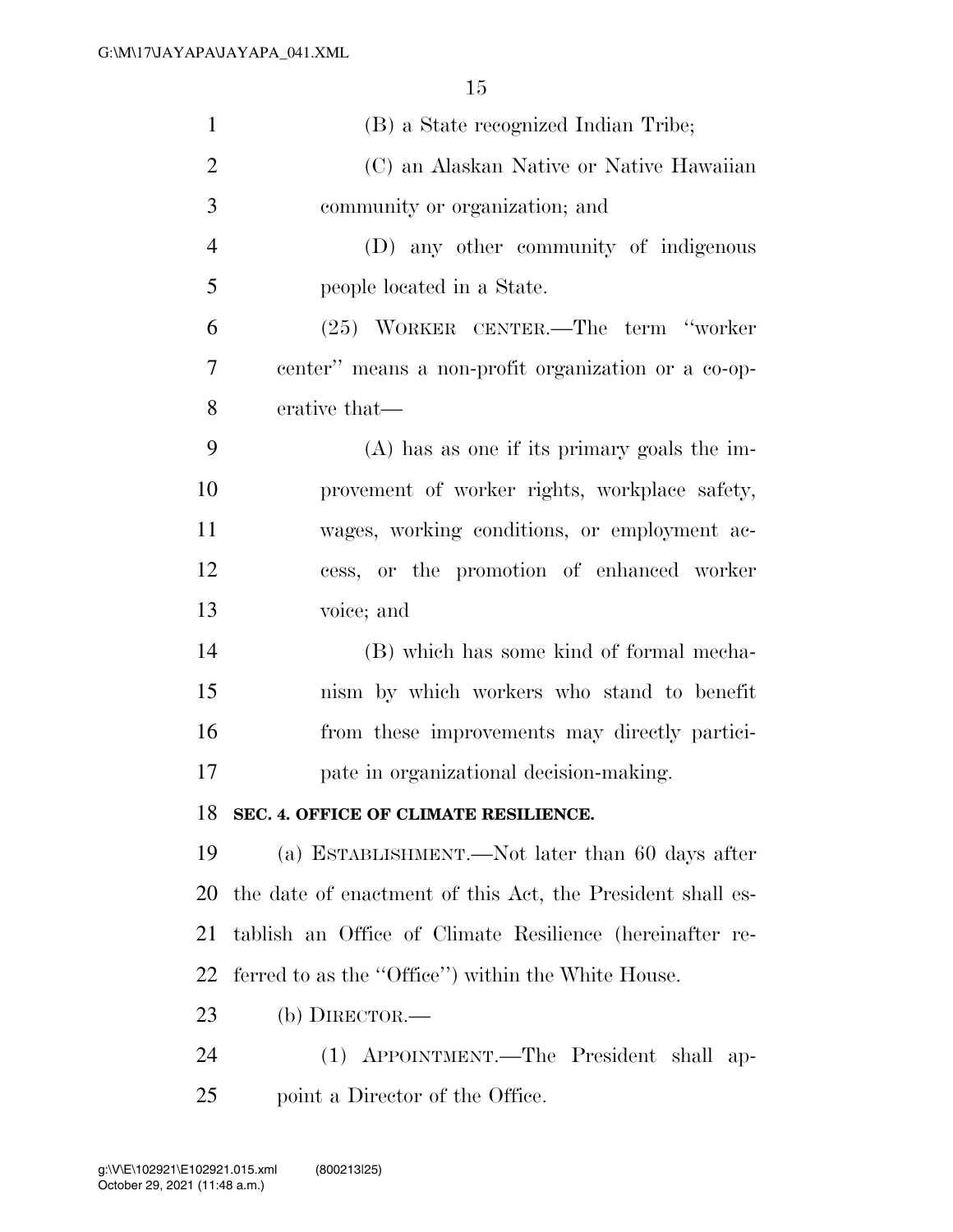(2) TERM.—The Director shall serve for a pe-2 riod of 5 years.

 (3) TERMINATION.—The President may termi- nate the Director prior to the end of the term de- scribed in paragraph (2) for issues with perform-ance.

 (c) PURPOSE.—The purpose of the Office shall be to use information from all sectors involved in climate resil- ience, including frontline community experience, scientific expertise, and labor organization input to coordinate Fed- eral actions to support a climate resilient nation and oper-ate as a Secretariat.

(d) FUNCTIONS.—The Office shall—

 (1) convene the necessary Federal and external stakeholders to inform and develop a national cli-mate resilience action plan;

 (2) revise the plan described in paragraph (1) every 5 years, or more frequently if determined nec-essary by the Director based on science;

 (3) support Federal agencies in developing and revising agency-specific climate resilience actions plans and compile such plans into a Federal Govern-ment climate resilience action plan;

 (4) administer grants established under section 201 of this Act;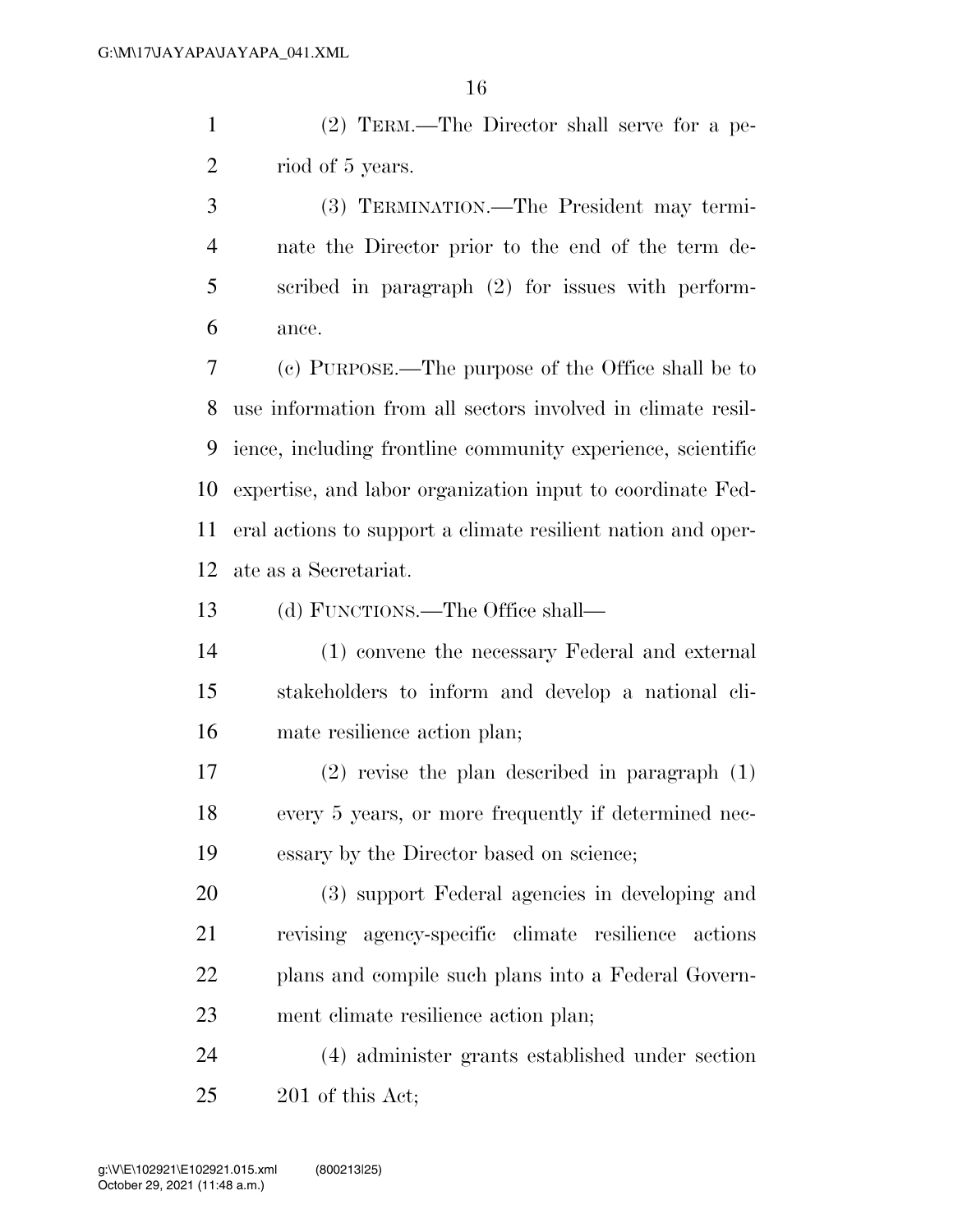| coordinate with the Climate Resilience<br>(5)          |
|--------------------------------------------------------|
| Workers Commission established under section 403       |
| of this Act to support compliance with the require-    |
| ments of this Act;                                     |
| (6) coordinate with other Federal activities re-       |
| lated to climate resilience, including efforts made by |
| the National Environmental Justice Advisory Coun-      |
| cil and the White House Environmental Justice Ad-      |
| visory Council; and                                    |
| (7) evaluate the effectiveness of the national cli-    |
| mate resilience action plan in achieving a climate re- |
| silient nation through annual assessments and an-      |
| nual reporting to Congress.                            |
| $(e)$ STAFFING.—                                       |
| (1) IN GENERAL.—The Director of the Office             |
| shall appoint staff to organize the activities of and  |
| provide support for the members of the Climate Re-     |
| silience Equity Advisory Board established under       |
| section 5 of this Act, the interagency working group,  |
| and the Climate Resilience Task Force.                 |
| ADDITIONAL EMPLOYEES.—The Director<br>(2)              |
| may hire other employees as needed to exercise and     |
| fulfil the function and purpose of the Office.         |
|                                                        |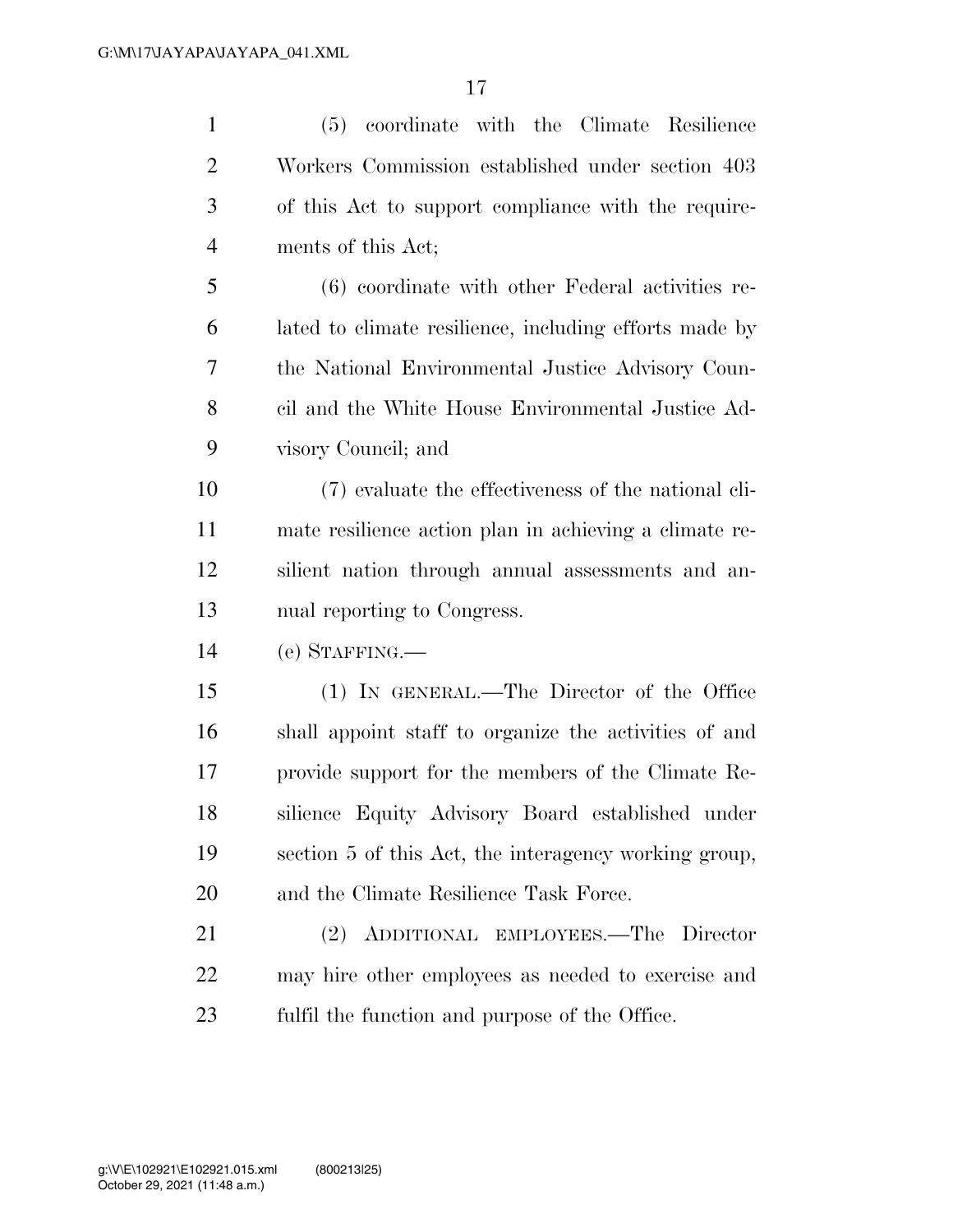## **SEC. 5. CLIMATE RESILIENCE EQUITY ADVISORY BOARD.**

 (a) ESTABLISHMENT.—Not later than 6 months after the date of enactment of this Act, the Director of the Of- fice of Climate Resilience shall establish a Climate Resil- ience Equity Advisory Board (herein after referred to as the ''Advisory Board'').

 (b) PURPOSE.—The purpose of the Advisory Board shall be to advise and make recommendations to the Office of Climate Resilience to ensure that the knowledge, experi- ences, and priorities of frontline communities are incor-porated into Federal climate resilience efforts.

(c) FUNCTIONS.—The Advisory Board shall—

 (1) participate in the planning process to de- velop a national climate resilience action plan, in- cluding by advising and making recommendations to the interagency workgroup, Climate Resilience Task Force, and labor, worker, and workforce develop-ment stakeholders to ensure that—

 (A) the knowledge, lived experiences, and priorities of frontline communities are incor- porated into the strategies, actions, and projects proposed in the national climate resil- ience action plan and agency climate resilience plans; and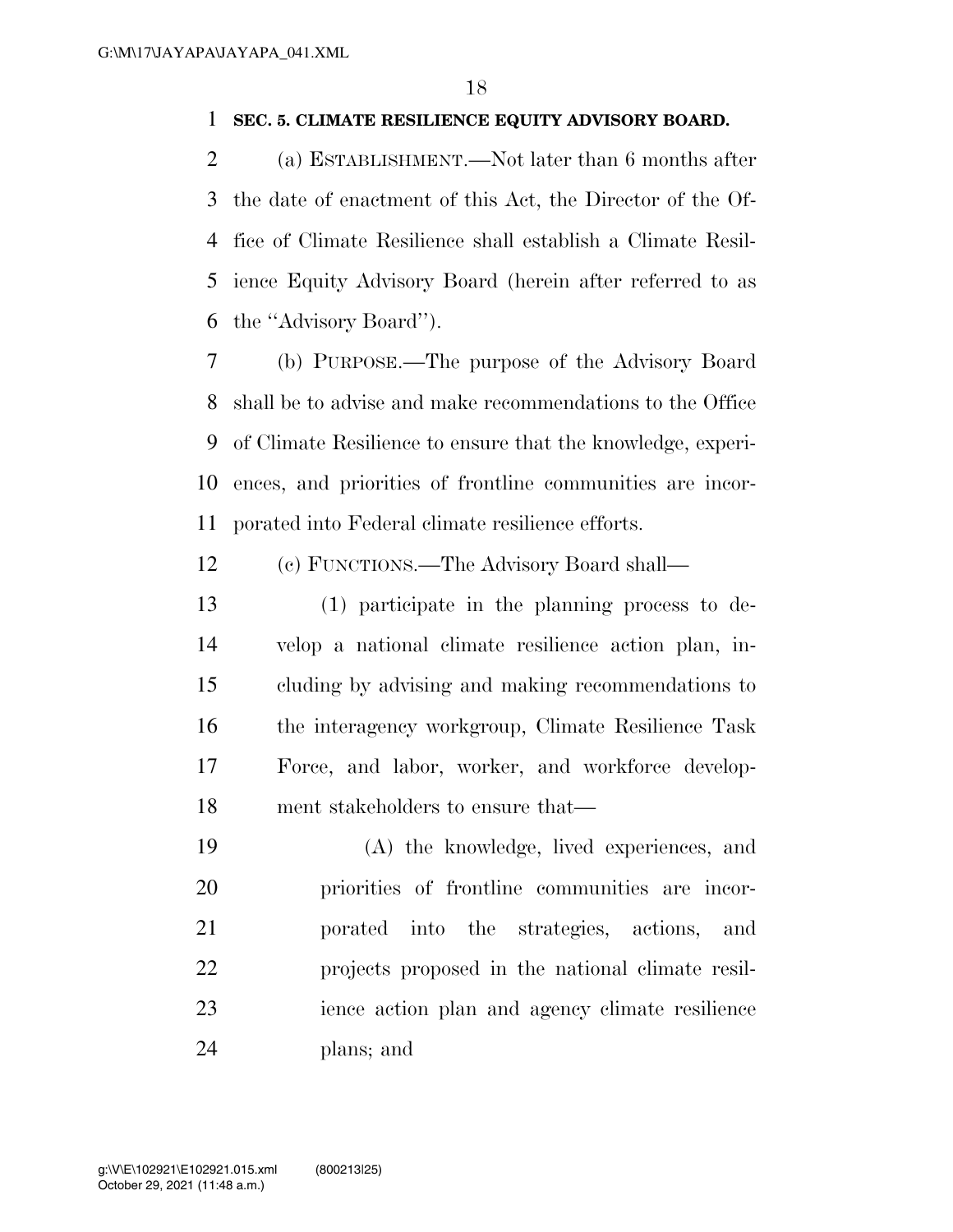| $\mathbf{1}$   | (B) climate resilience jobs and training op-           |
|----------------|--------------------------------------------------------|
| $\overline{2}$ | portunities prioritize and are accessible<br>to        |
| 3              | frontline communities;                                 |
| $\overline{4}$ | (2) advise and make recommendations to the             |
| 5              | Office of Climate Resilience on ongoing climate resil- |
| 6              | ience activities; and                                  |
| 7              | (3) collaborate with, advise, and make rec-            |
| 8              | ommendations to the Center for the Climate Resil-      |
| 9              | ience Workforce on the activities of such Center.      |
| 10             | (d) MEMBERSHIP.—                                       |
| 11             | (1) IN GENERAL.—Members of the Advisory                |
| 12             | Board shall be representatives of frontline commu-     |
| 13             | nities.                                                |
| 14             | (2) APPLICATION PROCESS.—The Director of               |
| 15             | the Office shall develop an application process and    |
| 16             | criteria that, at minimum, shall require applicants    |
| 17             | for the Advisory Board to provide—                     |
| 18             | (A) letters of support from 3 individuals              |
| 19             | who are members of the community they rep-             |
| 20             | resent, highlighting the qualifications and rel-       |
| 21             | evant lived, volunteer, or paid work experience        |
| 22             | the individual possesses to serve on the Advi-         |
| 23             | sory Board; and                                        |
| 24             | (B) demographic information about the                  |
| 25             | community represented by the individual includ-        |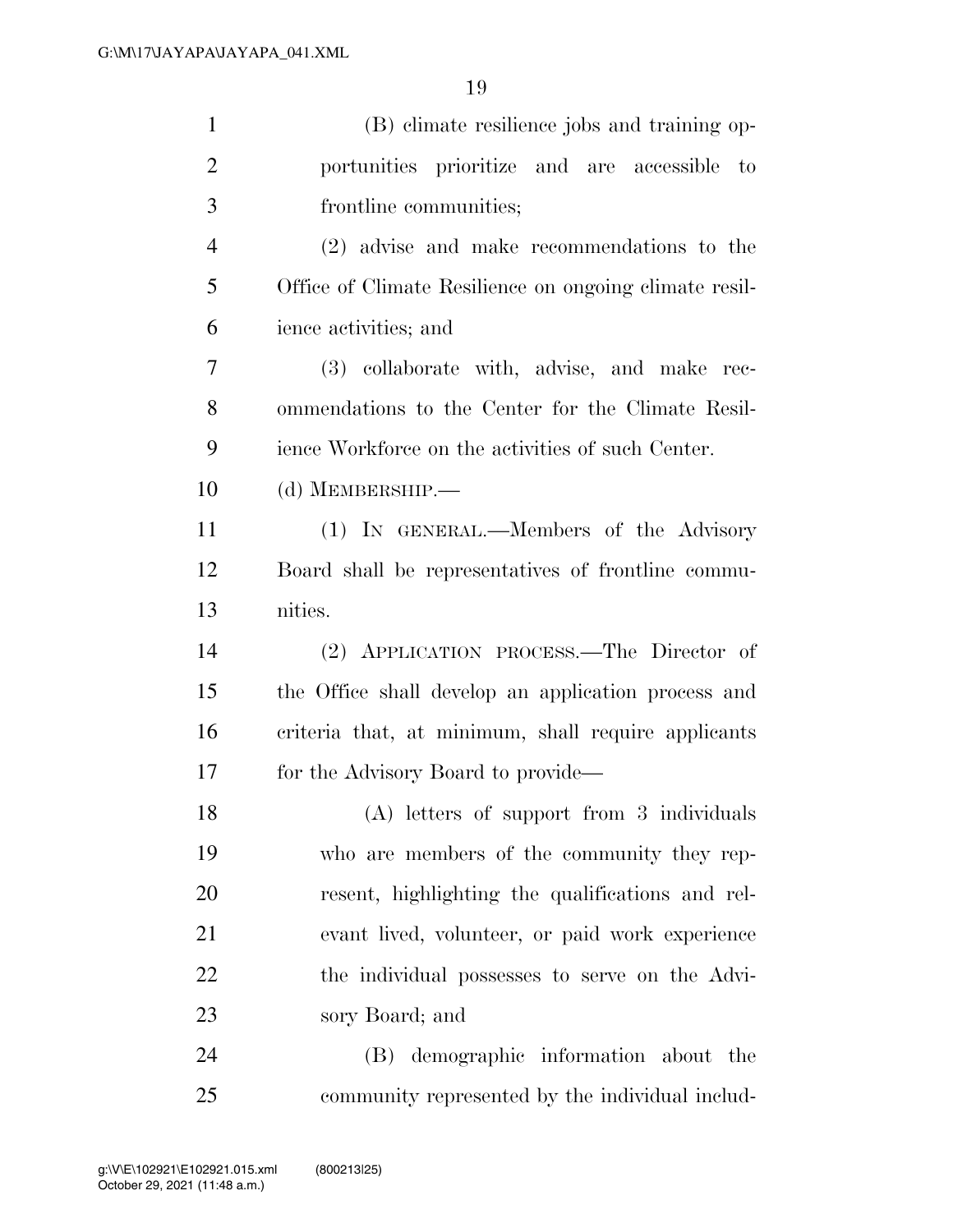| $\mathbf{1}$   | ing data on population size, income, race, edu-             |
|----------------|-------------------------------------------------------------|
| $\overline{2}$ | cation level, geographic location, and health, cli-         |
| 3              | mate, and environmental risks faced.                        |
| $\overline{4}$ | $(3)$ SIZE OF BOARD.—                                       |
| 5              | (A) IN GENERAL.—The Advisory Board                          |
| 6              | shall be comprised of not less than 12 members              |
| $\overline{7}$ | that provide diverse and fair representation of             |
| 8              | frontline communities.                                      |
| 9              | (B) ADDITIONAL MEMBERS.—The Director                        |
| 10             | may select additional members representing                  |
| 11             | frontline communities for the Advisory Board                |
| 12             | on an interim or permanent basis.                           |
| 13             | $(4)$ TERM.—                                                |
| 14             | $(A)$ In GENERAL.— $A$ member shall serve                   |
| 15             | on the Advisory Board for a term of 3 years.                |
| 16             | (B) TERM LIMIT.—A member may serve                          |
| 17             | on the Advisory Board for not more than 2                   |
| 18             | terms.                                                      |
| 19             | (e) COMPENSATION.—The Director of the Office shall          |
| 20             | establish guidelines and a process for providing compensa-  |
| 21             | tion to individuals who would otherwise not be able to par- |
| 22             | ticipate or who would experience financial hardship with-   |
| 23             | out such compensation.                                      |
| 24             | (f) PUBLIC PARTICIPATION AND TRANSPARENCY.-                 |
| 25             | The Board shall make every effort, consistent with appli-   |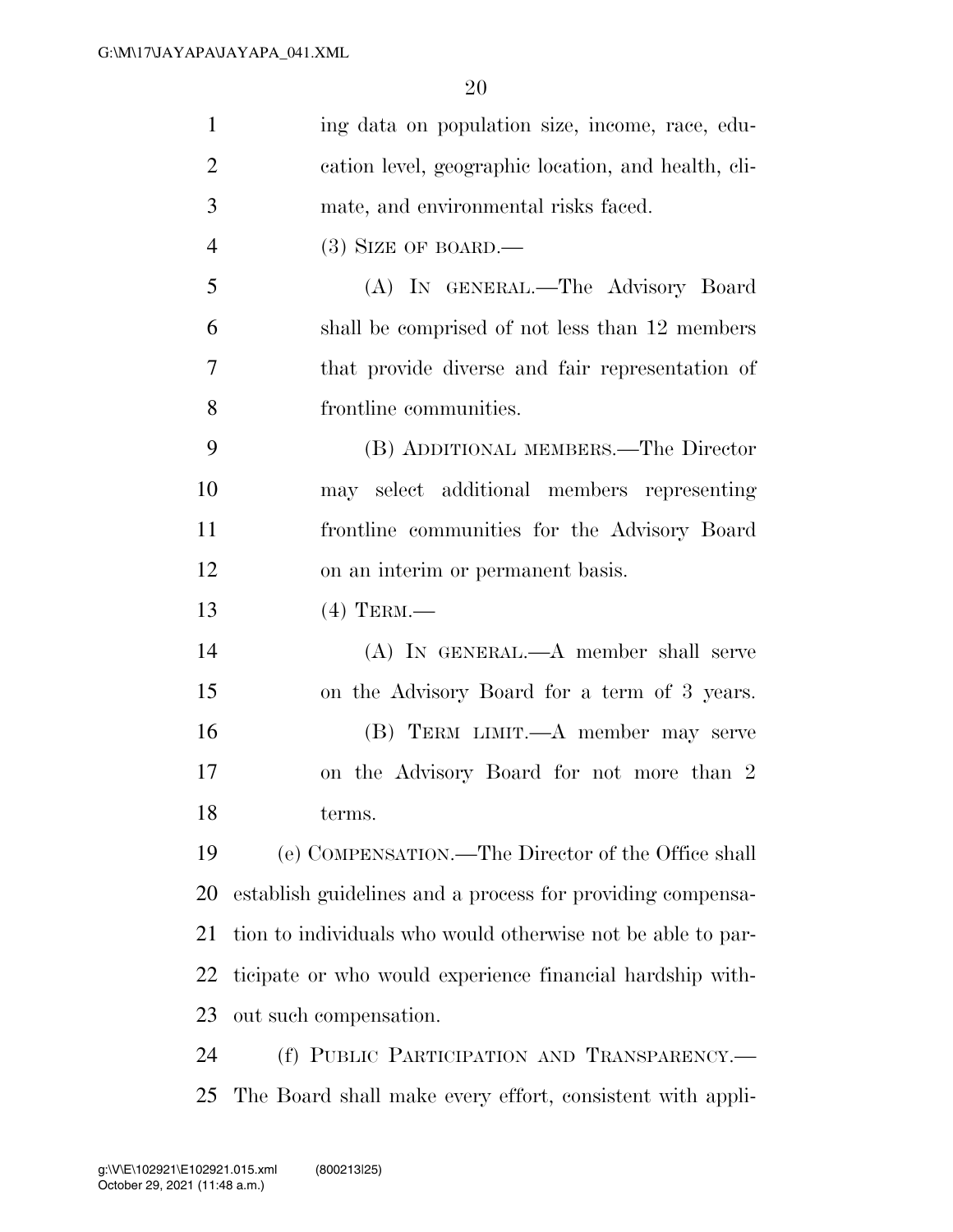cable law, including section 552 of title 5, United States Code, and section 552a of title 5, United States Code, to maximize public participation and transparency, including making the advice of the Board publicly available in elec- tronic form, including video streaming, on the website of the Office.

7 (g) APPLICABILITY OF LAW.—Section  $14(a)(2)$  of the Federal Advisory Committee Act (5 U.S.C. App.) shall not apply to the Advisory Committee.

# **SEC. 6. CENTER FOR THE CLIMATE RESILIENCE WORK-FORCE.**

 (a) ESTABLISHMENT.—Not later than 3 months after the date of enactment of this Act, the Secretary of Labor shall establish a Center for the Climate Resilience Work-force.

 (b) PURPOSE.—The purpose of the Center for the Climate Resilience Workforce shall be to—

18 (1) serve as a public resource to support job quality, worker voice, job training and job creation 20 for the climate resilience workforce; and

 (2) disseminate information, conduct research, and celebrate the contributions of the climate resil-23 ience workforce.

(c) STAFFING.—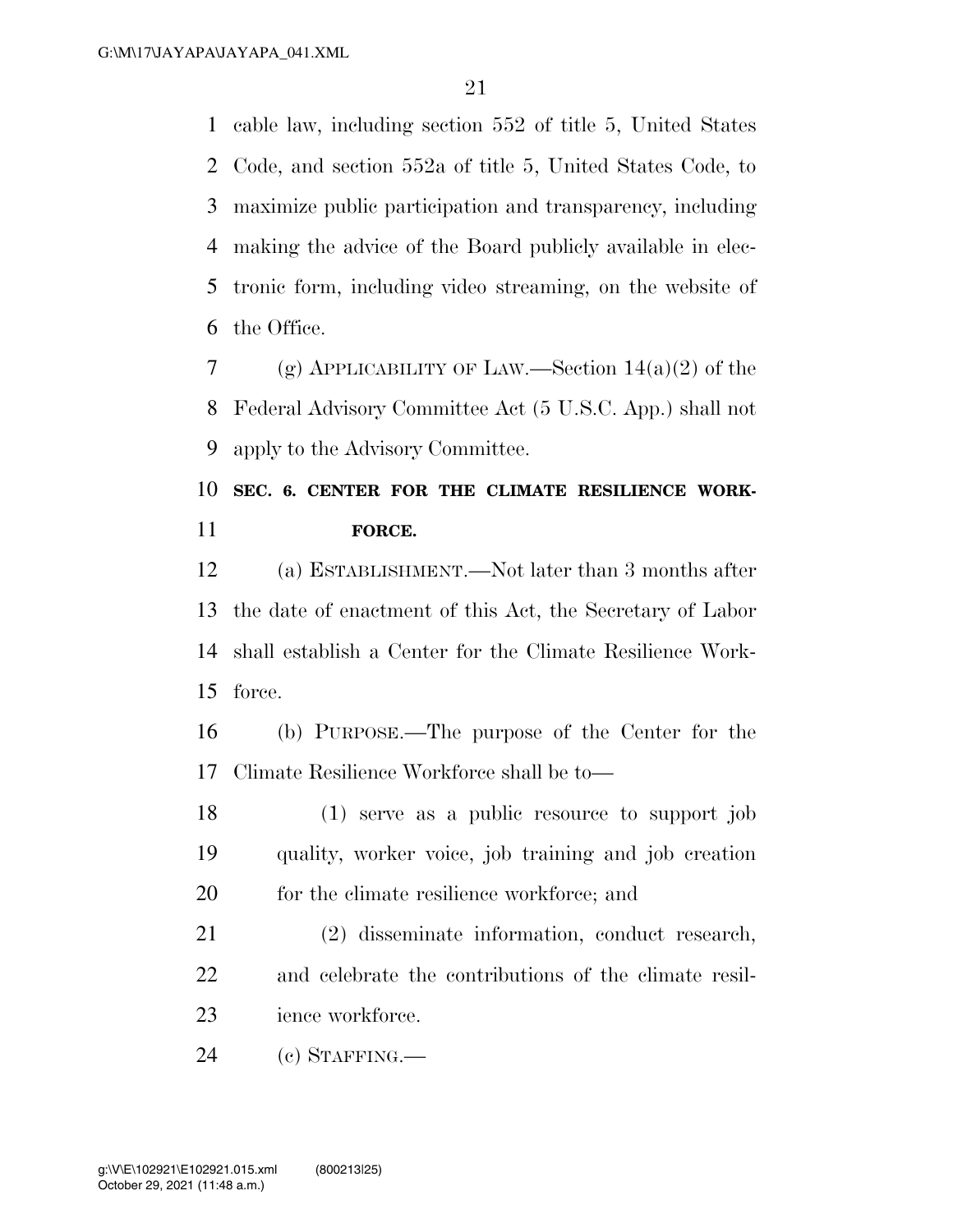| $\mathbf{1}$   | (1) IN GENERAL.—The Center shall be com-                 |
|----------------|----------------------------------------------------------|
| $\overline{2}$ | prised of staff with sufficient knowledge and exper-     |
| 3              | tise to carry out the functions under subsection (d).    |
| $\overline{4}$ | (2) CONSULTATION.—The Center shall consult               |
| 5              | with Federal agencies as needed to carry out the         |
| 6              | functions under subsection (d), including the Envi-      |
| 7              | ronmental Protection Agency, the Department of In-       |
| 8              | terior, the Department of Agriculture, and the De-       |
| 9              | partment of Commerce.                                    |
| 10             | (d) FUNCTIONS.—The Center shall—                         |
| 11             | (1) define the occupational sectors that pertain         |
| 12             | to climate resilience, as indicated in section 7, revise |
| 13             | such definition as needed based on the latest science    |
| 14             | and labor market and worker data, and maintain an        |
| 15             | updated list of such sectors on the Center's website;    |
| 16             | (2) contact annually, at a minimum, the United           |
| 17             | States Global Change Research Program regarding          |
| 18             | key shifts and emerging challenges in social, eco-       |
| 19             | nomic and environmental systems due to climate           |
| 20             | change to inform the identification of priority sec-     |
| 21             | tors, skills and geographies of focus for the climate    |
| 22             | resilience workforce;                                    |
| 23             | (3) take into account any research that identi-          |
|                |                                                          |

 fies frontline communities by tracking the nation-wide geographic distribution of cumulative environ-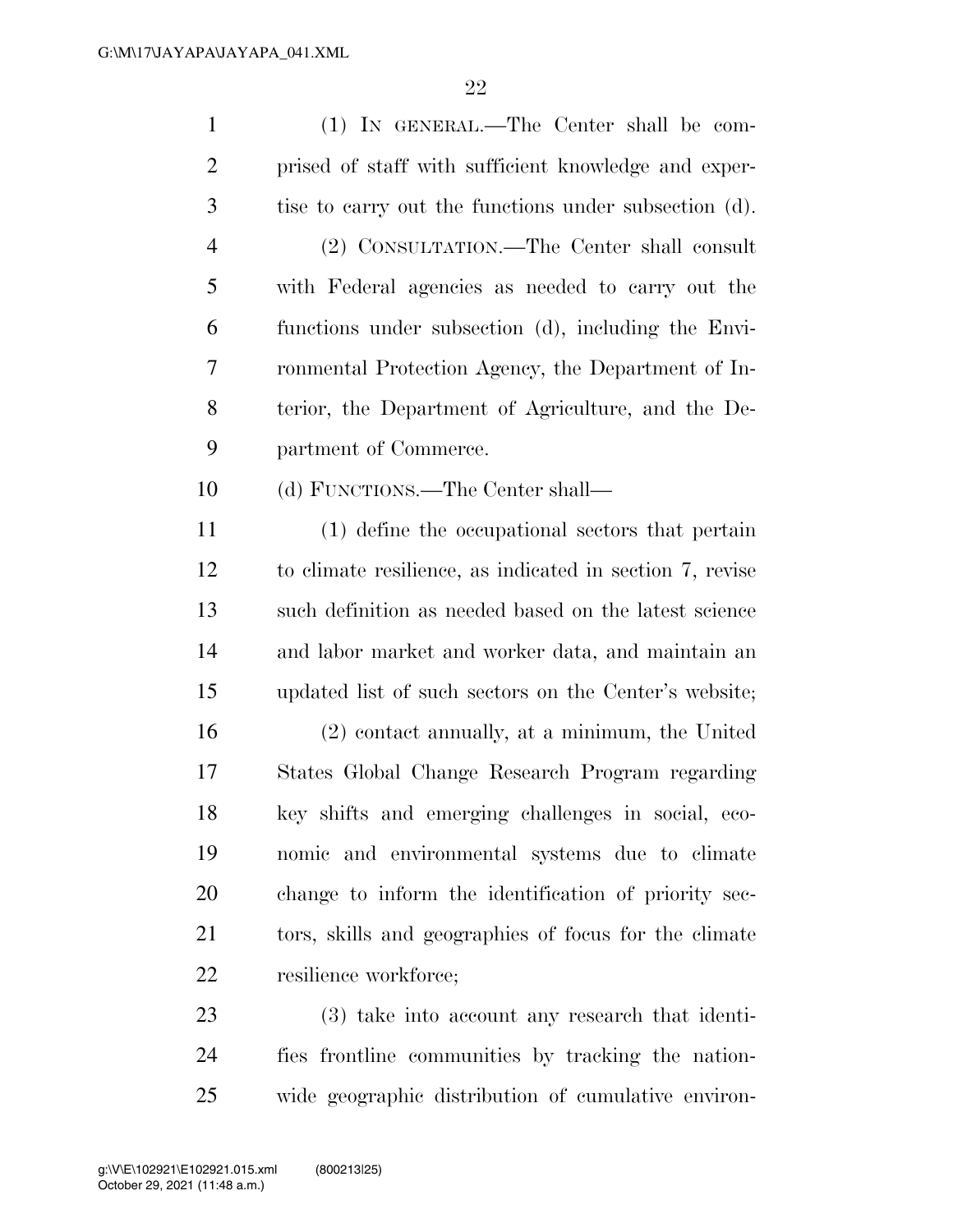| $\mathbf{1}$   | mental impacts, pollution hotspots, and vulnerability |
|----------------|-------------------------------------------------------|
| $\overline{2}$ | to various environmental risks through the Environ-   |
| 3              | mental Justice Screen tool of the Environmental       |
| $\overline{4}$ | Protection Agency and other Federal environmental     |
| 5              | justice mapping efforts to ensure that job creation   |
| 6              | and hiring prioritize the communities that are most   |
| 7              | likely to face disproportionate risks and impacts of  |
| 8              | climate change;                                       |
| 9              | (4) conduct research on the climate resilience        |
| 10             | workforce to-                                         |
| 11             | (A) track the growth of the climate resil-            |
| 12             | ience workforce;                                      |
| 13             | (B) track labor market trends in the sup-             |
| 14             | ply and demand of climate resilience workers by       |
| 15             | sector, geography, occupation, skills, and train-     |
| 16             | ing level, highlighting areas of greatest demand      |
| 17             | and supply so as to inform job creation and           |
| 18             | training investments;                                 |
| 19             | (C) identify effective strategies in job cre-         |
| 20             | ation, training, recruitment, employment and          |
| 21             | provision of ongoing support for climate resil-       |
| 22             | ience workers;                                        |
| 23             | (D) identify the successes, challenges, op-           |
| 24             | portunities and needs of the climate resilience       |
| 25             | workforce; and                                        |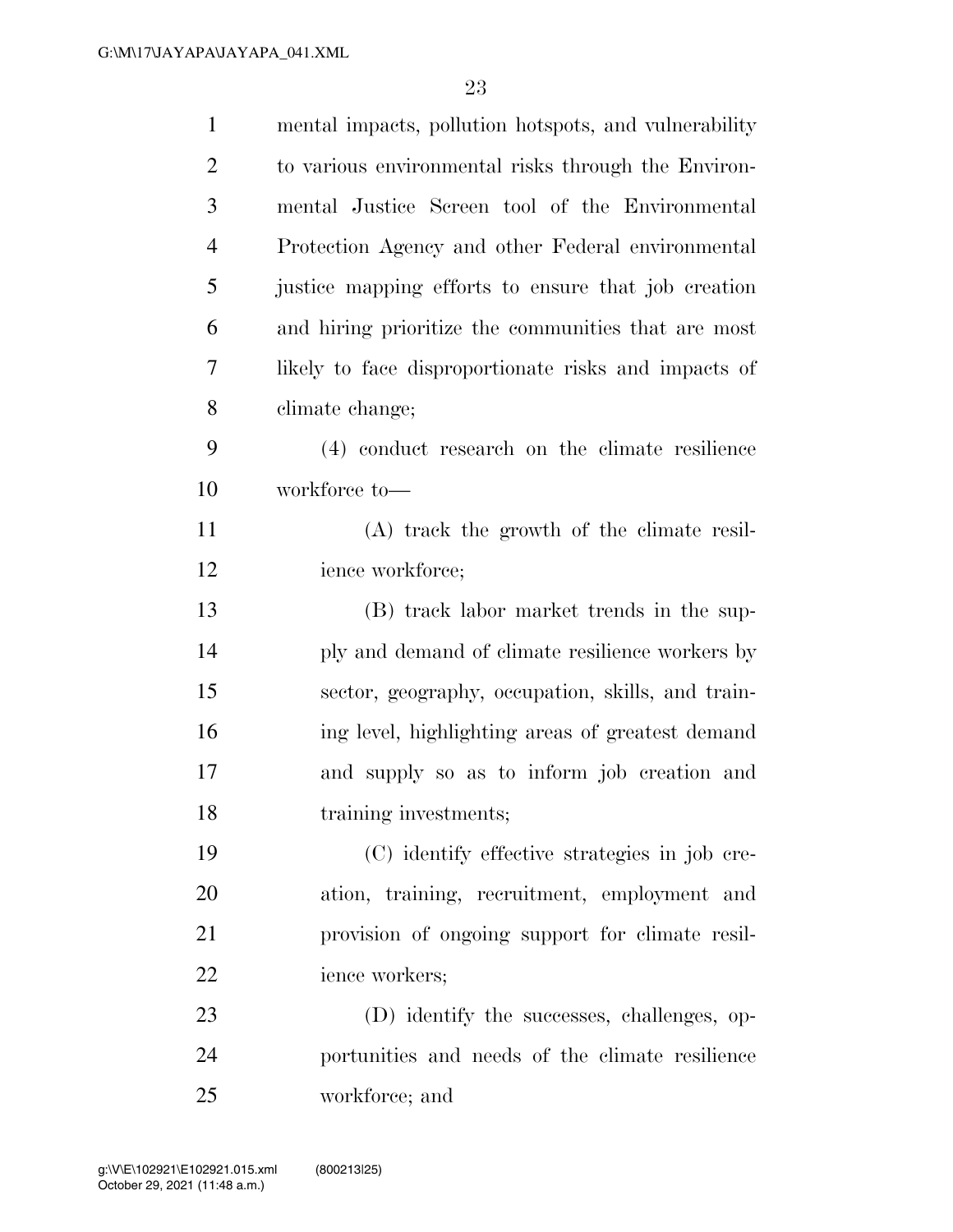| $\mathbf{1}$   | (E) collect data (through reliance on BLS         |
|----------------|---------------------------------------------------|
| $\overline{2}$ | statistics and United States Energy and Em-       |
| 3              | ployment Report data) on the demographic dis-     |
| $\overline{4}$ | tribution of jobs created through the programs    |
| 5              | in this legislation, as well as wages of new jobs |
| 6              | by worker demographics;                           |
| 7              | $(5)$ evaluate—                                   |
| 8              | (A) the effectiveness of the various funding      |
| 9              | streams created by this Act in supporting the     |
| 10             | growth of a well-equipped, skilled, and demo-     |
| 11             | graphically representative climate resilience     |
| 12             | workforce;                                        |
| 13             | (B) the current minimum labor standards           |
| 14             | of climate resilience workers, barriers to im-    |
| 15             | proved safety, wages and worker voice, and po-    |
| 16             | tential regulatory and operational adjustments    |
| 17             | to improve those labor standards;                 |
| 18             | (C) the relative job quality of climate resil-    |
| 19             | ience jobs, including wage and benefit levels,    |
| 20             | union density, and other relevant metrics; and    |
| 21             | (D) the Department of Labor's role in di-         |
| 22             | verse and equitable job creation for the climate  |
| 23             | resilience workforce, especially regarding race,  |
| 24             | ethnicity and gender for the programs created     |
| 25             | or supported through this Act;                    |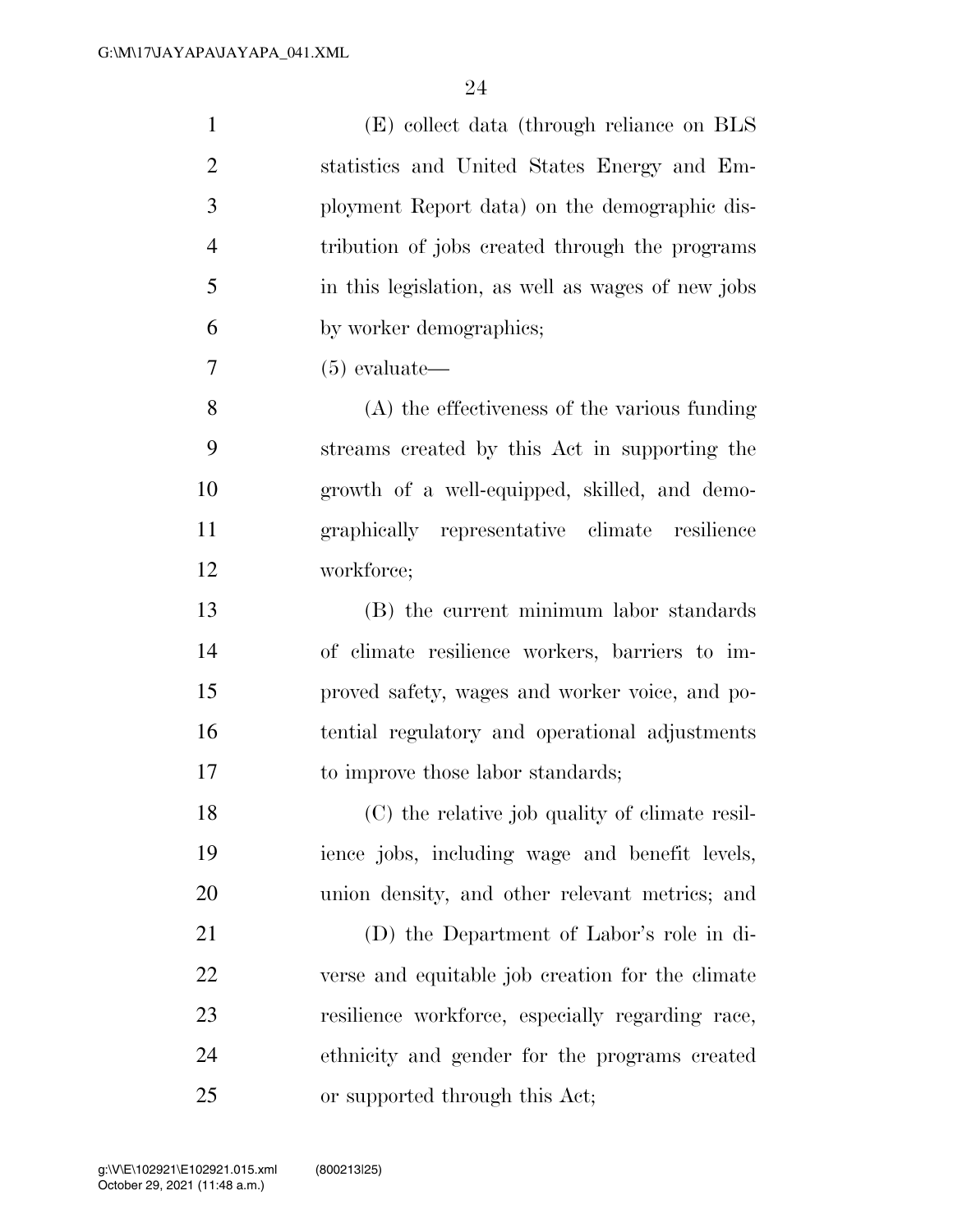| $\mathbf{1}$   | (6) highlight and make recommendations to ad-       |
|----------------|-----------------------------------------------------|
| $\overline{2}$ | dress disparities and barriers in—                  |
| 3              | $(A)$ the hiring, retention or income of            |
| $\overline{4}$ | workers from frontline communities and popu-        |
| 5              | lations facing barriers to employment;              |
| 6              | (B) achieving minimum labor standards               |
| $\tau$         | specified in this Act for all climate resilience    |
| 8              | workers;                                            |
| 9              | (C) the creation of living-wage jobs in the         |
| 10             | climate resilience sector;                          |
| 11             | (D) barriers to worker voice, whistle-              |
| 12             | blowers and collective bargaining in the climate    |
| 13             | resilience workforce and means by which to          |
| 14             | overcome these barriers using improved enforce-     |
| 15             | ment, education and regulatory changes; and         |
| 16             | (E) addressing the immigration, criminal            |
| 17             | justice and drug testing barriers to employment     |
| 18             | specified in this Act;                              |
| 19             | (7) collaborate with the Office of Climate Resil-   |
| <b>20</b>      | ience, the Climate Resilience Equity Advisory Board |
| 21             | and labor, worker and workforce stakeholders in     |
| 22             | conducting research, sharing findings, and devel-   |
| 23             | oping recommendations;                              |
| 24             | $(8)$ publish the findings of its research on its   |
| 25             | website and maintain a monthly newsletter with the  |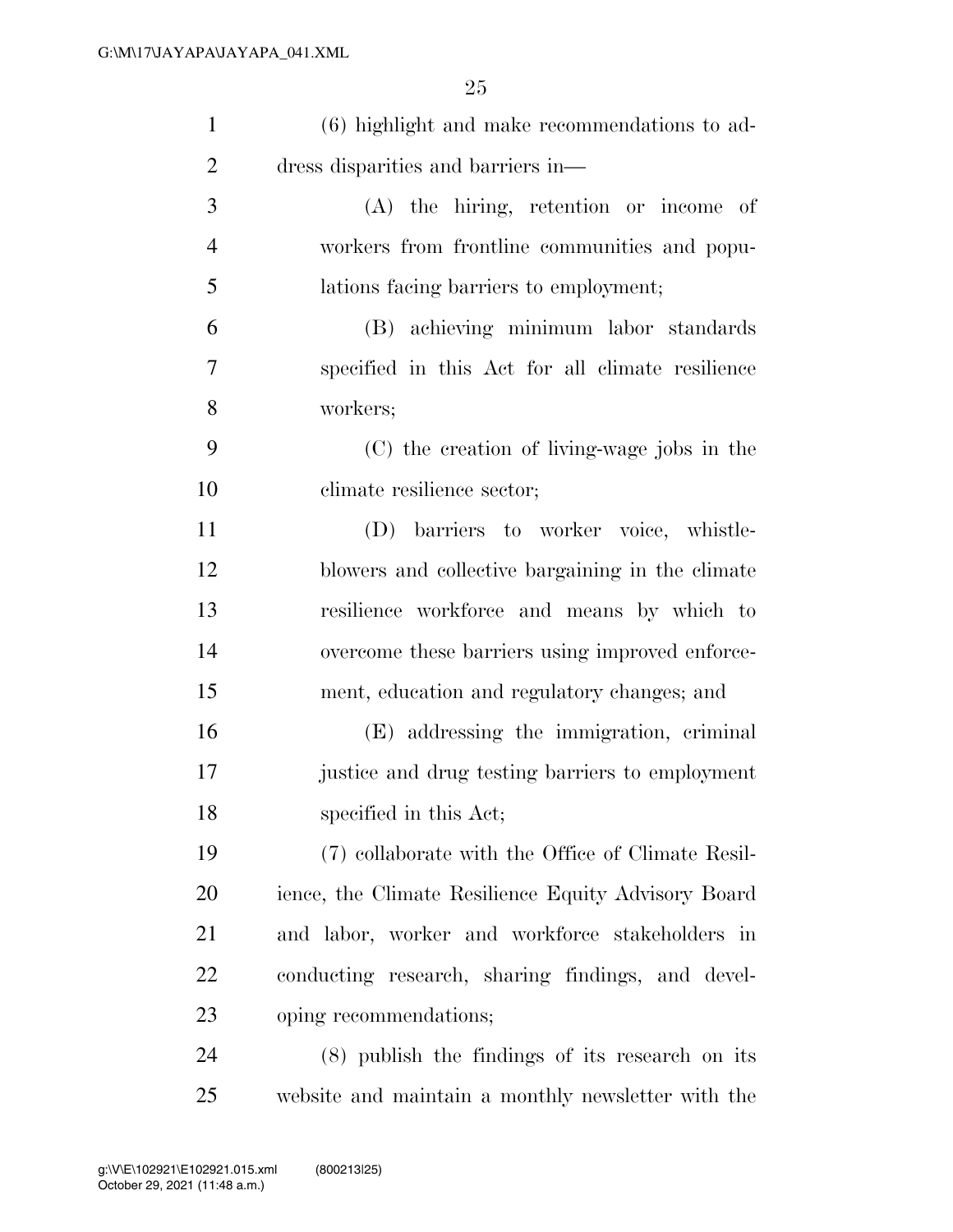latest data on the climate resilience workforce and research findings; and

 (9) honor the climate resilience workforce by publicly recognizing the achievements of the climate resilience workforce.

### **SEC. 7. DEFINING CLIMATE RESILIENCE SECTORS.**

 (a) IN GENERAL.—Not later than 6 months after the date of enactment of this Act, the Center for the Climate Resilience Workforce shall define climate resilience sectors for the purposes of this Act.

 (b) REVISION.—The Center for the Climate Resil- ience Workforce shall revise the definition under sub- section (a) as needed to reflect the full scope of the sec- tors, occupations, and skills needed to achieve a climate resilient nation, and maintain an updated list of sectors on the Center's website.

 (c) INCLUSIONS.—In defining climate resilience sec- tors under subsection (a), the Center shall include, at a minimum, all employment sectors in which workers per-form activities related to the following:

21 (1) MITIGATION OF CLIMATE CHANGE.—Efforts focused on achieving absolute reductions in greenshouse gas emissions in the sectors producing the greatest emissions, including—

(A) transportation;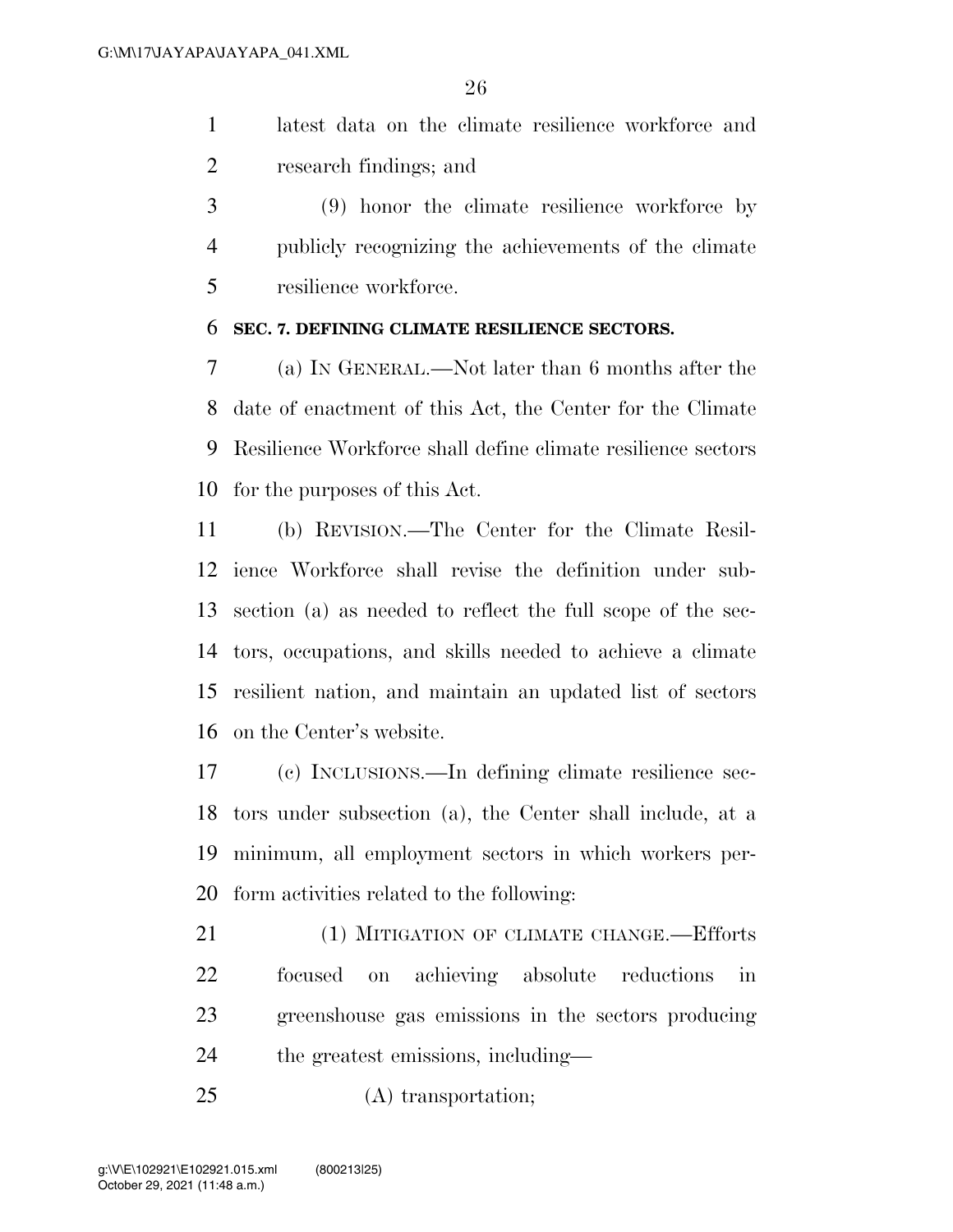| $\mathbf{1}$   | (B) electricity generation;                          |
|----------------|------------------------------------------------------|
| $\overline{2}$ | $(C)$ industry;                                      |
| 3              | (D) commercial and residential buildings;            |
| $\overline{4}$ | and                                                  |
| 5              | (E) agriculture.                                     |
| 6              | (2) PREPARATION FOR AND ADAPTATION TO                |
| 7              | CLIMATE CHANGE.—Efforts focused on activities in-    |
| 8              | volved in preparing for, adapting to, and addressing |
| 9              | risks related to climate change, including the fol-  |
| 10             | lowing:                                              |
| 11             | (A) SOCIAL SYSTEMS.—                                 |
| 12             | (i) CARE INFRASTRUCTURE.-To en-                      |
| 13             | sure adequate, reliable access to and avail-         |
| 14             | ability of formal services and informal,             |
| 15             | community-based support for healthcare,              |
| 16             | childcare, elder care, home care, domestic           |
| 17             | care, and other related care functions as            |
| 18             | climate change impacts increase and to               |
| 19             | protect vulnerable populations in times of           |
| 20             | disaster.                                            |
| 21             | HUMAN HEALTH.-To prevent<br>(ii)                     |
| 22             | and address increased injury, illness, and           |
| 23             | death due to increased exposure to heat              |
| 24             | waves, floods, droughts, extreme weather             |
| 25             | events and vector-, food-, and waterborne            |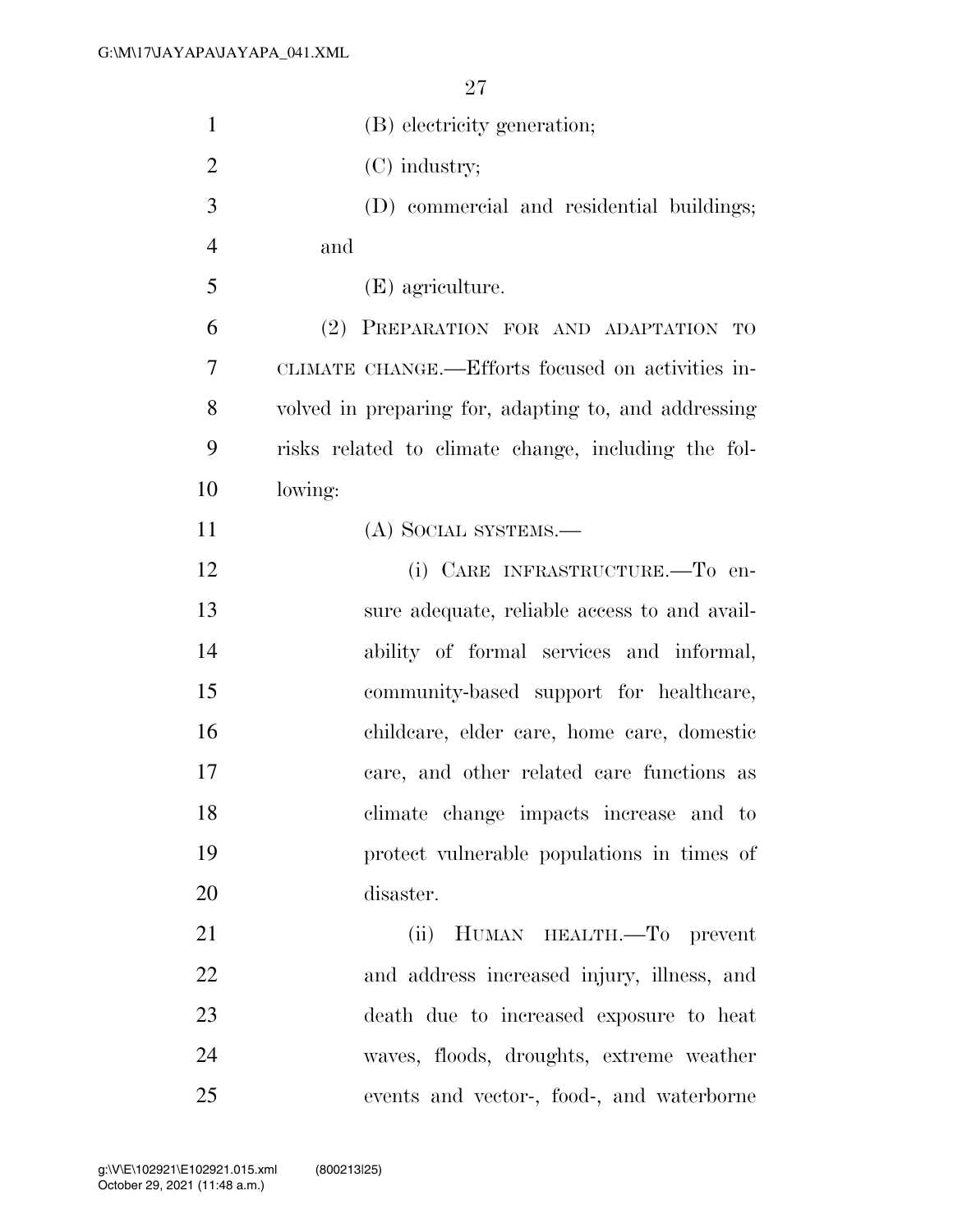| $\mathbf{1}$   | infectious diseases and to changes in the    |
|----------------|----------------------------------------------|
| $\overline{2}$ | quality and safety of air, food and water,   |
| 3              | and stresses to mental health.               |
| $\overline{4}$ | (iii) COMMUNITIES.—                          |
| 5              | (I)<br>URBAN COMMUNITIES.                    |
| 6              | Strengthen vulnerable infrastructure         |
| 7              | and prevent and address concentrated         |
| 8              | heat and air pollution.                      |
| 9              | RURAL COMMUNITIES.-<br>(II)                  |
| 10             | Strengthen infrastructure and in-            |
| 11             | crease resources for resilience.             |
| 12             | (III) TRIBAL AND INDIGENOUS                  |
| 13             | COMMUNITIES.—Preparing for and               |
| 14             | adapting to threats to livelihoods and       |
| 15             | economies in agriculture, hunting and        |
| 16             | gathering, fishing, forestry, energy,        |
| 17             | recreation and tourism, threats to           |
| 18             | sites, practices and relationships with      |
| 19             | cultural, spiritual and ceremonial im-       |
| 20             | portance, loss of cultural heritage and      |
| 21             | identity, and loss of sovereignty and        |
| 22             | self-determination.                          |
| 23             | (B) ENVIRONMENTAL SYSTEMS.-                  |
| 24             | (i) WATER.—Changes in water quan-            |
| 25             | tity and quality, deteriorating water infra- |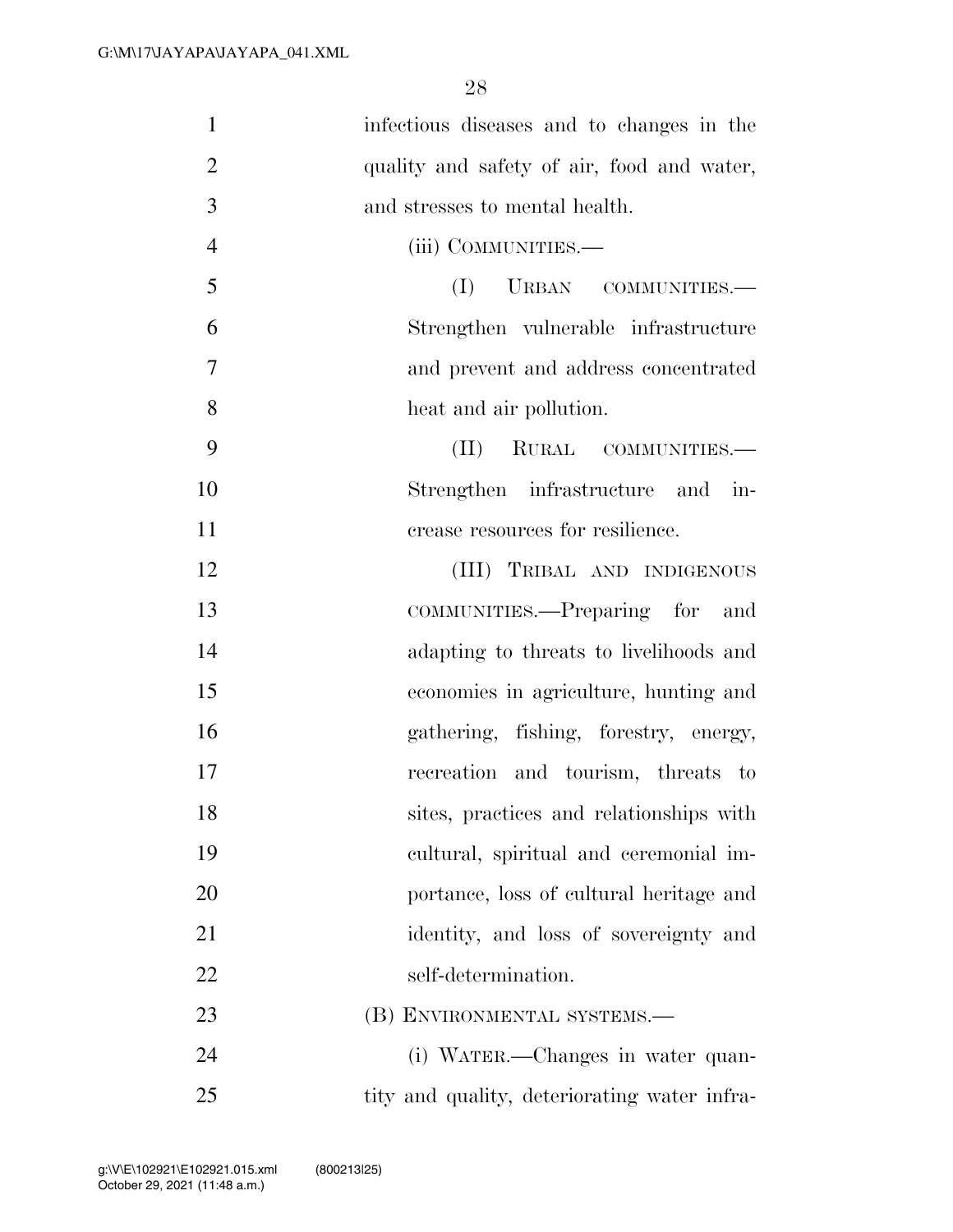structure, flood and drought management, extreme precipitation and rising sea levels, ensuring access to clean drinking water, and ensuring adequate water storage and availability. (ii) AIR.—Worsening air quality, res- piratory and cardiovascular illness and death, injury due to reduced visibility, damage to agricultural crops and forests, increased wildfire smoke, increased fre-11 quency and severity of allergic illnesses, and minimizing air pollutants to improve air quality. (iii) LAND.—Loss of land cover and

 impact on agriculture, wildfires, coastal wetlands and vegetation, mitigating the impacts of deforestation and urbanization, and considering climate change risks in land use decisions.

20 (iv) FORESTS.—Decreased tree growth and carbon storage.

22 (v) ECOSYSTEMS AND BIODIVER- SITY.—Altered or deteriorated ecosystem functions, altered individual characteristics of organisms, timing of biological events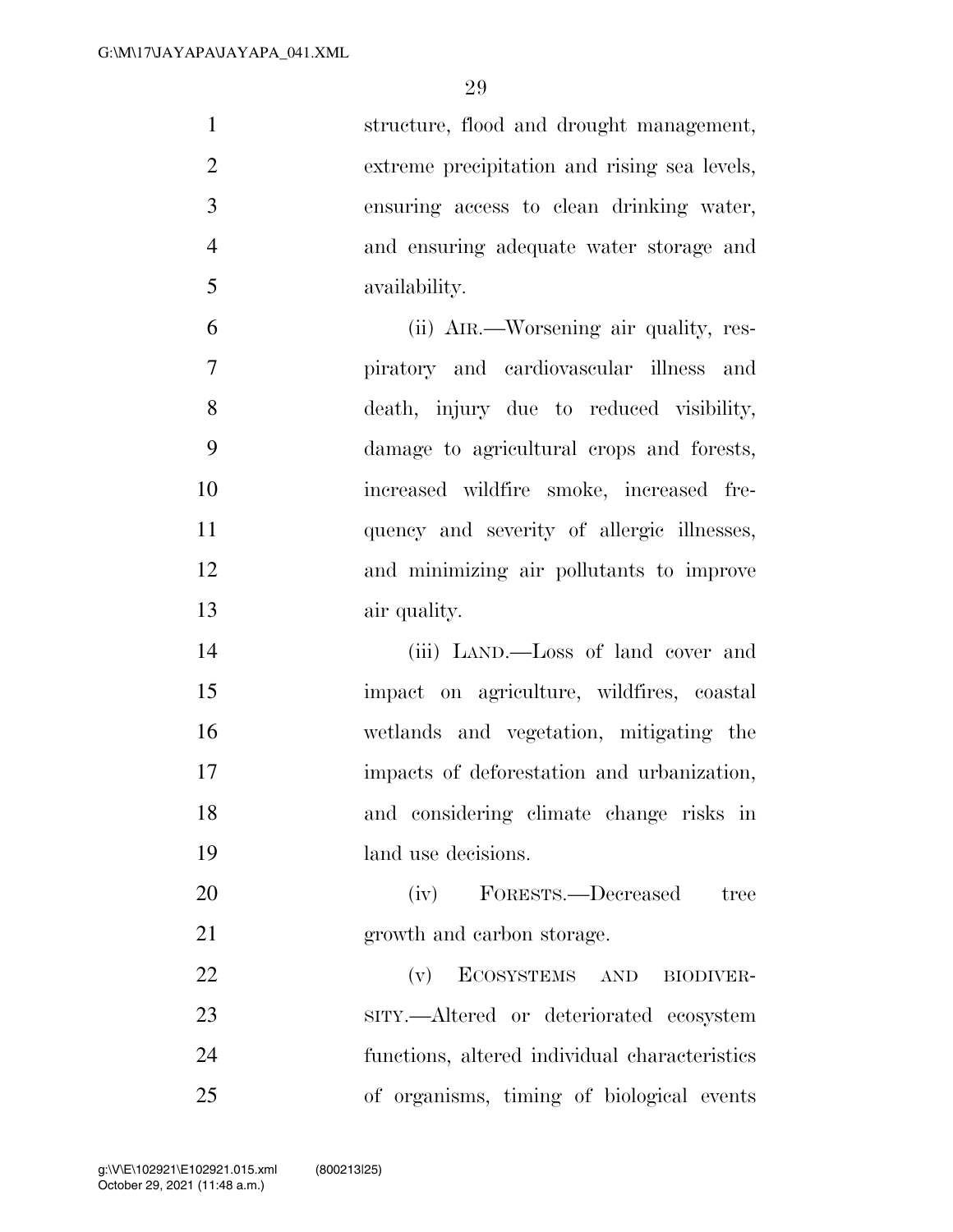| $\mathbf{1}$   | and geographic ranges of terrestrial, fresh-  |
|----------------|-----------------------------------------------|
| $\overline{2}$ | water and marine organisms, spread of         |
| 3              | invasive species, loss of biodiversity,       |
| $\overline{4}$ | endangerment and extinction of organisms,     |
| 5              | and changes in agricultural and fisheries     |
| 6              | production, supply of clean water, protec-    |
| 7              | tion from extreme events, and culturally      |
| 8              | valuable resources.                           |
| 9              | (vi) COASTS.—Higher storm surges              |
| 10             | and sea level rise, chronic high-tide flood-  |
| 11             | ing, threatened investments along coasts,     |
| 12             | economic losses in tourism and fishing, in-   |
| 13             | creased pace and extent of coastal flooding   |
| 14             | and erosion, and forced relocation.           |
| 15             | (vii) OCEANS.—Ecosystem disruption,           |
| 16             | loss of habitat, ocean warming, acidifica-    |
| 17             | tion, and deoxygenation, and losses to fish-  |
| 18             | eries and fishing communities.                |
| 19             | (C) ECONOMIC SYSTEMS.-                        |
| 20             | PUBLIC SECTOR.—Activities<br>(i)<br>- fo-     |
| 21             | cused on ensuring stable governance and       |
| 22             | provision of critical safety net services and |
| 23             | supports, adopting new policies to address    |
| 24             | emerging threats, risks and needs and pro-    |
| 25             | vide specific protections for vulnerable pop- |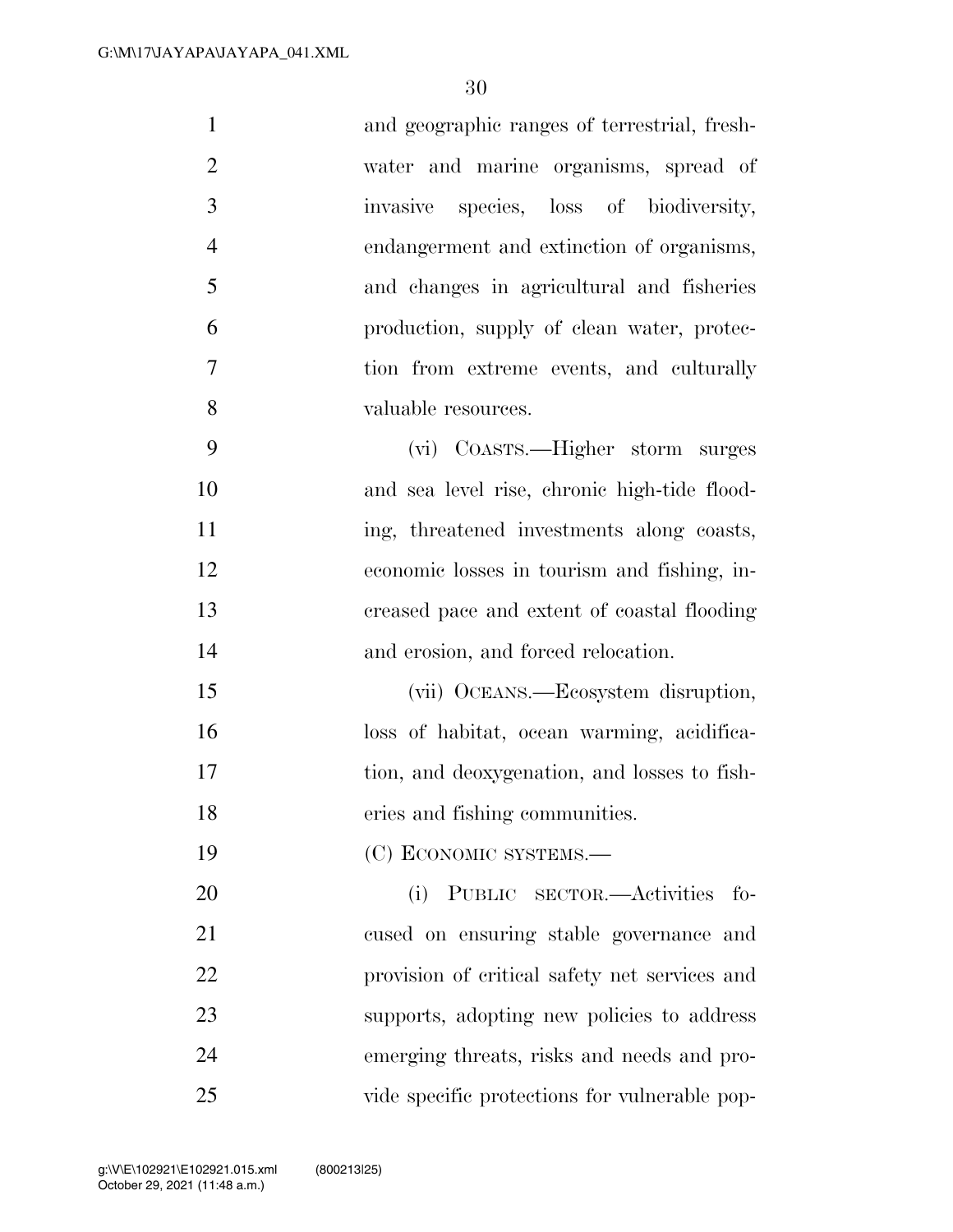ulations, and expanding services to ensure that emerging and increasing needs are met.

 (ii) BUILDINGS AND BUILT INFRA- STRUCTURE.—Activities focused on strengthening buildings and built infra- structure to climate risks, weatherization to account for shifting and increasing tem- peratures, preparing for and adapting to changing patterns of energy use and peak demands, ensuring good indoor air quality, and ensuring affordable housing.

 (iii) TRANSPORTATION.—Higher tem- peratures, increased precipitation, rising sea levels and extreme weather events on ports, vehicles and transportation infra- structure, preparing for travel disruptions, ensuring passenger safety, preparing for and adapting to fluctuations in fuel and electricity supply and communications dis- ruptions, and demographic shifts and shifts in flows of goods and services that alter transport networks.

 (iv) MANUFACTURING AND INDUS-TRY.—Supply chain shocks, new regulatory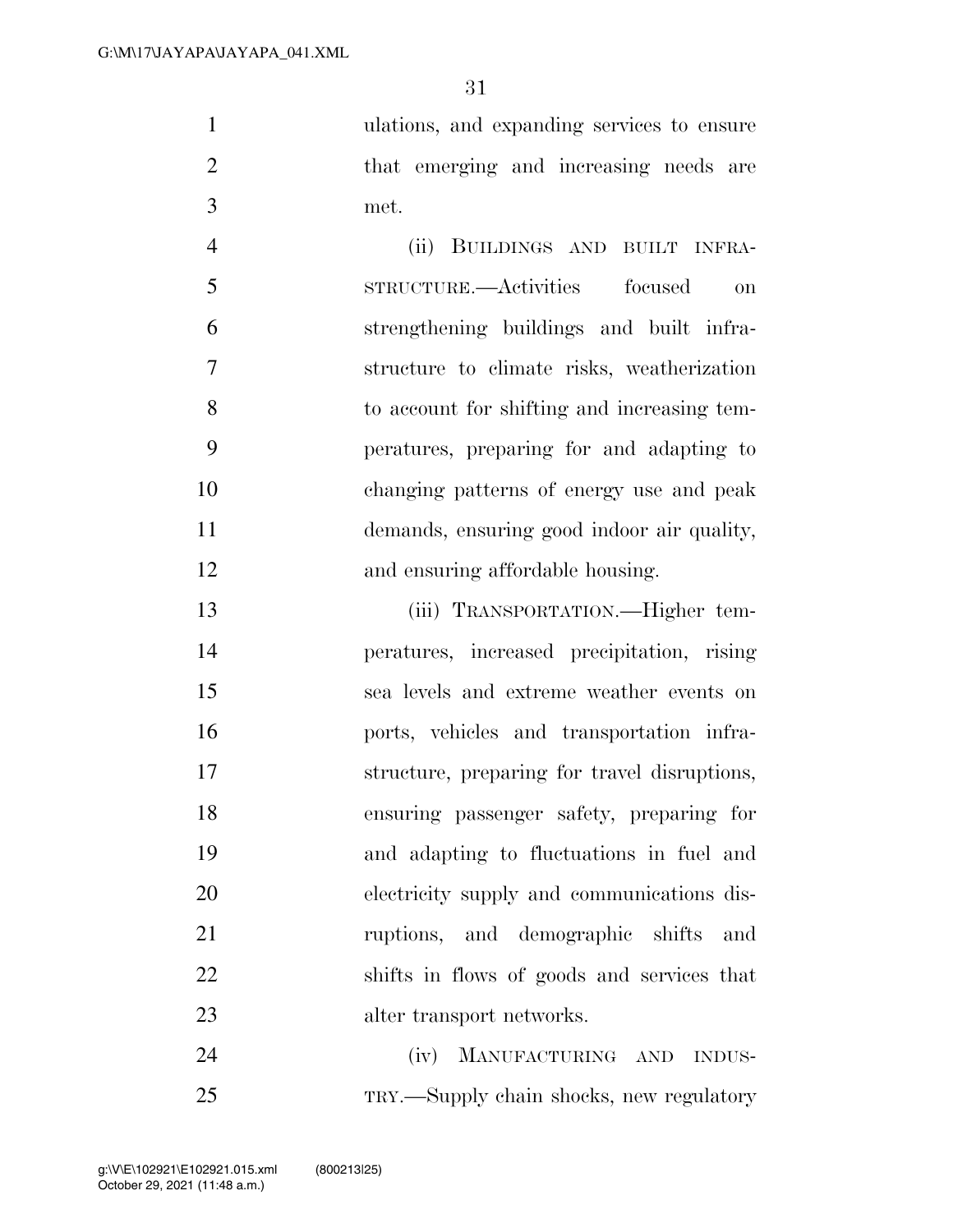| $\mathbf{1}$   | requirements and price shocks, and the im-                               |
|----------------|--------------------------------------------------------------------------|
| $\overline{2}$ | pact of increasing temperatures on manu-                                 |
| 3              | facturing processes.                                                     |
| $\overline{4}$ | $(\mathbf{v}) \quad \textbf{COMMUNICATIONS} \quad \textbf{AND}$<br>TECH- |
| 5              | NOLOGY.—Damage to communications in-                                     |
| 6              | frastructure and service interruptions and                               |
| 7              | outages.                                                                 |
| 8              | (vi) FINANCIAL SYSTEMS.—Physical                                         |
| 9              | risks associated with more frequent severe                               |
| 10             | weather events and lasting environmental                                 |
| 11             | changes to insurance and banking sectors                                 |
| 12             | and local economies, preparing for, adapt-                               |
| 13             | ing to and addressing the transition risks                               |
| 14             | posed by policy and technological changes                                |
| 15             | to a reduced-carbon economy, and fluctua-                                |
| 16             | tions in global markets, stranded assets.                                |
| 17             | COMMERCE.—Mitigation<br>οf<br>(vii)                                      |
| 18             | threats to small, locally-owned businesses.                              |
| 19             | (viii) ENERGY SYSTEMS.—Impacts of                                        |
| 20             | increasing temperatures, severity of ex-                                 |
| 21             | treme weather events and increased pre-                                  |
| 22             | cipitation on energy production and deliv-                               |
| 23             | ery, shifts in energy demand and supply,                                 |
| 24             | and growing population driving an increase                               |
| 25             | in overall energy demand.                                                |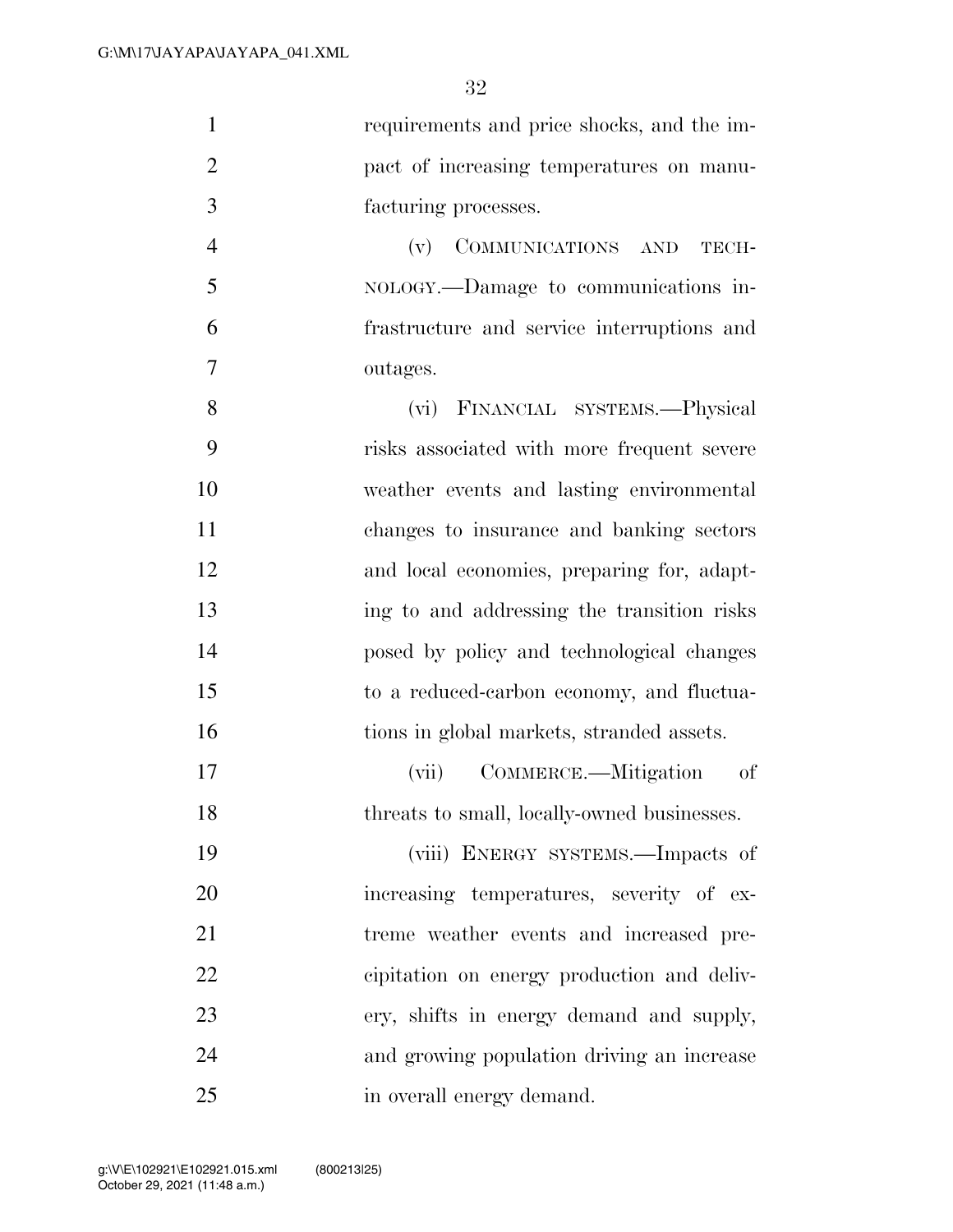| $\mathbf{1}$   | (ix) AGRICULTURE AND FOOD SYS-                |
|----------------|-----------------------------------------------|
| $\overline{2}$ | TEMS.—Disruptions to food availability,       |
| 3              | access, and quality due to reduced agricul-   |
| $\overline{4}$ | tural productivity, changes in temperature    |
| 5              | precipitation patterns resulting in<br>and    |
| 6              | floods, droughts, changes in crop and live-   |
| 7              | stock viability, new pests, pathogens and     |
| 8              | weed problems, depletion of water supplies    |
| 9              | for irrigation, soil degradation, illness and |
| 10             | death in farm workers and livestock due to    |
| 11             | heat, economic losses, instability of food    |
| 12             | supply, closure of smaller farms with lim-    |
| 13             | ited safety nets to deal with disrupting fac- |
| 14             | tors, economic losses for farming and rural   |
| 15             | communities, and increased food prices        |
| 16             | and greater food insecurity.                  |
| 17             | (x) LABOR.—Impact of increased tem-           |
| 18             | peratures on workers, particularly those in   |
| 19             | high-risk industries where workers<br>are     |
| 20             | doing physical labor and have a direct ex-    |
| 21             | posure to outdoor temperatures, and work-     |
| 22             | ers with limited labor protections such as    |
| 23             | incarcerated workers and undocumented         |
| 24             | and immigrant workers, preparing for and      |

providing adequate protections for disaster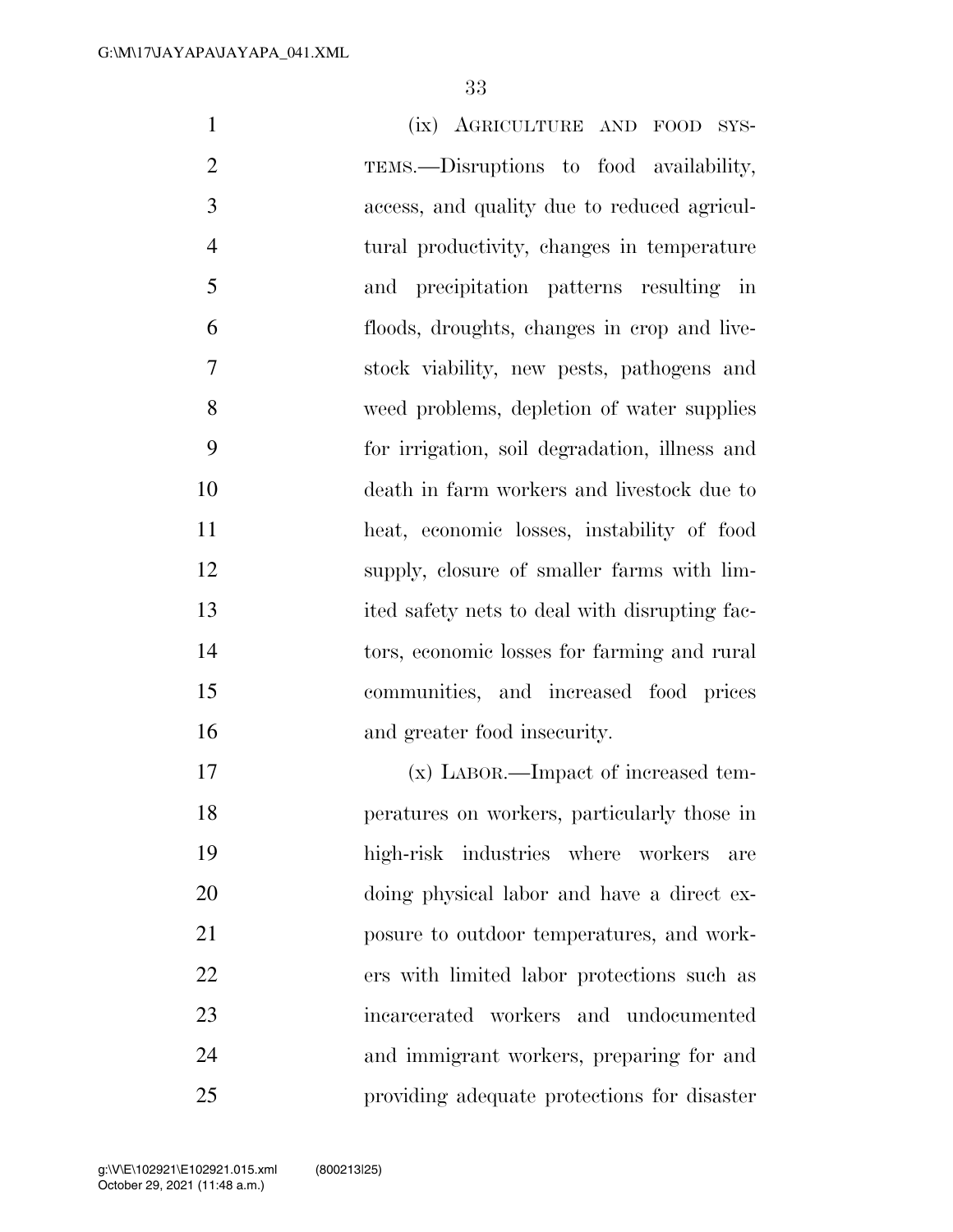| $\mathbf{1}$   | recovery workers as the frequency of cli-     |
|----------------|-----------------------------------------------|
| $\overline{2}$ | mate disasters increases, financial and eco-  |
| 3              | nomic disruption resulting in labor market    |
| $\overline{4}$ | shifts and potential job losses, and eco-     |
| 5              | nomic impact of disasters and long-term       |
| 6              | climate shifts on businesses, workers and     |
| 7              | local economies.                              |
| 8              | (xi) EDUCATION.—Activities focused            |
| 9              | on minimizing disruptions to educational      |
| 10             | systems, addressing disparate impacts of      |
| 11             | heat and other climate impacts on student     |
| 12             | achievement and learning, ensuring the        |
| 13             | physical safety and psychosocial wellbeing    |
| 14             | of students and teachers, planning for the    |
| 15             | use of schools as shelters during climate     |
| 16             | disasters, strengthening the infrastructure   |
| 17             | of school buildings, revising curricula to    |
| 18             | ensure that the public is well-educated and   |
| 19             | informed to be prepared for the risks posed   |
| 20             | by climate change, and creating new pro-      |
| 21             | that individuals<br>grams to<br>ensure<br>are |
| 22             | trained with relevant skills to contribute to |
| 23             | the climate resilience workforce.             |
| 24             | (xii)<br>FOREIGN AFFAIRS.—Increased           |

need to provide foreign aid and assistance,

October 29, 2021 (11:48 a.m.) g:\V\E\102921\E102921.015.xml (800213|25)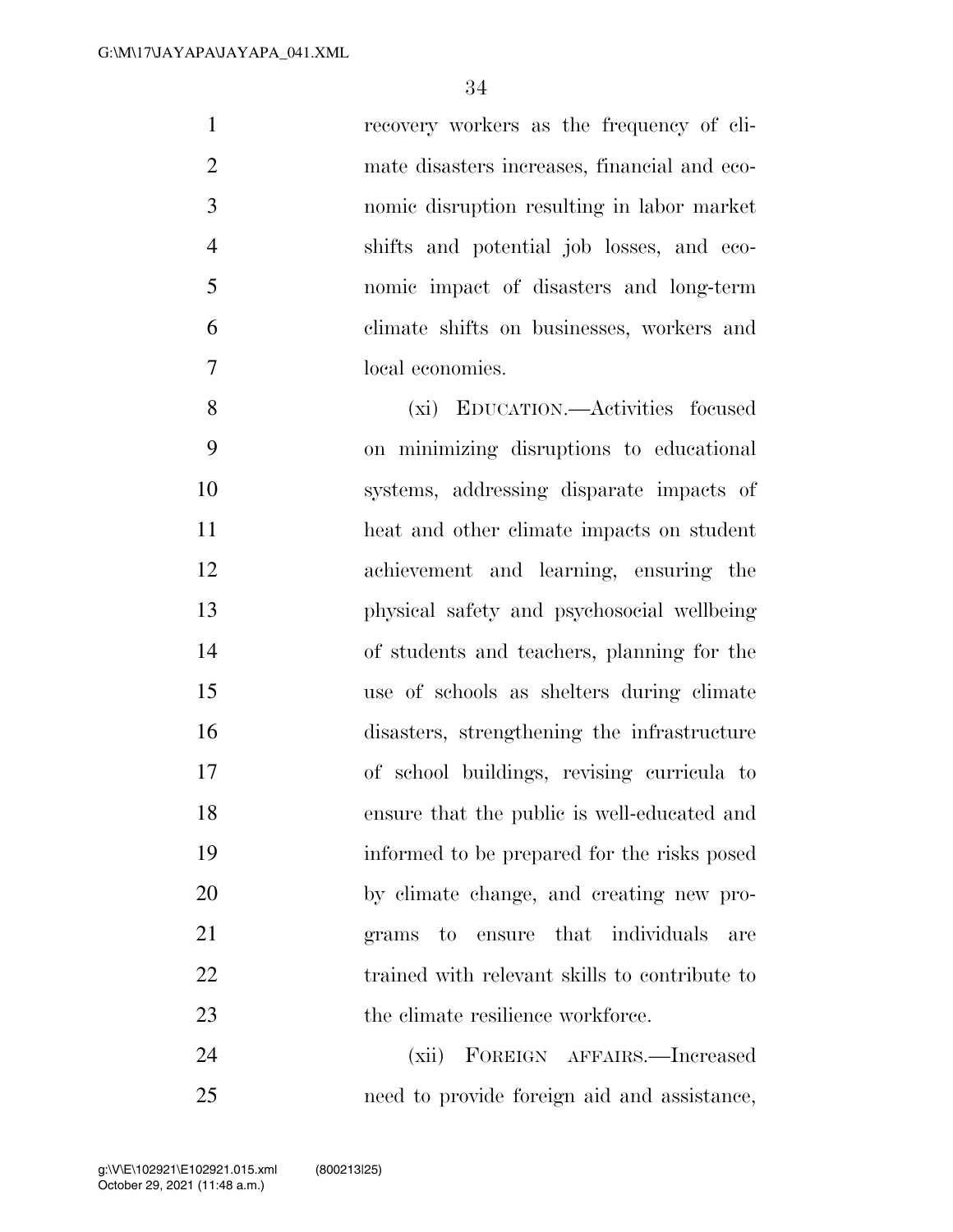| 1              | increased migration, increased conflict,                  |
|----------------|-----------------------------------------------------------|
| $\overline{2}$ | war, famine and political and economic in-                |
| 3              | stability, economic losses in trade and                   |
| $\overline{4}$ | overseas operations, and shocks to global                 |
| 5              | supply chains; and                                        |
| 6              | (3) DISASTER PREPAREDNESS, RECOVERY, AND                  |
| 7              | REBUILDING.—Activities shall include—                     |
| 8              | (A) preparing for, recovering from, and re-               |
| 9              | building after climate-related disasters, includ-         |
| 10             | $ing$ —                                                   |
| 11             | (i) wildfires and any resulting land-                     |
| 12             | slides and debris;                                        |
| 13             | (ii)<br>extreme precipitation events,                     |
| 14             | storm surges, and floods;                                 |
| 15             | (iii) hurricanes;                                         |
| 16             | (iv) heat waves and resulting fires;                      |
| 17             | $(v)$ droughts;                                           |
| 18             | (vi) permafrost thawing; and                              |
| 19             | (vii) coastal erosion; and                                |
| 20             | (B) securing the right of communities dis-                |
| 21             | placed by disasters to return and supporting              |
| 22             | the relocation of communities located in areas            |
| 23             | where safe habitation is no longer possible.              |
| 24             | (d) INTERIM DEFINITION.—In this Act, until the            |
| 25             | date on which the Center for the Climate Resilience Work- |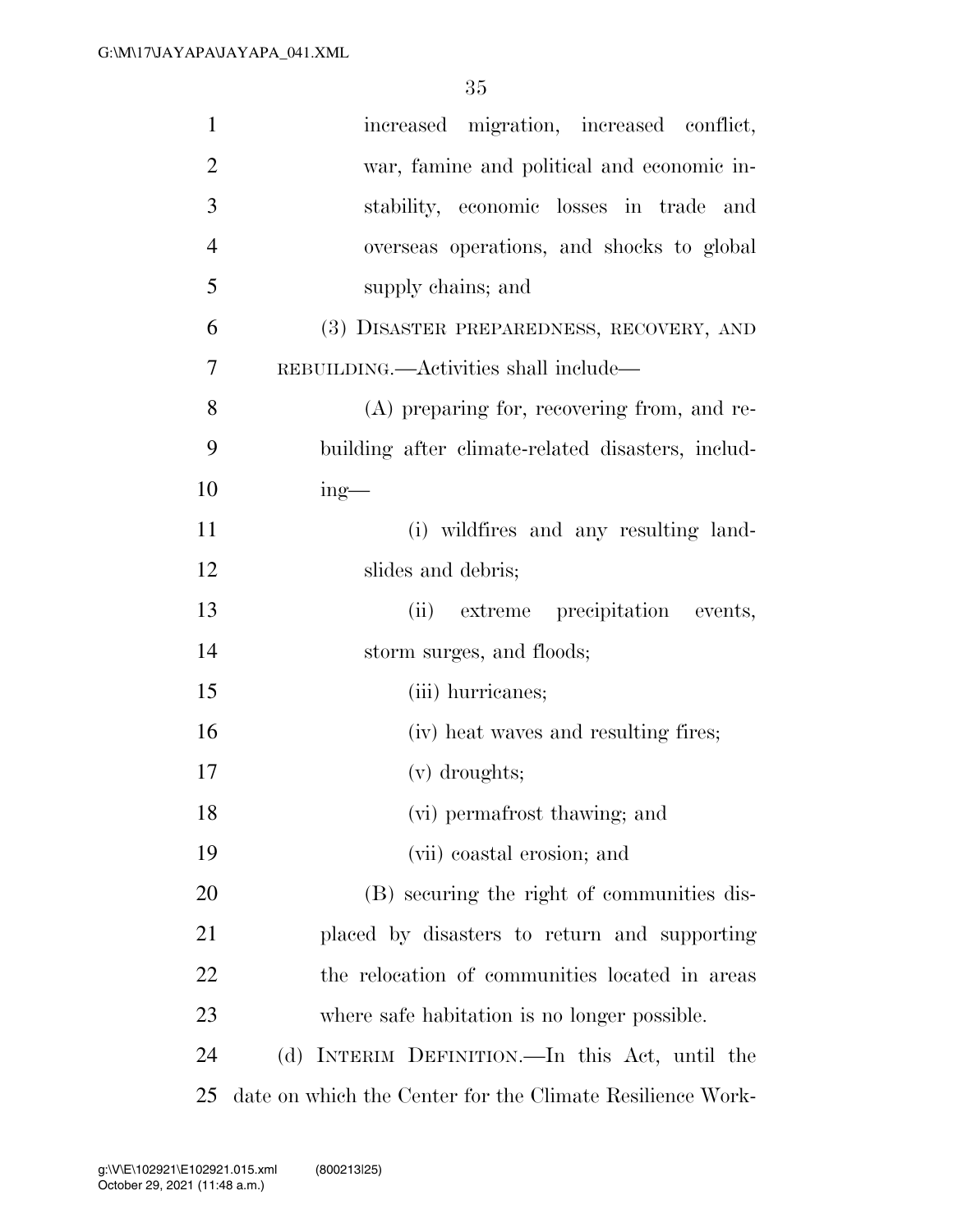force defines climate resilience sectors for the purposes of

this Act, the term ''climate resilience sectors'' shall include

the employment sectors described in subsection (c).

## **SEC. 8. DISAGGREGATION OF DATA.**

 With respect to any data collection under this Act, the disaggregation of data under this Act shall not be re- quired when the number of program participants in a cat- egory is insufficient to yield statistically reliable informa- tion or when the results would reveal personally identifi- able information about a program participant or would re- veal such information when combined with other released information.

# **TITLE I—NATIONAL CLIMATE**

# **RESILIENCE ACTION PLANNING**

# **SEC. 101. INTERAGENCY WORKGROUP.**

 (a) ESTABLISHMENT.—The Director of the Office of Climate Resilience shall convene an interagency workgroup of Federal agencies for which such agency's mission relates to climate resilience.

 (b) FUNCTIONS.—The interagency workgroup con-vened under subsection (a) shall—

 (1) inform a national climate resilience action plan that includes the Federal Government and ex- tends beyond the scope of the Federal Government; and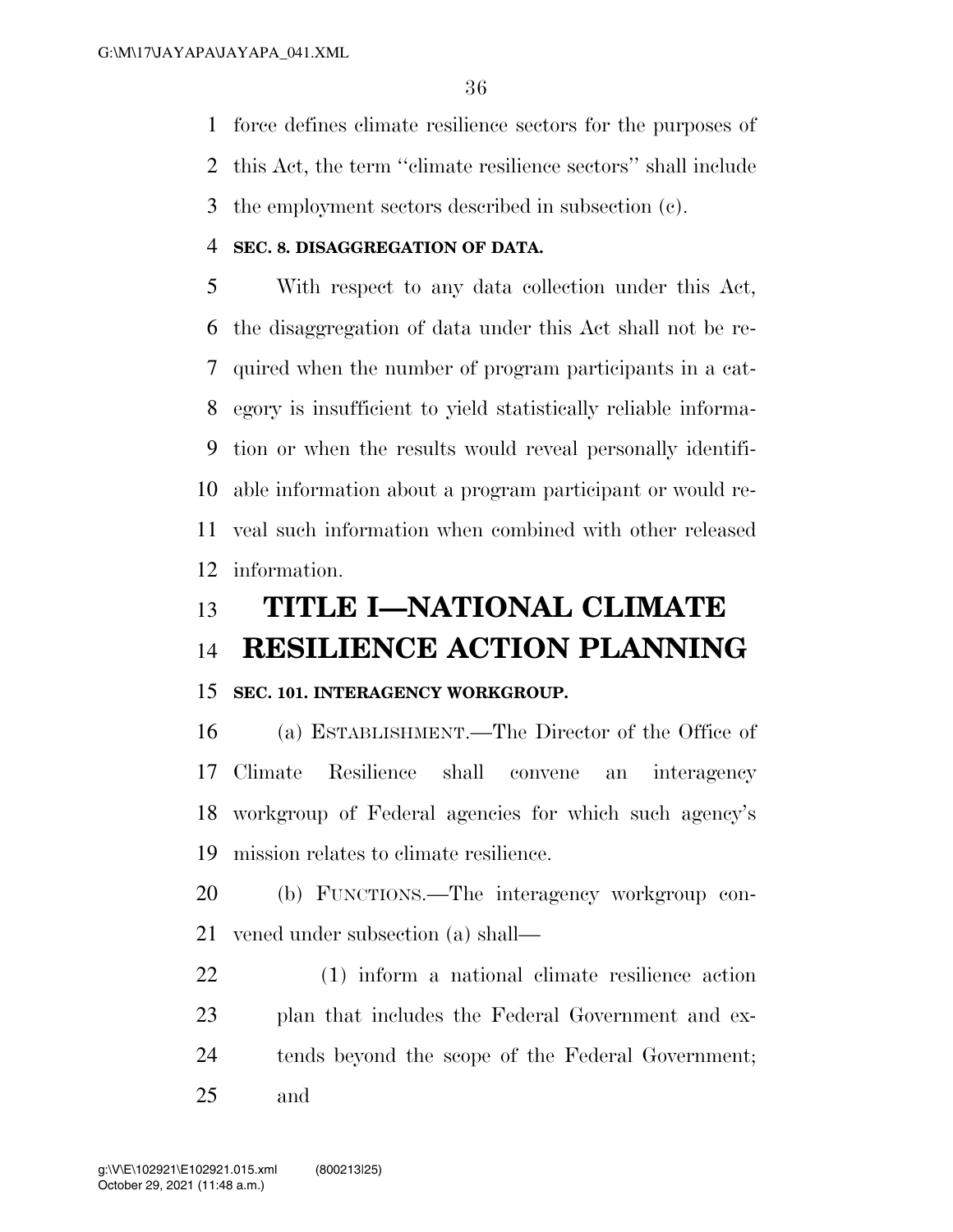| $\mathbf{1}$   | (2) develop agency specific climate resilience ac-       |
|----------------|----------------------------------------------------------|
| $\overline{2}$ | tion plans.                                              |
| 3              | (c) COMPOSITION.—The interagency workgroup con-          |
| 4              | vened under subsection (a) shall include at least 1 rep- |
| 5              | resentative from, at a minimum—                          |
| 6              | (1) the Department of Agriculture;                       |
| 7              | (2) the Department of Commerce;                          |
| 8              | (3) the Department of Defense;                           |
| 9              | (4) the Department of Education;                         |
| 10             | (5) the Department of Energy;                            |
| 11             | (6) the Department of Health and Human                   |
| 12             | Services;                                                |
| 13             | (7) the Department of Homeland Security;                 |
| 14             | (8) the Department of Housing and Urban De-              |
| 15             | velopment;                                               |
| 16             | $(9)$ the Department of Labor;                           |
| 17             | $(10)$ the Department of the Interior;                   |
| 18             | $(11)$ the Department of State;                          |
| 19             | (12) the Department of Transportation;                   |
| 20             | (13) the Environmental Protection Agency;                |
| 21             | (14) the Council on Environmental Quality;               |
| 22             | (15) the Office of the United States Trade Rep-          |
| 23             | resentative;                                             |
| 24             | (16) the Office of Management and Budget;                |
| 25             | and                                                      |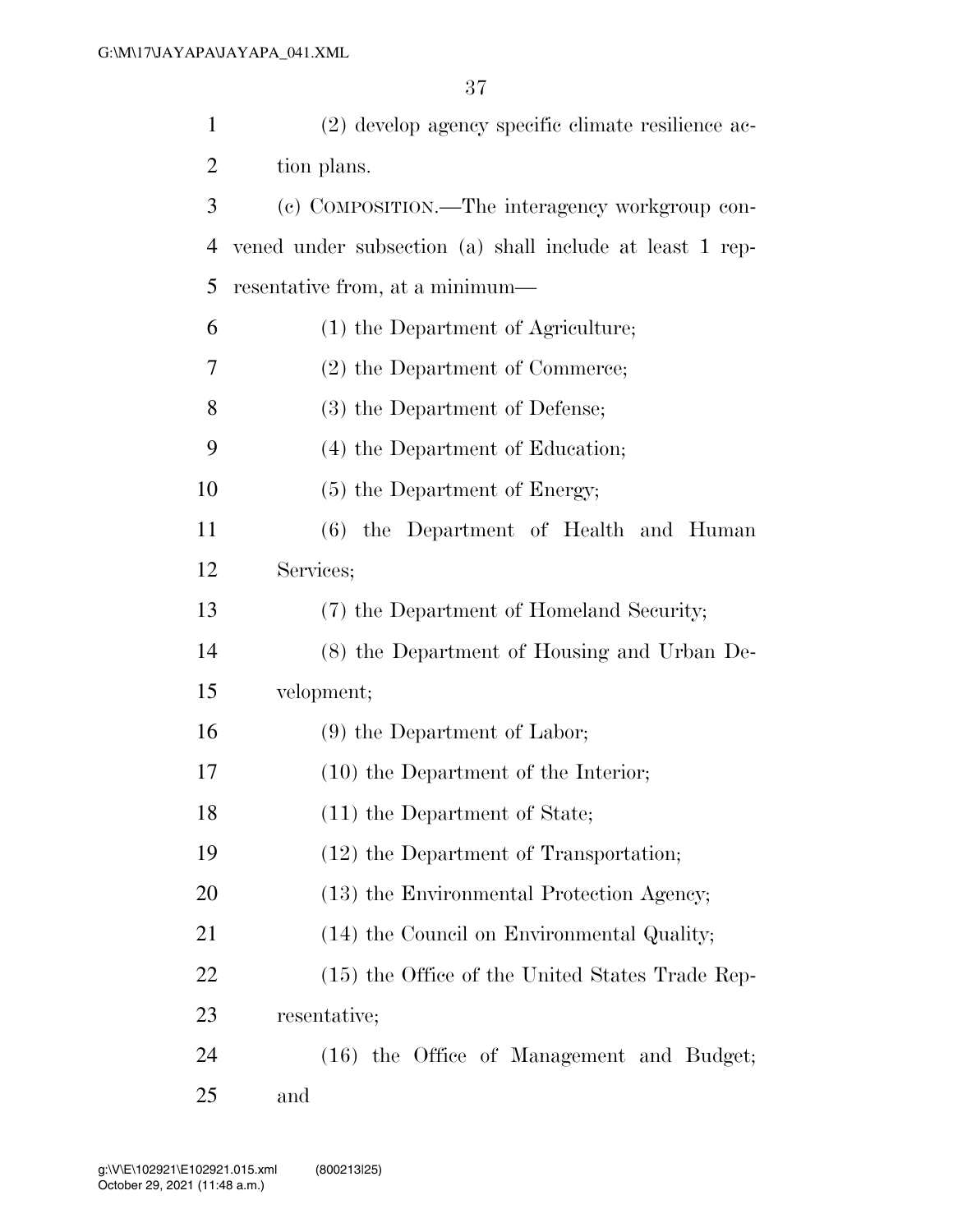(17) the National Economic Council.

#### **SEC. 102. CLIMATE RESILIENCE TASK FORCE.**

 (a) ESTABLISHMENT.—The Director of the Office of Climate Resilience shall convene a Task Force of external stakeholders who possess expertise related to climate resil- ience to inform a national climate resilience action plan. (b) APPOINTMENT PROCESS.—

 (1) IN GENERAL.—The Director of the Office of Climate Resilience shall establish a public nomina- tion and appointment process for individuals with expertise in the activities described in section 7(c) of this Act.

 (2) REVISION OF SCOPE.—As the Center for the Climate Resilience Workforce updates the defini- tion of climate resilience sectors under section 7 of this Act, the Director may appoint additional mem- bers to, expand the scope of, and alter the structure of the Task Force as needed to fulfill the purpose of the Task Force.

 (c) SIZE OF TASK FORCE.—The task force shall be comprised of not less than 20 members. The Director shall appoint as many members as determined necessary to en- sure that the Task Force possesses sufficient knowledge and expertise to make recommendations of sufficient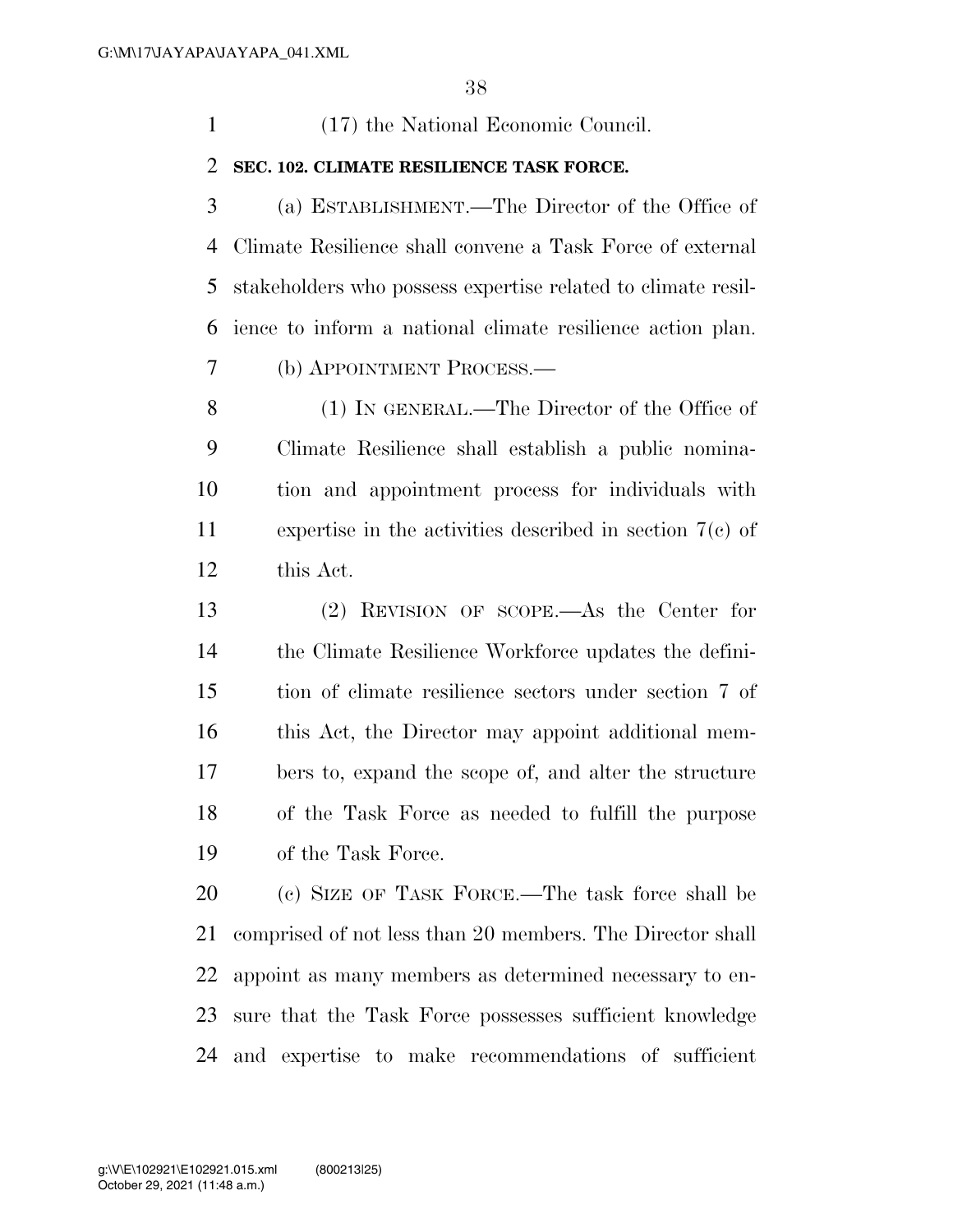depth and breadth to inform the development of a robust national climate action plan.

- (d) STRUCTURE OF TASK FORCE.—
- (1) IN GENERAL.—The Task Force members shall appoint a Chair who will serve as the liaison between the Task Force and the Office.

 (2) COMMITTEES.—Members of the Task Force shall establish issue-specific committees to focus on mitigation, preparation and adaptation, and disaster preparedness, recovery, and rebuilding activities as described in section 7(c) of this Act.

 (e) QUALIFICATIONS.—Each member of the Task Force shall be qualified by education, training, or lived, volunteer, or paid work experience in the activities speci- fied in section 7(c) of this Act to evaluate information and make recommendations on matters referred to the Task Force under this Act. Individuals appointed to the Task Force shall include—

 (1) individuals with experience implementing strategies to achieve absolute reductions in green- house gas emissions from the transportation, elec- tricity generation, industrial, commercial and resi- dential building and agricultural sectors, including experience as a community organizer on climate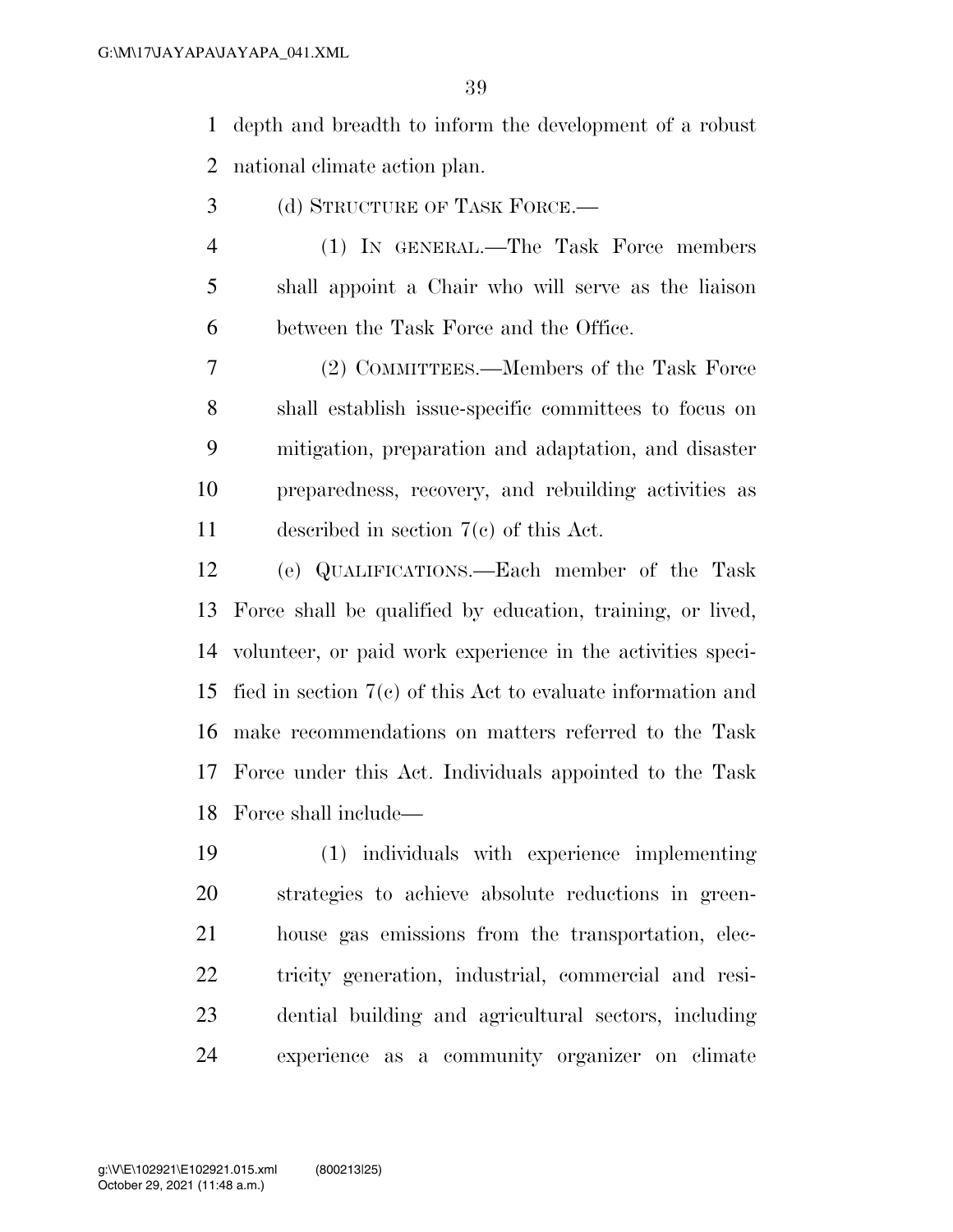| $\mathbf{1}$   | mitigation issues or a frontline worker in such sec- |
|----------------|------------------------------------------------------|
| $\overline{2}$ | tors;                                                |
| 3              | (2) individuals with experience in preparation       |
| $\overline{4}$ | and adaptation, including—                           |
| 5              | (A) workers from care industries, including          |
| 6              | healthcare, childcare, elder care, home care and     |
| 7              | other related occupations;                           |
| 8              | (B) community organizers with expertise in           |
| 9              | disaster preparedness and recovery and building      |
| 10             | robust grassroots community support networks,        |
| 11             | mutual aid networks, and emergency hubs;             |
| 12             | (C) public sector leaders and employees              |
| 13             | from Federal, State, local, and Tribal govern-       |
| 14             | ments with experience in administering social        |
| 15             | safety net programs;                                 |
| 16             | (D) individuals with scientific, technical,          |
| 17             | programmatic, and community expertise in im-         |
| 18             | plementing measures to address the risks to          |
| 19             | each of the environmental systems mentioned in       |
| 20             | section $7(e)$ ;                                     |
| 21             | (E) individuals with scientific, technical,          |
| 22             | programmatic, and community expertise in im-         |
| 23             | plementing measures to address the risks to          |
| 24             | each of the economic systems mentioned in sec-       |
| 25             | tion $7(e)$ ;                                        |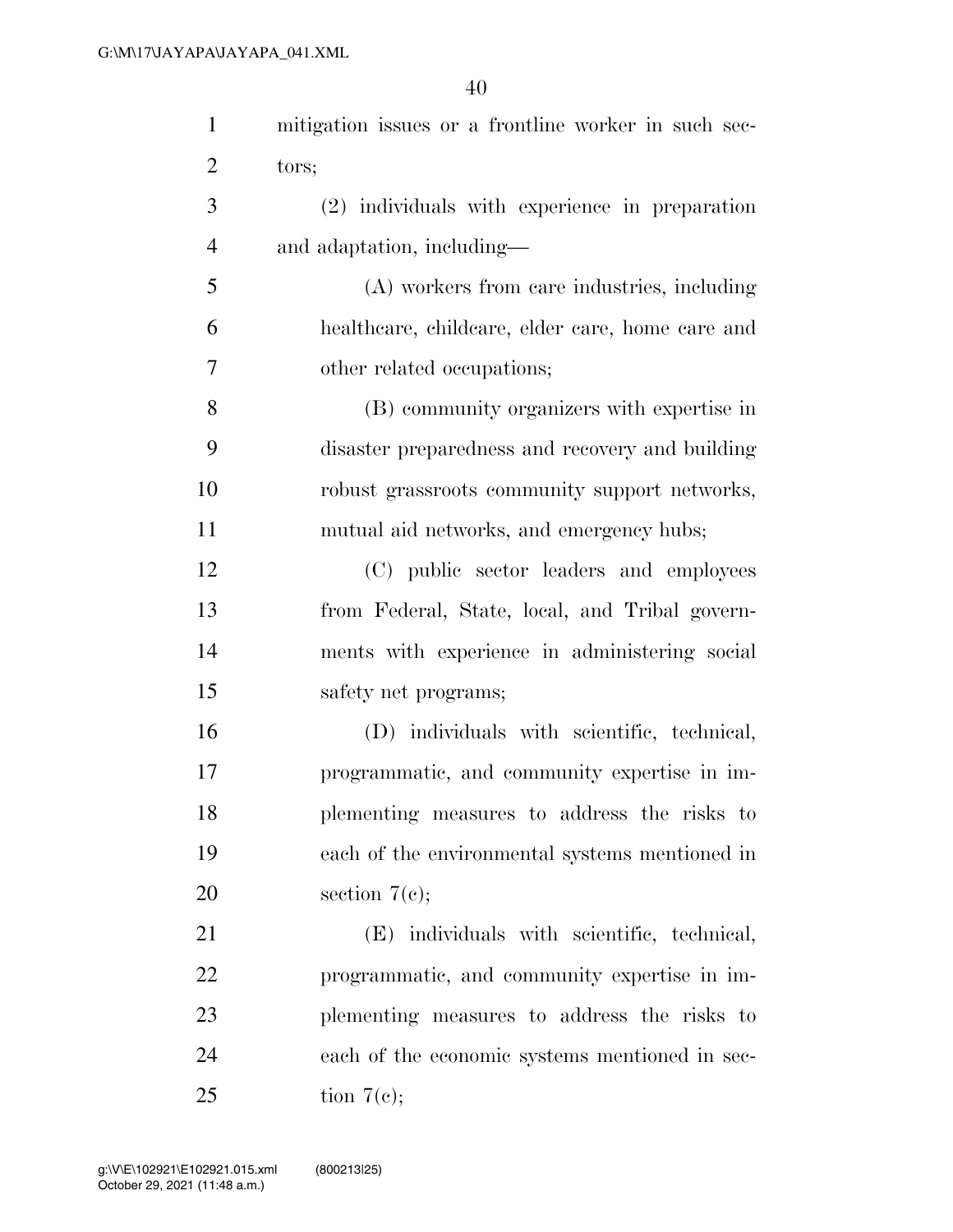| $\mathbf{1}$   | (F) individuals with experience in orga-              |
|----------------|-------------------------------------------------------|
| $\overline{2}$ | nized labor and labor-management partner-             |
| 3              | ships;                                                |
| $\overline{4}$ | (G) individuals with expertise in climate-            |
| 5              | related disaster preparedness, response, recov-       |
| 6              | ery, and rebuilding from both the public and          |
| 7              | private sector; and                                   |
| 8              | (H) emergency managers at local and state             |
| 9              | government emergency management offices.              |
| 10             | SEC. 103. PROCESS AND OUTCOMES FOR DEVELOPMENT OF     |
| 11             | NATIONAL CLIMATE RESILIENCE ACTION                    |
| 12             | PLAN.                                                 |
|                |                                                       |
| 13             | $(a)$ Process.—                                       |
| 14             | (1) IN GENERAL.—The Director of the Office of         |
| 15             | Climate Resilience shall convene the following groups |
| 16             | to engage in the development of a national climate    |
| 17             | resilience action plan:                               |
| 18             | (A) The Interagency Workgroup estab-                  |
| 19             | lished under section 101 of this Act.                 |
| 20             | (B) The Climate Resilience Equity Advi-               |
| 21             | sory Board established under section 5 of this        |
| 22             | Act.                                                  |
| 23             | (C) The Climate Resilience Task Force es-             |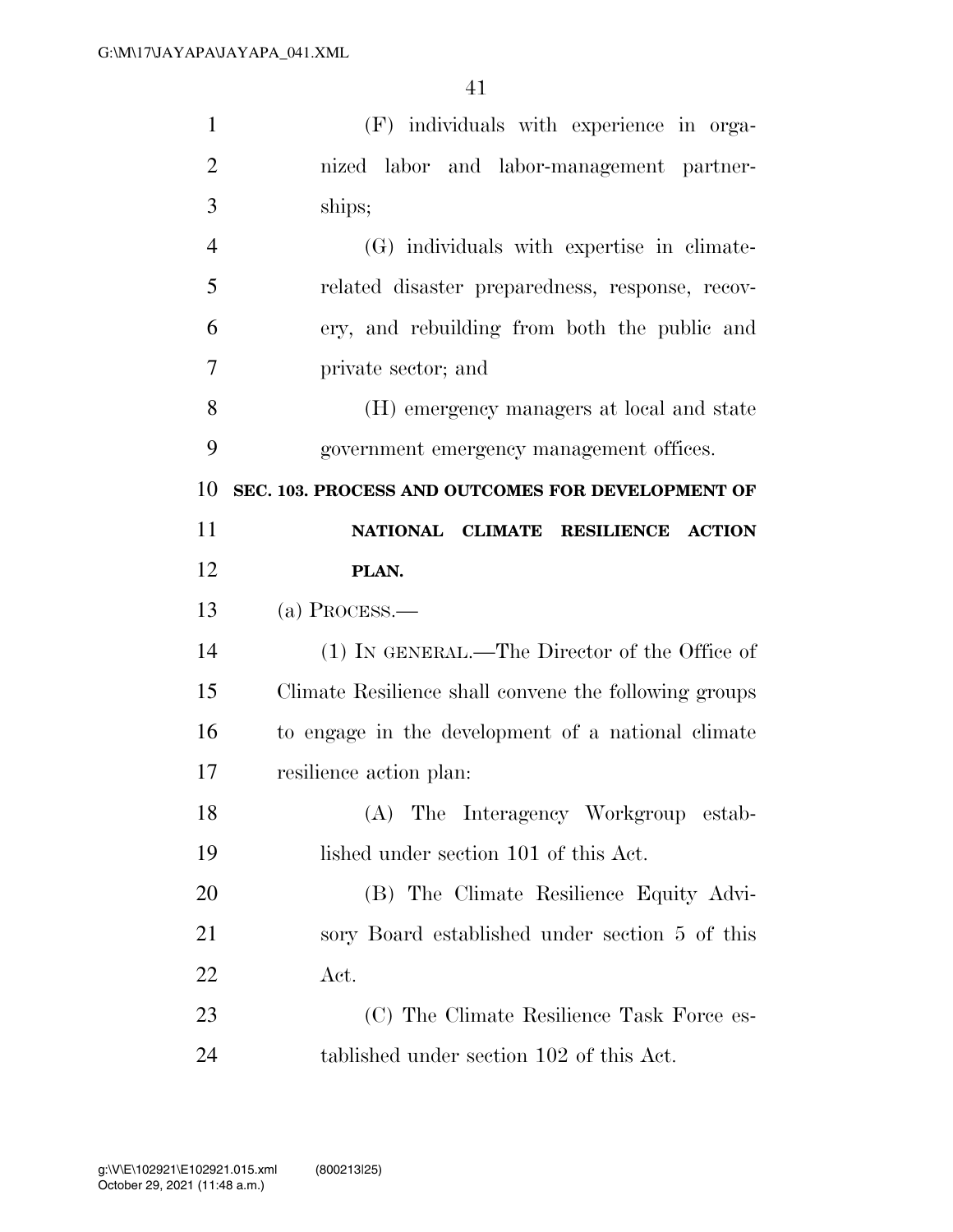| $\mathbf{1}$   | (D) Labor, worker, and workforce develop-         |
|----------------|---------------------------------------------------|
| $\overline{2}$ | ment stakeholders.                                |
| 3              | (E) The Center for the Climate Resilience         |
| $\overline{4}$ | Workforce established under section 6 of this     |
| 5              | Act.                                              |
| 6              | $(2)$ SUBGROUPS.—                                 |
| 7              | (A) IN GENERAL.—The Director may con-             |
| 8              | vene subgroups of the groups convened under       |
| 9              | paragraph (1) to facilitate depth of discussion   |
| 10             | and planning related to specific issue areas or   |
| 11             | topics.                                           |
| 12             | (B) REQUIREMENT.—In convening a sub-              |
| 13             | group pursuant to subparagraph $(A)$ , the Direc- |
| 14             | tor shall ensure that at least 2 members of the   |
| 15             | Climate Resilience Equity Advisory Board are      |
| 16             | included in such subgroup to ensure that the      |
| 17             | knowledge, lived experiences, and priorities of   |
| 18             | frontline communities are integrated into deci-   |
| 19             | sions around climate resilience strategies.       |
| 20             | (C) RECOMMENDATIONS.—In carrying out              |
| 21             | functions under a subgroup convened pursuant      |
| 22             | to subparagraph (A), the Climate Resilience       |
| 23             | Equity Advisory Board may issue recommenda-       |
| 24             | tions to any subgroup convened.                   |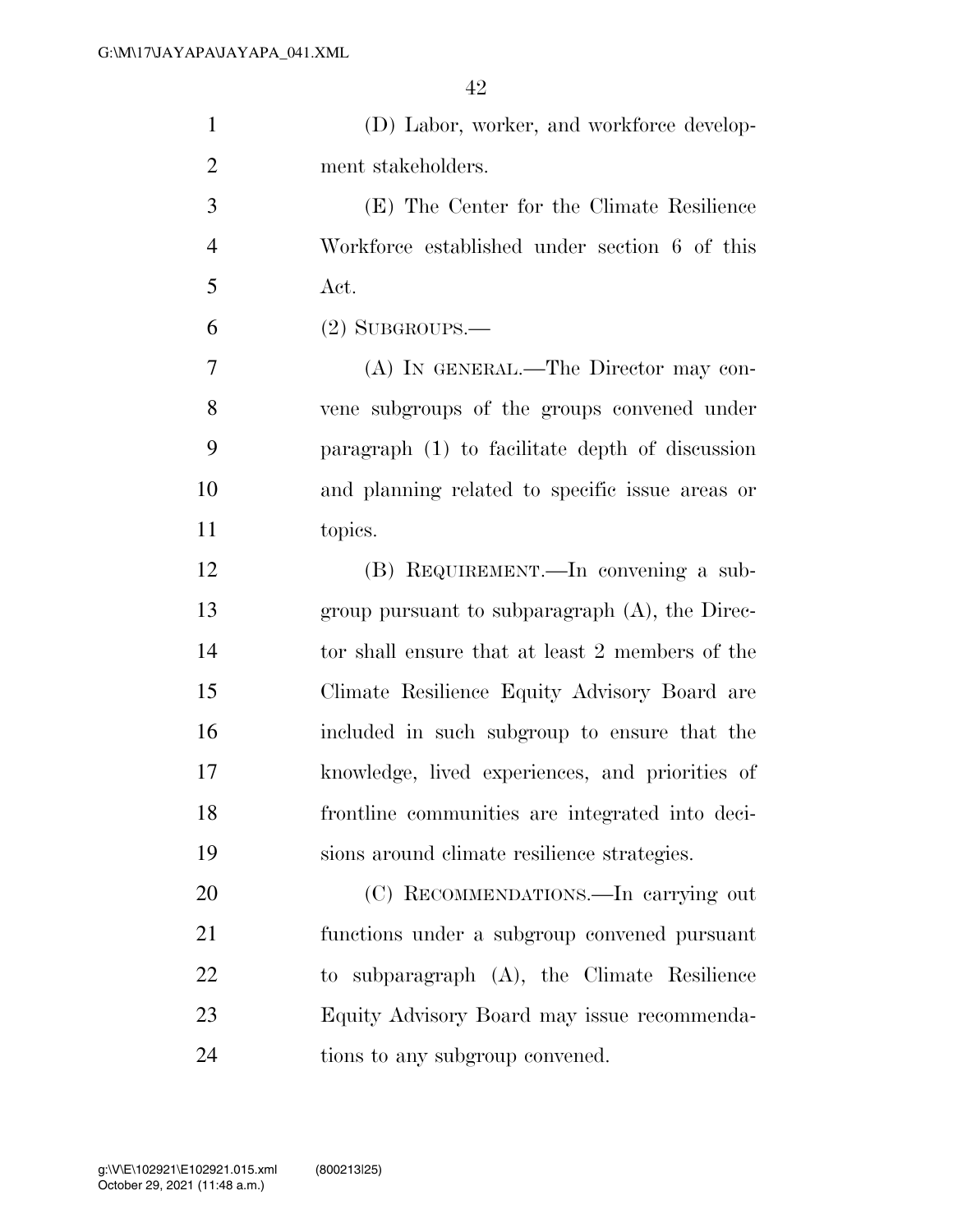| $\mathbf{1}$   | (b) OUTCOMES.—The national climate resilience ac-         |
|----------------|-----------------------------------------------------------|
| $\overline{2}$ | tion plan developed under this section shall—             |
| 3              | (1) detail goals and priority strategies that shall       |
| $\overline{4}$ | be taken to achieve a climate resilient nation and in-    |
| 5              | clude specific actions, timelines, targets, evaluation    |
| 6              | metrics, and stakeholders responsible for implemen-       |
| 7              | tation and oversight, including goals, strategies, and    |
| 8              | actions that—                                             |
| 9              | (A) encompass the entirety of climate resil-              |
| 10             | ience;                                                    |
| 11             | (B) focus on mitigation, preparation, adap-               |
| 12             | tation, and disaster recovery and rebuilding ac-          |
| 13             | tivities as described in section $7(e)$ of this Act;      |
| 14             | (C) prioritize frontline communities;                     |
| 15             | (D) address the underlying and systemic                   |
| 16             | factors of systemic racism, economic inequity,            |
| 17             | and environmental degradation and pollution               |
| 18             | that have led to inequitable climate risks and            |
| 19             | impacts;                                                  |
| 20             | identify current and projected national<br><sup>(2)</sup> |
| 21             | workforce needs to carry out the strategies and ac-       |
| 22             | tions described in paragraph $(1)$ , including—           |
| 23             | (A) the existing jobs, skills, and occupa-                |
| 24             | tions that pertain to climate resilience work;            |
|                |                                                           |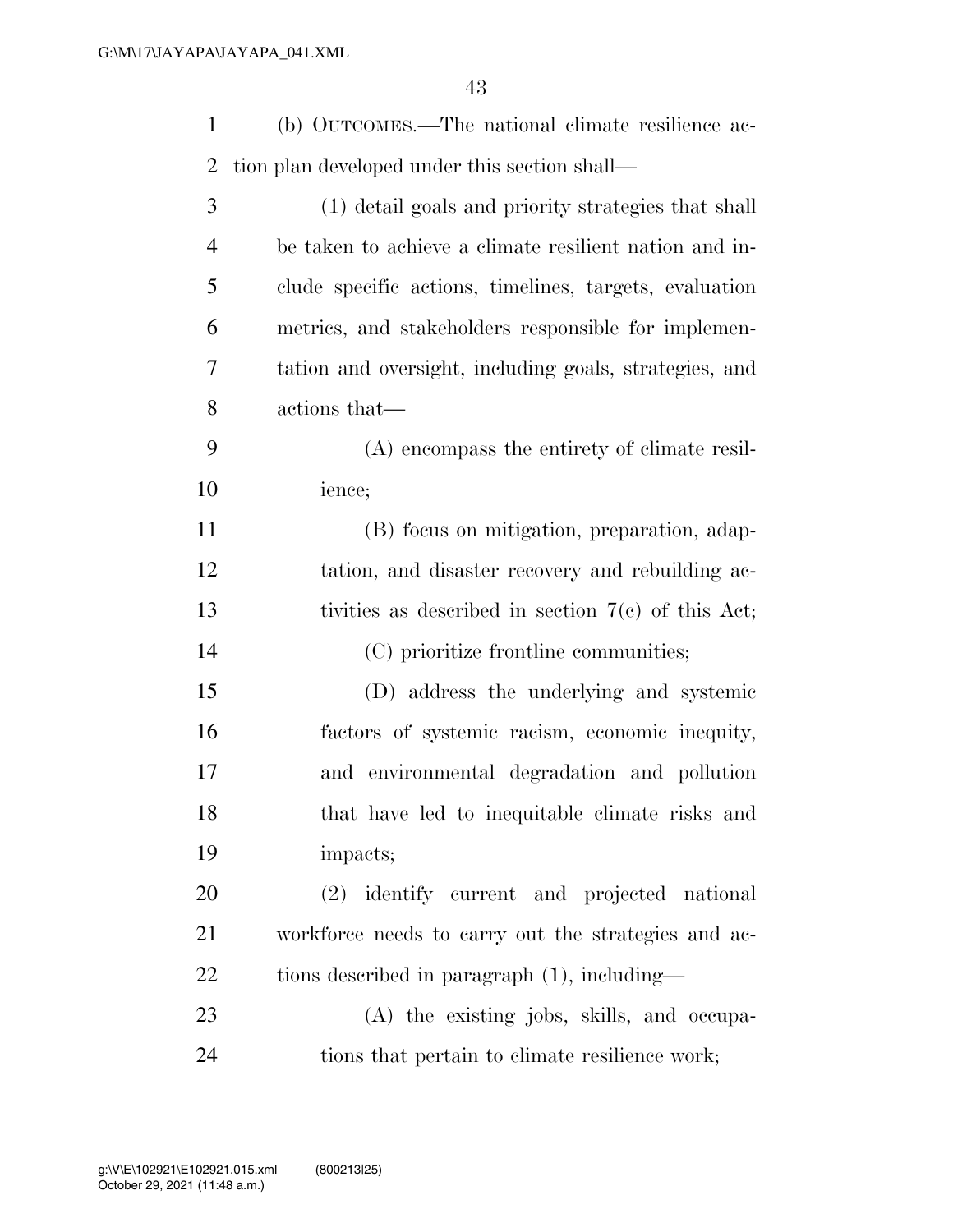| $\mathbf{1}$   | (B) the additional number of jobs that                       |
|----------------|--------------------------------------------------------------|
| $\overline{2}$ | need to be created to carry out such strategies              |
| 3              | and actions and the projected cost of such jobs;             |
| $\overline{4}$ | (C) emerging skills and occupations that                     |
| 5              | are needed and new training requirements to                  |
| 6              | ensure that the United States has a sufficiently             |
| 7              | skilled workforce to achieve climate resilience;             |
| 8              | (D) strategies to achieve racial and gender                  |
| 9              | equity in job creation and training, including               |
| 10             | strategies to ensure equity and prioritization in            |
| 11             | training and hiring members of frontline com-                |
| 12             | munities and populations facing barriers to em-              |
| 13             | ployment; and                                                |
| 14             | (E) future projections for growth of the                     |
| 15             | climate resilience workforce, including demand               |
| 16             | data by job, skill, and occupation; and                      |
| 17             | (3) identify regional variation in risks, strate-            |
| 18             | gies, and workforce needs.                                   |
| 19             | (c) CONSULTATION OF RESOURCES.—In developing                 |
| 20             | the national climate resilience action plan under this sec-  |
| 21             | tion, the groups convened under subsection $(a)(1)$ may      |
| 22             | consult the following resources to inform the identification |
| 23             | of strategies and actions under subsection (b):              |
| 24             | Studies and policy guidance drafted by<br>(1)                |
| 25             | frontline communities and advocates, including—              |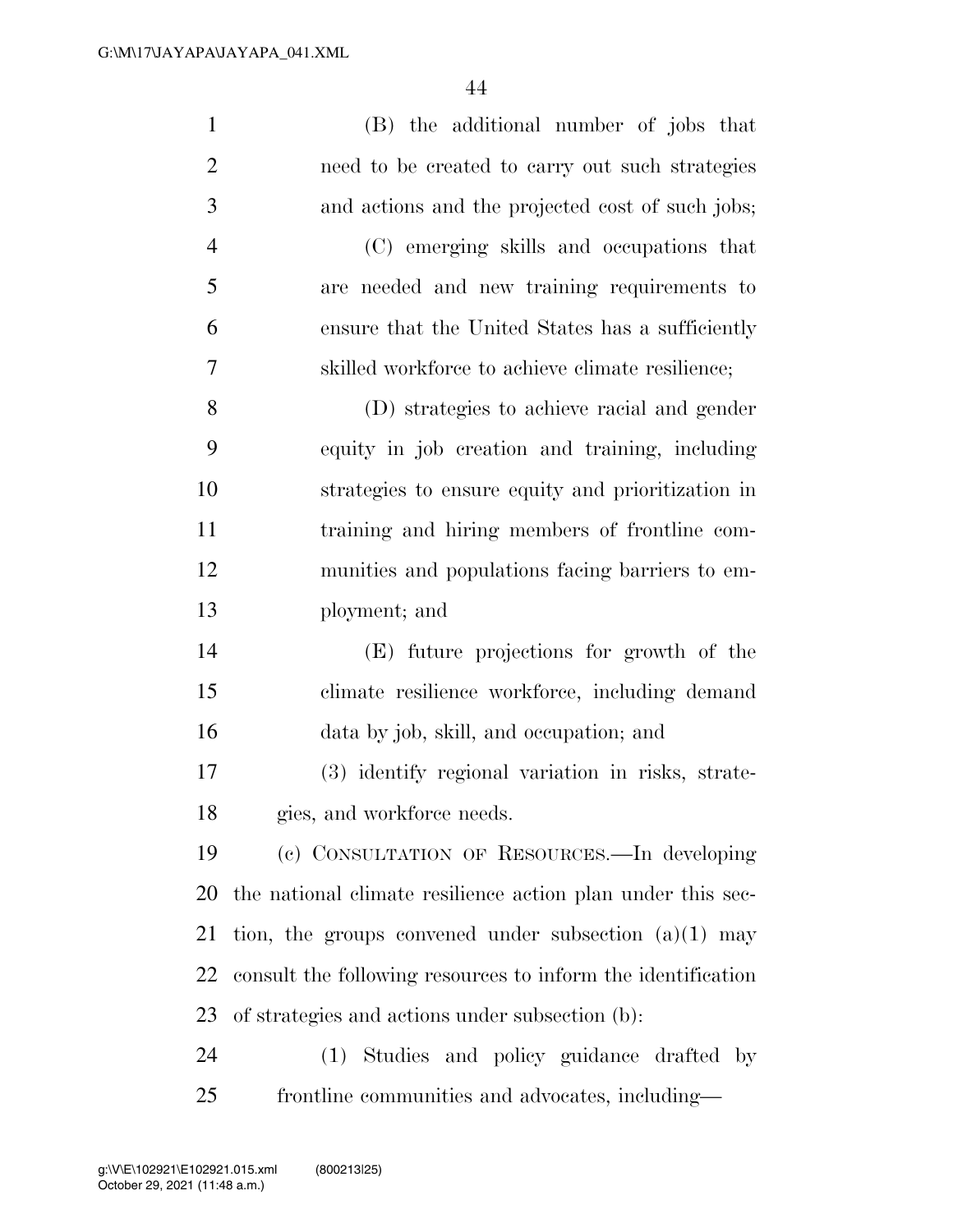| $\mathbf{1}$   | (A) the People's Orientation for a Regen-       |
|----------------|-------------------------------------------------|
| $\overline{2}$ | erative Economy;                                |
| 3              | (B) Movement for Black Lives policy guid-       |
| $\overline{4}$ | ance;                                           |
| 5              | (C) Gulf South for a Green New Deal pol-        |
| 6              | icy platform;                                   |
| 7              | (D) Equitable and Just National Climate         |
| 8              | platform;                                       |
| 9              | (E) various platforms of the BlueGreen Al-      |
| 10             | liance;                                         |
| 11             | (F) United States Climate Action Net-           |
| 12             | work's vision for equitable climate action; and |
| 13             | (G) Union of Concerned Scientists climate       |
| 14             | resilience framework.                           |
| 15             | (2) Governmental and intergovernmental data,    |
| 16             | reports, studies, and tools, including—         |
| 17             | (A) the reports of the Intergovernmental        |
| 18             | Panel on Climate Change;                        |
| 19             | (B) the United States Global Change Re-         |
| 20             | search Program's 4th National Climate Assess-   |
| 21             | ment;                                           |
| 22             | (C) the United States Climate Resilience        |
| 23             | Toolkit;                                        |
| 24             | (D) Center for Climate and Energy Solu-         |
| 25             | tions Resilience Portal;                        |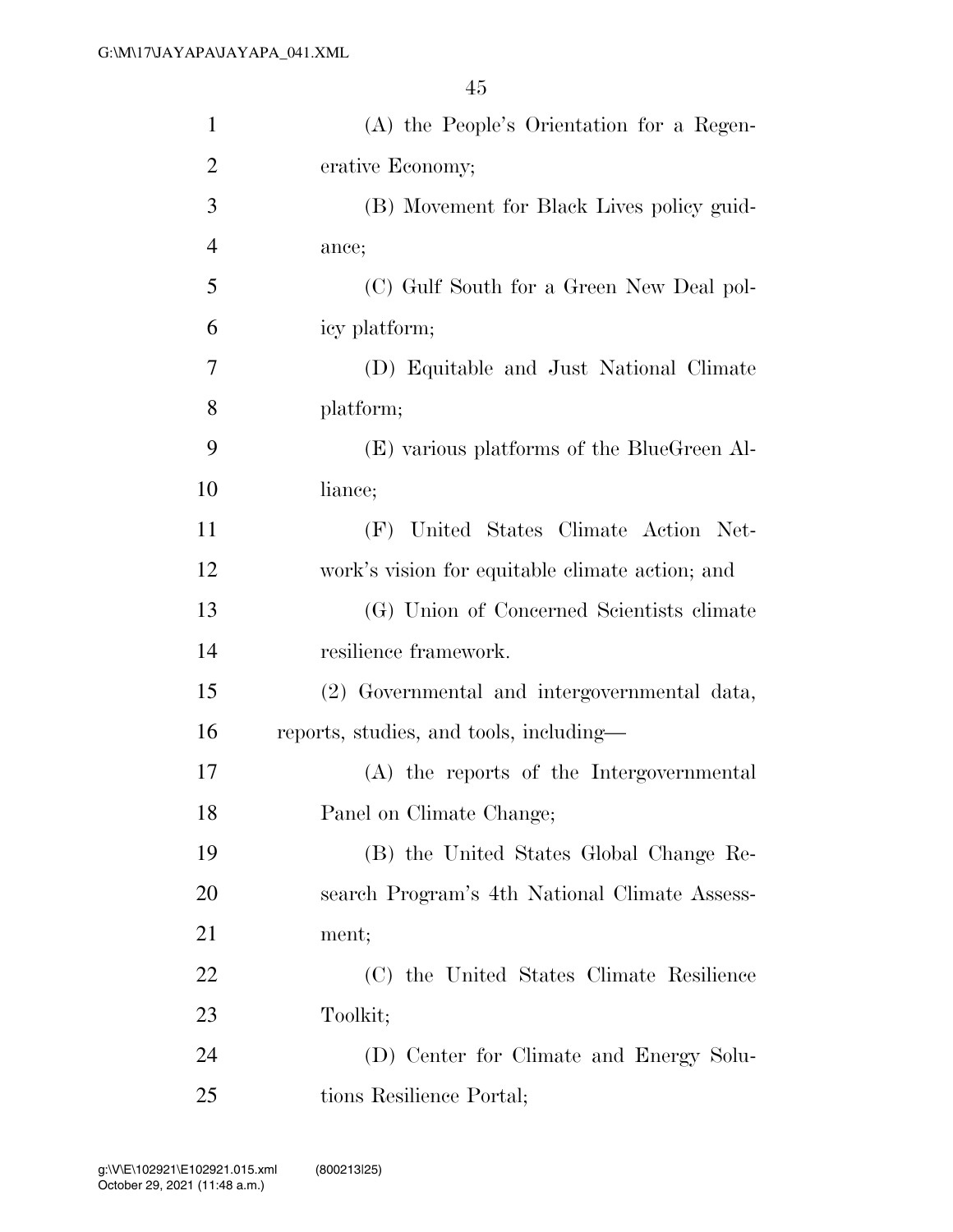(E) various platforms of Reslience Force; and

 (F) Bureau of Labor Statistics and United States Energy and Employment report data, in- cluding data on gender, race, ethnicity, and union representation.

 (d) CONSULTATION OF STAKEHOLDERS.—In con- vening the groups under subsection (a)(1) to identify cur- rent and projected national workforce needs under sub-10 section  $(b)(2)$ —

 (1) labor, worker, and workforce development stakeholders shall be consulted to provide input and recommendations on labor, worker, workforce devel-opment, and training needs; and

 (2) the Climate Equity Advisory Board shall be consulted to identify the skills and sectors of priority for frontline communities.

(e) REPORT TO CONGRESS.—

 (1) IN GENERAL.—Not later than 1 year after the date of enactment of this Act, the Director shall 21 submit to Congress a progress report on the develop-ment of a national climate resilience action plan.

23 (2) REPORT OF DIRECTOR.—Not later than 2 years after the date of enactment of this Act, the Director shall submit to Congress a copy of the na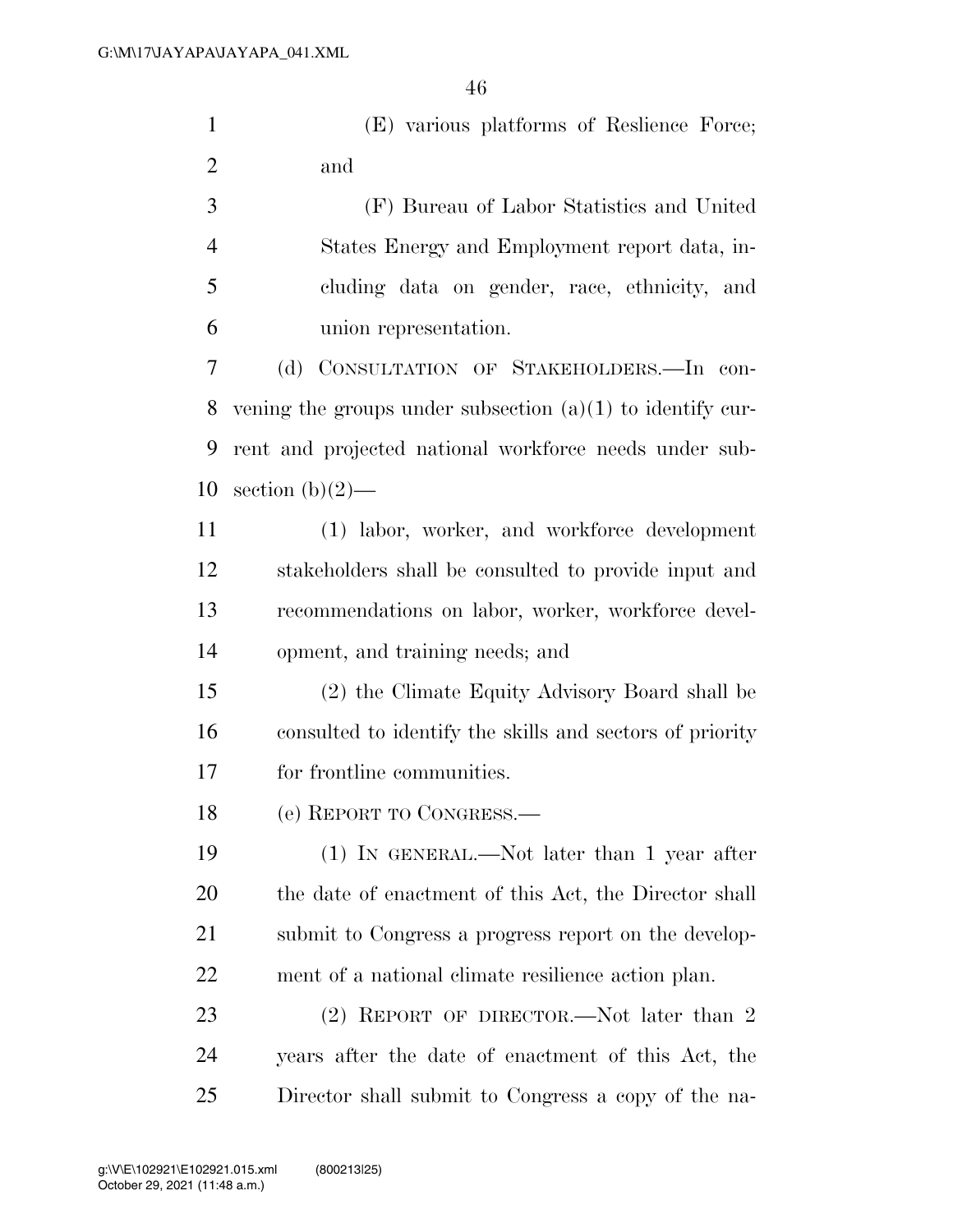tional climate resilience action plan developed under this section.

 (3) REPORTING REQUIREMENT.—Not later than 1 year after the date of the submission of the na- tional climate resilience action plan under paragraph (1), and each year thereafter, the Office of Climate Resilience shall submit to Congress a report describ- ing the progress towards achieving climate resilience described in such plan.

 (f) REVISION.—Not later than once every 5 years after the date on which the national climate resilience ac- tion plan is submitted under subsection (e)(1), the groups convened under subsection (a)(1) shall update such plan. **SEC. 104. FEDERAL AGENCY CLIMATE RESILIENCE ACTION** 

#### **PLANS.**

 (a) IN GENERAL.—Not later than 1 year after the date of enactment of this Act, the head of each Federal agency shall submit to the Director a progress report on the development of agency-specific climate action plans. (b) DEVELOPMENT.—Not later than 2 years after the date of enactment of this Act, the head of each Federal agency shall develop a climate resilience action plan for such agency that details the actions that each Federal agency shall take to support national climate resilience.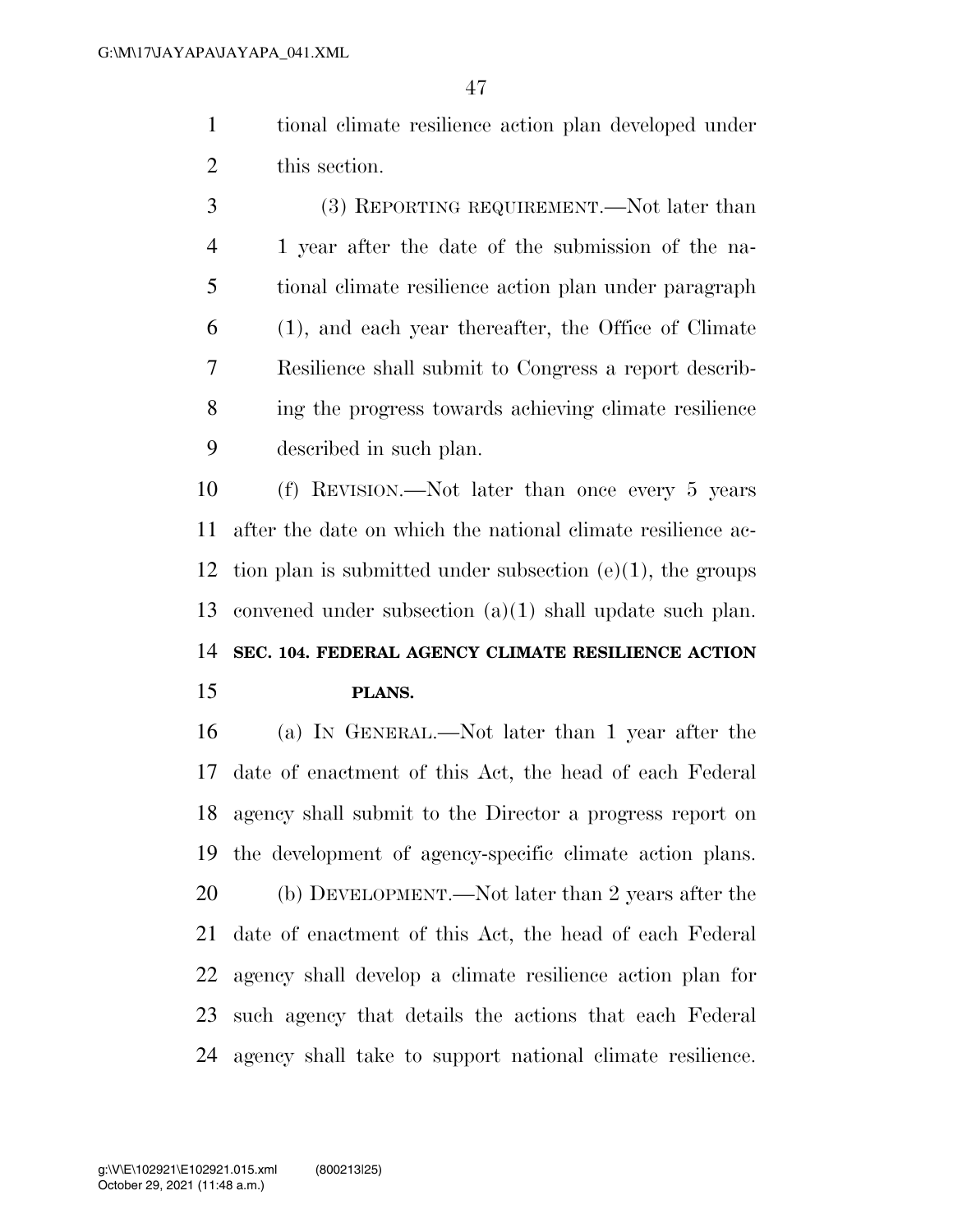(c) CONTENTS.—Each agency climate resilience ac-tion plan developed under subsection (a) shall—

 (1) align with the goals and strategies of the national climate resilience action plan developed under section 103;

 (2) include agency-specific targets and evalua- tion metrics, in line with the plan's general goals, strategies, targets, and evaluation metrics;

 (3) detail the changes that the agency will make to any existing activities that threaten climate resil- ience and any new activities the agency will take to support climate resilience;

 (4) detail how the agency will integrate climate resilience into current or future agency strategic plans;

 (5) list clear actions the agency will take, the entities responsible for such actions, and timelines for implementation;

 (6) be developed in consultation with labor, 20 worker, and workforce development stakeholders;

 (7) ensure that frontline communities are prioritized in each agency's efforts towards climate resilience;

 (8) be reviewed by the Climate Resilience Eq-uity Advisory Board and either incorporate, or pro-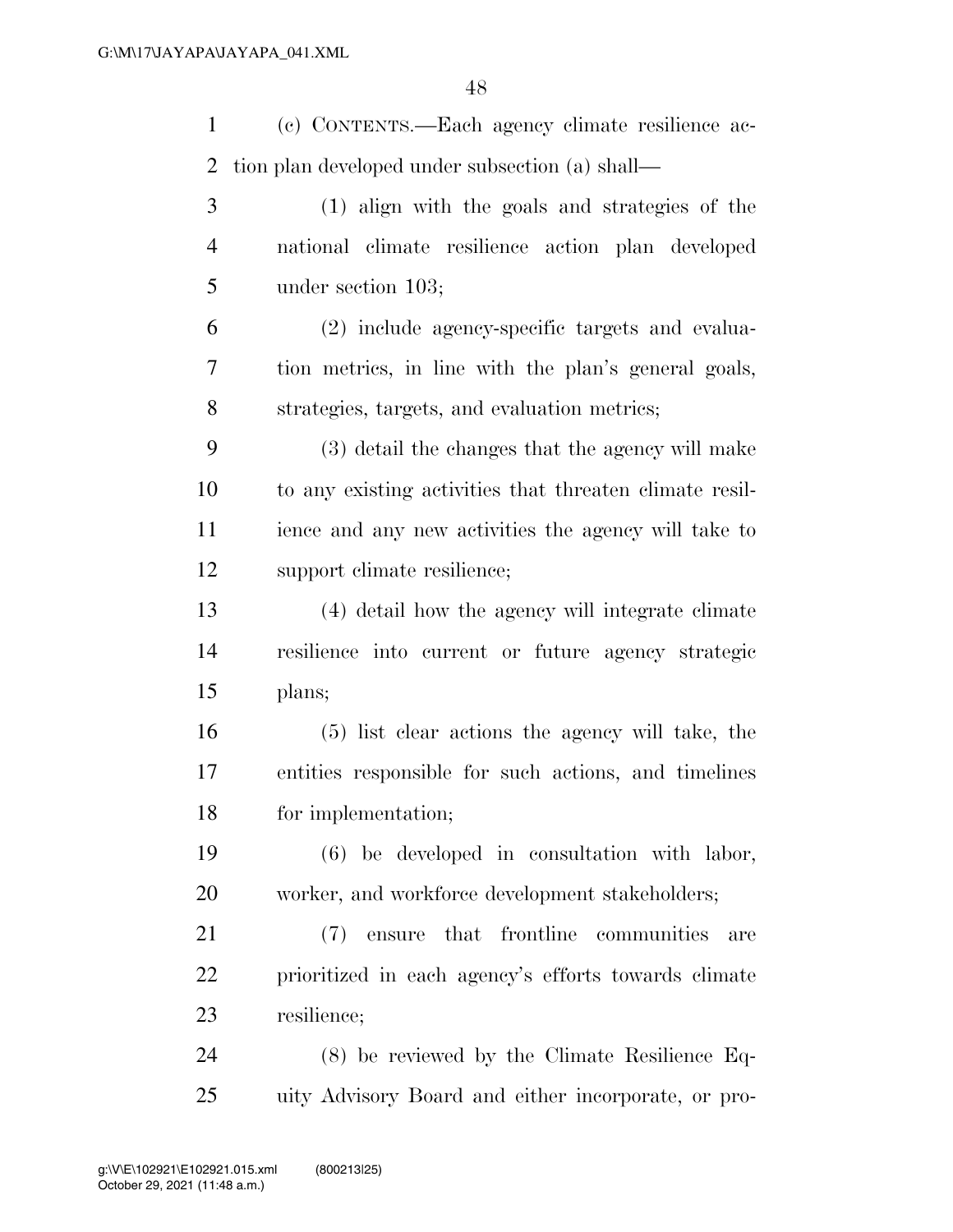| $\mathbf{1}$   | vide justification for excluding, any recommenda-      |
|----------------|--------------------------------------------------------|
| $\overline{2}$ | tions made by the Board;                               |
| 3              | (9) build on any existing agency climate adap-         |
| $\overline{4}$ | tation and sustainability plans;                       |
| 5              | $(10)$ reflect the definition of climate resilience    |
| 6              | under this Act;                                        |
| 7              | $(11)$ ensure resilience of the agency in the face     |
| 8              | of climate change risks to ensure the agency's ability |
| 9              | to accomplish its mission and protect the value of its |
| 10             | assets and people;                                     |
| 11             | (12) include current and projected Federal             |
| 12             | workforce needs, including necessary skills<br>and     |
| 13             | training, to carry out the actions outlined in the     |
| 14             | plan;                                                  |
| 15             | (13) highlight limitations in statutory authority,     |
| 16             | resource constraints, data gaps, and personnel train-  |
| 17             | ing needs that are hindering the agency's ability to   |
| 18             | fully undertake the activities needed to support cli-  |
| 19             | mate resilience;                                       |
| 20             | (14) be submitted to the appropriate commit-           |
| 21             | tees of jurisdiction within the House of Representa-   |
| 22             | tives and Senate not later than 2 years after the      |
| 23             | date of enactment of this Act to allow Congress to     |
| 24             | act accordingly to-                                    |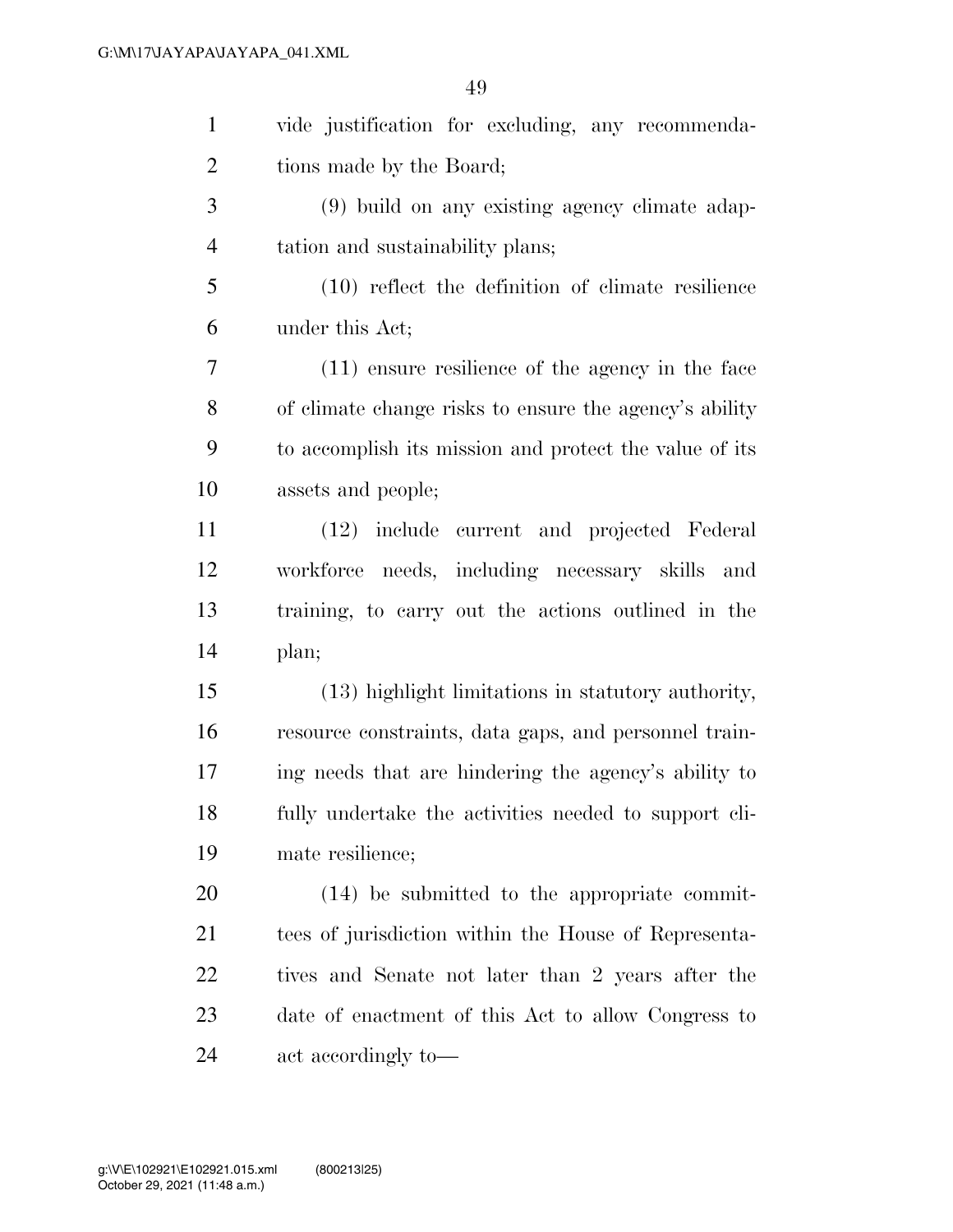| $\mathbf{1}$   | (A) provide funding and to ensure Federal               |
|----------------|---------------------------------------------------------|
| $\overline{2}$ | agencies, departments, and offices have ade-            |
| 3              | quate resources to carry out the activities out-        |
| $\overline{4}$ | lined in the agency plan;                               |
| 5              | (B) support existing jobs, create new jobs,             |
| 6              | and support personnel training that are critical        |
| 7              | to the Federal Government's activities to sup-          |
| 8              | port climate resilience;                                |
| 9              | (C) conduct oversight to ensure each agen-              |
| 10             | cy is carrying out the plan for such agency; and        |
| 11             | (D) address limitations in statutory au-                |
| 12             | thority through legislation; and                        |
| 13             | $(15)$ be revised not less frequently than every 5      |
| 14             | years.                                                  |
| 15             | (d) RESPONSIBILITIES OF THE OFFICE OF CLIMATE           |
| 16             | RESILIENCE.—In carrying out this section, the Office of |
| 17             | Climate Resilience shall—                               |
| 18             | $(1)$ not later than 90 days after the date of en-      |
| 19             | actment of this Act, develop and issue specific guide-  |
| <b>20</b>      | lines for planning;                                     |
| 21             | (2) compile each plan developed by each Fed-            |
| <u>22</u>      | eral agency under this section into a cohesive Fed-     |
| 23             | eral Government climate resilience action plan;         |
| 24             | (3) select the agency that has made the great-          |
| 25             | est contributions to climate resilience to receive an   |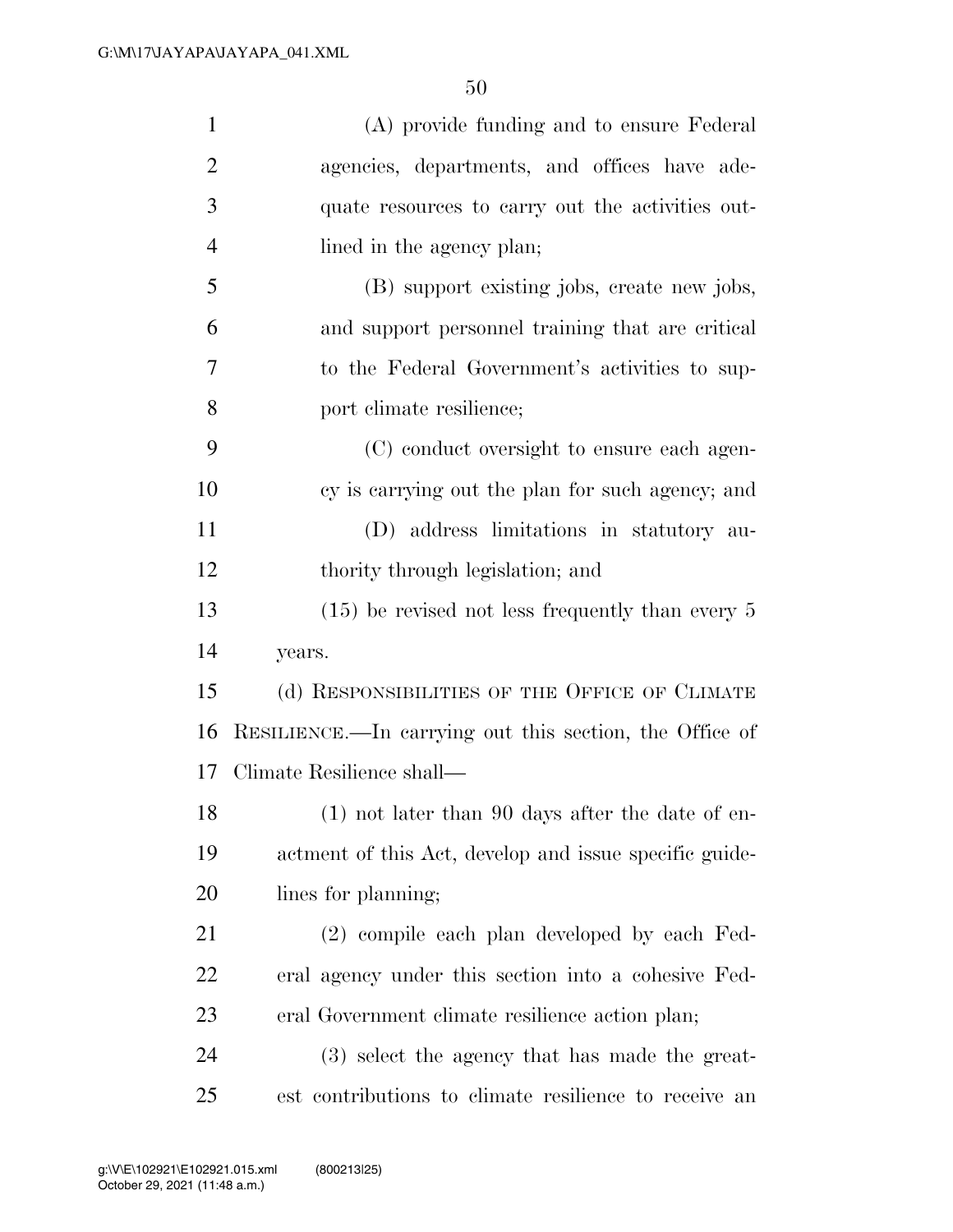| $\mathbf{1}$   | annual award, that shall include additional funding     |
|----------------|---------------------------------------------------------|
| $\overline{2}$ | to carry out climate resilience work; and               |
| 3              | (4) provide technical assistance, coordination,         |
| $\overline{4}$ | and support for agencies in carrying out each agen-     |
| 5              | cy's action plan developed under this section.          |
| 6              | (e) CONSULTATION OF RESOURCES.—In developing            |
| 7              | an action plan under this section, a Federal agency may |
| 8              | consult—                                                |
| 9              | (1) the United States Council on Climate Pre-           |
| 10             | paredness and Resilience's 2016 report titled "Op-      |
| 11             | portunities to Enhance the Nation's Resilience to       |
| 12             | Climate Change";                                        |
| 13             | $(2)$ the 2014 recommendations from the State,          |
| 14             | Local, and Tribal Leaders Task Force on Climate         |
| 15             | Preparedness and Resilience;                            |
| 16             | (3) Executive Order 13514, "Federal Leader-             |
| 17             | ship in Environmental, Energy and Economic Per-         |
| 18             | formance";                                              |
| 19             | (4) Executive Order 13653, "Preparing the               |
| 20             | United States for the Impacts of Climate Change";       |
| 21             | and                                                     |
| 22             | (5) the Climate and Natural Resource Working            |
| 23             | Group (CNRWG), Priority Agenda: "Enhancing the          |
| 24             | Climate Resilience of America's Natural Resources",     |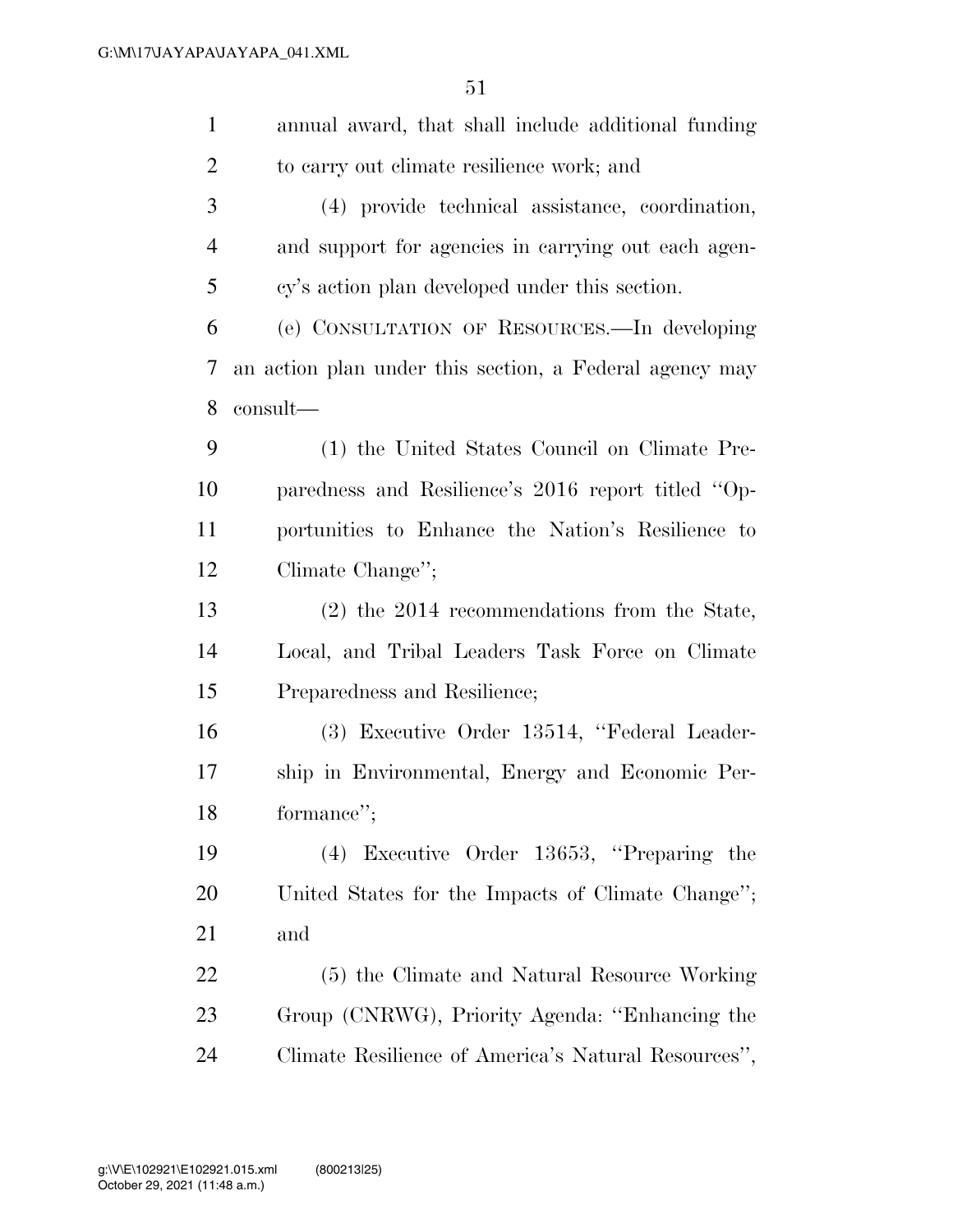Washington, DC, Council on Climate Preparedness and Resilience, 2014.

# **TITLE II—STATE, TRIBAL, LOCAL, AND COMMUNITY CLI- MATE RESILIENCE ACTION PLANNING**

#### **SEC. 201. CLIMATE RESILIENCE PLANNING GRANTS.**

 (a) ESTABLISHMENT.—Not later than 90 days after the date of enactment of this Act, the Director of the Of- fice of Climate Resilience shall establish a Climate Resil- ience Planning grant program (hereinafter referred to as the ''grant program'').

 (b) PURPOSE.—The purpose of the grant program is to support States, Tribes, localities, regional groups, non- profit organizations, and community groups in conducting climate change risk assessments and developing climate resilience action plans.

 (c) ELIGIBILITY.—The following entities are eligible for a grant under this section:

(1) State governments.

- (2) Tribal governments.
- (3) Local governments.
- (4) Regional governmental groups.
- (5) Nonprofit organizations.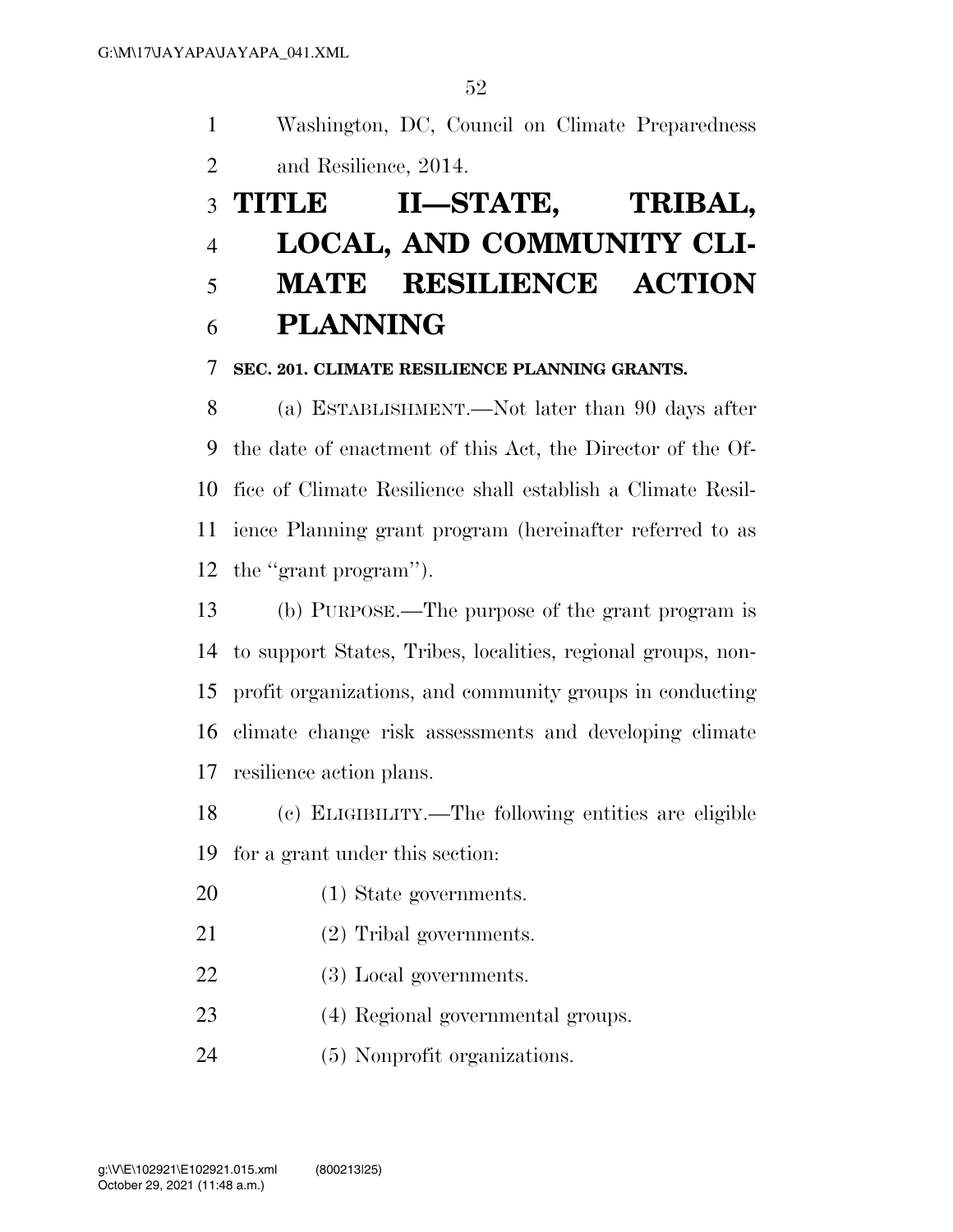(6) Grassroots community groups that partner with a fiscal sponsor that is exempt from taxation under section 501(c)(3) of the Internal Revenue Code of 1986.

 (d) INITIAL APPLICATIONS.—Not later than 120 days after the date of enactment of this Act, the Director shall publish a request for applications for a grant under this section.

 (e) APPLICATION REQUIREMENTS.—To be eligible for a grant under this section, an applicant shall submit to the Director an application at such time, in such manner, and containing such information as the Director may re-quire, including, at a minimum—

- (1) a certification that such applicant has formed an advisory board that—
- (A) has majority representation from frontline communities;
- (B) has at least 1 individual who possesses scientific knowledge or experience in conducting risk assessments pertaining to climate change;

21 (C) has labor, worker, and workforce devel- opment stakeholders, including at least 1 rep- resentative of a labor union and 1 individual representing populations facing barriers to em-ployment; and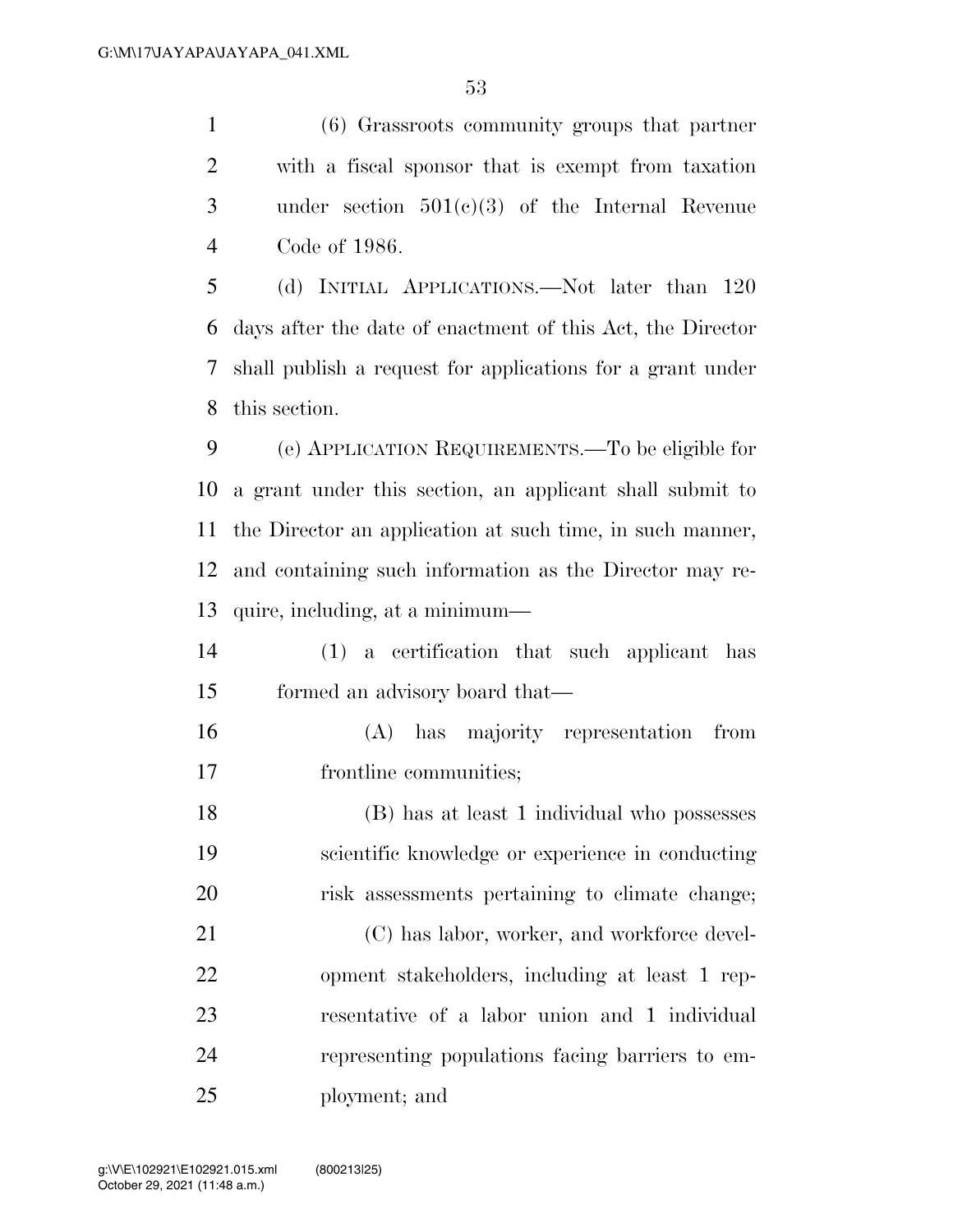| $\mathbf{1}$   | (D) allows advisory board members to re-                 |
|----------------|----------------------------------------------------------|
| $\overline{2}$ | ceive compensation for participation on such             |
| 3              | board if it is determined that the individual            |
| $\overline{4}$ | serving would incur financial hardship or other-         |
| 5              | wise be unable to participate without such com-          |
| 6              | pensation;                                               |
| 7              | $(2)$ details on the population represented by the       |
| 8              | entity, including demographic information on popu-       |
| 9              | lation size, income, race, education level, and pri-     |
| 10             | mary sectors of employment;                              |
| 11             | (3) reasons for seeking grant funding to sup-            |
| 12             | port climate resilience planning;                        |
| 13             | (4) details on advisory board members including          |
| 14             | name, organizational affiliation (if applicable), quali- |
| 15             | fications, and letters of support from 3 local commu-    |
| 16             | nity-based nonprofit organizations verifying the ac-     |
| 17             | curacy of the information presented;                     |
| 18             | $(5)$ a list of the stakeholders that will be in-        |
| 19             | volved in the planning process;                          |
| 20             | $(6)$ details on how the advisory board will be in-      |
| 21             | corporated into the planning process;                    |
| 22             | (7) the identity of the individual who will lead         |
| 23             | the planning process and whether an external entity      |
| 24             | will be hired to facilitate the planning process;        |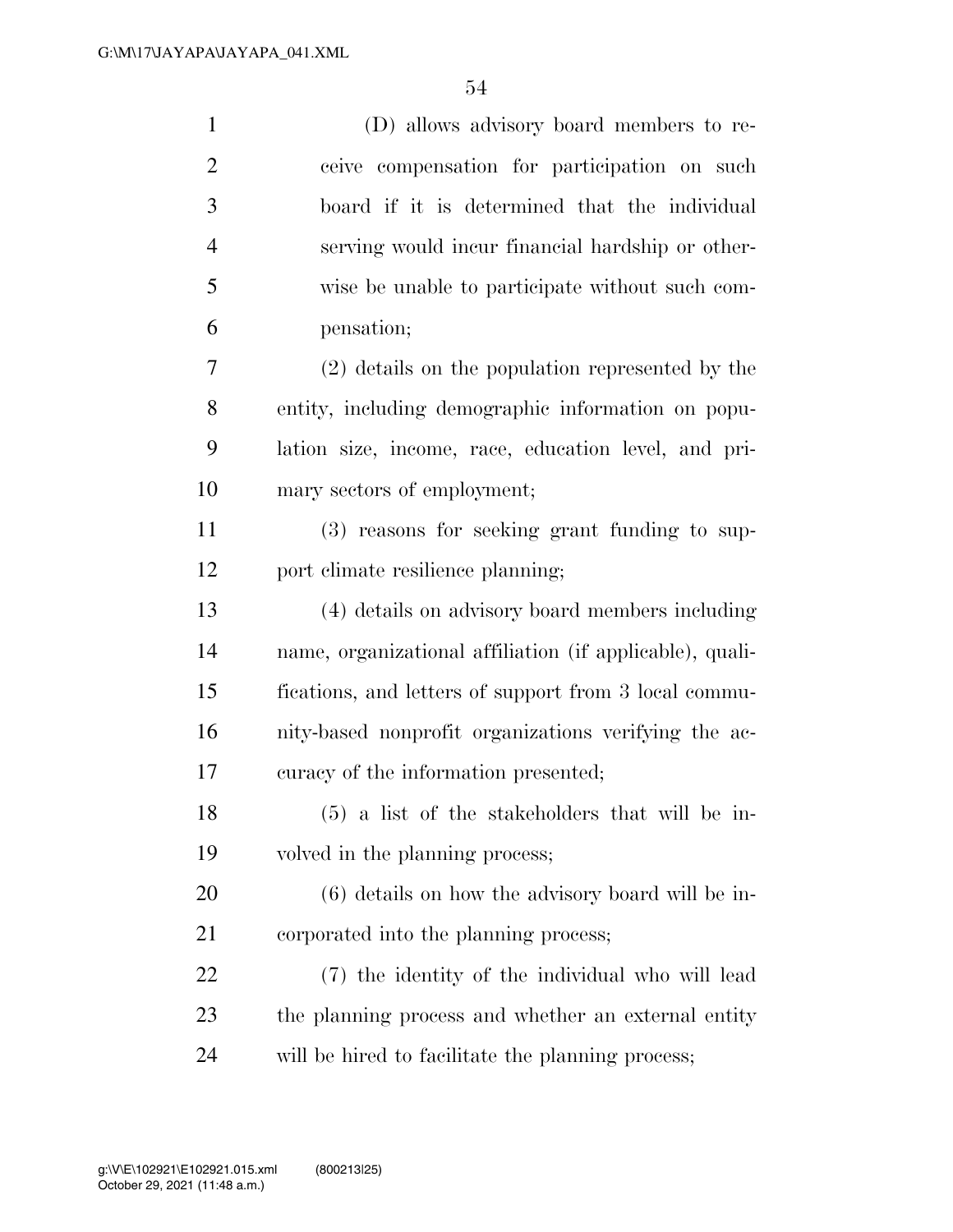| $\mathbf{1}$   | $(8)$ the expected timeline for how long the plan-           |
|----------------|--------------------------------------------------------------|
| $\overline{2}$ | ning process is expected to take;                            |
| 3              | (9) expected data sources for local employment               |
| $\overline{4}$ | and worker data;                                             |
| 5              | $(10)$ a community engagement plan detailing—                |
| 6              | (A) steps that will be taken to ensure that                  |
| 7              | frontline communities are informed about the                 |
| 8              | planning process; and                                        |
| 9              | (B) accommodations that will be made to                      |
| 10             | ensure that such groups have the opportunity to              |
| 11             | participate in the planning process and provide              |
| 12             | public comment before the plan is finalized; and             |
| 13             | (11) a detailed budget for the planning process.             |
| 14             | (f) PRIORITIZATION.—Grants under this section will           |
| 15             | be prioritized for proposals submitted by entities that rep- |
| 16             | resent frontline communities.                                |
| 17             | $(g)$ ELIGIBLE USE OF FUNDS.—A grant under this              |
|                | 18 section may be used for-                                  |
| 19             | (1) compensation for advisory board members;                 |
| 20             | $(2)$ facilitation costs;                                    |
| 21             | (3) materials and supplies;                                  |
| 22             | (4) community engagement and outreach ex-                    |
| 23             | penses; and                                                  |
| 24             | (5) compensation for technical assistance<br><b>or</b>       |
| 25             | support.                                                     |
|                |                                                              |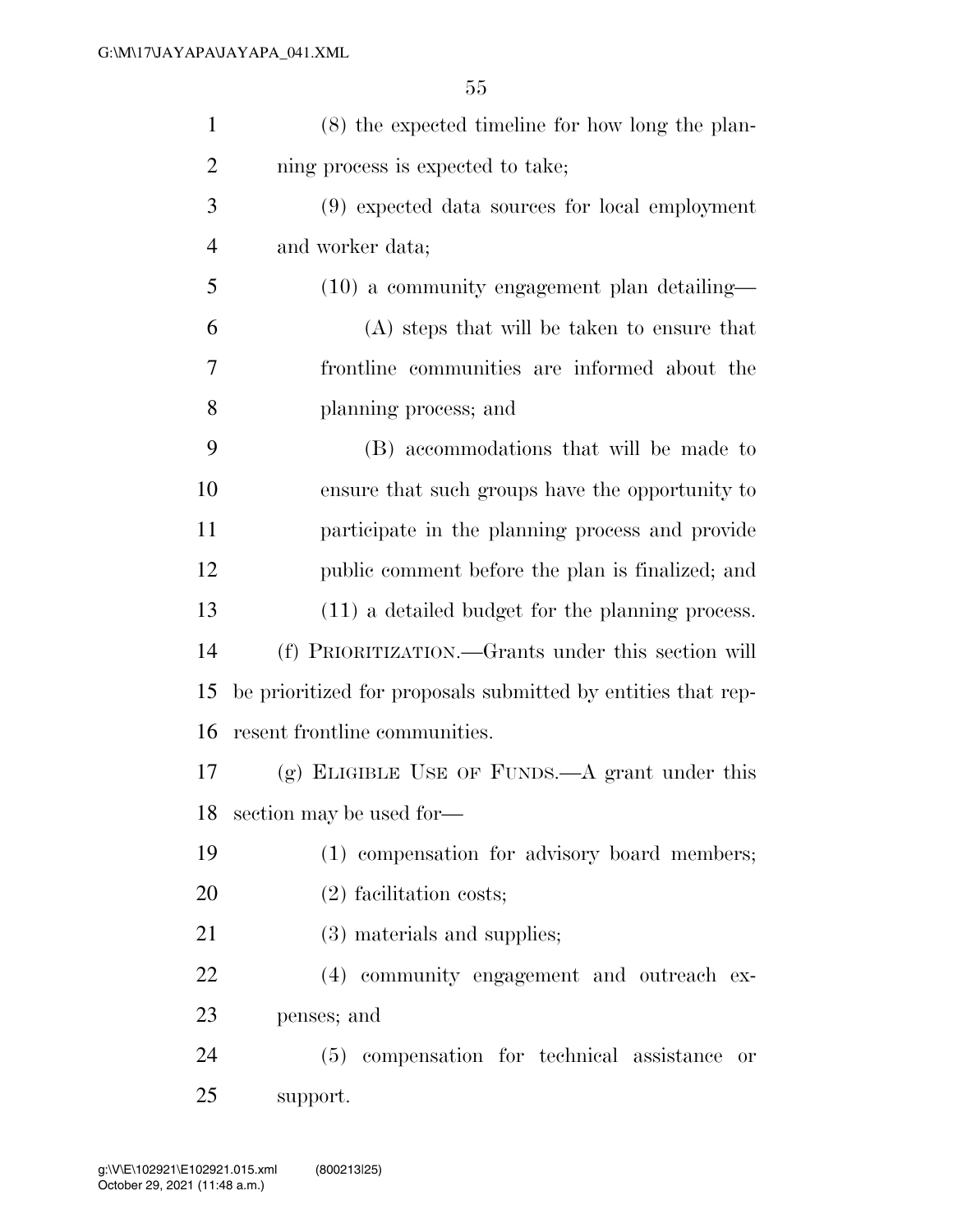(h) GRANT DURATION.—A grant under this section shall be for a period of 2 years, unless the Director ex-tends such period.

 (i) FEDERAL SHARE.—The Federal share of the costs of an activity carried out using a grant under this section shall be 100 percent.

 (j) RESOURCE CONSULTATION.—Entities receiving a grant under this section may consult with the resources described in section 103(c) of this Act to carry out plan-ning efforts under this section.

 (k) PLANNING REQUIREMENTS.—Entities shall en-sure that plans meet the following requirements:

 (1) Using data, assess how climate change will create new, or alter current climate related risks, and how such risks are distributed within and across natural ecosystems and human communities, includ-ing—

 (A) with respect to human communities, risks should be assessed by geography, race, ethnicity, socioeconomic status, health and other demographic and social factors; and

 (B) with respect to natural ecosystems, risks should be assessed by geography, species and ecosystem services.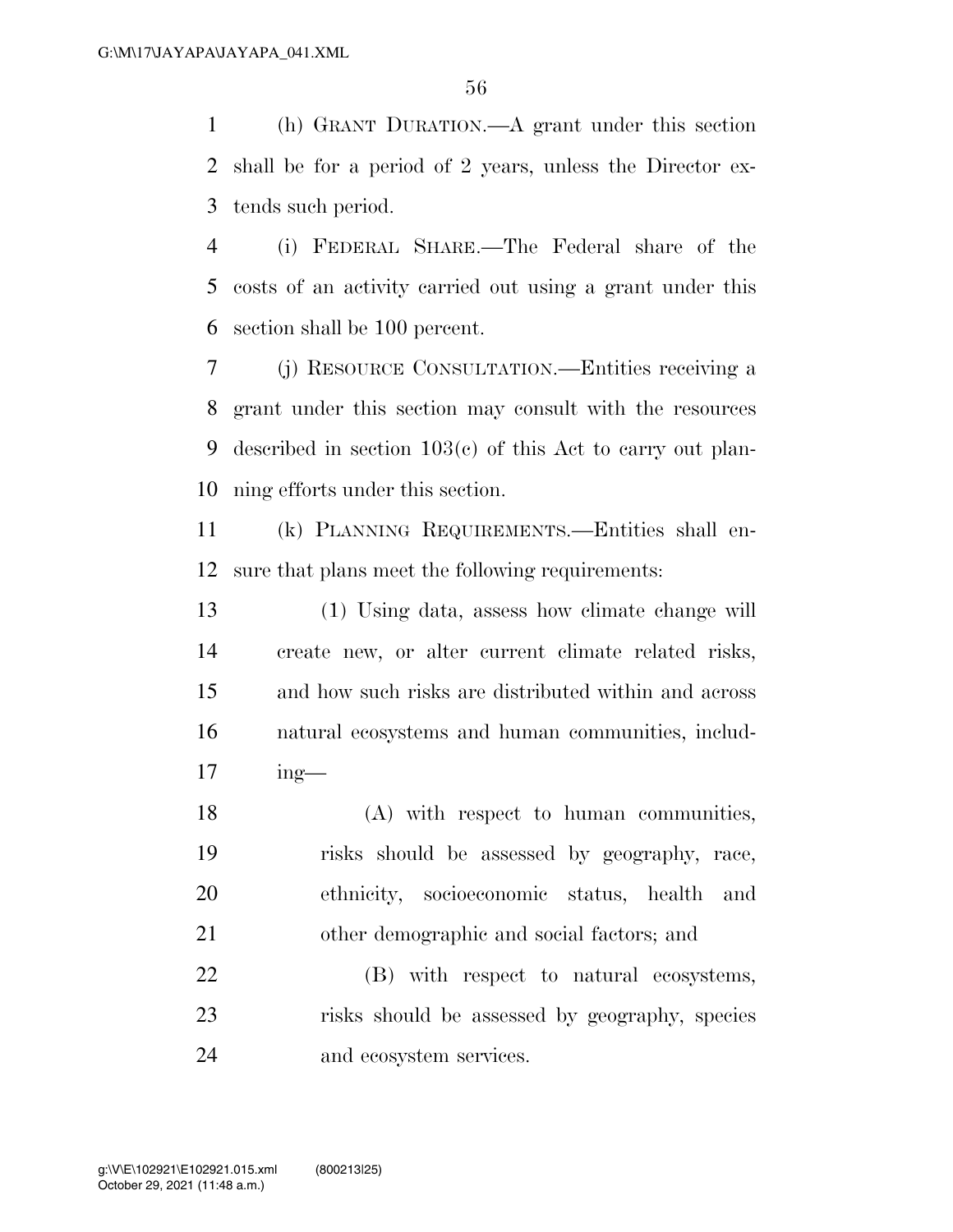| $\mathbf{1}$   | (2) Identify natural species, ecosystem services      |
|----------------|-------------------------------------------------------|
| $\mathbf{2}$   | and human populations that face disproportionate      |
| 3              | risks and impacts of climate change, including—       |
| $\overline{4}$ | (A) with respect to human populations,                |
| 5              | identifying risks due to historic and ongoing         |
| 6              | systemic racism, economic inequity, and envi-         |
| 7              | ronmental degradation and pollution; and              |
| 8              | (B) with respect to natural species and               |
| 9              | ecosystem services, identifying risks due to envi-    |
| 10             | ronmental degradation, pollution and other an-        |
| 11             | thropogenic impacts.                                  |
| 12             | (3) Identify goals and priority strategies, spe-      |
| 13             | actions, targets, timelines, and evaluation<br>cific  |
| 14             | metrics to achieve a climate resilient community that |
| 15             | shall—                                                |
| 16             | (A) encompass the full definition of climate          |
| 17             | resilience to include strategies pertaining to        |
| 18             | mitigation, preparation and adaptation, and           |
| 19             | disaster preparedness, recovery, and rebuilding;      |
| 20             | (B) prioritize frontline communities;                 |
| 21             | (C) address the underlying and systemic               |
| 22             | factors of systemic racism, economic inequity,        |
| 23             | and environmental degradation and pollution           |
| 24             | that have led to inequitable climate risks and        |
| 25             | impacts; and                                          |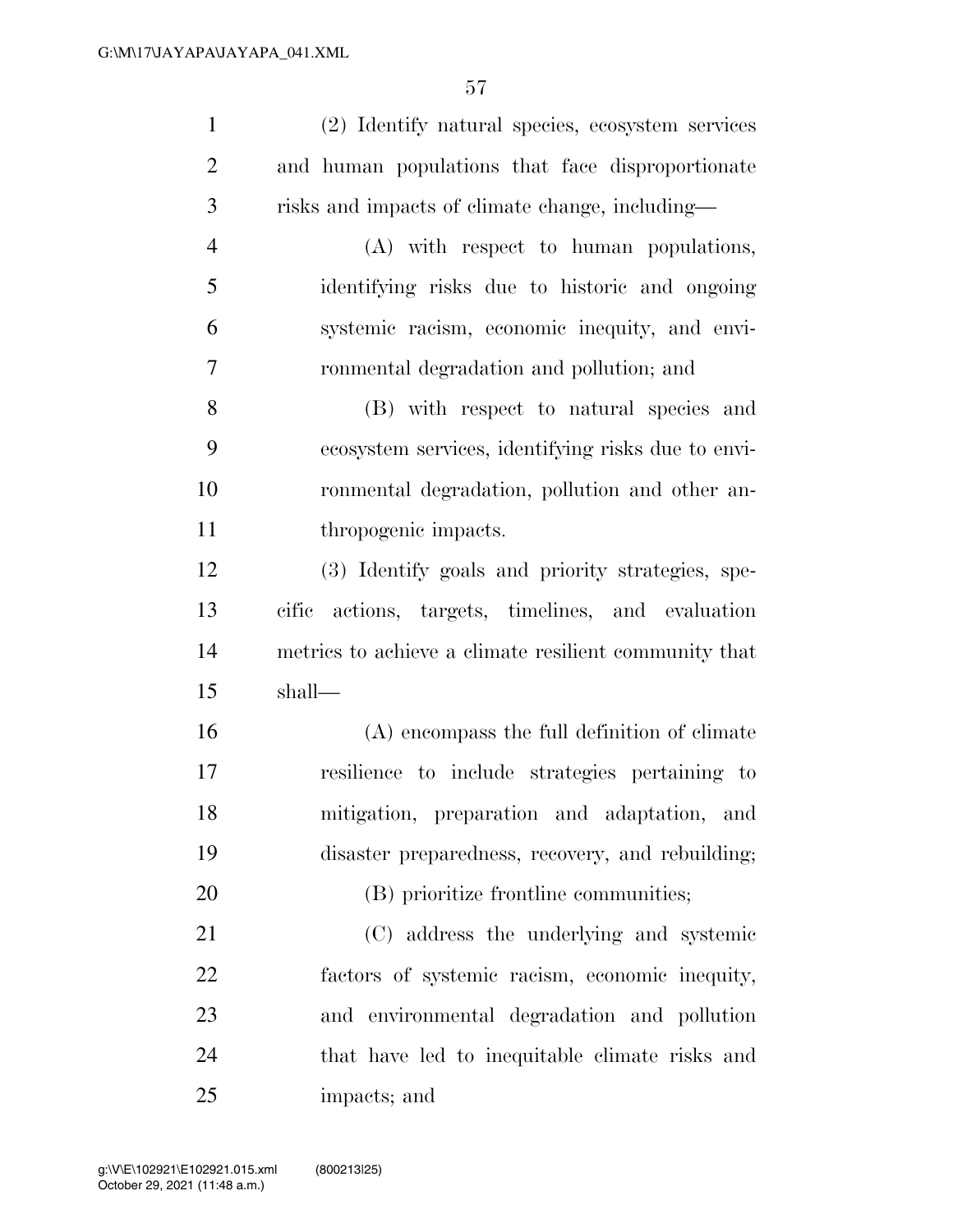(D) align with the goals, strategies, ac- tions, targets and evaluation metrics detailed in the National Climate Resilience Action plan, if available. (4) Identify stakeholders responsible for imple- mentation and oversight. (5) Government entities must involve every rel- evant agency or office in the planning process and detail the actions each agency or office will take as relevant to the agency or office's mission to protect the jurisdiction from identified risks. (6) The advisory board must be meaningfully included and consulted in the development of the plan and offer recommendations. (7) Identify workforce needs to implement the climate resilience strategies and actions identified in 17 the plan, per the requirements in section  $103(b)(2)$  of this Act. **TITLE III—CLIMATE RESILIENCE WORKFORCE GRANTS SEC. 301. JOB CREATION GRANTS.**  (a) IN GENERAL.—Not later than 90 days after the date of enactment of this Act, the Director of the Office

of Climate Resilience shall, in coordination with the Sec-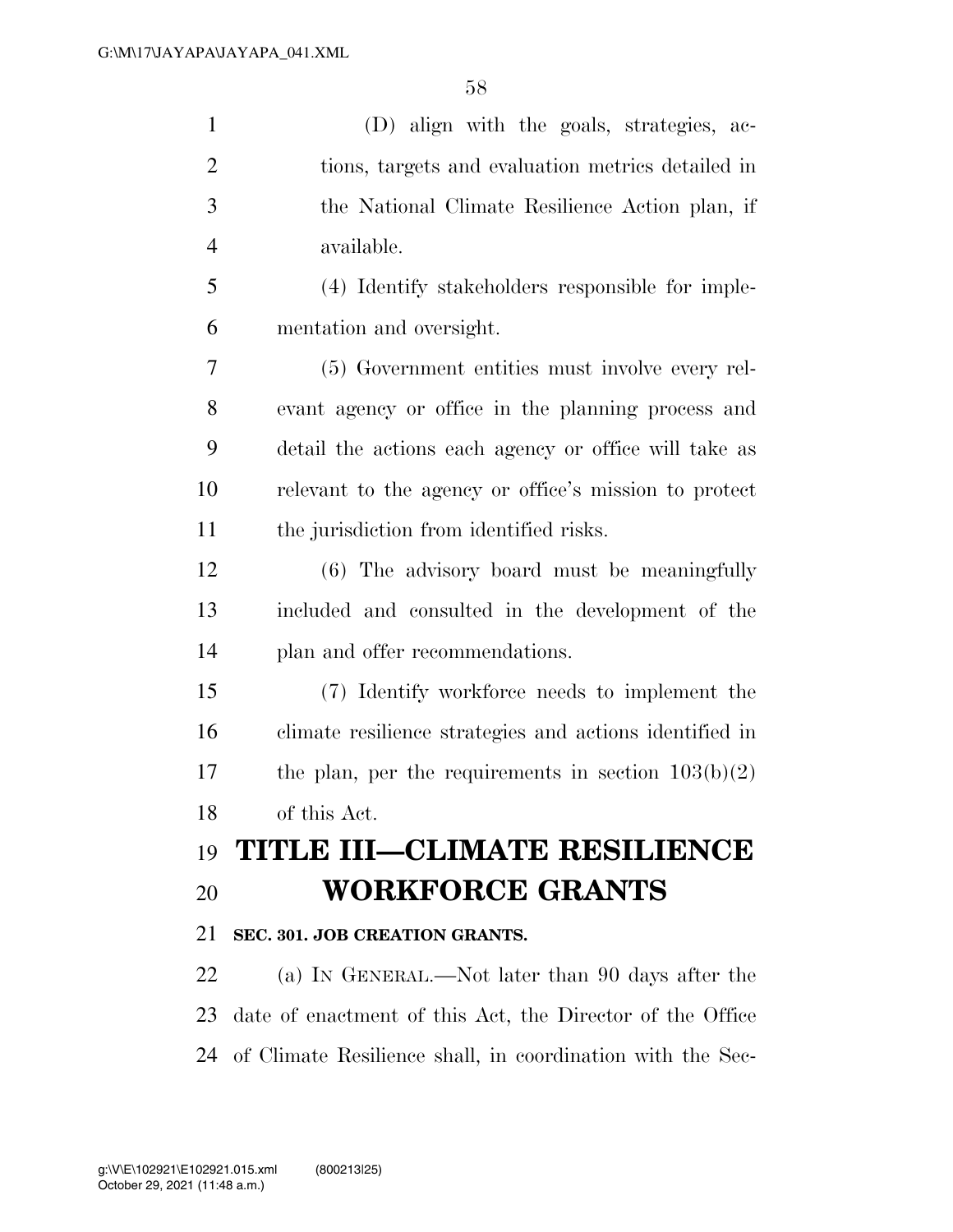retary of Labor, establish a Climate Resilience Job Cre-ation grant program.

- (b) PURPOSE.—The purpose of the grant program es- tablished under this section shall be to fund projects to be carried out by eligible entities for the purpose of—
- (1) creating local jobs to build the nation's cli-mate resilience workforce;
- (2) implementing the strategies, actions, and projects laid out in climate resilience action plans that meet the criteria specified in section 201(k) of this Act; and
- (3) halving unemployment by creating 1,000,000 jobs annually that last not less than 4 years and provide benefits, pathways to family-sus- taining careers, a living wage, worker safety and voice to United States workers.

(c) ELIGIBILITY.—

- (1) IN GENERAL.—An entity may be eligible for a grant under this section if such entity—
- (A) is a State, Tribes, locality, regional group, nonprofit organization, labor organiza- tions and labor-management organizations, or community group;
- (B) includes in the application a climate resilience action plan that—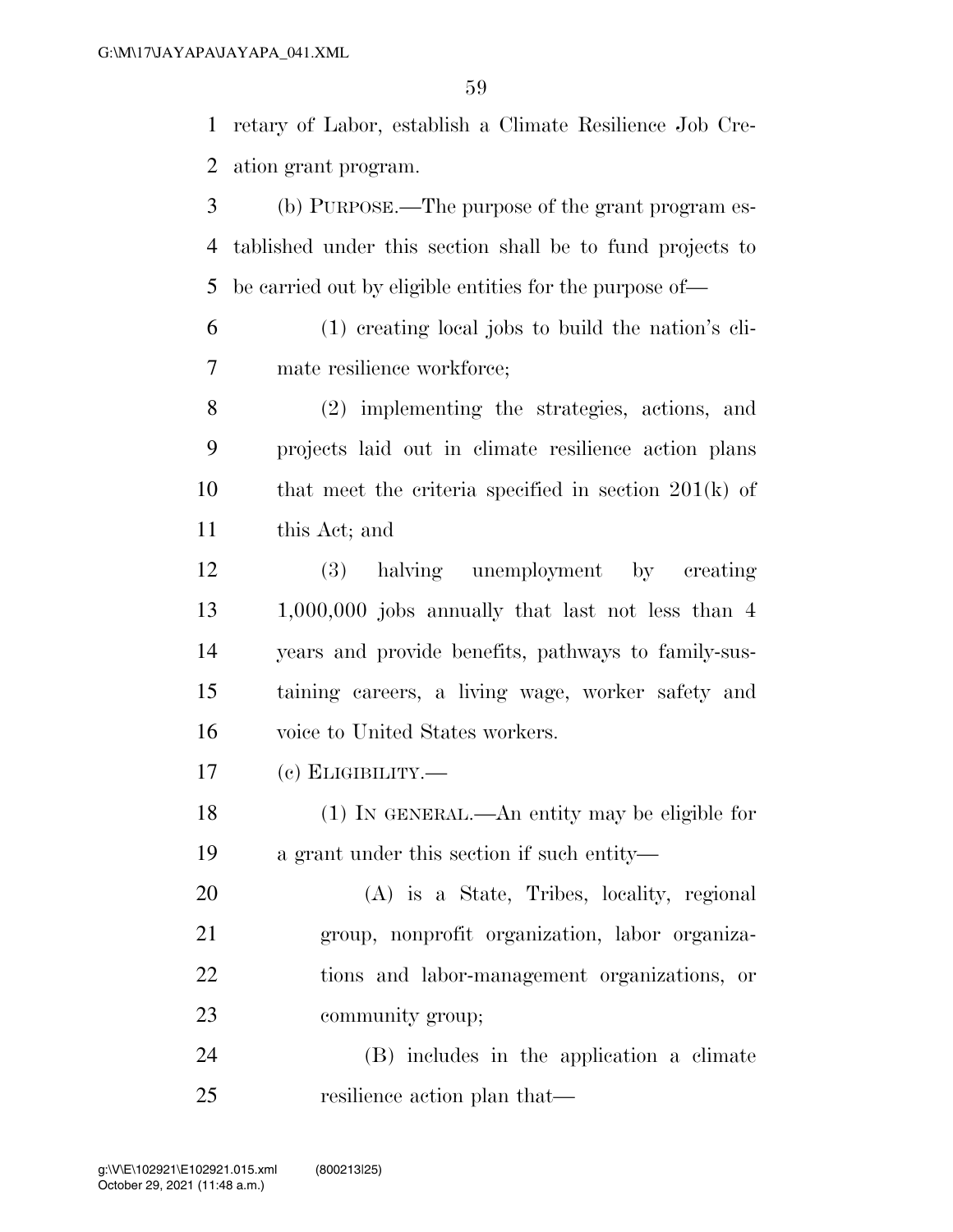| $\mathbf{1}$   | (i) has been approved under section                   |
|----------------|-------------------------------------------------------|
| $\overline{2}$ | $201(k)$ of this Act; or                              |
| 3              | (ii) meets the requirements for a plan                |
| $\overline{4}$ | in such section.                                      |
| 5              | (2) PRIOR GRANT.—An entity may be eligible            |
| 6              | under paragraph (1) regardless of whether the entity  |
| 7              | received a grant under section 201 of this Act.       |
| 8              | (d) PRIORITY.—The Director shall prioritize grant     |
| 9              | funding for any entity that—                          |
| 10             | $(1)$ represents a frontline community;               |
| 11             | $(2)$ demonstrates a history of or commitment to      |
| 12             | hiring graduates of—                                  |
| 13             | (A) the programs funded by the workforce              |
| 14             | development training grants in section 302; or        |
| 15             | (B) any pre-apprenticeship or registered              |
| 16             | apprenticeship program;                               |
| 17             | $(3)$ commits to ensuring that at least 40 per-       |
| 18             | cent of jobs created under a grant under this section |
| 19             | will be held by individuals from—                     |
| 20             | (A) frontline communities; and                        |
| 21             | (B) populations facing barriers to employ-            |
| 22             | ment;                                                 |
| 23             | (4) proposes a project that serves a frontline        |
| 24             | community; or                                         |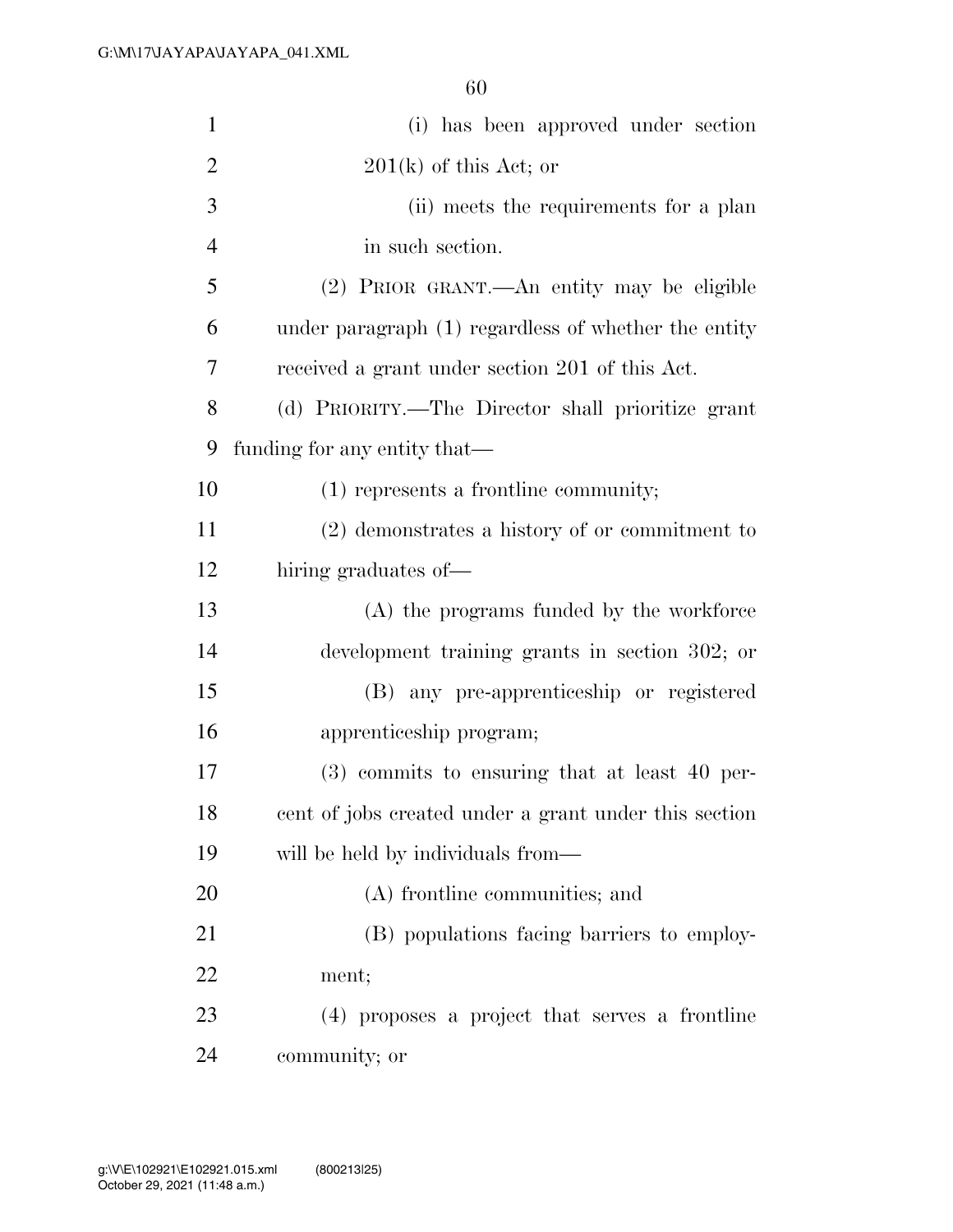| $\mathbf{1}$   | (5) demonstrates strong support from a front-             |
|----------------|-----------------------------------------------------------|
| $\overline{2}$ | line community.                                           |
| 3              | REQUIREMENTS.—An entity carrying out a<br>(e)             |
| 4              | project funded under this section shall do the following: |
| 5              | (1) Support or create climate resilience jobs             |
| 6              | specified in local climate resilience action plans.       |
| 7              | (2) Support or create jobs that meet the labor            |
| 8              | standards specified in title IV.                          |
| 9              | (3) Eliminate barriers to employment as speci-            |
| 10             | fied in title V.                                          |
| 11             | (f) APPLICATIONS.—The Director shall require an el-       |
| 12             | igible entity to submit an application that includes—     |
| 13             | $(1)$ a description of the applicant's plan to meet       |
| 14             | the requirements for priority under subsection (d);       |
| 15             | (2) an attestation that the applicant will adhere         |
| 16             | to the minimum labor standards specified in section       |
| 17             | 401, and provide the Director at such time, in such       |
| 18             | manner, and containing such information as the Di-        |
| 19             | rector may reasonably require, to demonstrate com-        |
| 20             | pliance with the requirements under section               |
| 21             | 401(a)(3);                                                |
| 22             | (3) a plan to report to the Office aggregate              |
| 23             | data on the sustainable jobs with community sup-          |
| 24             | porting wages supported by grant funding and de-          |

mographic statistics of jobs created, disaggregated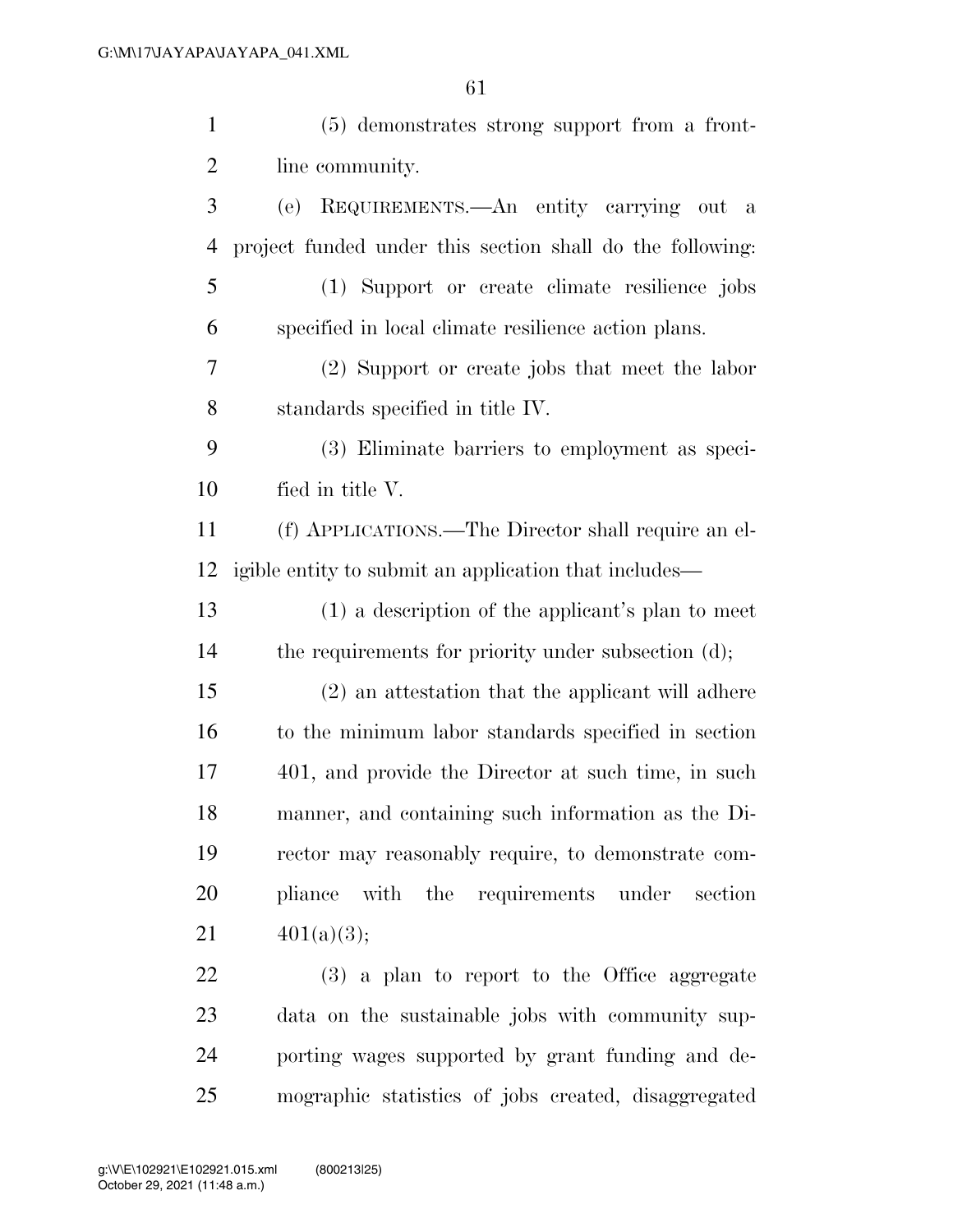by gender, race, age, education level, and number of sustainable jobs with community supporting wages hired from frontline communities and populations facing barriers to employment; and

 (4) a detailed budget for positions to be sup-ported by the grant.

 (g) REPORTING.—Not later than 6 months after re- ceipt of a grant under this section, and every 6 months thereafter until the termination of such grant, the recipi- ent of such grant shall submit to the Director a report that includes—

- (1) aggregate data on workers and demographic statistics of jobs created under this section, includ-ing—
- 15 (A) the number of workers hired; (B) non-identifying data on the race, gen-der, and zip code for workers hired;

 (C) the wages and benefits paid in those jobs including income broken out by race and gender, other benefits provided to persons em- ployed in those jobs, broken out by race and gender, weekly hours worked by workers em- ployed through jobs created, and, if jobs are time-limited, duration of employment;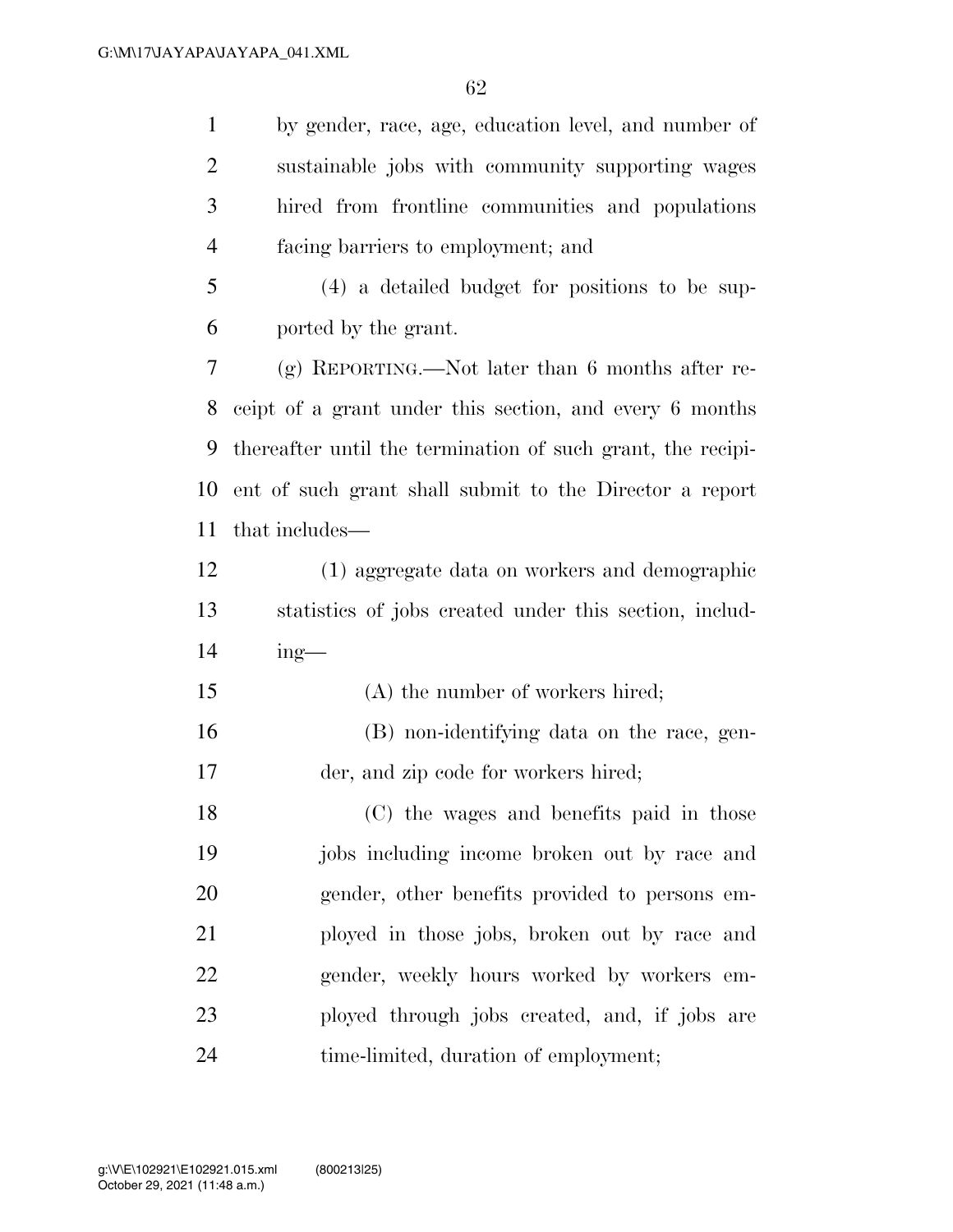| $\mathbf{1}$   | (2) progress on the climate resilience projects,          |
|----------------|-----------------------------------------------------------|
| $\mathbf{2}$   | strategies and actions being implemented by workers       |
| 3              | in relation to timelines laid out in plan;                |
| $\overline{4}$ | (3) expenditures to date; and                             |
| 5              | (4) plan for securing other funds to support the          |
| 6              | jobs supported or created by this grant.                  |
| $\tau$         | (h) GRANT DURATION.—A grant under this section            |
| 8              | may be terminated with 30 days notice if the grantee—     |
| 9              | (1) has failed to meet the labor and employ-              |
| 10             | ment baseline requirements of this bill; or               |
| 11             | (2) has had more than one substantiated com-              |
| 12             | plaint against them for a violation of a provision        |
| 13             | under the jurisdiction of the National Labor Rela-        |
| 14             | tions Board, Equal Employment Opportunity Com-            |
| 15             | mission, Wage and Hour Division, Department of            |
| 16             | Justice's Civil Rights Division, Occupational Safety      |
| 17             | and Health Administration, Department of Labor's          |
| 18             | Climate Resilience Workers Commission or the Envi-        |
| 19             | ronmental Protection Agency.                              |
| 20             | (i) REQUEST FOR APPLICATIONS.—Not later than              |
| 21             | 120 days after the date of enactment of this Act, the Of- |
| 22             | fice shall publish a request for applications for grants  |
| 23             | under this section.                                       |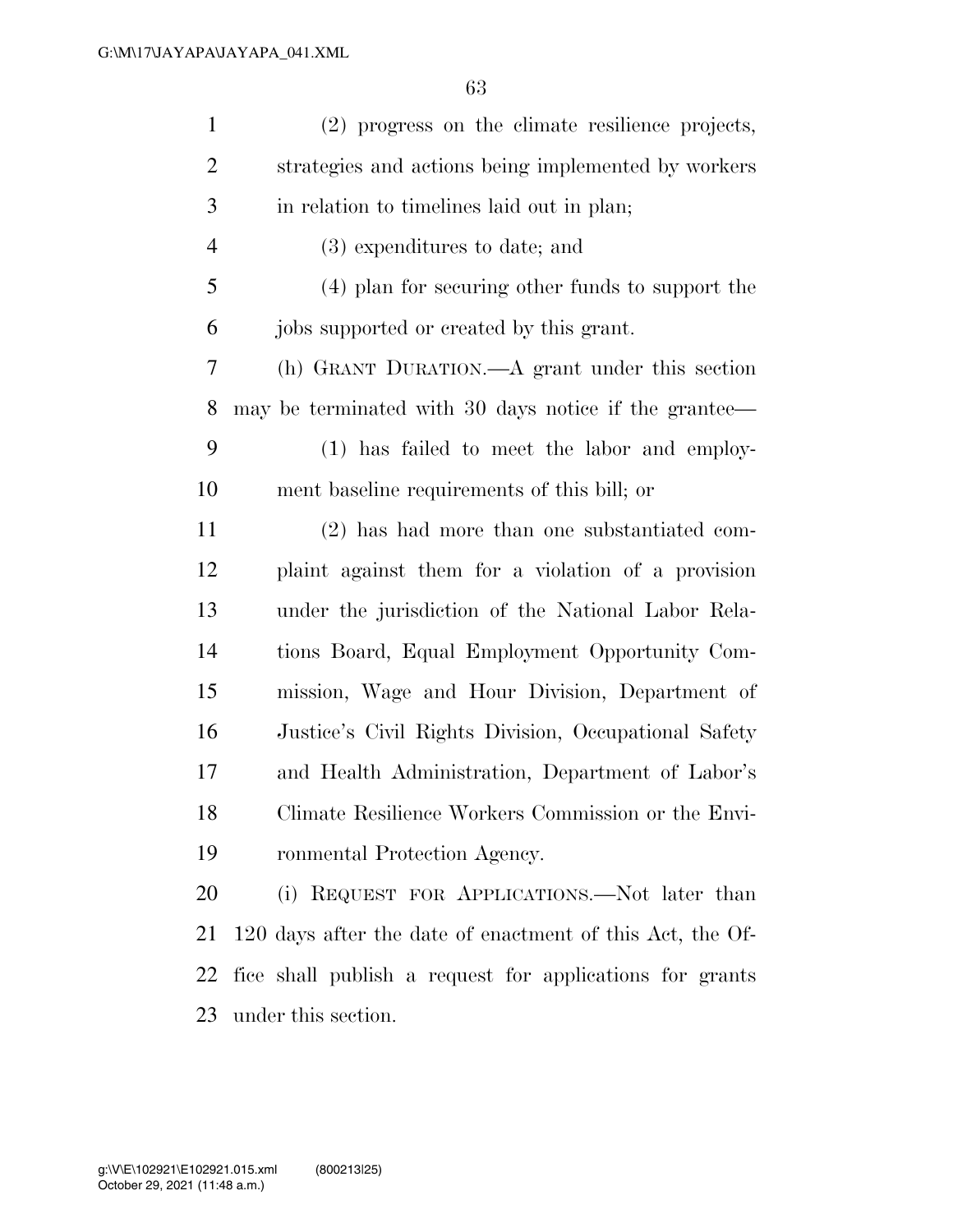### **SEC. 302. WORKFORCE DEVELOPMENT TRAINING AND HIR-ING GRANTS.**

 (a) ESTABLISHMENT.—Not later than 90 days after the date of enactment of this Act, the Director of the Of- fice of Climate Resilience shall, in coordination with the Secretary of Labor, establish a Climate Resilience Work- force Development, Apprenticeship and Pre-Apprentice-ship Grant Program.

 (b) PURPOSE.—The purpose of the grant program is to provide funds to eligible entities to—

 (1) establish new apprenticeship, pre-appren- ticeship and workforce development programs that prepare workers to immediately train for and access 14 jobs created through section 301 of this Act;

 (2) maintain or expand existing apprenticeship, pre-apprenticeship and workforce development pro- grams that provide training for climate resilience in-dustries, jobs, and career paths;

 (3) support national industry and equity inter- mediaries in establishing or expanding sector-based partnerships and labor-management partnerships to support the delivery or expansion of climate resil- ience-related programs under the national appren- ticeship system to significant scale in the United States;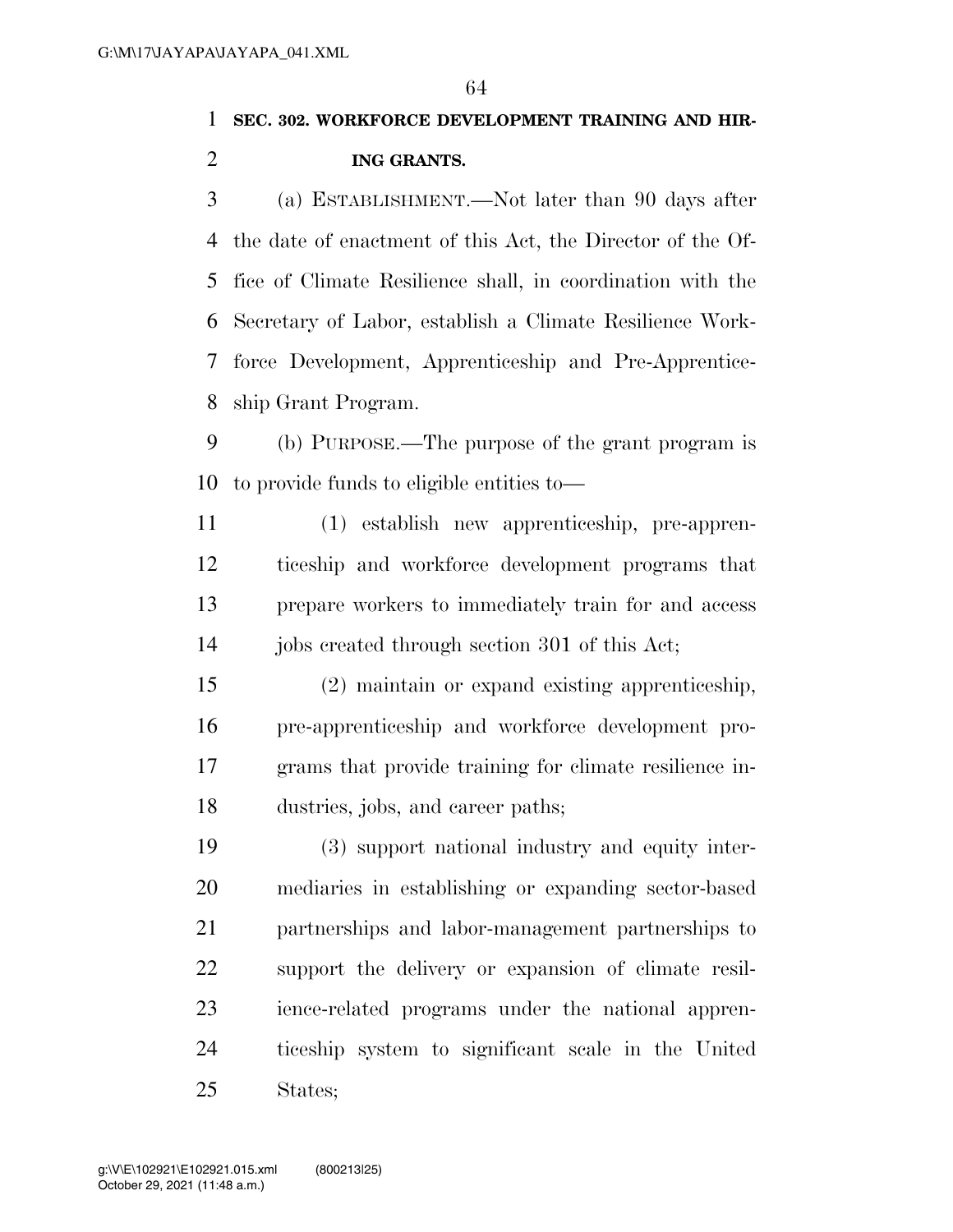(4) provide direct financial assistance to ap- prentices, pre-apprentices, or youth apprentices through emergency grants to support their financial needs to enter, remain enrolled in, and complete such programs, such as support for the related costs of supplies and equipment, courses, transportation, child care, and housing;

 (5) establish or expand partnerships with orga- nizations that provide program participants access to financial planning, mentoring, and supportive services that are necessary to enable an individual to participate in and complete a program under the na- tional apprenticeship system or the national work-force development system;

 (6) conduct targeted outreach and recruitment to frontline communities and populations facing bar-riers to employment;

 (7) provide training services and workforce in- vestment activities that expand the climate resilience workforce;

 (8) assist workers to obtain interim credentials and recognized post-secondary credentials that build proficiency for climate resilience-related careers; and (9) provide assistance in creating and obtaining accreditations and licenses that demonstrate pro-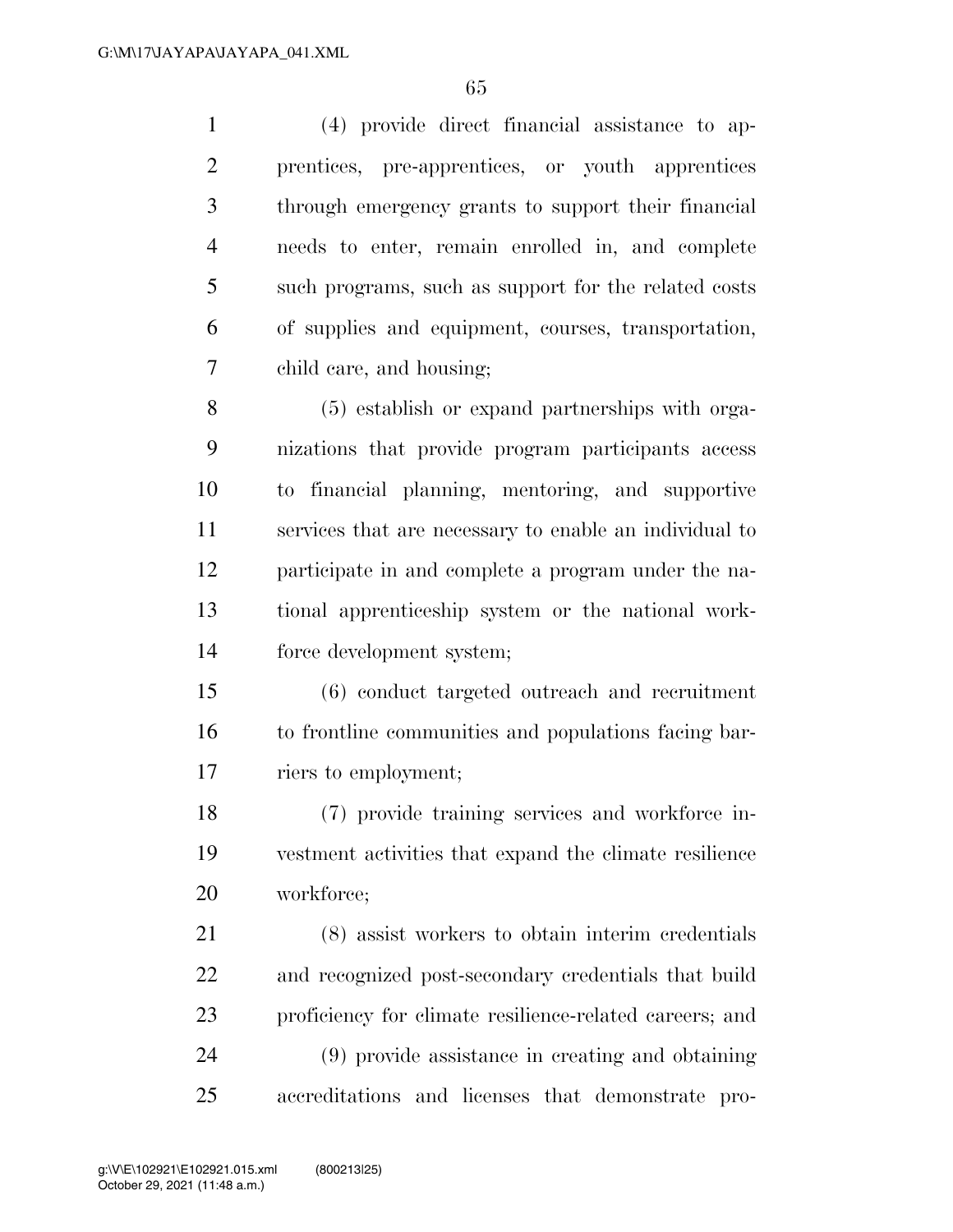| $\mathbf{1}$   | ficiency or specialized skills related to climate resil- |
|----------------|----------------------------------------------------------|
| $\overline{2}$ | ience careers.                                           |
| 3              | (10) carry out the activities described in section       |
| $\overline{4}$ | $601(a)$ of this Act.                                    |
| 5              | (c) ELIGIBLE ENTITIES.—The following entities are        |
| 6              | eligible to apply for a grant under this section:        |
| 7              | (1) A State workforce development board or               |
| 8              | State workforce agency, a local government, or a         |
| 9              | local workforce development board or local workforce     |
| 10             | development agency.                                      |
| 11             | (2) An education and training provider.                  |
| 12             | (3) A State apprenticeship agency.                       |
| 13             | (4) An Indian Tribe or Tribal organization.              |
| 14             | (5) An industry or sector partnership, a group           |
| 15             | of employers, a trade association, or a professional     |
| 16             | association that sponsors or participates in a pro-      |
| 17             | gram under the national apprenticeship system.           |
| 18             | $(6)$ A Governor of a State.                             |
| 19             | (7) A labor organization or joint labor-manage-          |
| 20             | ment organization.                                       |
| 21             | $(8)$ A qualified intermediary.                          |
| 22             | $(9)$ A nonprofit organization.                          |
| 23             | $(10)$ A co-operative.                                   |
| 24             | $(11)$ A public institution of higher education at       |
| 25             | which the highest degree that is predominantly           |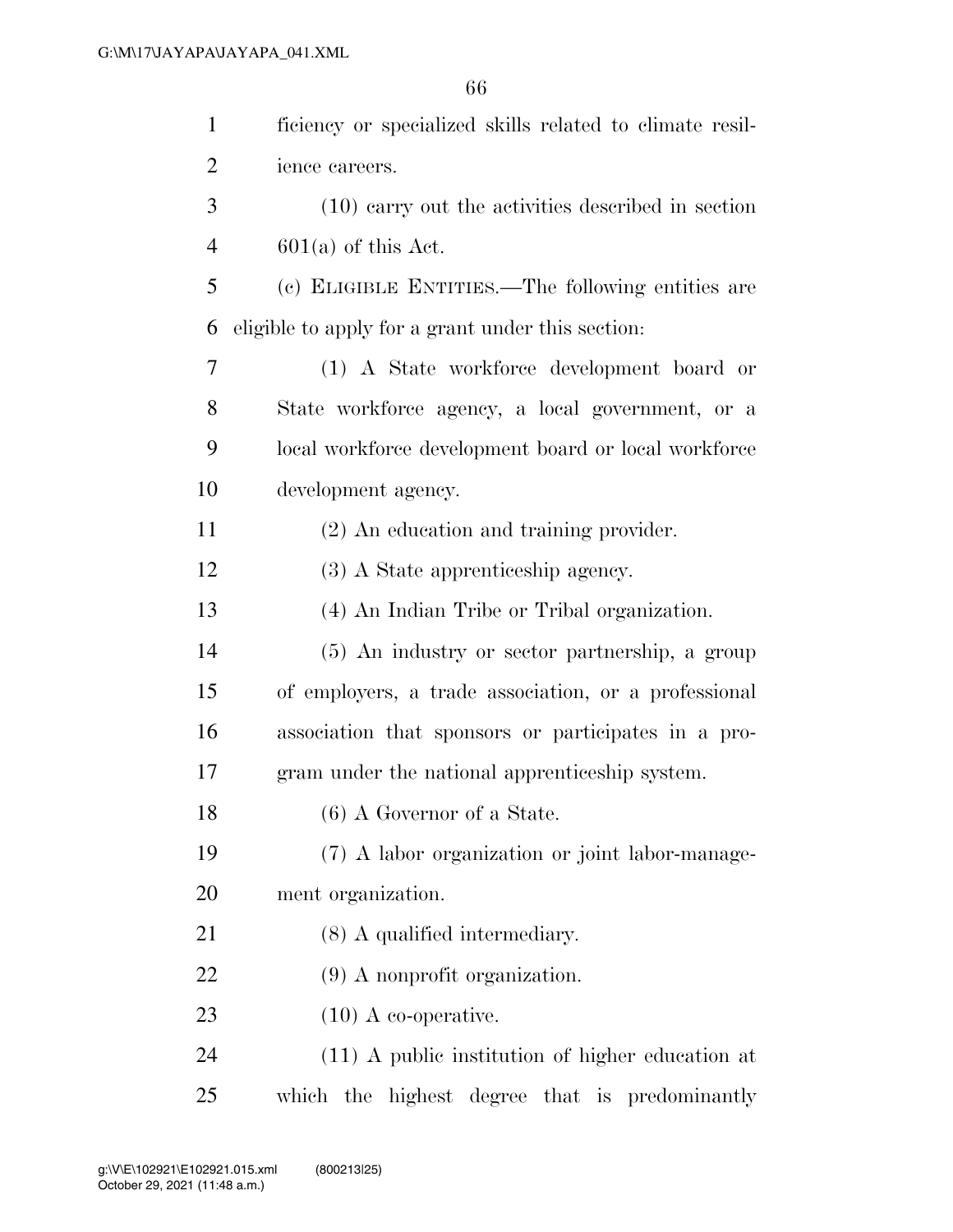| $\mathbf{1}$   | awarded to students is an associate's degree, includ-  |
|----------------|--------------------------------------------------------|
| $\overline{2}$ | ing 2-year tribally controlled colleges under section  |
| 3              | 316 of the Higher Education Act (20 U.S.C. 1059c)      |
| $\overline{4}$ | and public 2-year State institutions of higher edu-    |
| 5              | cation.                                                |
| 6              | $(12)$ A consortium or partnership among any of        |
| 7              | the entities under this subsection.                    |
| 8              | (d) REQUIREMENTS.-                                     |
| 9              | $(1)$ IN GENERAL.—A recipient of a grant under         |
| 10             | this section shall use such funds to do the following: |
| 11             | (A) Train individuals to work in climate               |
| 12             | resilience jobs with community supporting              |
| 13             | wages specified in local climate resilience plans      |
| 14             | or for climate resilience disaster recovery and        |
| 15             | rebuilding jobs, including through pre-appren-         |
| 16             | ticeship or apprenticeship programs.                   |
| 17             | (B) Provide job placement assistance.                  |
| 18             | (C) Develop a plan to publish aggregate                |
| 19             | demographic statistics for program entrants            |
| 20             | and graduates.                                         |
| 21             | (D) Provide wraparound support services                |
| 22             | to eliminate barriers to employment, as relevant       |
| 23             | to the specific populations served by the pro-         |
| 24             | gram, including case management assistance,            |
| 25             | stipends, tools, and equipment or other support        |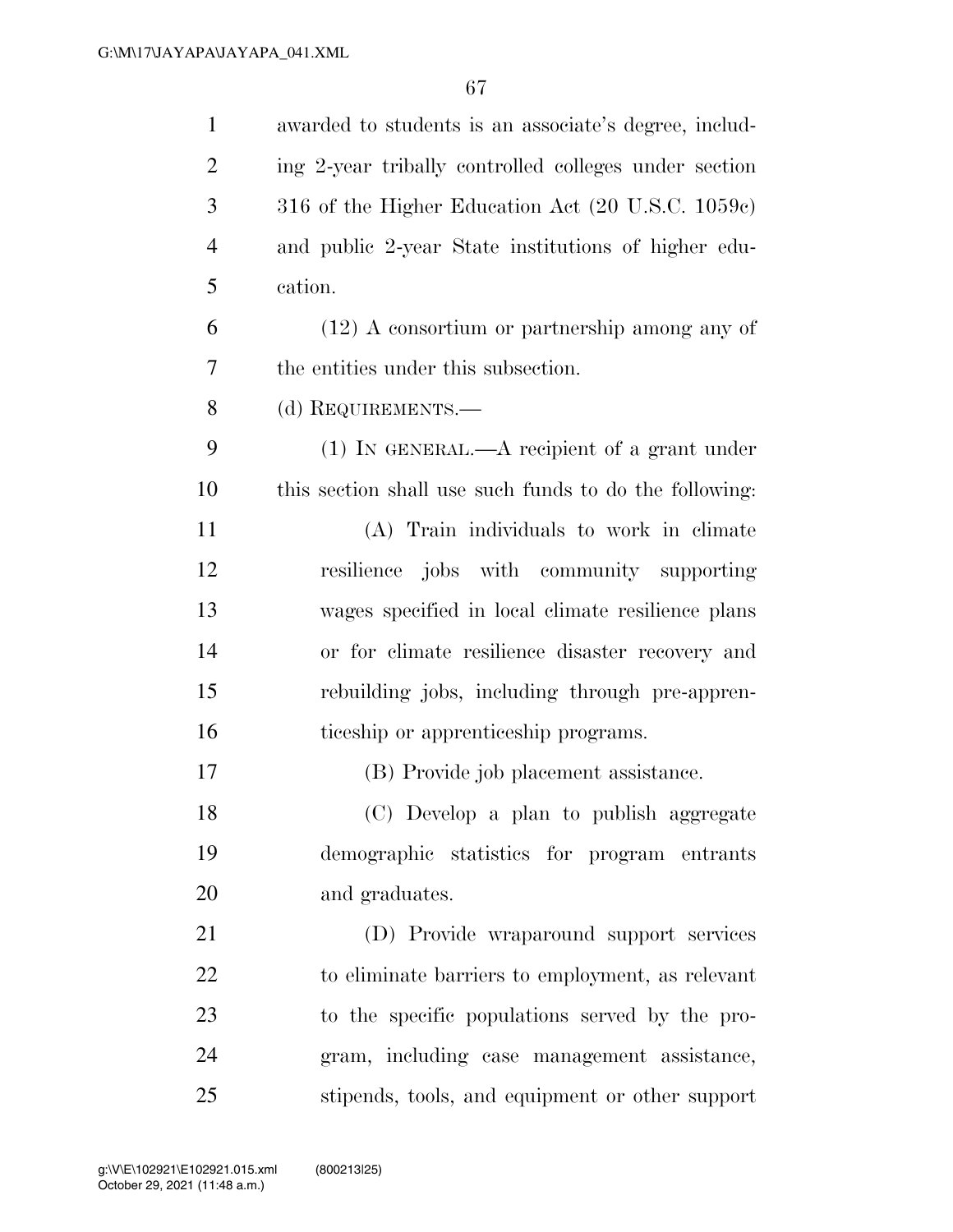| $\mathbf{1}$   | needed for success in completing the training           |
|----------------|---------------------------------------------------------|
| $\overline{2}$ | and in subsequent employment.                           |
| 3              | (2) PARTNERSHIPS.—A recipient of a grant                |
| $\overline{4}$ | under this section may partner with other eligible      |
| 5              | entities to ensure that the activities under paragraph  |
| 6              | $(1)$ are carried out.                                  |
| 7              | (e) PRIORITY CONSIDERATIONS.—Priority shall be          |
| 8              | given to an eligible entity that—                       |
| 9              | (1) demonstrates success serving populations            |
| 10             | facing barriers to employment and frontline commu-      |
| 11             | nities;                                                 |
| 12             | $(2)$ is a partnership among 2 or more eligible         |
| 13             | entities;                                               |
| 14             | (3) is a joint labor-management organization;           |
| 15             | and                                                     |
| 16             | (4) provides a wide and flexible range of sup-          |
| 17             | portive services to participants including direct fi-   |
| 18             | nancial assistance, quality childcare services, housing |
| 19             | assistance, case management, and other assistance       |
| 20             | that successfully addresses barriers to program com-    |
| 21             | pletion.                                                |
| 22             | (f) GRANT DURATION.—                                    |
| 23             | $(1)$ In GENERAL.—A grant under this section            |
| 24             | shall last for a period of 5 years.                     |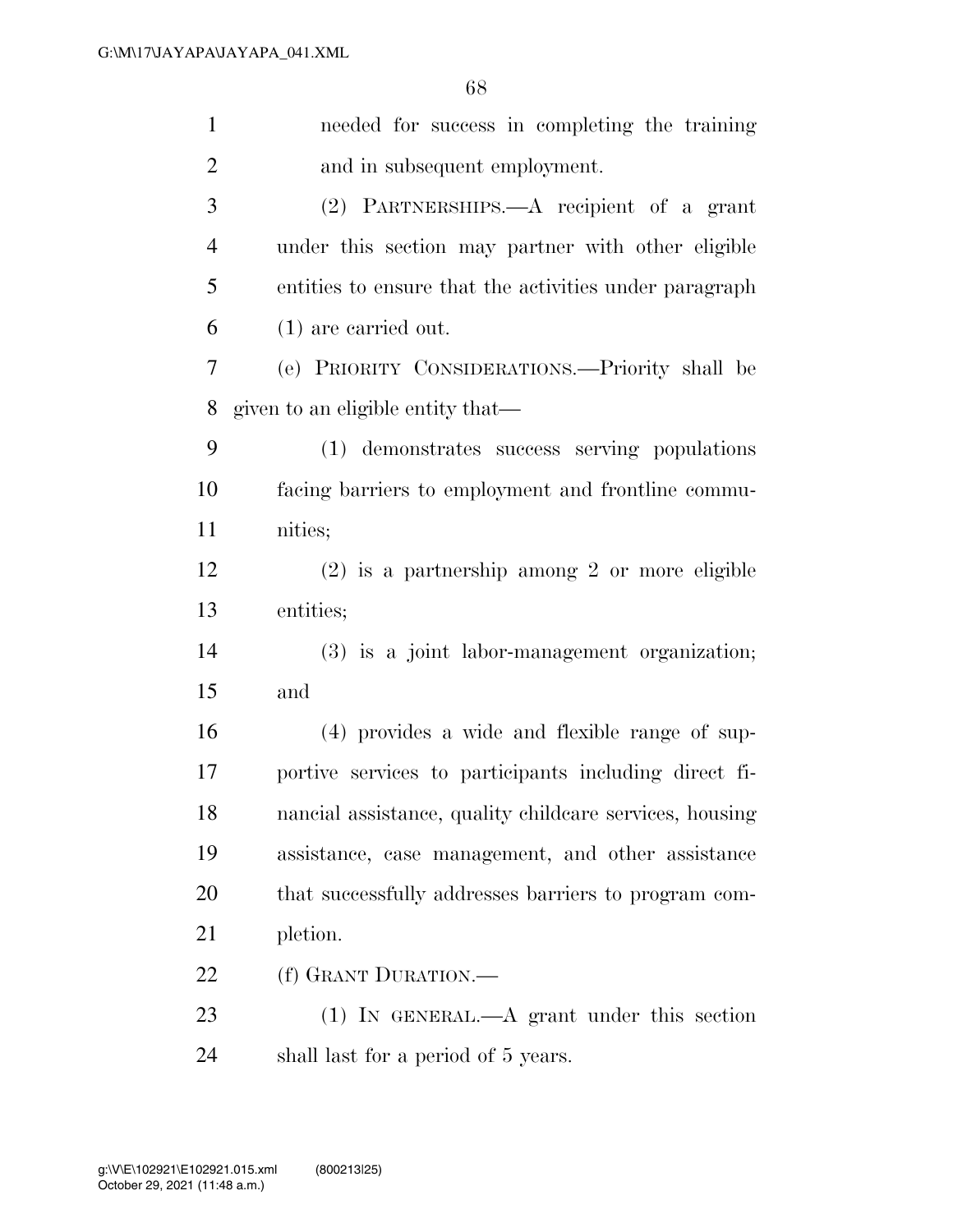(2) RENEWAL.—The Director may renew grants under this section as the Director determines appropriate.

 (g) PROHIBITION ON USE OF FUNDS.—No funds under this section may be used—

 (1) to carry out an industry recognized appren- ticeship program that is not an apprenticeship pro-gram under section 3 of this Act; or

 (2) to recognize a program described in para-graph (1).

 (h) FEDERAL SHARE.—Not later than 120 days after the date of enactment of this Act, the Office shall publish a request for applications that, at minimum, reflects the above requirements. There shall be no matching require-ment for grants.

 (i) REPORTING.—Not later than 6 months after re- ceipt of a grant under this section, and every 6 months thereafter until termination of such grant, the recipient of such grant shall submit to the Director a report that includes aggregate demographic statistics for program en- trants and graduates, rates of program completion and job placement, and demographics of populations enrolled in and completing the program, including rates of recruit- ment, program completion and job placement for popu-lations facing barriers to employment.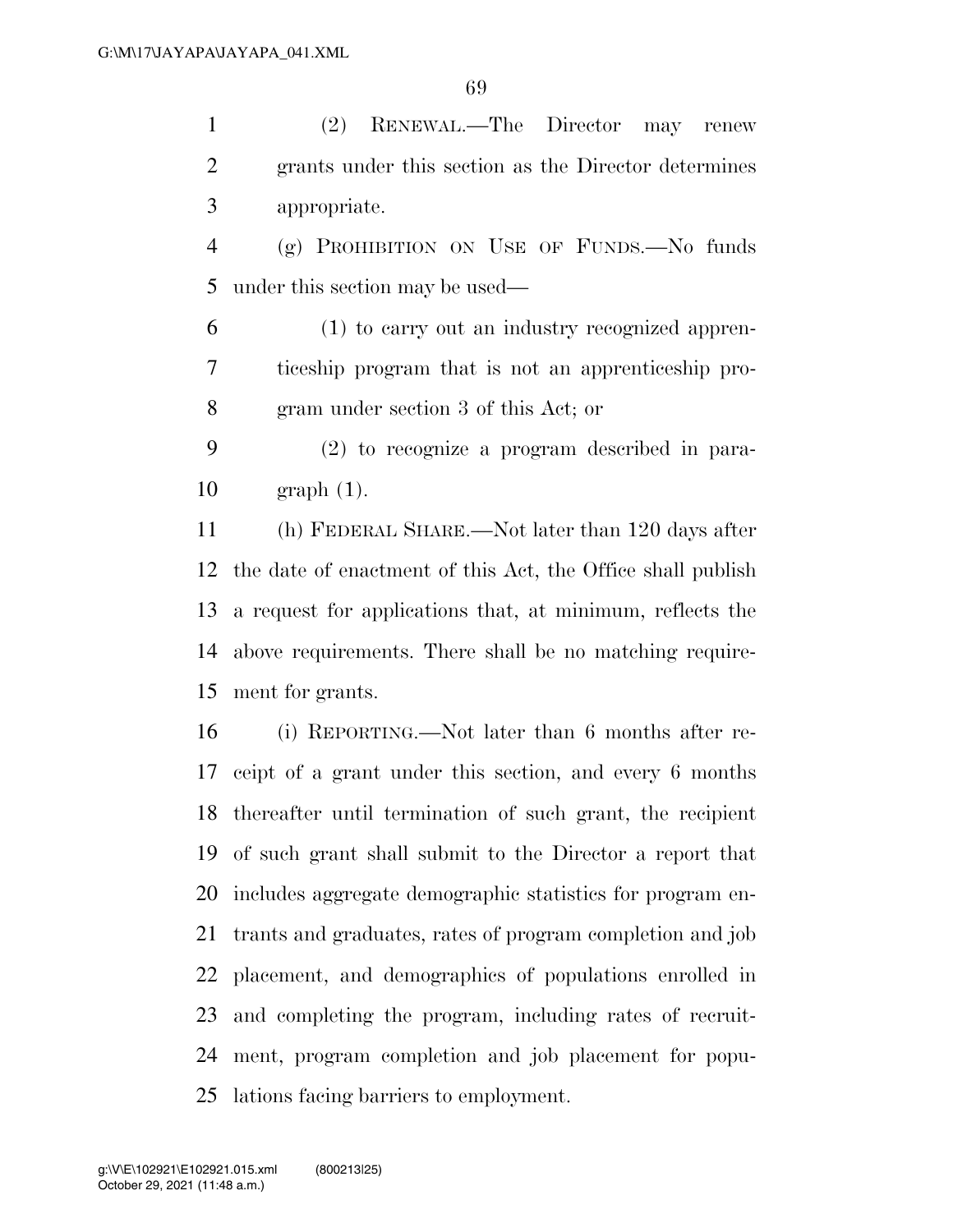| 1              | SEC. 303. VIRTUAL TECHNICAL ASSISTANCE AND CAPACITY    |
|----------------|--------------------------------------------------------|
| $\overline{2}$ | <b>BUILDING.</b>                                       |
| 3              | (a) TECHNICAL ASSISTANCE.                              |
| 4              | (1) IN GENERAL.—The Director shall provide             |
| 5              | virtual and remote technical assistance support to     |
| 6              | entities that seek to apply for the grant programs     |
| 7              | specified in sections 201, 301, and 302 and require    |
| 8              | assistance navigating the Federal grants process and   |
| 9              | that are—                                              |
| 10             | (A) a community-based nonprofit organiza-              |
| 11             | tion with fewer than 20 employees;                     |
| 12             | (B) a grassroots community group;                      |
| 13             | $(C)$ a co-operative;                                  |
| 14             | (D) a Tribal government or Tribal organi-              |
| 15             | zations; or                                            |
| 16             | (E) a locality with a population of not                |
| 17             | greater than $50,000$ .                                |
| 18             | (2) LETTER OF INTENT.-Entities<br>seeking              |
| 19             | technical assistance support with the grant applica-   |
| <b>20</b>      | tion process must submit a letter of intent to the Of- |
| 21             | fice detailing the grant for which they wish to apply, |
| 22             | along with proof of tax-exempt $501(e)(3)$ status,     |
| 23             | worker co-op status or proof of population size of     |
| 24             | municipality.                                          |
| 25             | (3) RECRUITMENT.—Not later than 90 days                |
| 26             | after the date of enactment of this Act, the Director  |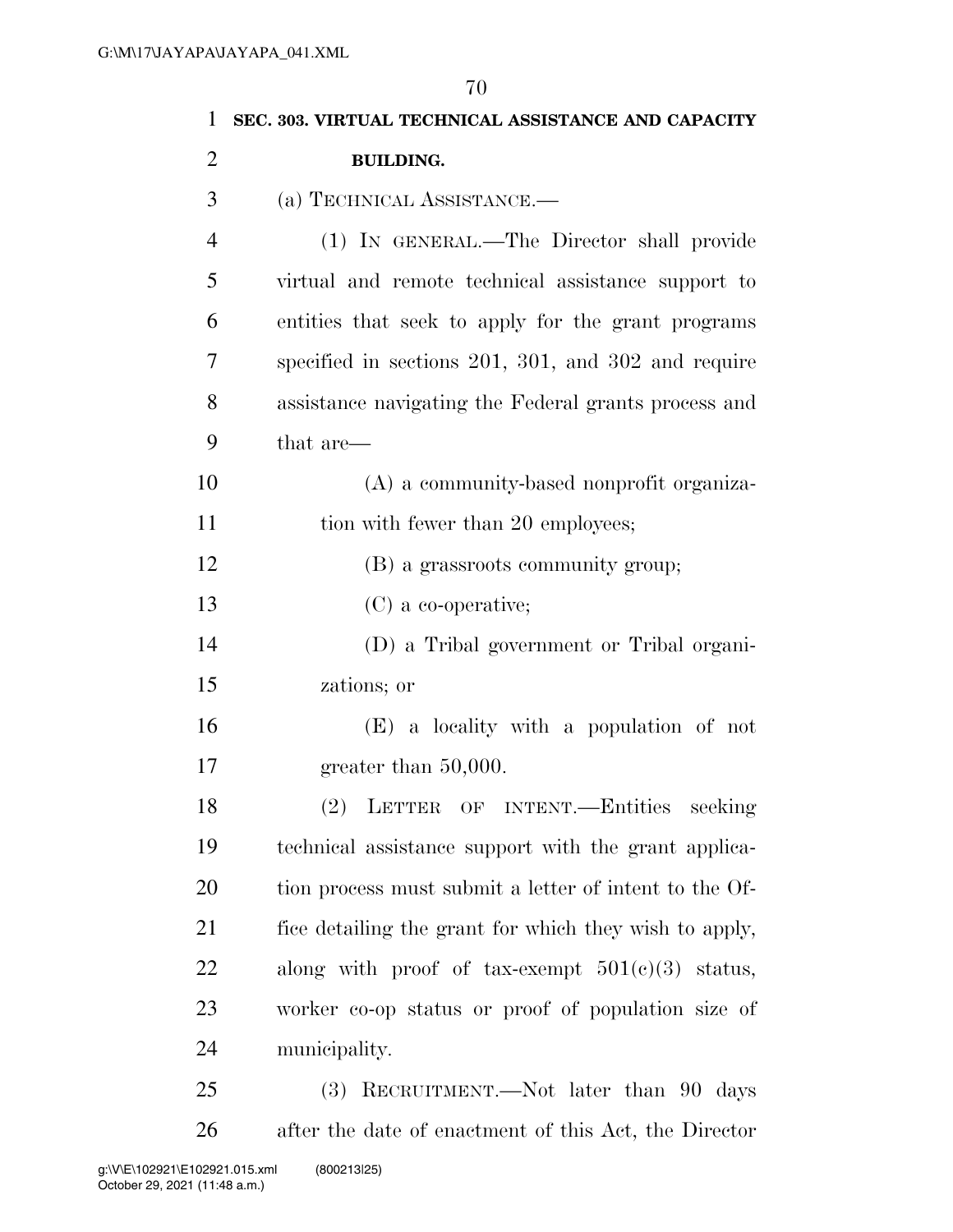shall hire and train full time employees to carry out paragraph (1).

 (4) PHONE OR WEB CONFERENCE ASSIST- ANCE.—Technical assistance support may be pro-vided by phone or web conferencing.

(b) CAPACITY BUILDING.—

 (1) IN GENERAL.—The Director may provide entities seeking to apply for grants under sections 201, 301, and 302 up to 10 percent of grant funds to build the capacity of the organization to apply for Federal grants, conduct the administrative and fi- nancial management of grants, and conduct nec-essary reporting.

 (2) REQUIREMENT.—An entity seeking funds under paragraph (1) must include in the letter of in-16 tent under subsection  $(a)(2)$  a statement of need for capacity building support in their application and re- flect expected expenses in the budget submitted with the application.

## **TITLE IV—LABOR STANDARDS AND ENFORCEMENT**

**SEC. 401. MINIMUM LABOR STANDARDS FOR CLIMATE RE-**

**SILIENCE WORKERS.** 

 (a) ENTITIES FUNDED THROUGH GRANT PROGRAMS CREATED BY THIS ACT.—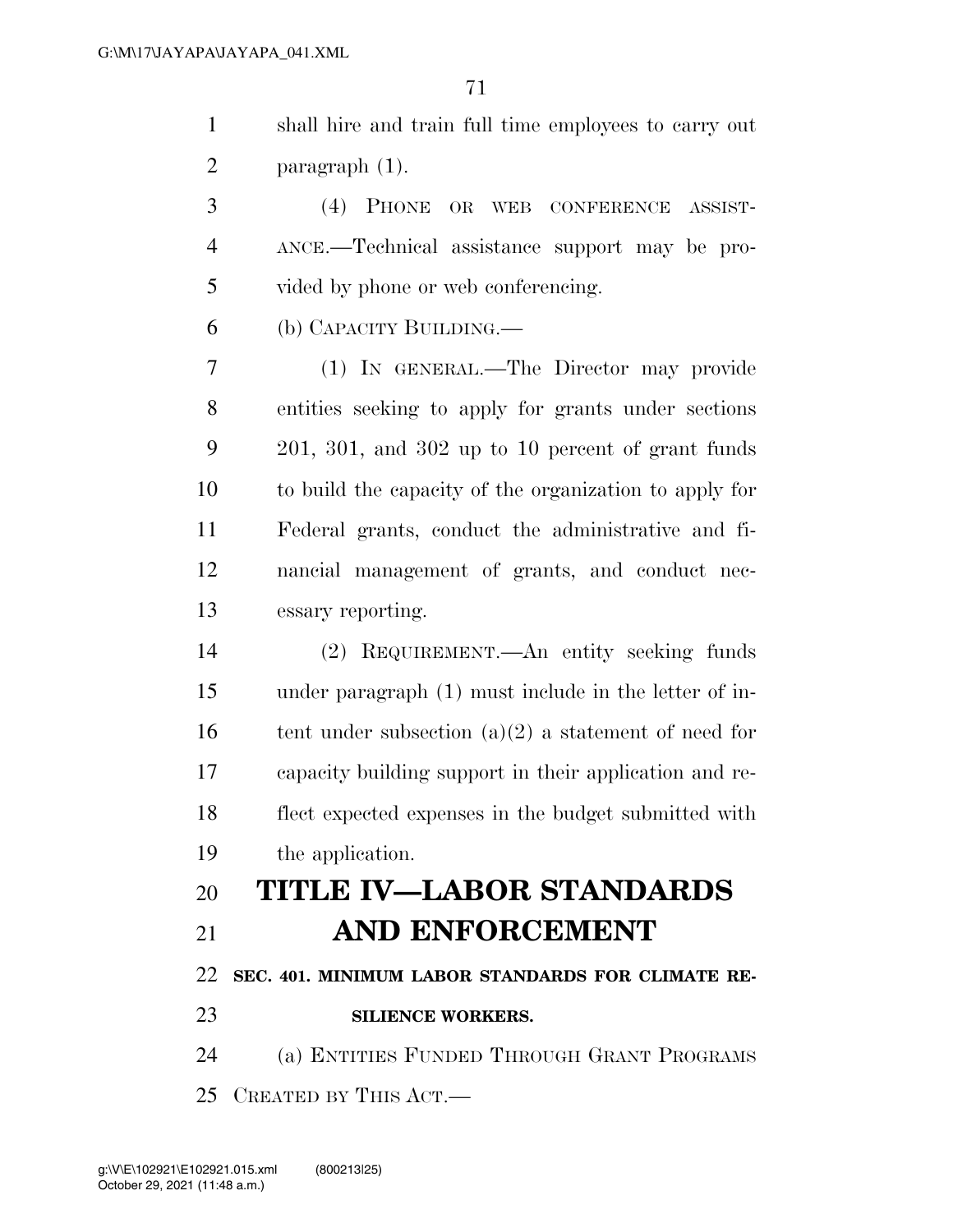| $\mathbf{1}$   | (1) IN GENERAL.—Notwithstanding any other                |
|----------------|----------------------------------------------------------|
| $\overline{2}$ | provision of law, an entity that, directly or indi-      |
| 3              | rectly, receives funds under section 301 or 302,         |
| $\overline{4}$ | without regard to the form or type of Federal assist-    |
| 5              | ance provided under such section or part, shall com-     |
| 6              | ply with labor standards under this section.             |
| 7              | (2) MONITORING COMPLIANCE.—Not later than                |
| 8              | 90 days after the date of enactment of this Act, the     |
| 9              | Director, in coordination with the Secretary, shall—     |
| 10             | $(A)$ develop a process to monitor compli-               |
| 11             | ance with the labor standards specified in this          |
| 12             | section, including coordination with the Climate         |
| 13             | Resilience Workers Commission, that requires             |
| 14             | entities receiving funding through the grant             |
| 15             | program established in section 301 to provide            |
| 16             | information to demonstrate compliance at any             |
| 17             | time during the grant period;                            |
| 18             | (B) issue rules to determine penalties for               |
| 19             | noncompliance; and                                       |
| 20             | (C) notify the Office of any entity that is              |
| 21             | determined to be noncompliant.                           |
| 22             | (3) LABOR STANDARDS REQUIREMENTS.—The                    |
| 23             | Director shall require an entity, as a condition of eli- |
| 24             | gibility to receive funding under sections 301 to sat-   |
| 25             | isfy each of the following requirements:                 |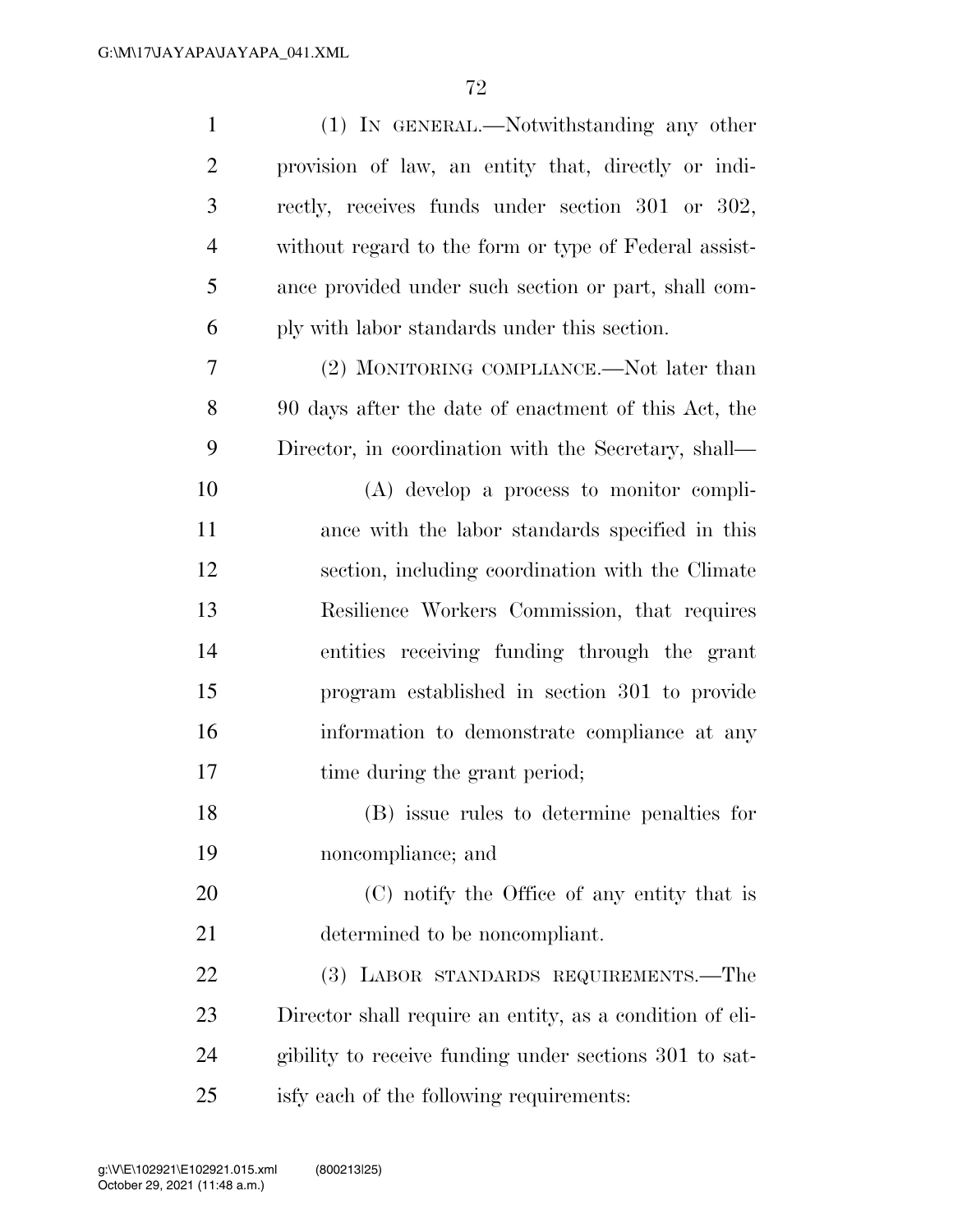(A) The entity shall ensure that—

 (i) all laborers and mechanics em- ployed on projects funded directly, or as- sisted in whole or in part, by this Act shall be paid wages at rates not less than those prevailing on projects of a character simi- lar in the locality as determined by the Secretary of Labor in accordance with sub- chapter IV of chapter 31 of part A of sub- title II of title 40, United States Code (commonly referred to as the ''Davis-12 Bacon Act'');

 (ii) all individuals employed using funds under this Act in the manufacture or furnishing of materials, supplies, articles, or equipment under the contract will be paid wages at rates not less than employ- ees performing similar work or in the par- ticular or similar industries or groups of industries currently operating in the local- ity in which the materials, supplies, arti-22 cles, or equipment are to be manufactured or furnished as determined by the Sec- retary of Labor in accordance with sections 6501 through 6511 of title 41, United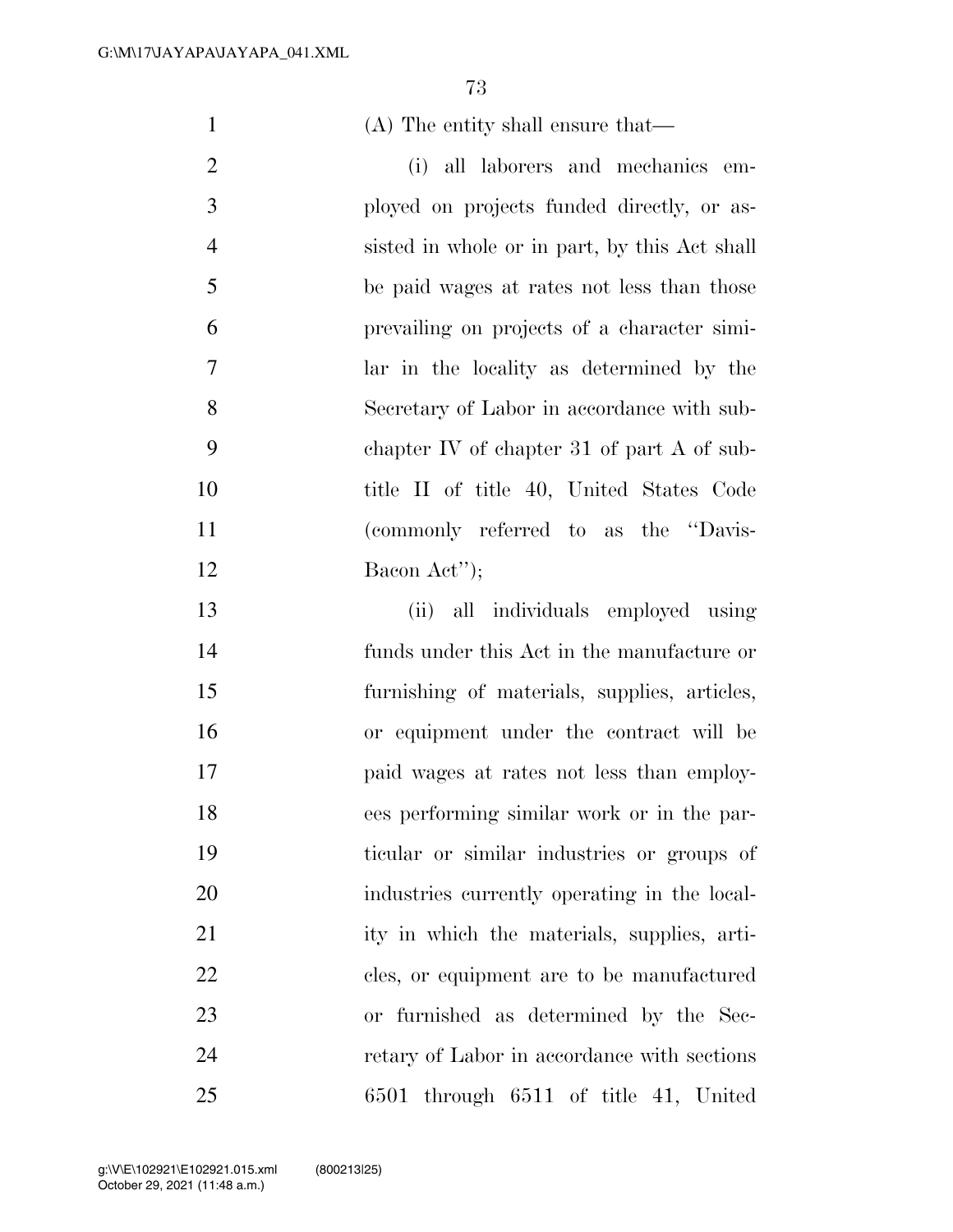| $\mathbf{1}$   | States Code (commonly referred to as the          |
|----------------|---------------------------------------------------|
| $\overline{2}$ | "Public Contracts Act"; and                       |
| 3              | (iii) all individuals employed in the             |
| $\overline{4}$ | various classes of service employees using        |
| 5              | funds under this Act are paid wages at            |
| 6              | rates not less than the employees per-            |
| 7              | forming similar work in the locality as de-       |
| 8              | termined by the Secretary under chapter           |
| 9              | 67 of title 41, United States Code (com-          |
| 10             | monly known as the "Service Contract              |
| 11             | Act'');                                           |
| 12             | (B) In the case of any project for which          |
| 13             | the total cost exceeds $$25,000,000$ , the entity |
| 14             | shall be a party to, or require contractors and   |
| 15             | subcontractors in the performance of such         |
| 16             | project to be a party to a covered project labor  |
| 17             | agreement.                                        |
| 18             | (C) The entity, and all contractors and           |
| 19             | subcontractors in performance of any project,     |
| 20             | shall represent in the application submitted      |
| 21             | under sections 301 of this Act (and periodically  |
| 22             | thereafter during the performance of the project  |
| 23             | as the Director may require) whether there has    |
| 24             | been any administrative merits determination,     |
| 25             | arbitral award or decision, or civil judgment, as |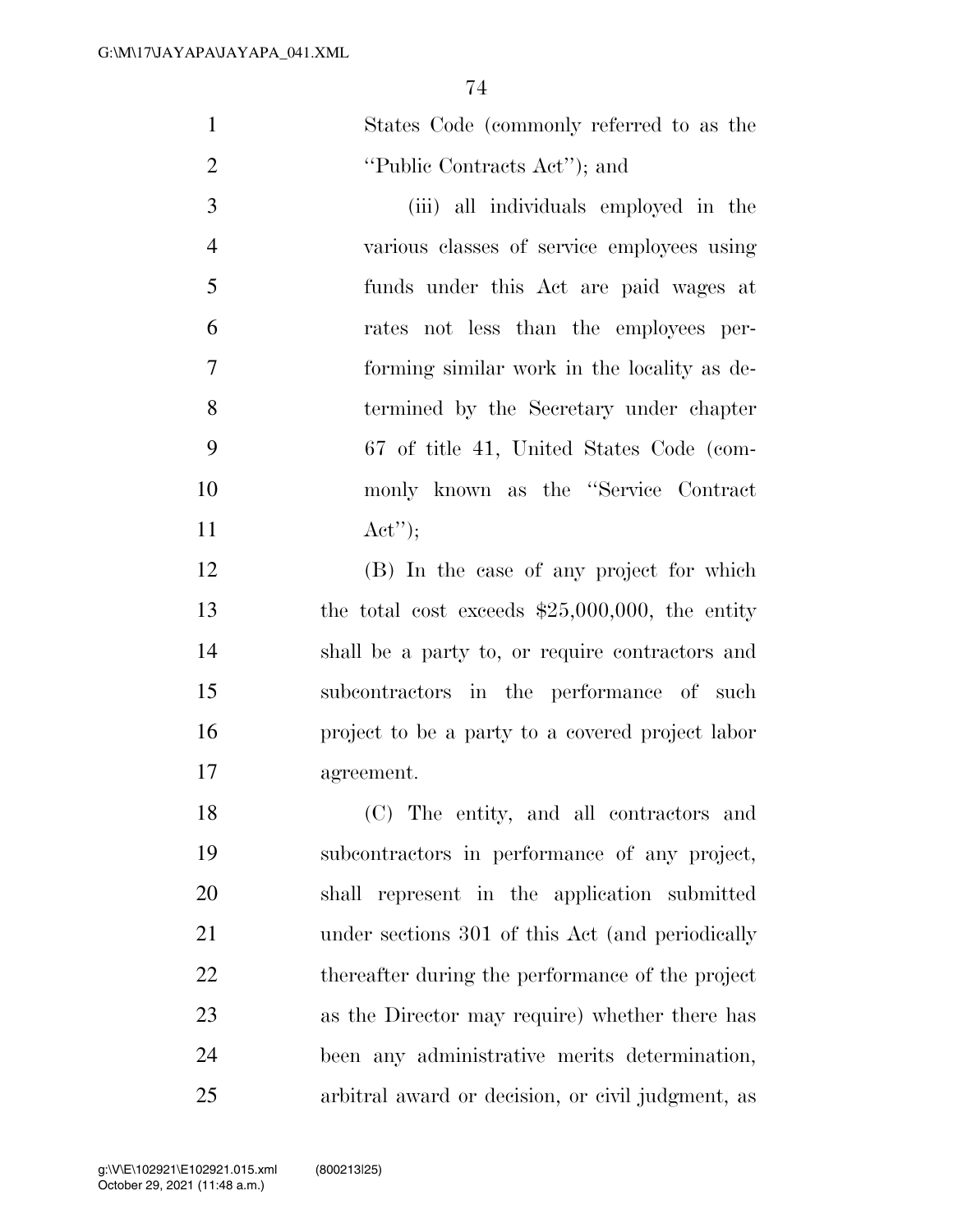| $\mathbf{1}$   | defined in guidance issued by the Director, ren-  |
|----------------|---------------------------------------------------|
| $\overline{2}$ | dered against the entity in the preceding 3       |
| $\mathfrak{Z}$ | years (or, in the case of disclosures after the   |
| $\overline{4}$ | initial disclosure, during such period as the Di- |
| 5              | rector may provide) for violations of—            |
| 6              | (i) the Fair Labor Standards Act of               |
| 7              | 1938 (29 U.S.C. 201 et seq.);                     |
| 8              | the Occupational Safety and<br>(ii)               |
| 9              | Health Act of 1970 (29 U.S.C. 651 et              |
| 10             | $seq.$ ;                                          |
| 11             | (iii) the Migrant and Seasonal Agri-              |
| 12             | eultural Worker Protection Act (29 U.S.C.         |
| 13             | 1801 et seq.);                                    |
| 14             | (iv) the National Labor Relations Act             |
| 15             | $(29 \text{ U.S.C. } 151 \text{ et seq.});$       |
| 16             | (v) subchapter IV of chapter 31 of                |
| 17             | title 40, United States Code (commonly re-        |
| 18             | ferred to as the "Davis-Bacon Act");              |
| 19             | $(vi)$ chapter 67 of title 41, United             |
| 20             | States Code (commonly known as the                |
| 21             | "Service Contract Act");                          |
| 22             | (vii) sections $6501$ through $6511$ of           |
| 23             | title 41, United States Code (commonly re-        |
| 24             | ferred to as the "Public Contracts Act");         |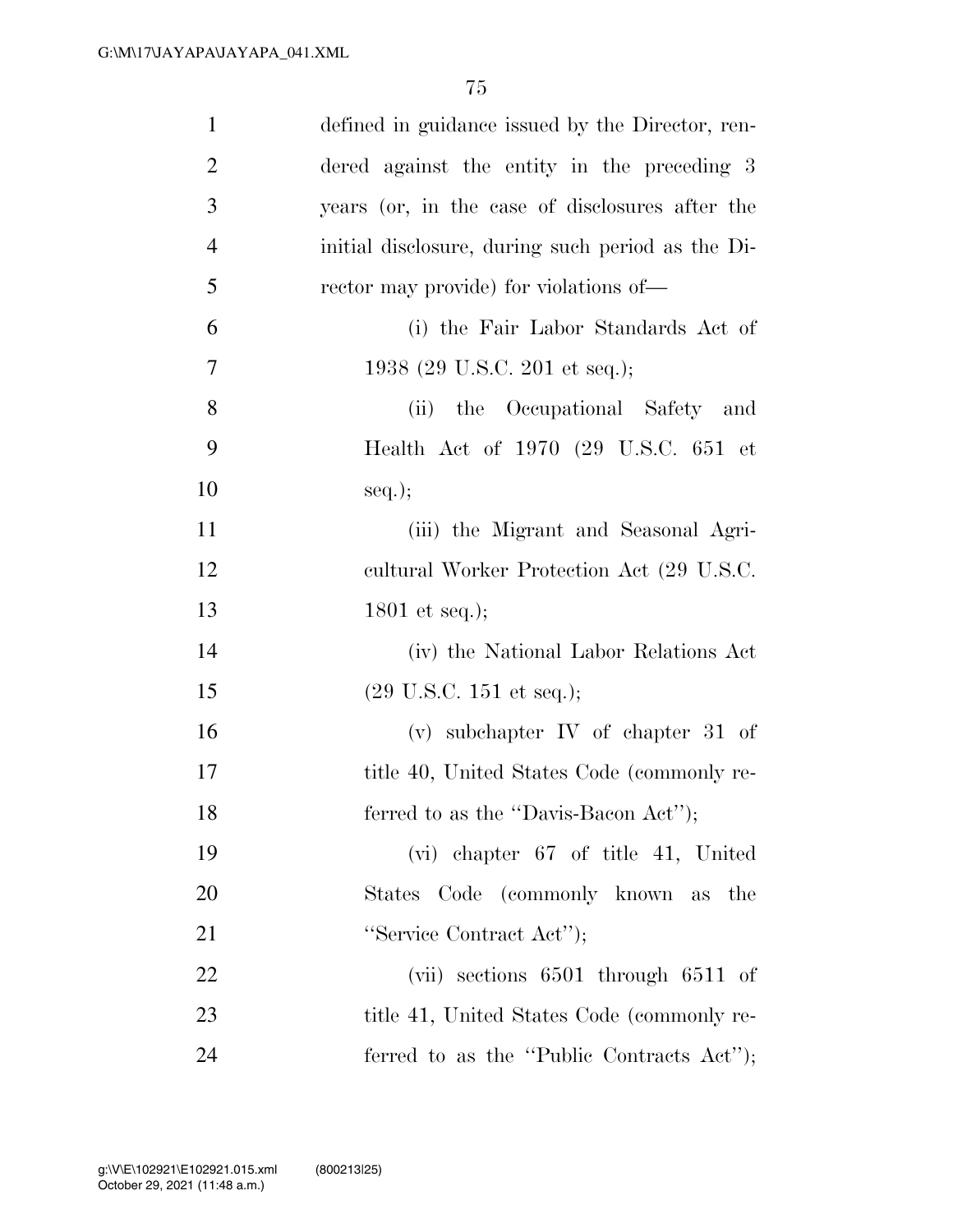| $\mathbf{1}$   | (viii) Executive Order 11246 (relating     |
|----------------|--------------------------------------------|
| $\overline{2}$ | to equal employment opportunity);          |
| 3              | (ix) section 503 of the Rehabilitation     |
| $\overline{4}$ | Act of 1973 (29 U.S.C. 793);               |
| 5              | $(x)$ section 4212 of title 38, United     |
| 6              | States Code;                               |
| 7              | (xi) the Family and Medical Leave          |
| 8              | Act of 1993 (29 U.S.C. 2601 et seq.);      |
| 9              | (xii) title VII of the Civil Rights Act    |
| 10             | of 1964 (42 U.S.C. 2000e et seq.);         |
| 11             | (xiii) the Americans with Disabilities     |
| 12             | Act of 1990 (42 U.S.C. 12101 et seq.);     |
| 13             | (xiv) the Age Discrimination in Em-        |
| 14             | ployment Act of 1967 (29 U.S.C. 621 et     |
| 15             | $seq.$ ;                                   |
| 16             | (xv) sick leave for Federal contractors    |
| 17             | Executive Order;                           |
| 18             | (xvi) leave provided under section         |
| 19             | 5102 of the Emergency Paid Sick Leave      |
| 20             | Act (29 U.S.C. 2601 note);                 |
| 21             | (xvii) Executive Order 14026 (relating     |
| 22             | to the minimum wage for Federal contrac-   |
| 23             | tors); or                                  |
| 24             | (xviii) State laws with protections        |
| 25             | equivalent to the protections listed under |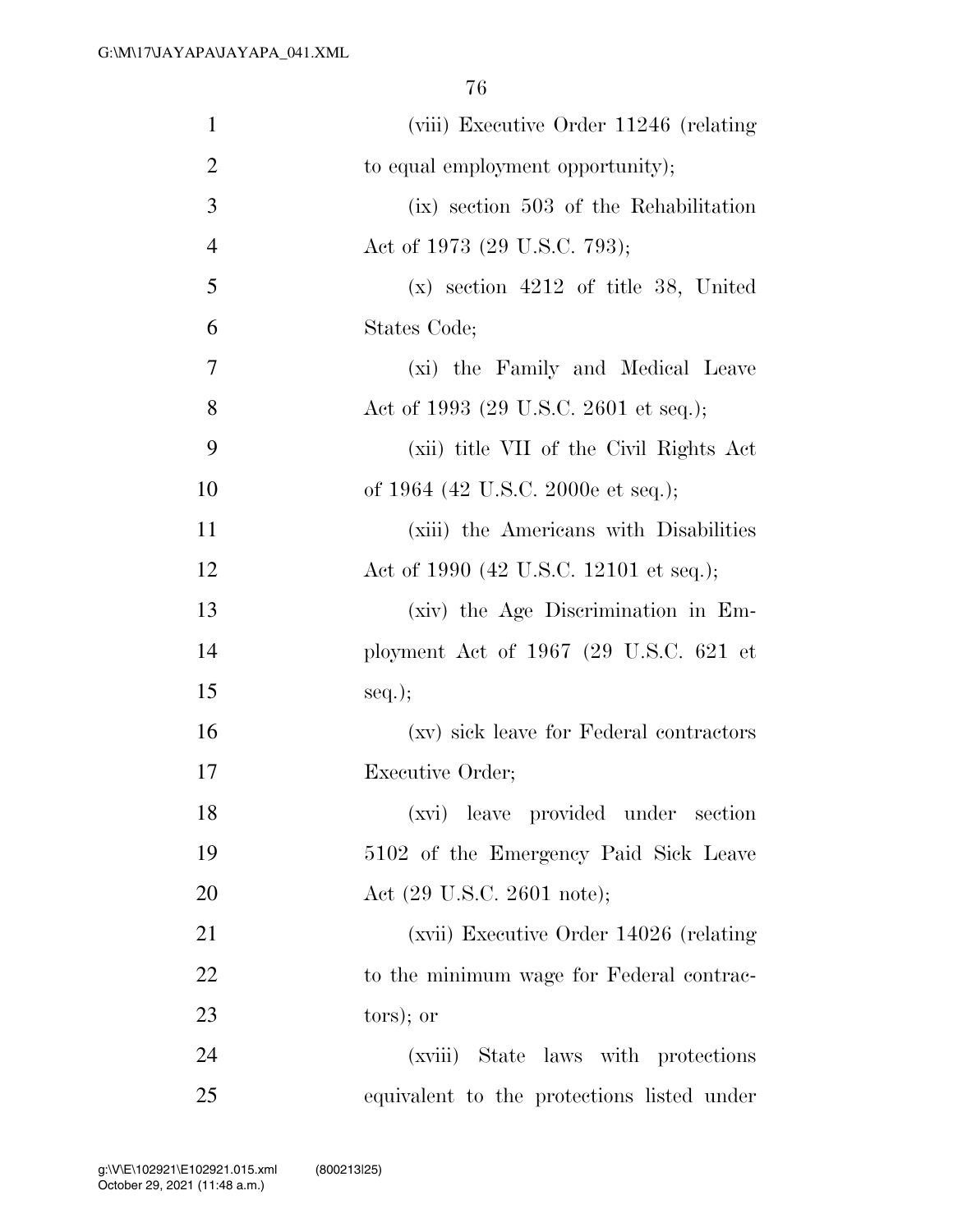1 this subparagraph, as defined in guidance issued by the Secretary of Labor not later than 90 days after the date of enactment of this Act.

 (D) The entity, and all contractors and subcontractors in the performance of the project, may not require arbitration for any dis- pute involving an employee described in sub- paragraph (E) engaged in a service for the enti-10 ty or any contractor and subcontractor, or enter 11 into any agreement with such employee requir-12 ing arbitration of any such dispute, unless such employee is covered by a collective bargaining agreement that provides otherwise.

 (E) For purposes of compliance with the National Labor Relations Act (29 U.S.C. 151 et seq.), the Fair Labor Standards Act of 1938 (29 U.S.C. 201 et seq.), and the requirements under this section, the entity, and all contrac- tors and subcontractors in the performance of any project, shall consider an individual per- forming any service in such performance as an employee (and not an independent contractor) of the entity, contractor, or subcontractor, re-spectively, unless—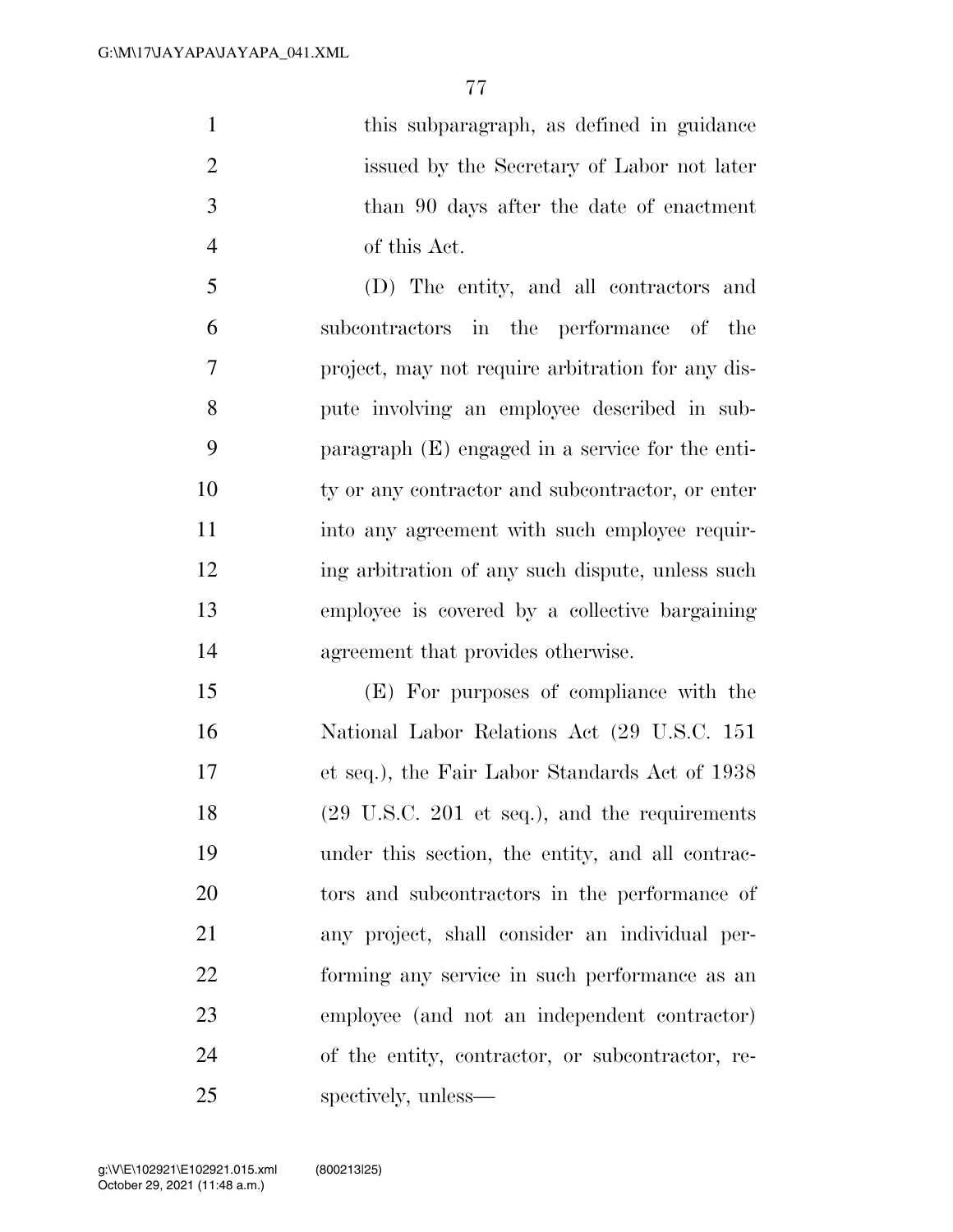| $\mathbf{1}$   | (i) the individual is free from control           |
|----------------|---------------------------------------------------|
| $\overline{2}$ | and direction in connection with the per-         |
| 3              | formance of the service, both under the           |
| $\overline{4}$ | contract for the performance of the service       |
| 5              | and in fact;                                      |
| 6              | (ii) the service is performed outside             |
| 7              | the usual course of the business of the en-       |
| 8              | tity, contractor, or subcontractor, respec-       |
| 9              | tively; and                                       |
| 10             | (iii) the individual is customarily en-           |
| 11             | gaged in an independently established             |
| 12             | trade, occupation, profession, or business        |
| 13             | of the same nature as that involved in such       |
| 14             | service.                                          |
| 15             | (F) The entity shall prohibit all contrac-        |
| 16             | tors and subcontractors in the performance of     |
| 17             | any project from hiring employees through a       |
| 18             | temporary staffing agency unless the relevant     |
| 19             | State workforce agency certifies that temporary   |
| 20             | employees are necessary to address an acute,      |
| 21             | short-term labor demand.                          |
| 22             | (G) The entity shall require all contractors,     |
| 23             | subcontractors, successors in interest of the en- |
| 24             | tity, and other entities that may acquire the en- |
| 25             | tity, in the performance or acquisition of any    |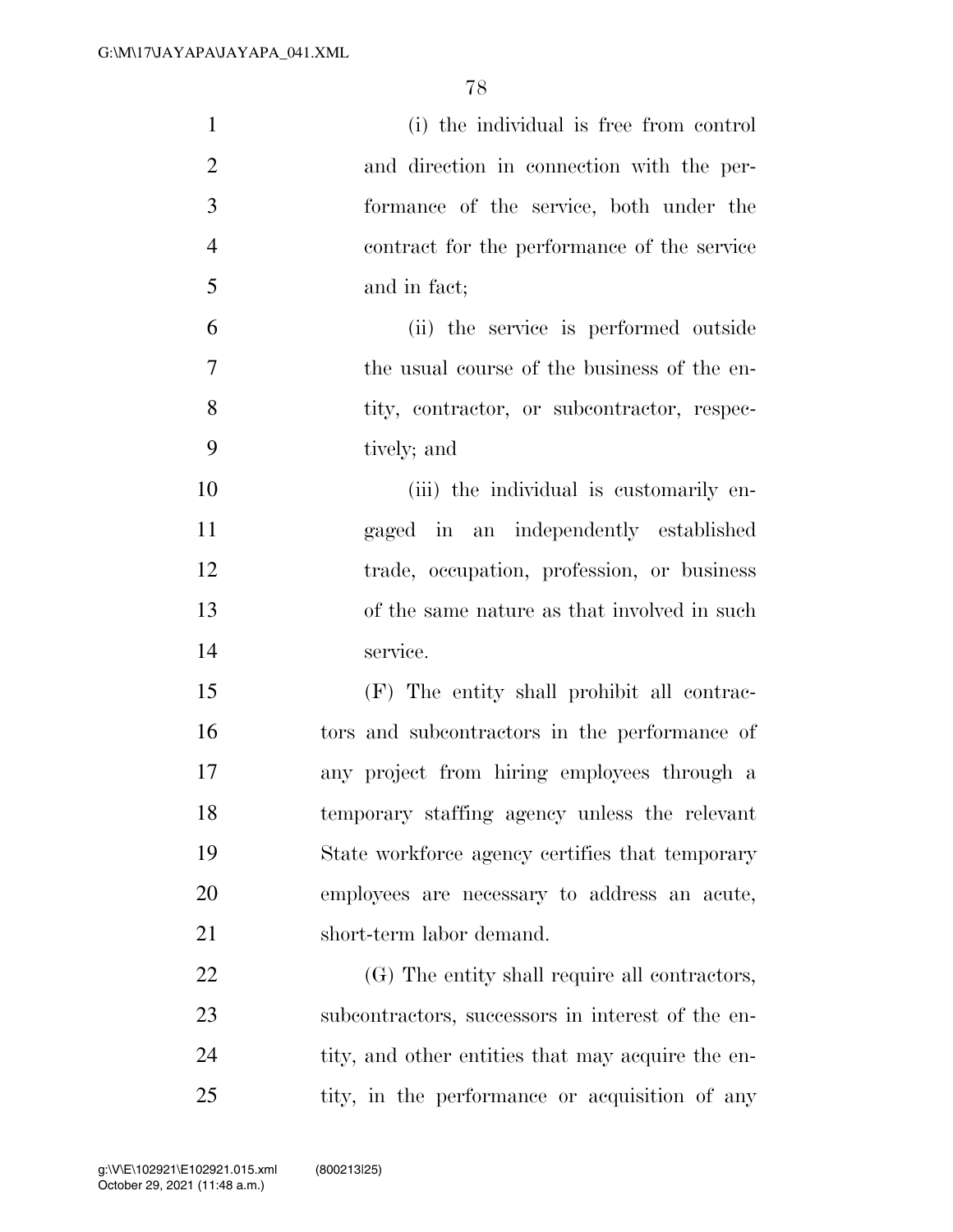| $\mathbf{1}$   | project, to have and abide by an explicit neu-     |
|----------------|----------------------------------------------------|
| $\overline{2}$ | trality policy on any issue involving the exercise |
| 3              | by employees of the entity as described in para-   |
| $\overline{4}$ | graph (5), and of all contractors and sub-         |
| 5              | contractors in the performance of any project,     |
| 6              | of the right to organize and bargain collectively  |
| 7              | through representatives of their own choosing.     |
| 8              | (H) Except for persons covered under sub-          |
| 9              | paragraph $(A)(1)$ , the entity shall pay persons  |
| 10             | employed, in whole or in part, using funds         |
| 11             | under this Act—                                    |
| 12             | (i) for the 1-year period beginning on             |
| 13             | the date of enactment, not less than \$15          |
| 14             | per hour;                                          |
| 15             | (ii) for each year thereafter,<br>the              |
| 16             | amount determined by the Secretary under           |
| 17             | paragraph $(4)$ .                                  |
| 18             | (4) INCREASE IN MINIMUM WAGE.—                     |
| 19             | (A) IN GENERAL.—The wage determined                |
| 20             | by the Secretary under this paragraph shall be     |
| 21             | equal to the amount in effect for the previous     |
| 22             | year-                                              |
| 23             | (i) increased by the annual percentage             |
| 24             | increase, if any, in the median hourly wage        |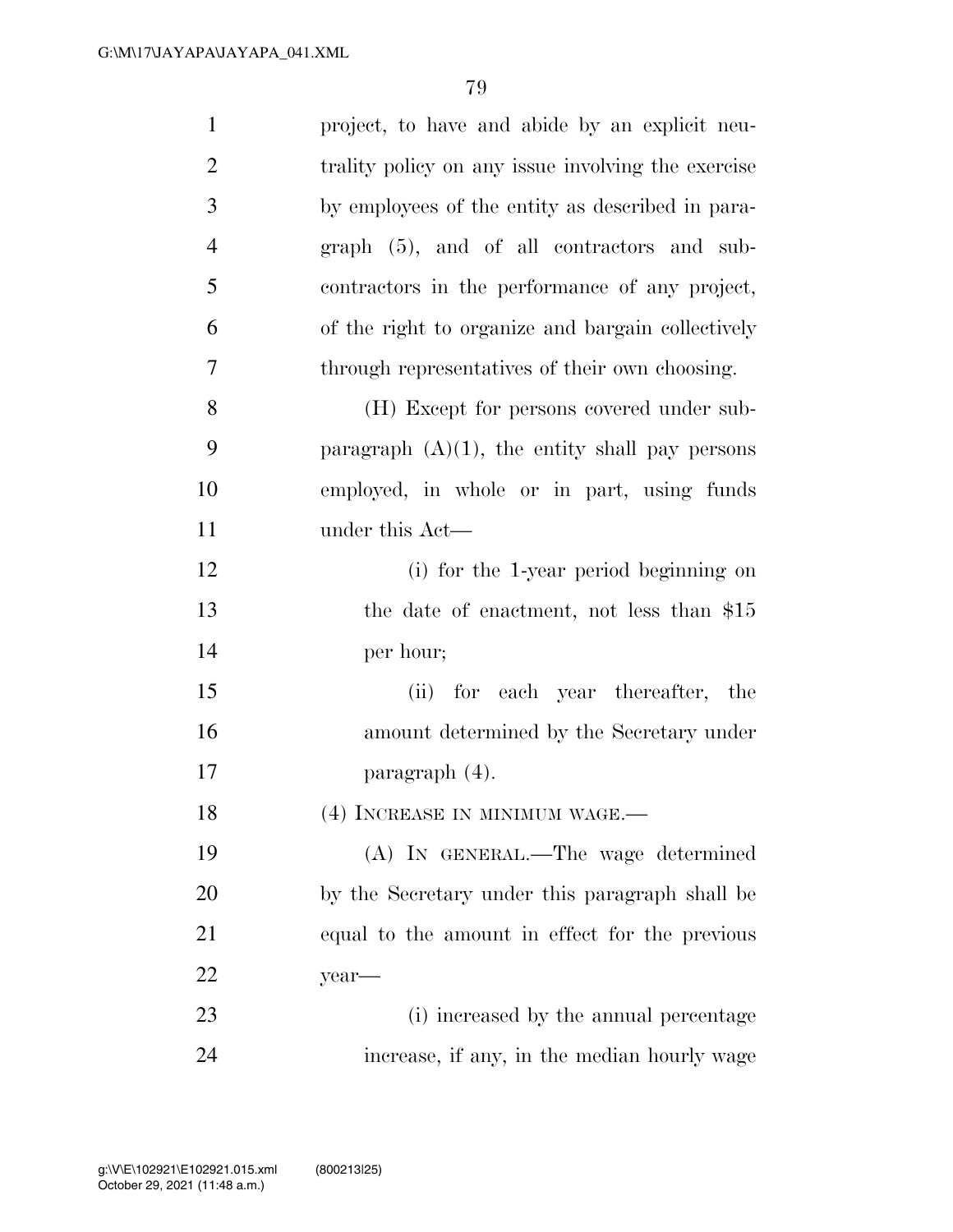| $\mathbf{1}$   | of all employees as determined by the Bu-             |
|----------------|-------------------------------------------------------|
| $\overline{2}$ | reau of Labor Statistics; and                         |
| 3              | (ii) rounded up to the nearest multiple               |
| $\overline{4}$ | of $$0.05$ .                                          |
| 5              | (B) RULE OF CONSTRUCTION.—Nothing in                  |
| 6              | this section shall be construed preempt the ap-       |
| 7              | plication of higher wage scales determined by         |
| 8              | Federal, State, or municipal law or regulation        |
| 9              | or collective bargaining agreements.                  |
| 10             | (5) ADDITIONAL WORKER RIGHTS.—The fol-                |
| 11             | lowing provisions shall apply with respect to any in- |
| 12             | dividual employed using funds under section 301.      |
| 13             | (A) PRIVATE RIGHT OF ACTION FOR VIO-                  |
| 14             | LATIONS.                                              |
| 15             | (i) IN GENERAL.—Any employer who                      |
| 16             | violates the provisions of section $401(a)(3)$        |
| 17             | or subparagraph $(B)$ or $(E)$ shall be liable        |
| 18             | to the employee or employees affected in              |
| 19             | the amount of—                                        |
| 20             | (I) unpaid minimum wages or                           |
| 21             | their unpaid overtime compensation,                   |
| 22             | as the case may be;                                   |
| 23             | (II) an additional equal amount                       |
| 24             | as liquidated damages, back pay, com-                 |
| 25             | pensatory damages, and punitive dam-                  |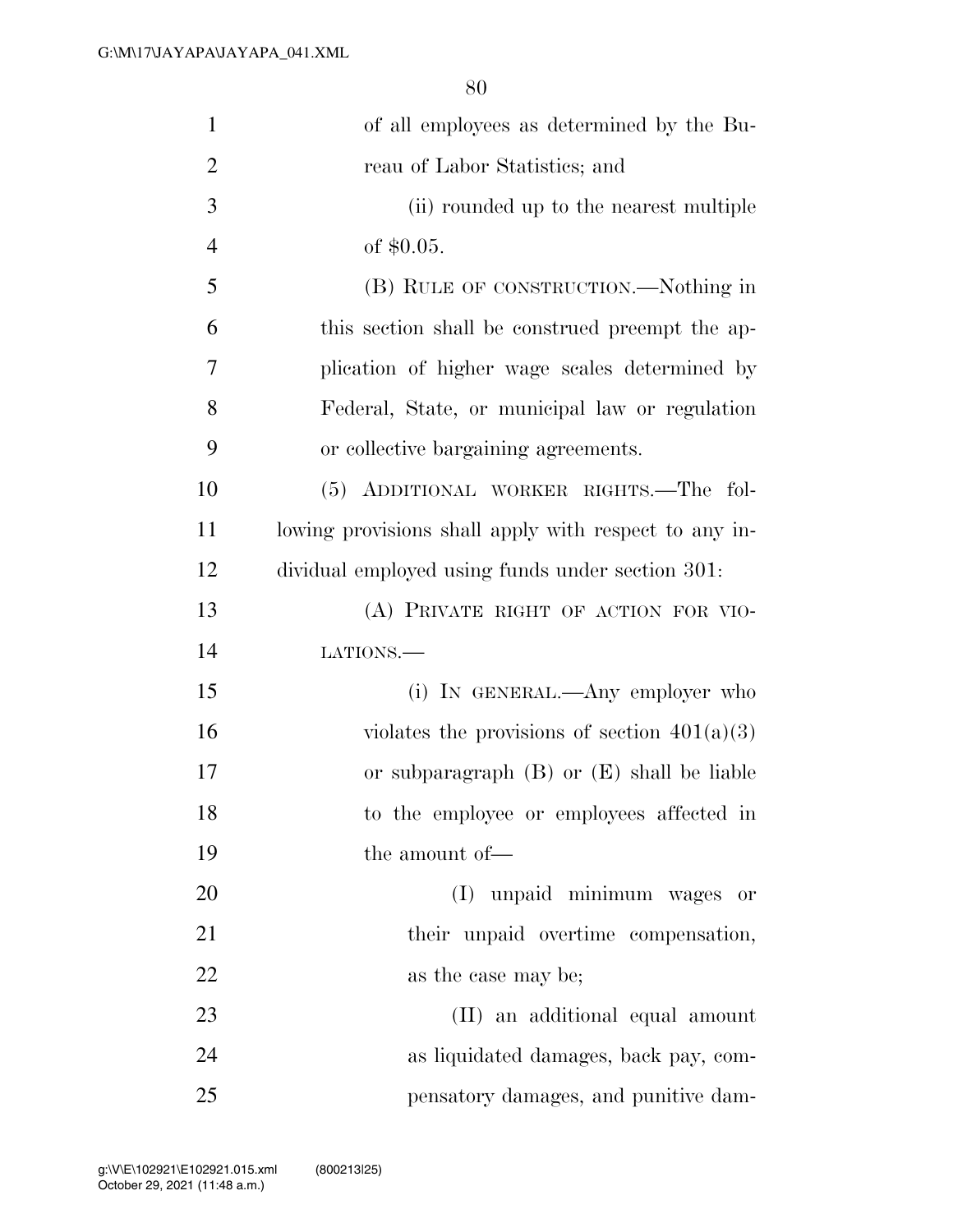| $\mathbf{1}$   | ages, as the Secretary determines ap-        |
|----------------|----------------------------------------------|
| $\overline{2}$ | propriate;                                   |
| 3              | (III) such legal or equitable relief         |
| $\overline{4}$ | as may be appropriate to effectuate          |
| 5              | the purposes of these sections, includ-      |
| 6              | ing without limitation employment, re-       |
| 7              | instatement, promotion, and the pay-         |
| 8              | ment of wages lost and an additional         |
| 9              | equal amount as liquidated damages.          |
| 10             | (ii) PRIVATE RIGHT.—An action to re-         |
| 11             | cover the liability prescribed in clause (i) |
| 12             | may be maintained against any employer       |
| 13             | (including a public agency) in any Federal   |
| 14             | or State court of competent jurisdiction by  |
| 15             | any one or more employees for and in be-     |
| 16             | half of themself, themselves and other em-   |
| 17             | ployees similarly situated. The court in     |
| 18             | such action shall, in addition to any judg-  |
| 19             | ment awarded to the plaintiff or plaintiffs, |
| 20             | allow a reasonable attorney's fee to be paid |
| 21             | by the defendant, and costs of the action.   |
| 22             | ENFORCEMENT BY<br>(iii)<br>THE<br>SEC-       |
| 23             | RETARY.—The Secretary may bring an ac-       |
| 24             | tion in any court of competent jurisdiction  |
| 25             | to recover damages described in clause (i).  |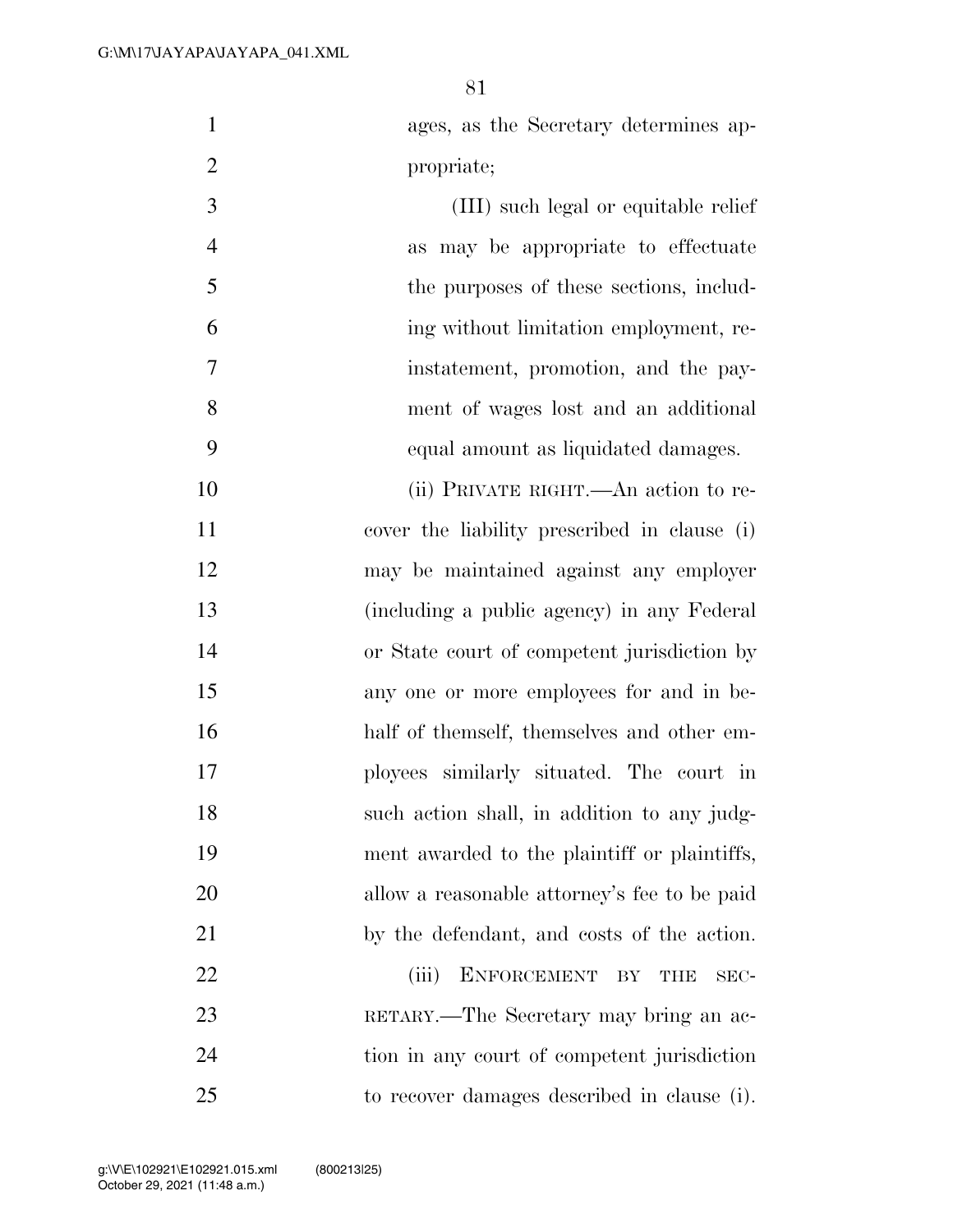(B) WHISTLEBLOWER PROTECTIONS.—It shall be unlawful for any person to discharge or in any other manner discriminate against any employee because such employee has filed any complaint or instituted or caused to be insti- tuted any proceeding under or related to this chapter, or has testified or is about to testify in any such proceeding, or has served or is about to serve on an industry committee. 10 (C) JOINT AND SEVERAL LIABILITY.—

 Each entity, including grantees, contractors and subcontractors, will be joint and severally liable for all violations of minimum labor standards under this title, regardless of current regula- tions and court decisions related to standards for joint employment. It shall not be a defense that the work was subcontracted.

 (D) HEALTH INSURANCE REQUIRE- MENT.—In the case of an absence of a collective bargaining agreement, the minimum health in- surance requirement for workers under this title is fully employer-paid health insurance coverage that at least meets the level of a Silver plan as defined by the Affordable Care Act.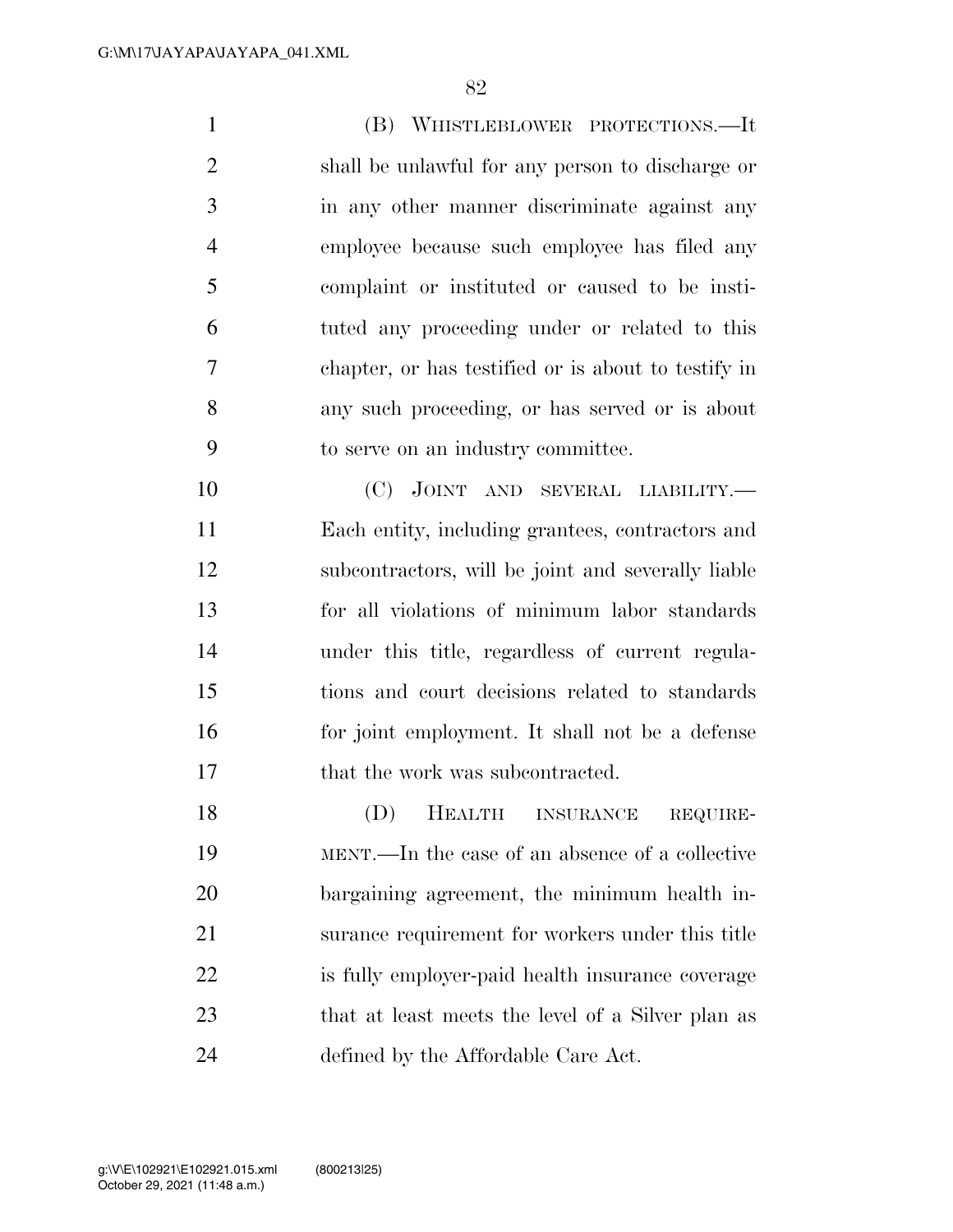| $\mathbf{1}$   | (E) LEAVE PROVISIONS.—Paid vacation,              |
|----------------|---------------------------------------------------|
| $\mathbf{2}$   | paid holidays, sick leave, and family leave in an |
| 3              | amount equivalent to that received by com-        |
| $\overline{4}$ | parably employed Federal employees and safe       |
| 5              | leave equivalent to subsection $(b)(2)$ shall be  |
| 6              | provided to each worker, depending upon the       |
| $\overline{7}$ | years of employment with the entity.              |
| 8              | $(6)$ UNION REPRESENTATION.—                      |
| 9              | (A) IN GENERAL.—No employer shall re-             |
| 10             | ceive funds under this Act unless employees       |
| 11             | who perform or will perform work funded under     |
| 12             | this Act (including employees of an entity with   |
| 13             | which the employer contracts for the perform-     |
| 14             | ance of work funded under this Act) are rep-      |
| 15             | resented for purposes of collective bargaining by |
| 16             | a labor organization.                             |
| 17             | EXCEPTION.—The restriction under<br>(B)           |
| 18             | subparagraph $(A)$ shall not apply if—            |
| 19             | (i) the employer certifies that such              |
| 20             | employees are covered by a labor harmony          |
| 21             | agreement or that no labor organization           |
| 22             | represents or has expressed interest in rep-      |
| 23             | resenting such employees;                         |
| 24             | (ii) no employee has expressed interest           |

in representation by a labor organization;

October 29, 2021 (11:48 a.m.) g:\V\E\102921\E102921.015.xml (800213|25)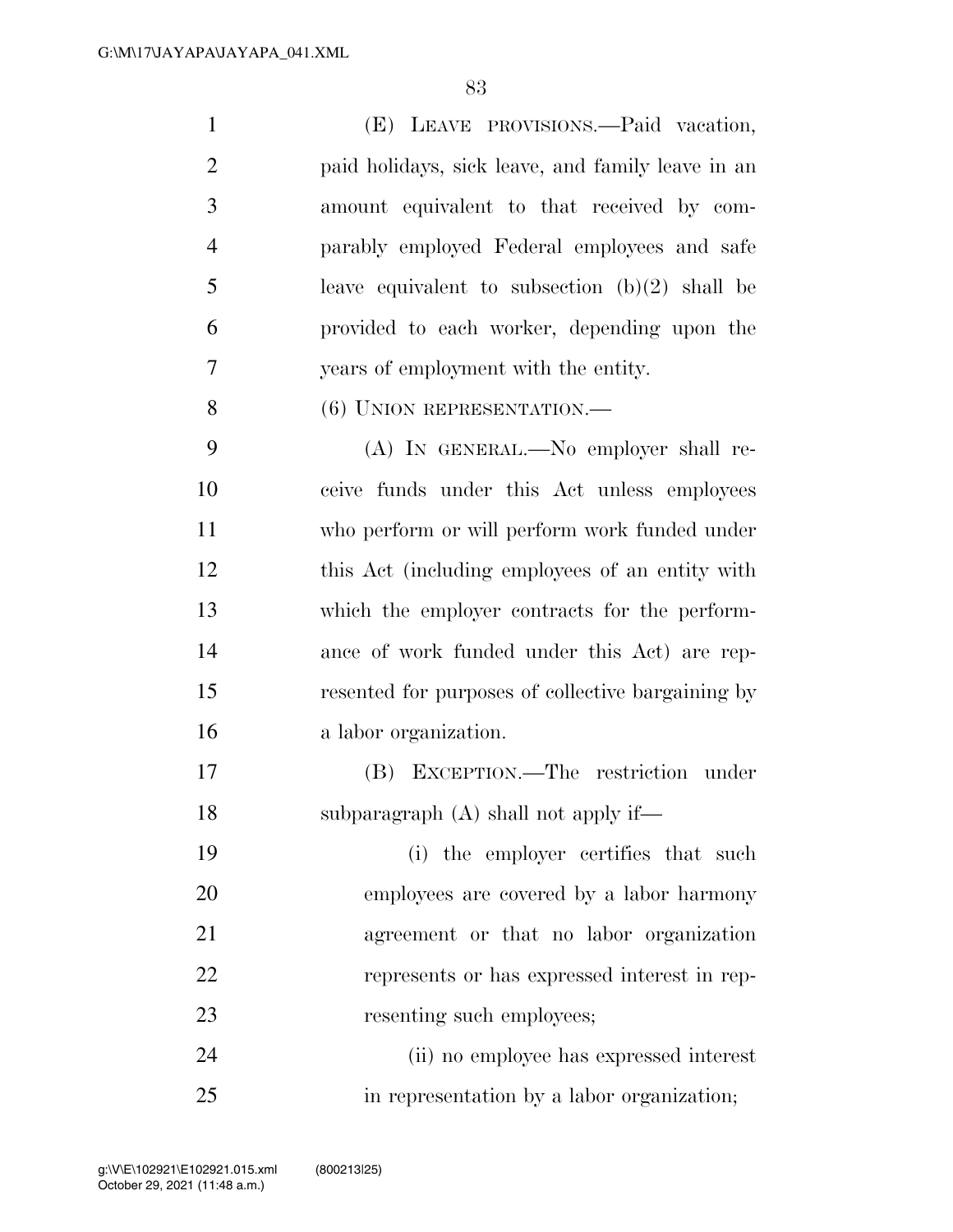| $\mathbf{1}$   | (iii) the Department of Labor pub-            |
|----------------|-----------------------------------------------|
| 2              | lishes the certification required under       |
| 3              | clause (i); and                               |
| $\overline{4}$ | (iv) after a reasonable period of not         |
| $\overline{5}$ | less than 90 days following the publication   |
| 6              | under clause (ii), no labor organization dis- |
| 7              | putes the certification and the employer      |
| 8              | again certifies that such employees are cov-  |
|                |                                               |

 ered by a labor harmony agreement or that no labor organization represents or has ex- pressed interest in representing such em- ployees for the purposes of collective bar-gaining.

 (C) RESTRICTION.—No such employee may be compelled to become a member of a labor organization as a condition of employ-ment.

 (D) FUNDING RESTRICTION.—The restric- tion under subparagraph (A) shall be both a prerequisite to receiving funds and an ongoing condition of receiving funds, except in cases in which a majority of such employees vote pursu- ant to section 9 of the National Labor Rela-tions Act (29 U.S.C. 159) to decertify an in-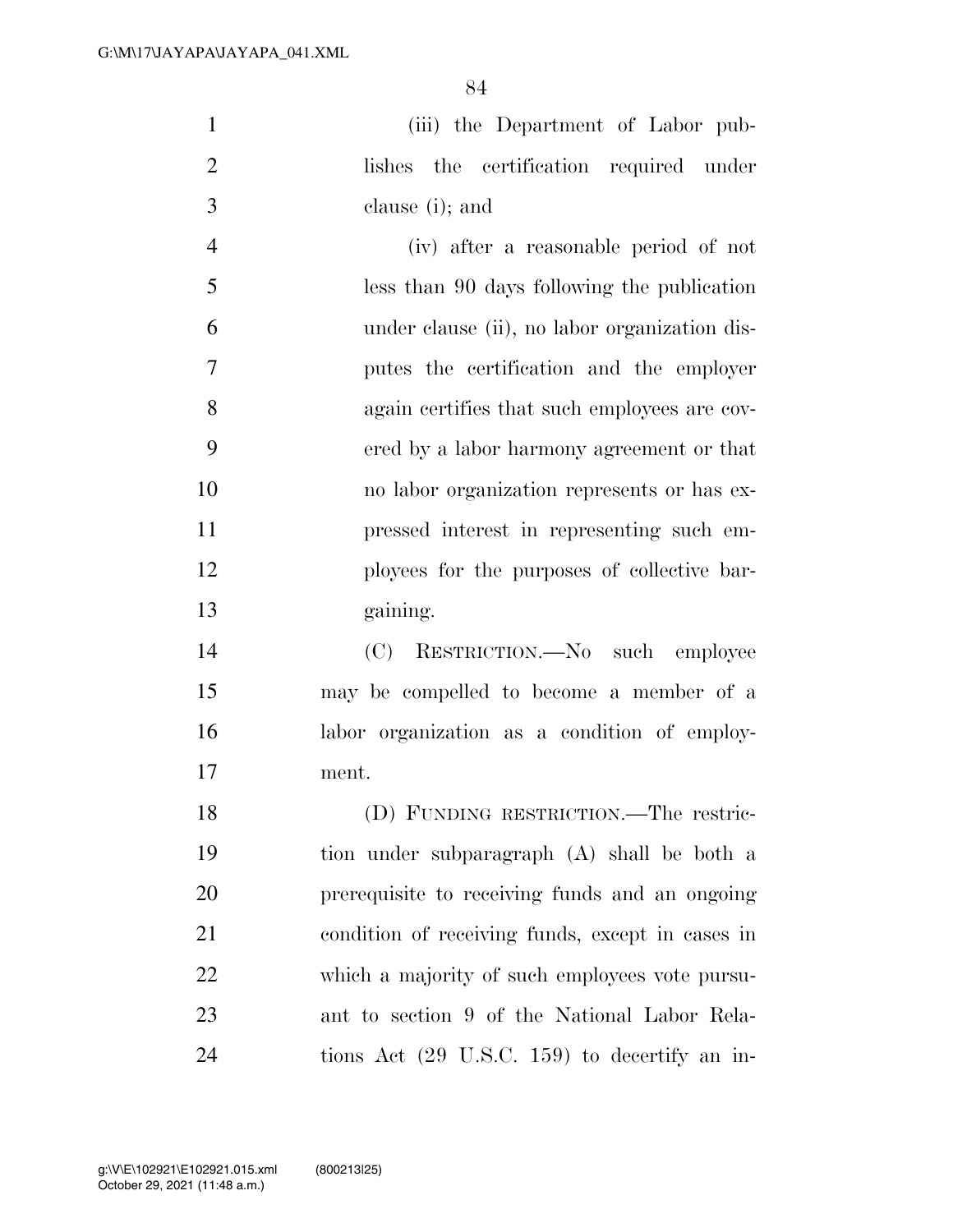cumbent labor organization representative dur-2 ing the course of funded work.

 (E) LABOR HARMONY AGREEMENT DE- FINED.—In this paragraph, the term ''labor harmony agreement'' means a written agree- ment between an employer and a labor organi- zation representing, or seeking to represent, employees that contains, at a minimum, a pro- vision prohibiting the labor organization and its members from engaging in any work stoppage or other economic interference with the employ- er's funded operations for the duration of the funded work.

 (b) FEDERAL EMPLOYMENT ESTABLISHED UNDER THIS ACT.—Any Federal Government position established under this Act shall be a position in the competitive service and classified under the General Schedule at a level not less than step 1 of GS–04.

 (c) WORKERS HIRED THROUGH OTHER FEDERAL FUNDING STREAMS.—Entities hiring workers via the Fed-21 eral funding streams noted in section  $402(c)(1)$  may be eligible to apply for the Good Climate Resilience Jobs Grant program if they agree to adhere to the minimum labor standards outlined in this section.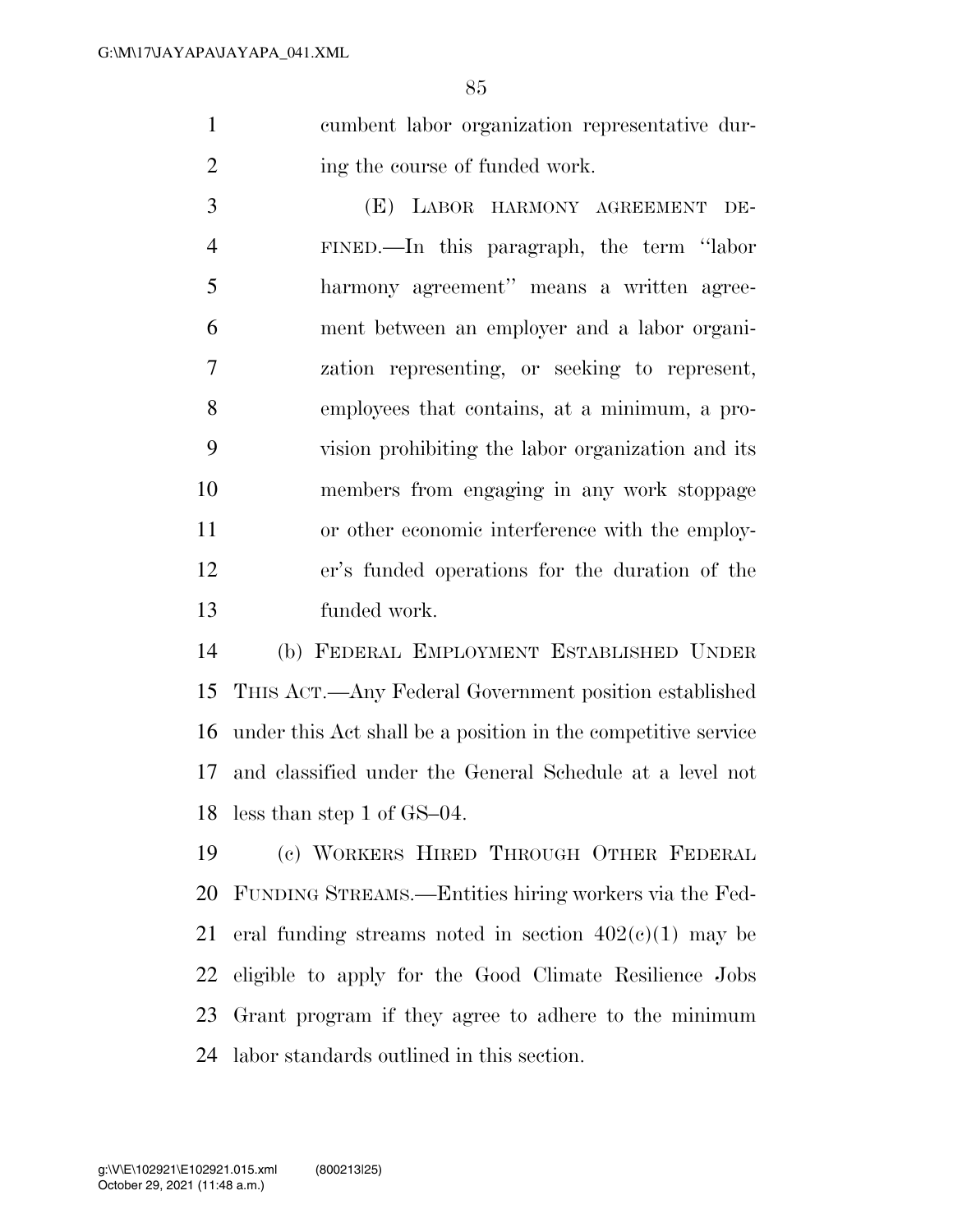(d) NATIONAL EMERGENCIES.—Eligible entities shall not fail to comply with the standards put forth in this title even in case of natural disaster or other national emergency. Suspensions of worker protections including but not limited to suspensions of section 1 of the Davis- Bacon Act of March 3, 1931 (46 Stat. 1494, as amended, 40 U.S.C. 3147) shall not constitute permissible cir- cumstances for failure by eligible entities to comply with this title.

 (e) APPLICATION OF OTHER LAW.—For purposes of any job created using funds provided under this Act, the requirements of section 22.1803 of title 48, Code of Fed-eral Regulations, shall not apply.

## **SEC. 402. GOOD CLIMATE RESILIENCE JOBS GRANT PRO-GRAM.**

(a) ESTABLISHMENT.—Not later than 90 days after

 the enactment of this Act, the Department of Labor Sec- retary shall establish a Good Climate Resilience Jobs Grant program.

 (b) PURPOSE.—The purpose of the grant program is to incentivize entities receiving Federal funds from exist- ing Federal programs that fund climate disaster recovery and rebuilding activities to adhere to the minimum labor standards outlined in section 401 in employing workers hired using Federal funds.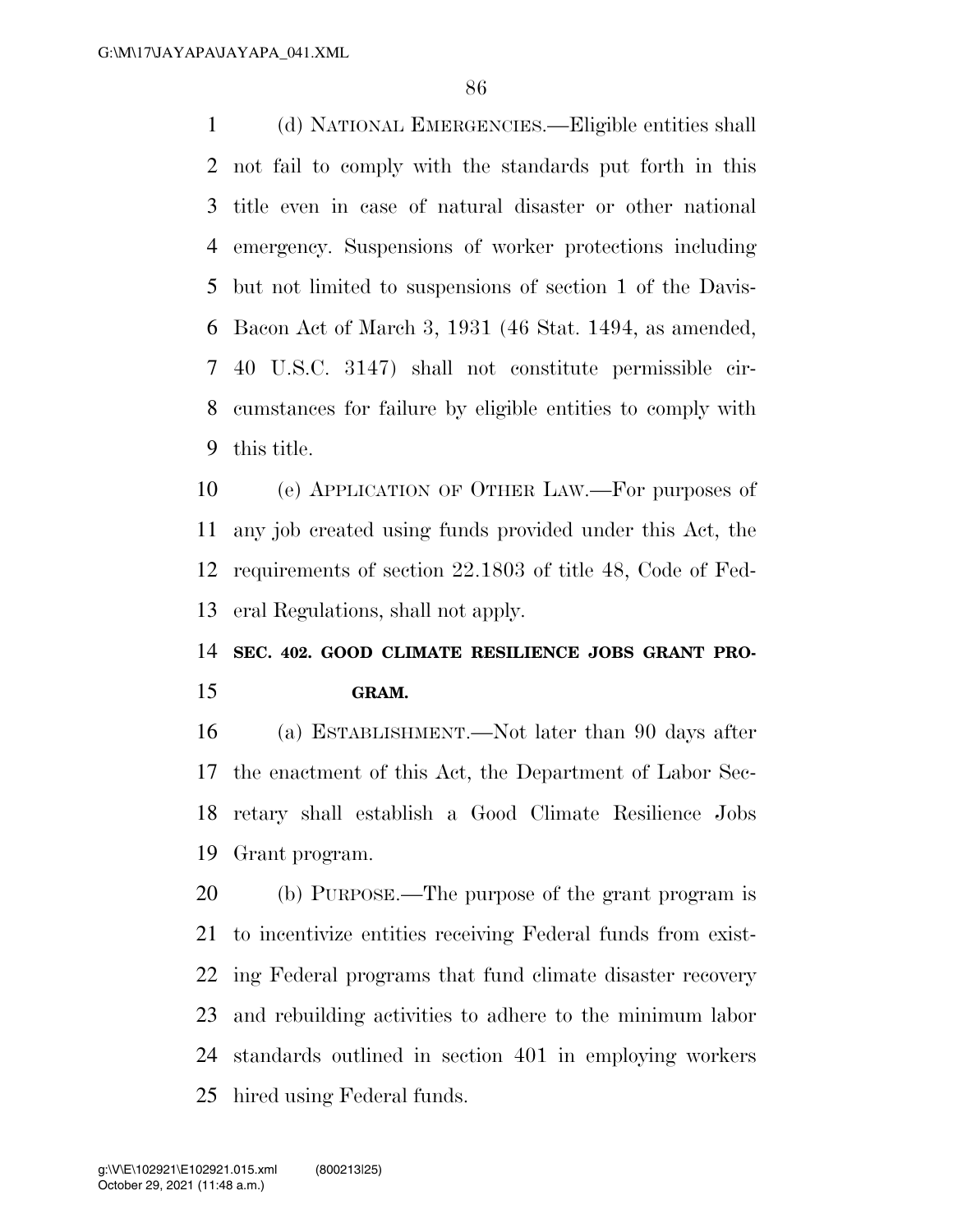| $\mathbf{1}$   | $(c)$ ELIGIBILTY.—                                    |
|----------------|-------------------------------------------------------|
| $\overline{2}$ | (1) Entities receiving Federal funds from the         |
| 3              | following programs are eligible to apply for the Good |
| $\overline{4}$ | Climate Resilience Jobs Grant program:                |
| 5              | (A) Community Development Block Grant                 |
| 6              | of the Department of Housing and Urban De-            |
| 7              | velopment, including but not limited to amounts       |
| 8              | appropriated for disaster relief.                     |
| 9              | (B) National Flood Insurance Program.                 |
| 10             | (C) Federal Highway Emergency Funds.                  |
| 11             | (D) United States Army Corps of Engi-                 |
| 12             | neers Disaster Relief Funds.                          |
| 13             | (E) The Infrastructure and Communities                |
| 14             | Grant Program of the Federal Emergency Man-           |
| 15             | agement Administration.                               |
| 16             | (F) The Coastal Resilience Grant Program              |
| 17             | of the National Oceanic and Atmospheric Ad-           |
| 18             | ministration.                                         |
| 19             | (2) Entities that attest that they are applying       |
| 20             | for or currently receiving Federal funds through the  |
| 21             | grant programs named in subsection $(c)(1)$ shall be  |
| 22             | eligible for a matching grant of up to the full       |
| 23             | amount received through the programs named in         |
| 24             | subsection $(c)(1)$ .                                 |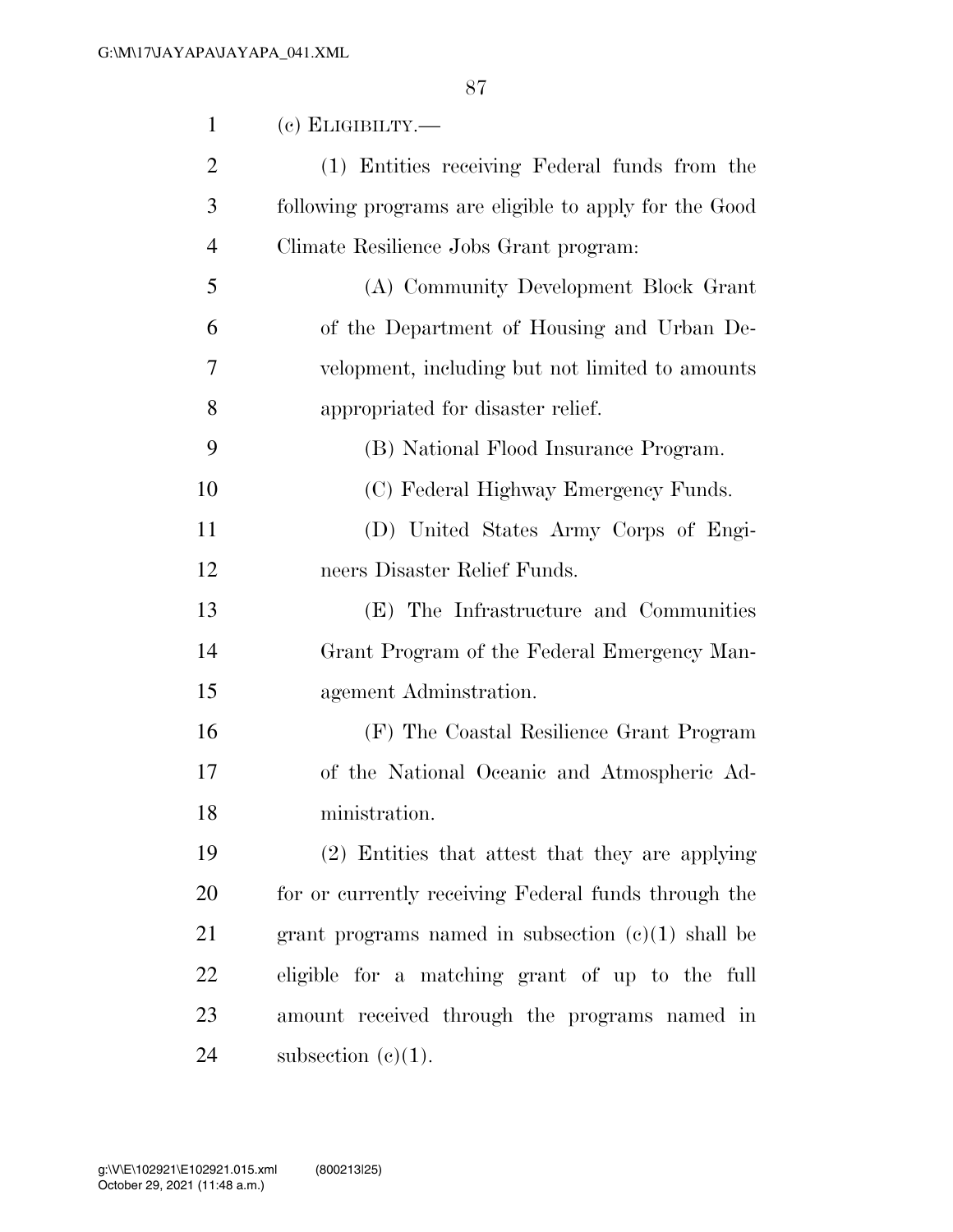| $\mathbf{1}$   | $(3)$ Entities must be willing to submit to De-            |
|----------------|------------------------------------------------------------|
| $\overline{2}$ | partment of Labor any information requested to             |
| 3              | verify that the entity is complying with the minimum       |
| $\overline{4}$ | labor standards outlined in section 401 of this Act.       |
| 5              | (4) Entities may use matching funds for the                |
| 6              | following purposes:                                        |
| 7              | (A) Payment of the non-Federal share re-                   |
| 8              | quired in connection with a Federal grant-in-aid           |
| 9              | program undertaken as part of the programs                 |
| 10             | listed in subsection $(e)(1)$ .                            |
| 11             | (B) Payment of the premium for the Na-                     |
| 12             | tional Flood Insurance Program.                            |
| 13             | (C) For the projects for which entities                    |
| 14             | have received funding through the grant pro-               |
| 15             | grams named in subsection $(c)(1)$ .                       |
| 16             | (d) NOTIFICATION.—Not later than 90 days after the         |
| 17             | enactment of this Act, the Secretary of Housing and        |
|                | 18 Urban Development, Federal Emergency Management         |
| 19             | Administrator, Secretary of Department of Transpor-        |
| 20             | tation, the Administrator of the National Oceanic and At-  |
| 21             | mospheric Administration, and Director of the United       |
| 22             | States Army Corps must amend the application processes     |
| 23             | pertaining to the programs named in subsection $(c)(1)$ to |
| 24             | include information about the Good Climate Resilience      |
|                | 25 Jobs Grant program. Existing applicants and recipients  |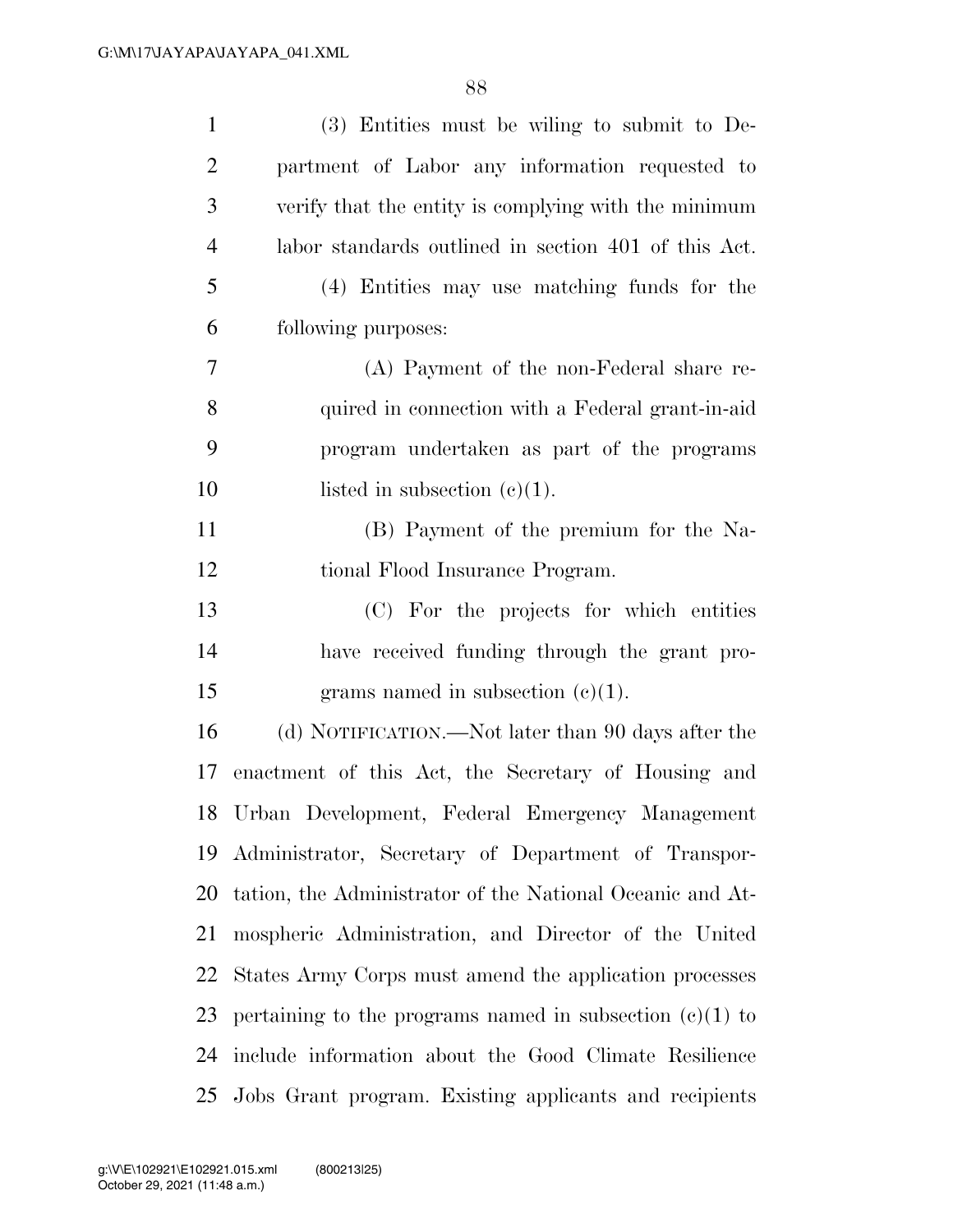1 to the programs listed in subsection  $(c)(1)$  shall be notified of the grant program and given the opportunity to apply with 60 days of notification.

 (e) GRANT PROCESS, COMPLIANCE AND ENFORCE-MENT.—

 (1) IN GENERAL.—The Department of Labor Secretary shall establish processes for reviewing grant applications, notifying applicants of award de- cisions, administering grant funds, verifying compli- ance with the minimum labor standards outlined in section 401 of this Act, and penalties for noncompli-ance.

 (2) MAINTENANCE OF RECORDS.—The Admin- istrator of the Federal Emergency Management Agency shall direct companies participating in the Write Your Own Program to maintain records per- taining to the labor standards outlined in section 401 of this Act for all workers hired using National Flood Insurance Program funds.

### **SEC. 403. CLIMATE RESILIENCE WORKERS COMMISSION.**

 (a) ESTABLISHMENT.—Not later than 90 days after the date of enactment of this Act, the Secretary of the Department of Labor shall establish a Climate Resilience Workers Commission within the Office of the Secretary.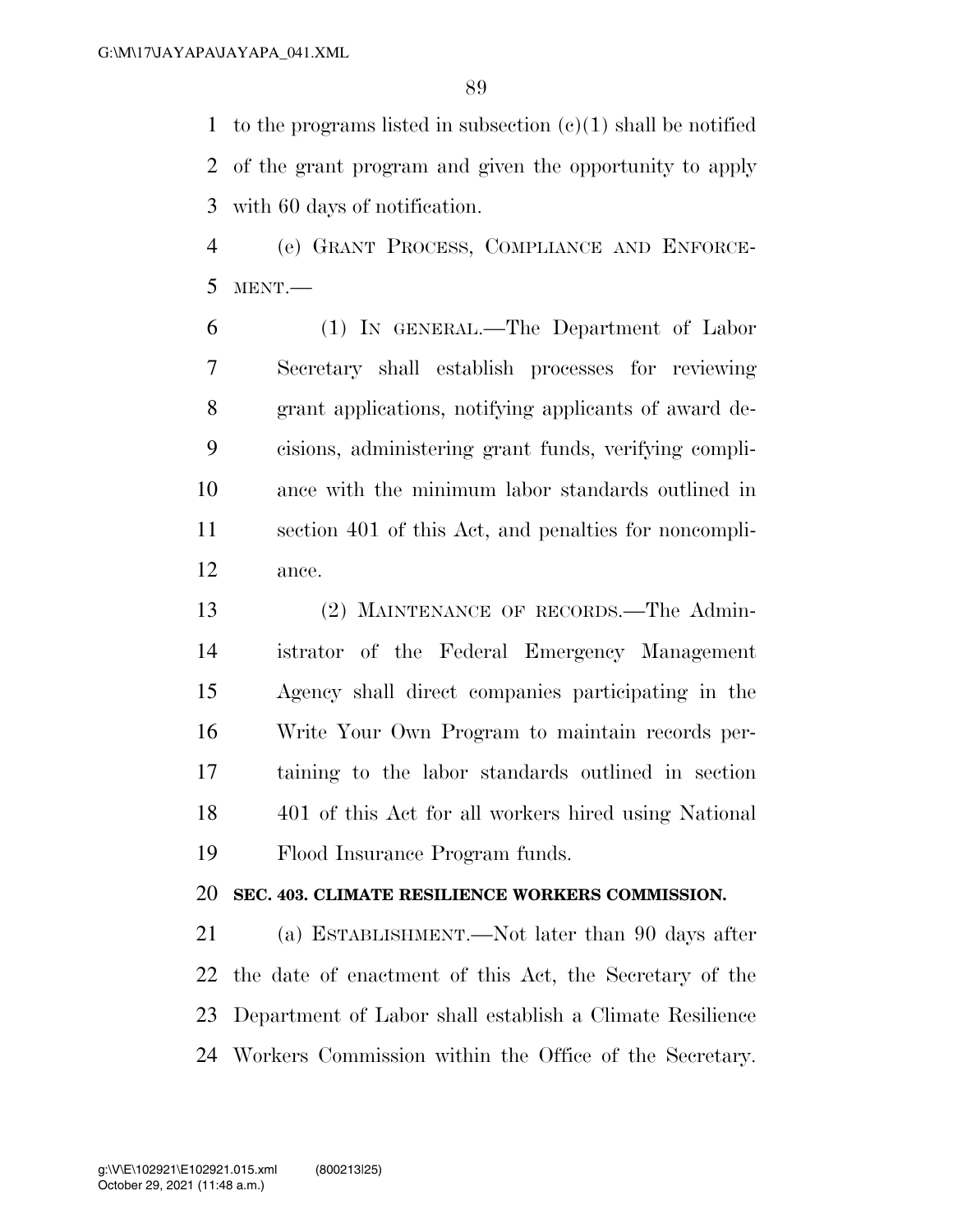(b) AUTHORITY.—The Commission shall be author-ized to—

 (1) identify whistleblower procedures that will most effectively allow climate resilience workers to identify violations of Federal, State, and local labor and employment laws, and to report those violations and seek investigation, redress and compensation without suffering retaliation;

 (2) identify, recommend and implement a prac- tice by which to provide warnings to entities in viola- tion of minimum labor standards and workers' rights, to notify the Office of the Secretary of any entities that violate standards and rights, and make recommendations on penalties and transfer of grant funding, jobs, and workers funded through non- compliant entities to other eligible entities without any job loss for climate resilience workers;

 (3) collaborate with divisions and offices within the Department of Labor to identify ways by which to promote, enforce, improve, and expand applicable worker protections;

 (4) make recommendations on regulations and subregulatory guidances;

 (5) convene climate resilience stakeholders for meetings and forums, including the Climate Resil-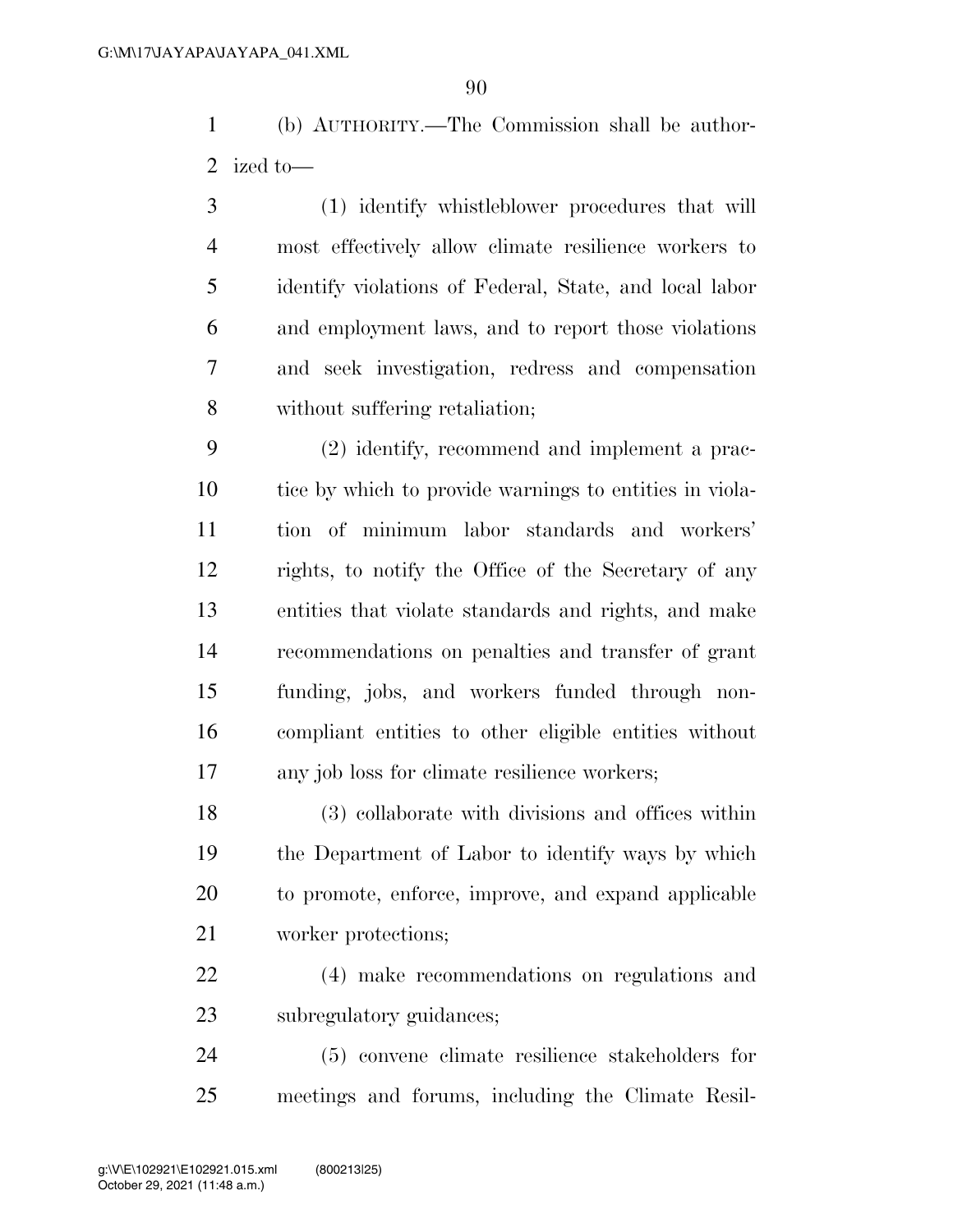| $\mathbf{1}$   | ience Worker Safety Committee program described    |
|----------------|----------------------------------------------------|
| 2              | in section $601(d)(2)$ ;                           |
| 3              | $(6)$ operate cross-agency task forces in order to |
| $\overline{4}$ | pursue the goals and standards of this Act; and    |
| 5              | (7) engage in such other actions as may be         |
| 6              | under the authority of the Department of Labor to  |
| 7              | pursue the goals of this Act.                      |
| 8              | (c) COMMISSION MEMBERSHIP.-                        |
| 9              | (1) CHAIR.—The Chair of the Commission will        |
| 10             | be appointed by the Secretary.                     |
| 11             | (A) MEMBERS.—The Commission shall be               |
| 12             | composed of not less than 20 additional individ-   |
| 13             | uals, selected by the Chair of the Commission      |
| 14             | from nominees proposed pursuant to subpara-        |
| 15             | $graph(B)$ , as follows:                           |
| 16             | (i) Not less than 10 members shall be              |
| 17             | individuals who are members of frontline           |
| 18             | communities.                                       |
| 19             | (ii) Not less than 8 members shall be              |
| 20             | individuals who are members of, or advo-           |
| 21             | cate on behalf of, or both, populations fac-       |
| 22             | ing barriers to employment.                        |
| 23             | (iii) The Commission shall include a               |
| 24             | broad and representative group of labor,           |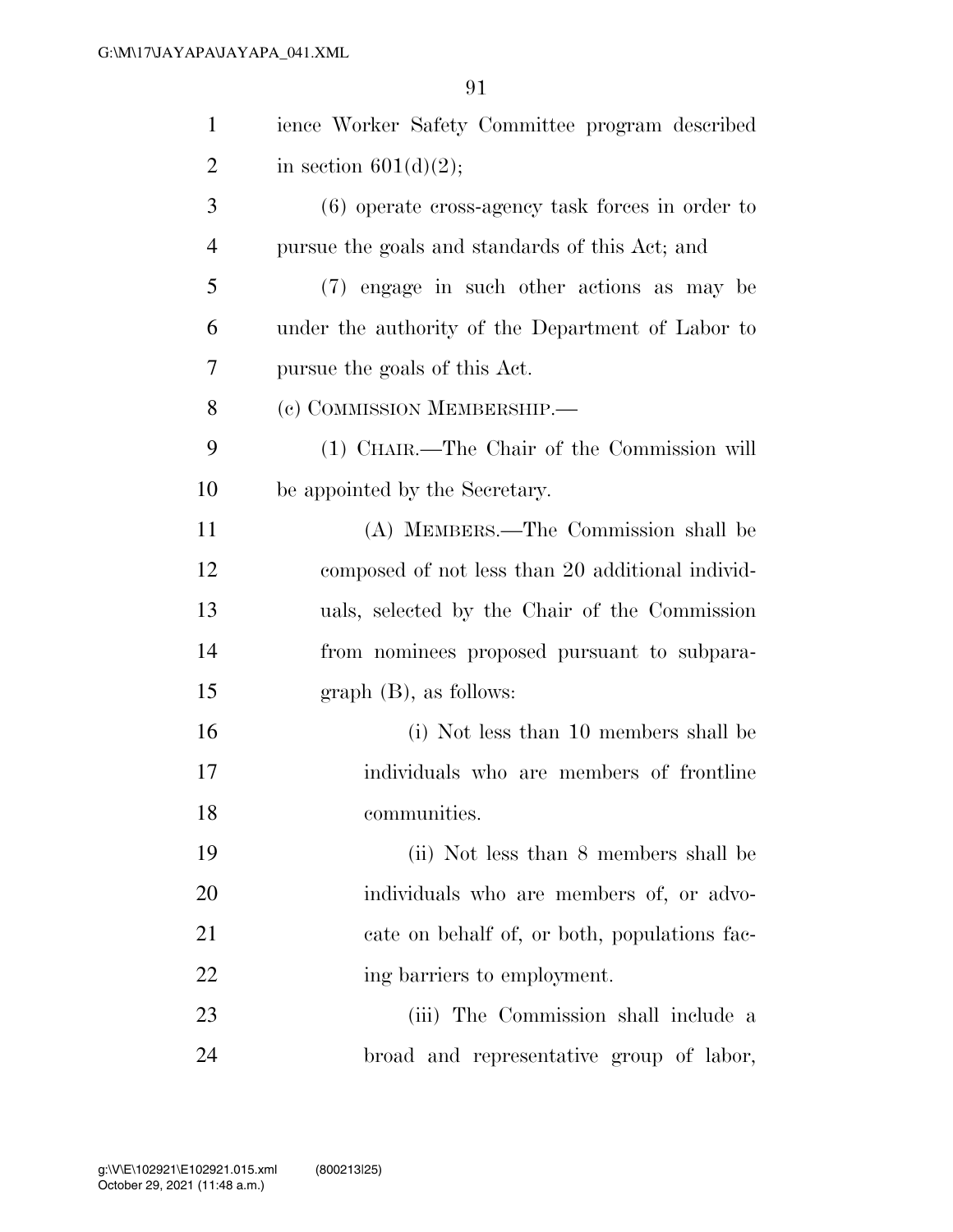worker and workforce development stake-holders.

 (iv) The Commission shall include representatives from relevant federal agen- cies including the Department of Labor's Occupational Safety and Health Adminis- tration and Wage and Hour Division, the Department of Homeland Security's United States Citizenship and Immigration Services and Federal Emergency Manage- ment Agency, the Department of Justice, and the Equal Employment Opportunity Commission. (B) NOMINATION.—Nominees for members of the Commission shall be proposed by any grantee or subgrantee under this Act. (C) REPORT.—Upon selection of members of the Commission, the Commission shall sub- mit a report to Congress identifying the mem- bers selected and demonstration of compliance with the provisions of this subsection. (D) TERMS.—Members of the Commission 23 shall serve terms of 2 years.

 (2) MEETINGS.—The Commission shall meet in person not less often than twice each year.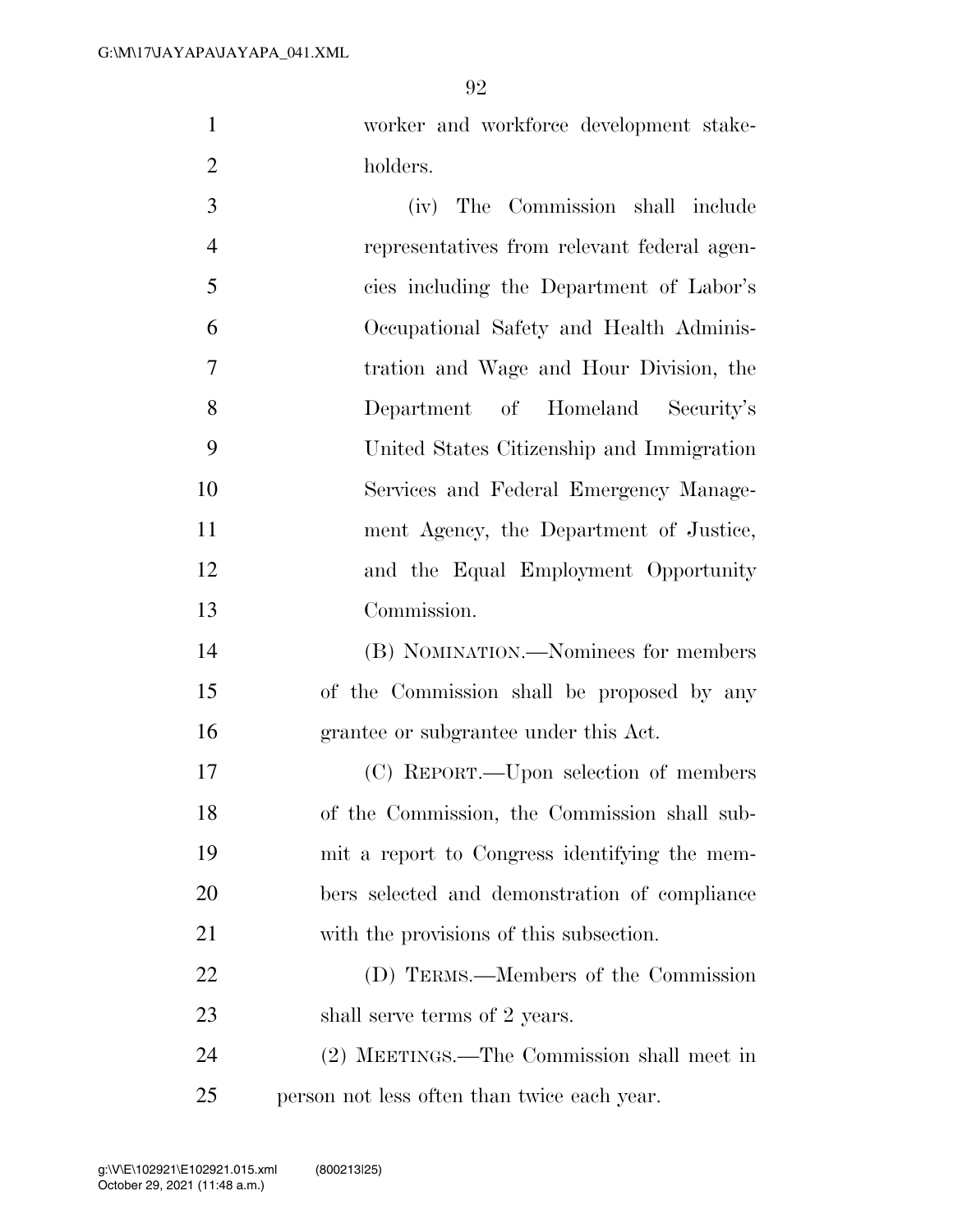(3) COMPENSATION.—The Secretary shall es- tablish guidelines and a process for providing com- pensation to individuals who would otherwise not be able to participate or who would experience financial hardship without such compensation.

 (4) RULE OF CONSTRUCTION.—The agencies implementing this Act shall construe this Act in a manner that facilitates and encourage the full par- ticipation of Commission members and shall consider the barriers faced by frontline communities and pop- ulations facing barriers to employment and shall en-deavor to overcome such barriers to participation.

 (5) APPLICABILITY OF FACA.—Section 14 of the Federal Advisory Committee Act (5 U.S.C. App.) shall not apply with respect to the Commis-sion.

# **SEC. 404. WORKERS EMPLOYED USING STAFFORD ACT FUNDS.**

 Section 611(j) of the Robert T. Stafford Disaster Re- lief and Emergency Assistance Act (42 U.S.C. 5196(j)) is amended by adding at the end the following:

 " $(10)(A)$  All laborers, mechanics and other workers employed by contractors or subcontractors who are have been determined by the Center for the Climate Resilience Workforce to be performing work within climate resilience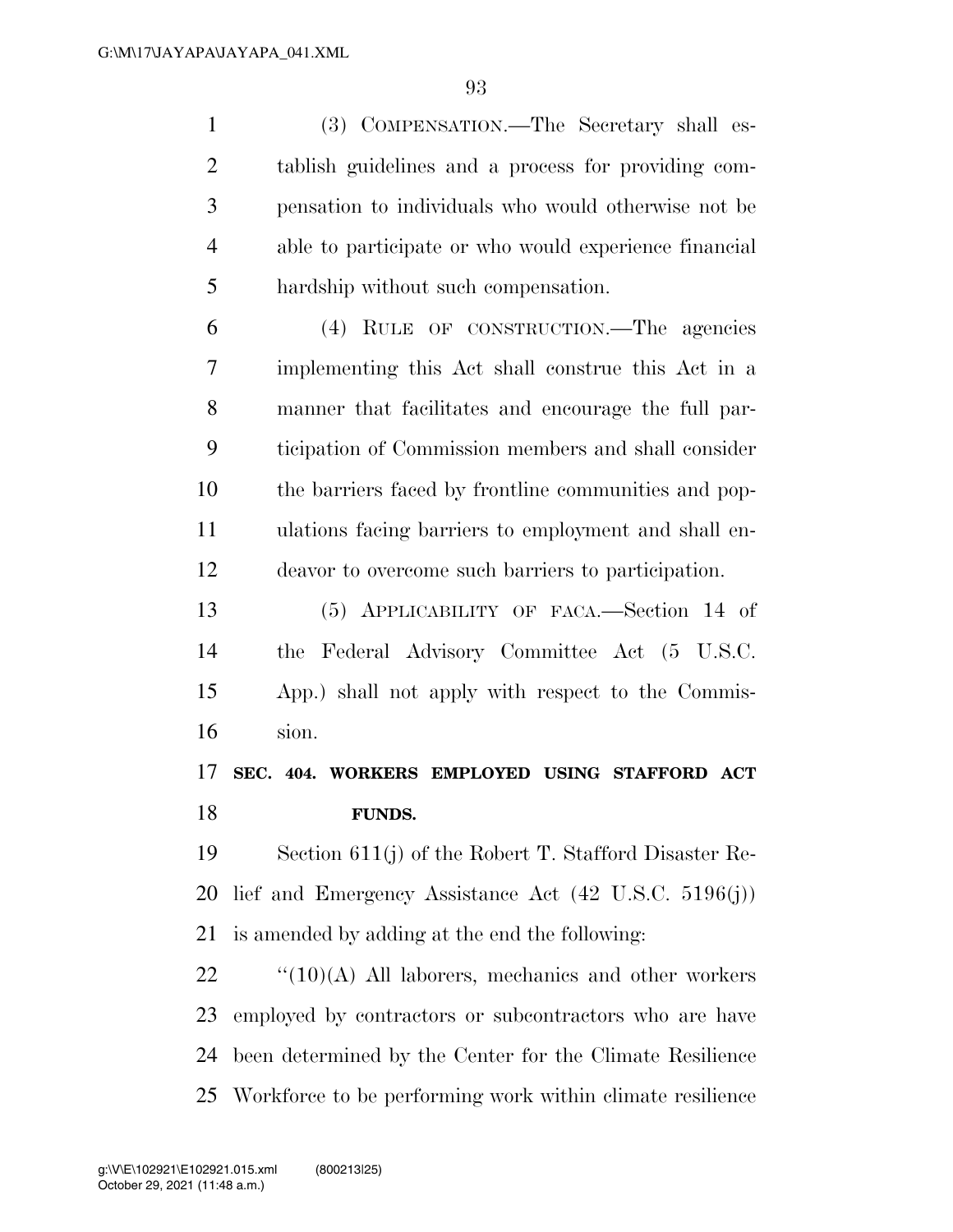sectors as defined in section 7 of the Climate Resilience Workforce Act and financed with the assistance of any contribution of Federal funds made by the Administrator under this subsection shall have the right of the labor standards detailed in section 401 of the Climate Resilience Workforce Act.

- ''(B) Subparagraph (A) shall apply to workers employed by contractors or subcontractors who are financed with the assistance of any contributions of Federal funds made by the Administrator through PA Grants (42 U.S.C. 5172), BRIC (42 U.S.C. 5133), or Hazard Mitigation Grants (42 U.S.C. 5170c), including the Flood Mitigation Assistance Grant Program (42 U.S.C. 4104c).
- ''(C) The application of these labor standards are not limited to construction workers or mechan-ics.''.

**SEC. 405. PAID LEAVE FOR FEDERAL EMPLOYEES WHO ARE** 

 **VICTIMS OF DOMESTIC VIOLENCE, SEXUAL ASSAULT, OR STALKING.** 

 (a) IN GENERAL.—Subchapter II of chapter 63 of title 5, United States Code, is amended by adding at the end the following: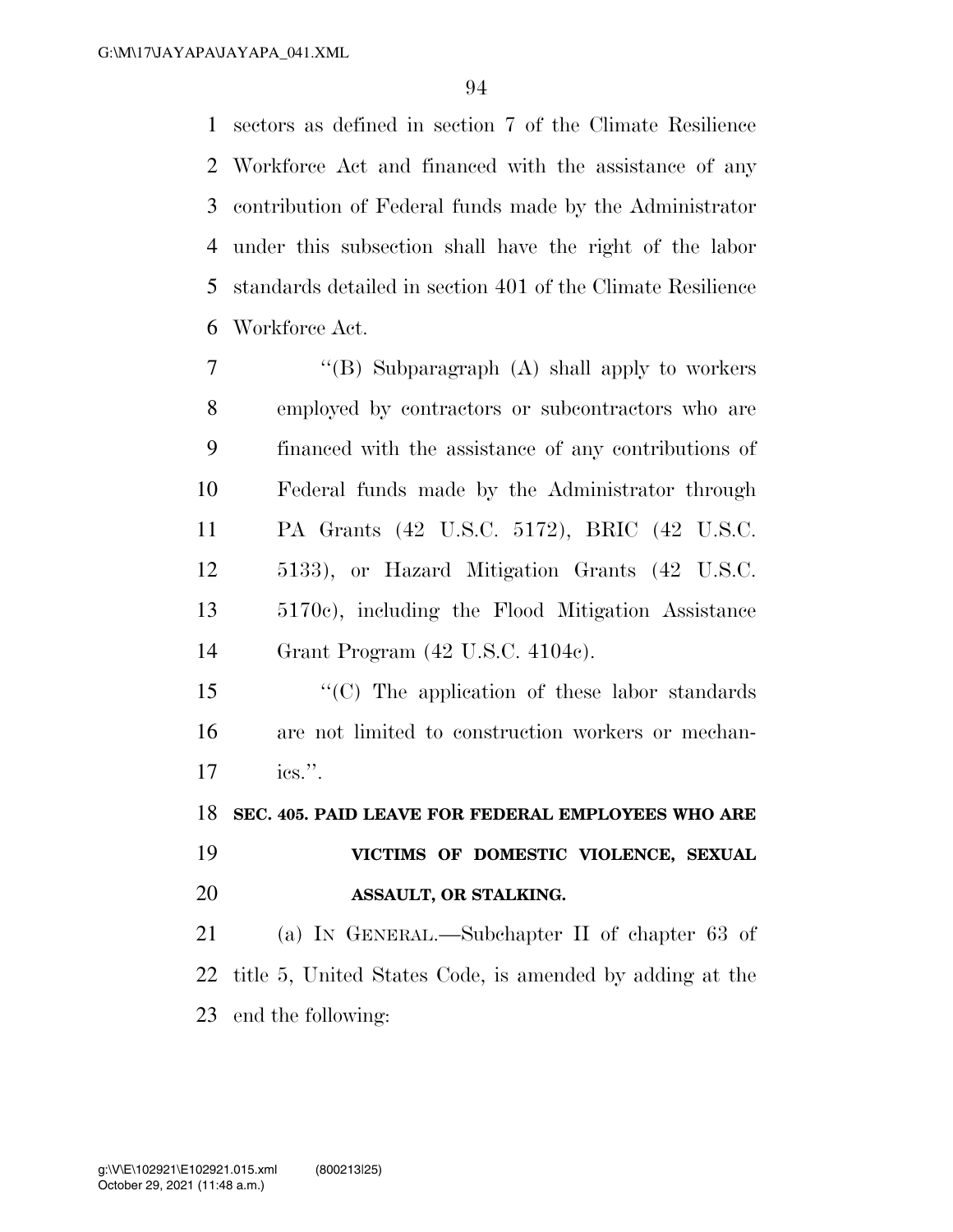**''§ 6329d. Leave for victims of domestic violence, sex-ual assault, or stalking** 

 ''(a) An employee shall be entitled to leave, without loss of or reduction in the pay, for any reason described in subsection (b) if the employee or a spouse, family mem- ber, or household member of the employee is a victim of domestic violence, sexual assault, or stalking.

 ''(b) The reasons described in this subsection are the following:

10 ''(1) For the employee to seek legal or law en- forcement assistance or remedies to ensure the health and safety of the employee or the employee's family member or household member including pre- paring for, or participating in, any civil or criminal legal proceeding related to or derived from domestic violence, sexual assault, or stalking.

 $\langle \cdot (2) \rangle$  For the employee to seek treatment by a health care provider for physical or mental injuries caused by domestic violence, sexual assault, or stalk- ing, or to attend to health care treatment for a vic-21 tim who is the employee's family member or house-hold member.

23  $\frac{1}{2}$   $\frac{1}{2}$  For the employee to obtain, or assist a family member or household member in obtaining, services from a domestic violence shelter, rape crisis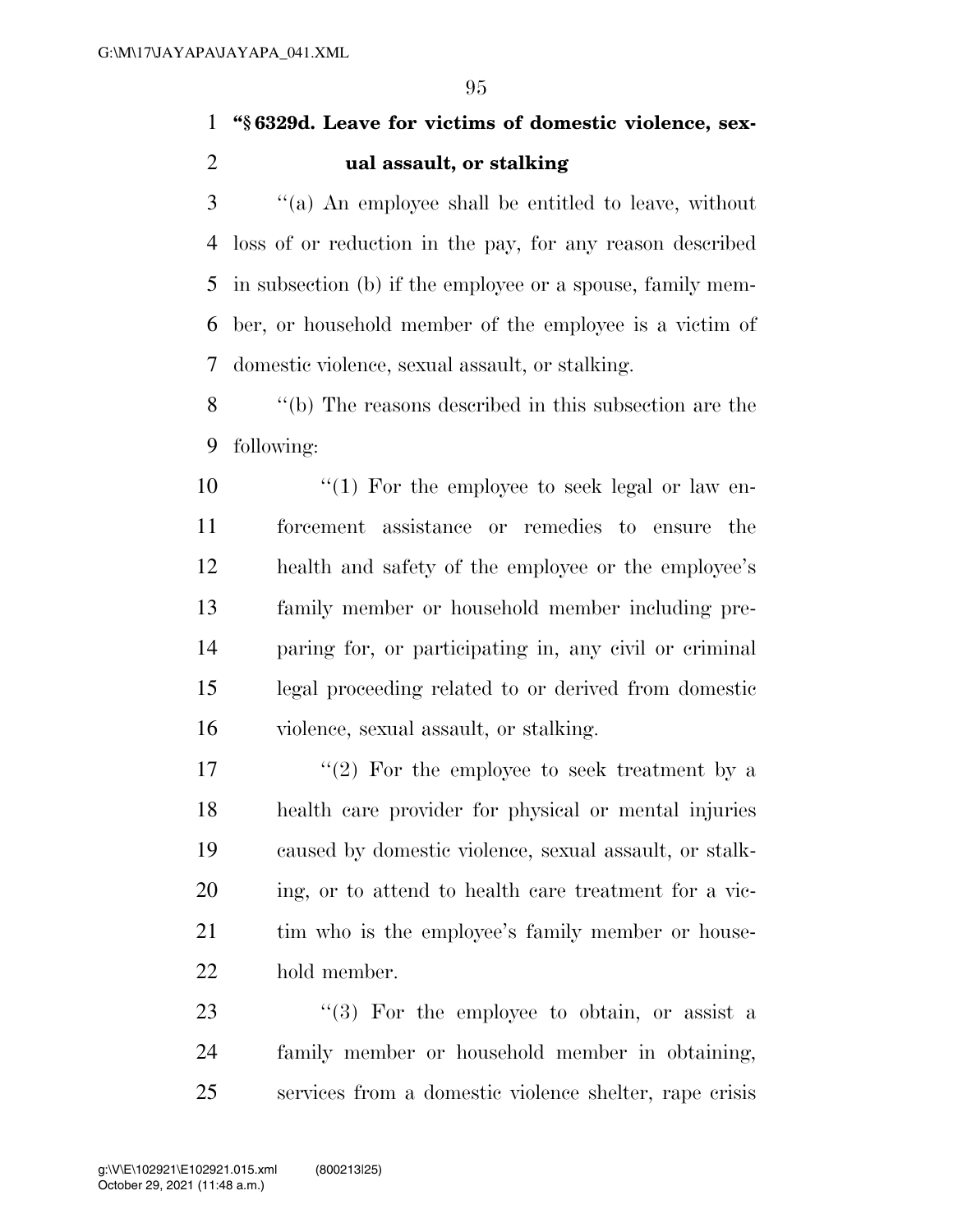center, or other social services program for relief from domestic violence, sexual assault, or stalking.

 ''(4) For the employee to obtain, or assist a family or household member in obtaining, mental health counseling related to an incident of domestic violence, sexual assault, or stalking, in which the employee or the employee's family member or house- hold member was a victim of domestic violence, sex-ual assault, or stalking.

 ''(5) For the employee to participate in safety planning, temporarily or permanently relocate, or take other actions to increase the safety of the em- ployee or employee's family member or household member from future domestic violence, sexual as-sault, or stalking.

 ''(c)(1) Paid leave provided to an employee pursuant to subsection (a) shall—

18 ''(A) accrue one hour for each 40-hour work- week (or equivalent) and shall accumulate for use in succeeding years;

21 ''(B) be payable from any appropriation or fund available for salaries or expenses for positions within the employing agency; and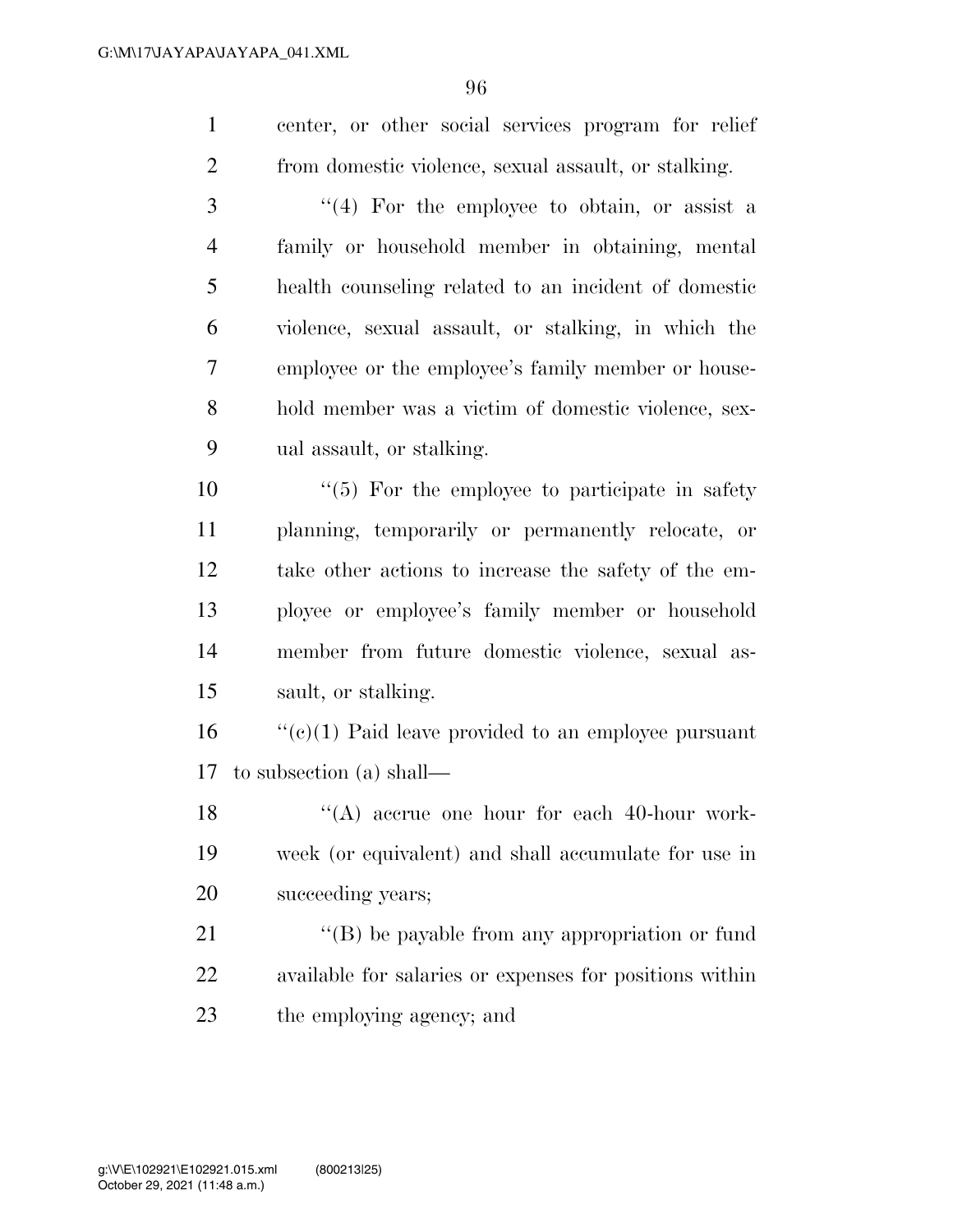1  $\langle ^{\prime}(C) \rangle$  not be considered to be annual or vacation leave for purposes of section 5551 or 5552 or for any other purpose.

 ''(2) Paid leave accrued or accumulated by an em- ployee under this section may be transferred to and for the use of any other employee if such other employee re-quires additional leave under this section.

 ''(3) If an employee uses paid leave under this section for a period of three consecutive days or longer, the em- ploying agency may require that the employee provide cer- tification supporting the absence, including a written statement by the employee, a police report, a court order, or a written statement by an advocate (including an attor- ney representing the employee, a member of clergy, a med- ical professional, or an advocate for victims of domestic violence, sexual assault, or stalking).

 ''(4) The employing agency shall keep confidential any information provided by an employee to the employing agency relating to using leave under this section unless—

20  $\langle A \rangle$  the employee provides written consent of the disclosure of such information; or

 $\langle$  (B) the employing agency is ordered to dis- close such information by a court order or by law.  $\frac{1}{2}$  (5) An employee shall not directly or indirectly in-timidate, threaten, or coerce, or attempt to intimidate,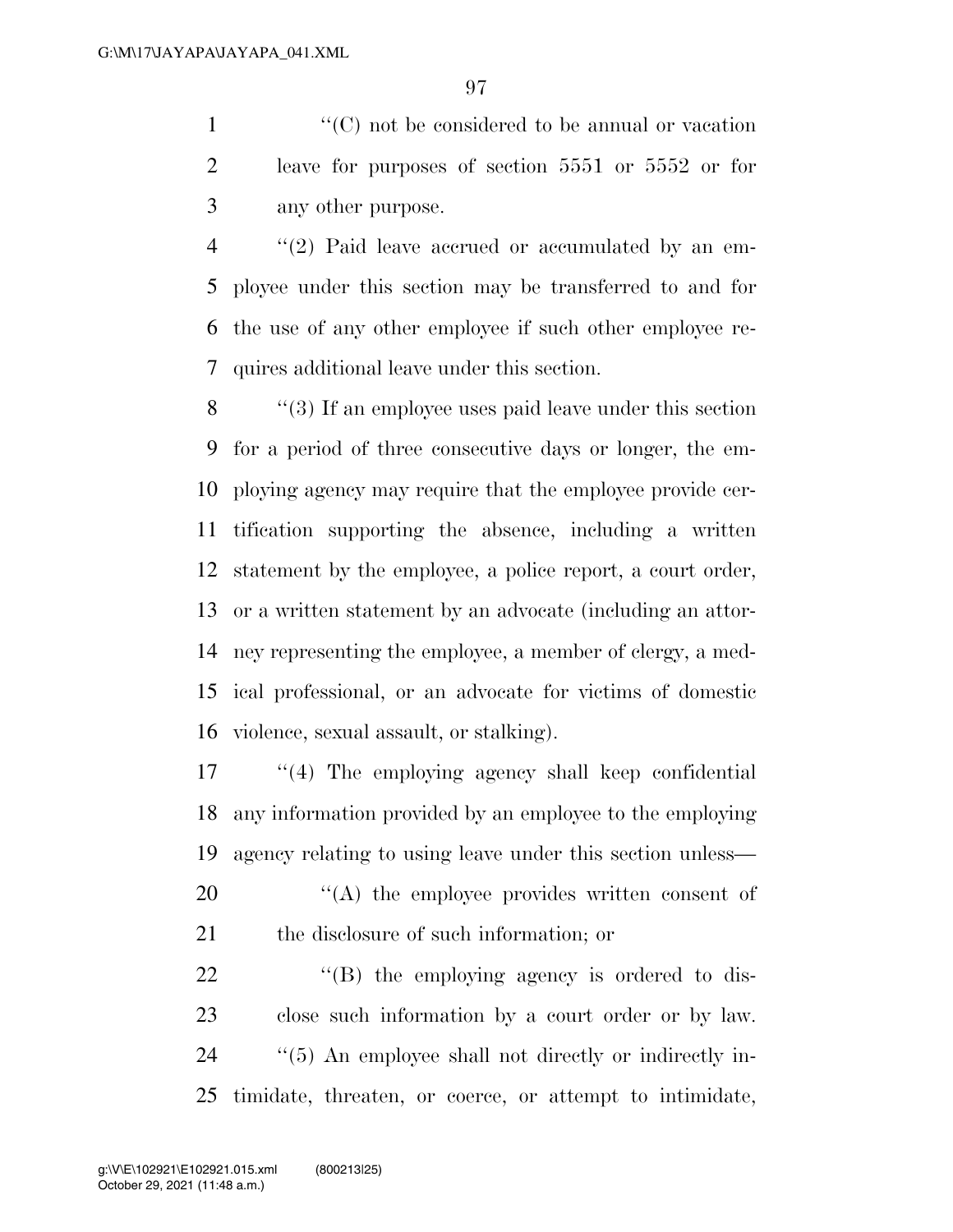| $\mathbf{1}$ | threaten, or coerce, any other employee for the purpose   |
|--------------|-----------------------------------------------------------|
| 2            | of interfering with the exercise of any rights which such |
| 3            | other employee may have under this section. In this para- |
| 4            | graph, the term 'intimidate, threaten, or coerce' has the |
| 5            | meaning given that term in section $6385(b)(1)$ .         |
| 6            | $\lq\lq$ (d) In this section—                             |
| 7            | $f'(1)$ the term 'employee' has the meaning given         |
| 8            | such term in section 2105 and includes—                   |
| 9            | $\lq\lq$ an officer or employee of the United             |
| 10           | States Postal Service or the Postal Regulatory            |
| 11           | Commission;                                               |
| 12           | "(B) an officer or employee of the Federal                |
| 13           | Aviation Authority or the Transportation Secu-            |
| 14           | rity Administration; and                                  |
| 15           | $\lq\lq$ notwithstanding subsection (a) of sec-           |
| 16           | tion 7421 of title 38, an individual occupying a          |
| 17           | position listed in subsection (b) of such section;        |
| 18           | $f'(2)$ the term 'family member' means the child          |
| 19           | (including an adopted child, a recognized natural         |
| 20           | child, a stepchild, or a foster child), spouse, parent,   |
| 21           | grandparent, or grandchild of the employee;               |
| 22           | $(3)$ the term 'household member' means a                 |
| 23           | former spouse of an employee, a former domestic           |
| 24           | partner of an employee, any individual who has a          |
| 25           | child in common with the employee (regardless of          |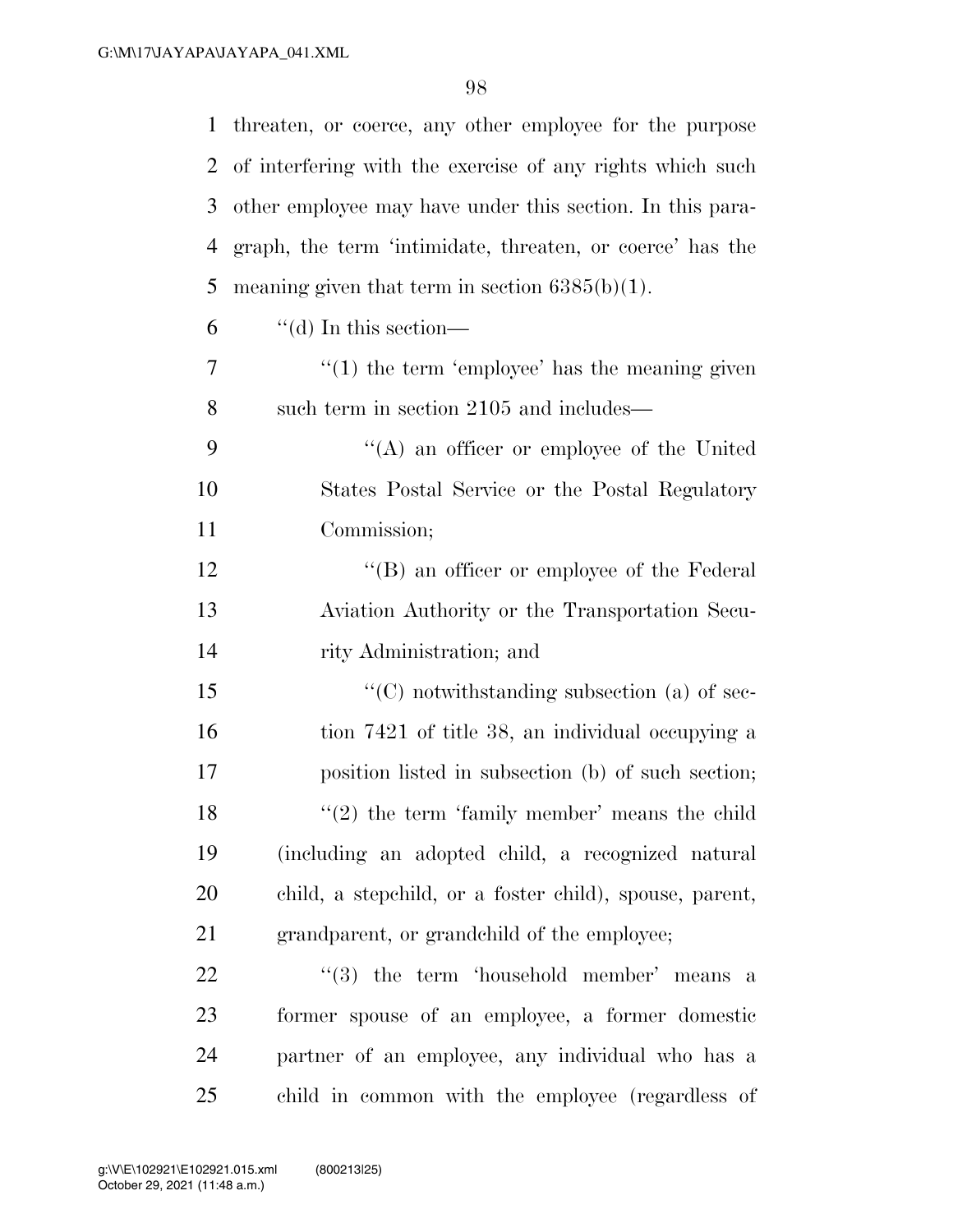whether they have been married or have lived to- gether at any time), any adult individual related to the employee by blood or marriage, any individual 16 years of age or older who is residing with the em- ployee or who has resided with the employee, any in- dividual who has a biological or legal parent-child re- lationship with the employee, and any individual with whom the employee has a dating relationship; and

 ''(4) the terms 'domestic violence', 'sexual as- sault', and 'stalking' have the meaning given those terms in section 40002(a) of the Violence Against Women Act of 1994 (34 U.S.C. 12291 et seq.).''.

 (b) CLERICAL AMENDMENT.—The table of sections for such subchapter is amended by adding at the end the following:

''6329d. Leave for victims of domestic violence, sexual assault, or stalking.''.

## **SEC. 406. GAO REPORT ON FEDERAL PRISON INDUSTRY.**

 (a) IN GENERAL.—The Comptroller General shall conduct a study focused on jobs within the Federal Prison Industries . The study shall include—

 (1) type of work conducted, including jobs that relate to the climate resilience sectors specified in section 7 of this Act;

- 24  $(2)$  rate of pay;
- (3) hours worked;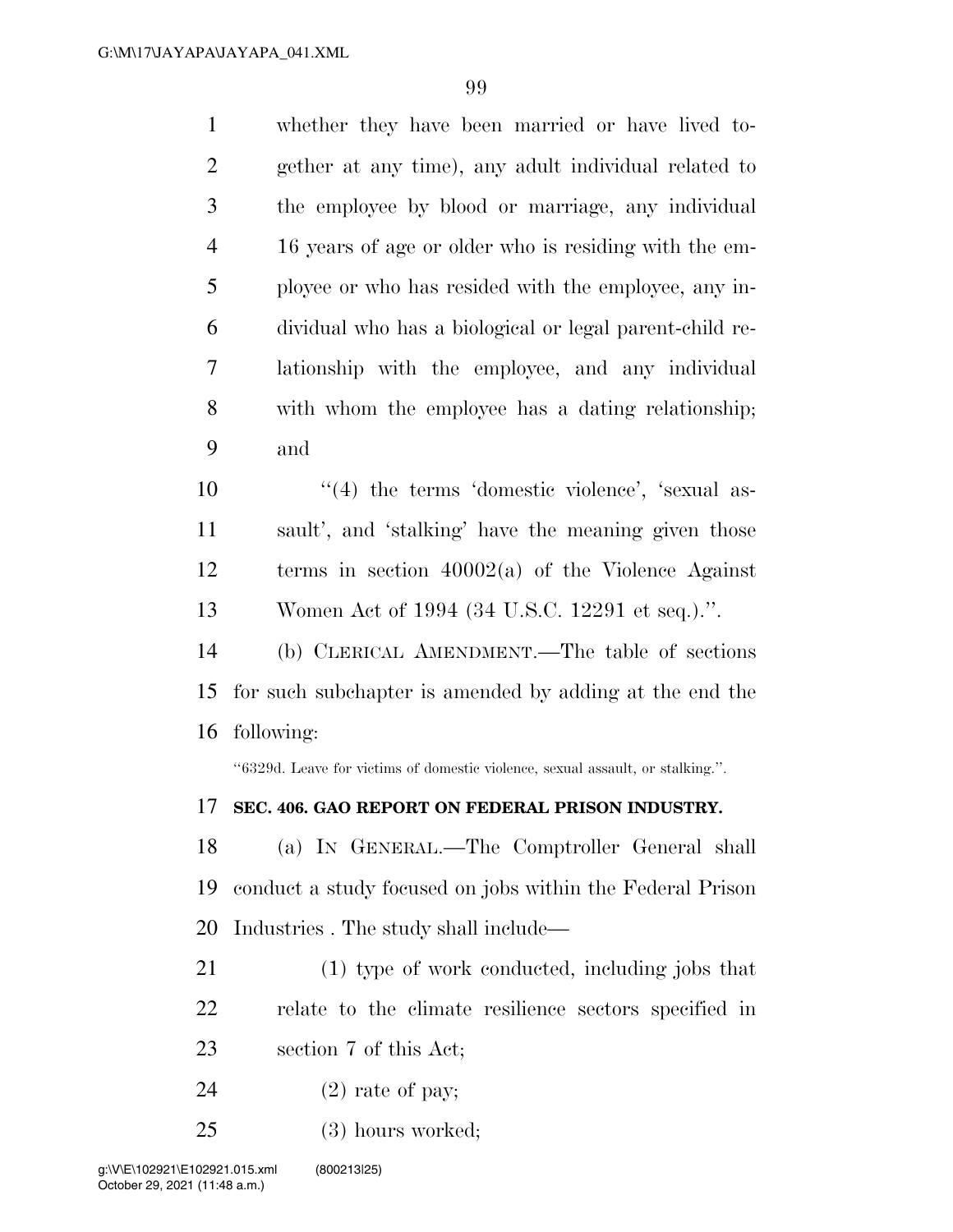(4) worker concerns and issues; and

(5) work-related injuries and illnesses.

 (b) PUBLICATION.—Not later than 1 year after the date of enactment of this Act, the Comptroller General shall publish a report of the study findings and report to the relevant Congressional committees, at minimum the Education and Labor and Judiciary committees.

# **TITLE V—REMOVING BARRIERS TO EMPLOYMENT**

#### **SEC. 501. IMMIGRATION BARRIERS.**

 (a) TEMPORARY RELIEF FROM REMOVAL.—Notwith- standing any other provision of law, an alien seeking em- ployment or training in the climate resilience sector is eli- gible for status under this section. An alien with status under this section may not be removed, and the Secretary of Homeland Security shall provide such alien with em- ployment authorization. Such status shall be valid for a period of 2 years, and may not be renewed. The Secretary shall provide an eligible alien with such status if the alien submits an affidavit of interest in employment or training in a climate resilience sector, as defined in section 7 of this Act, and thereafter submits further evidence to that effect, including registration for relevant training courses or applications for such employment.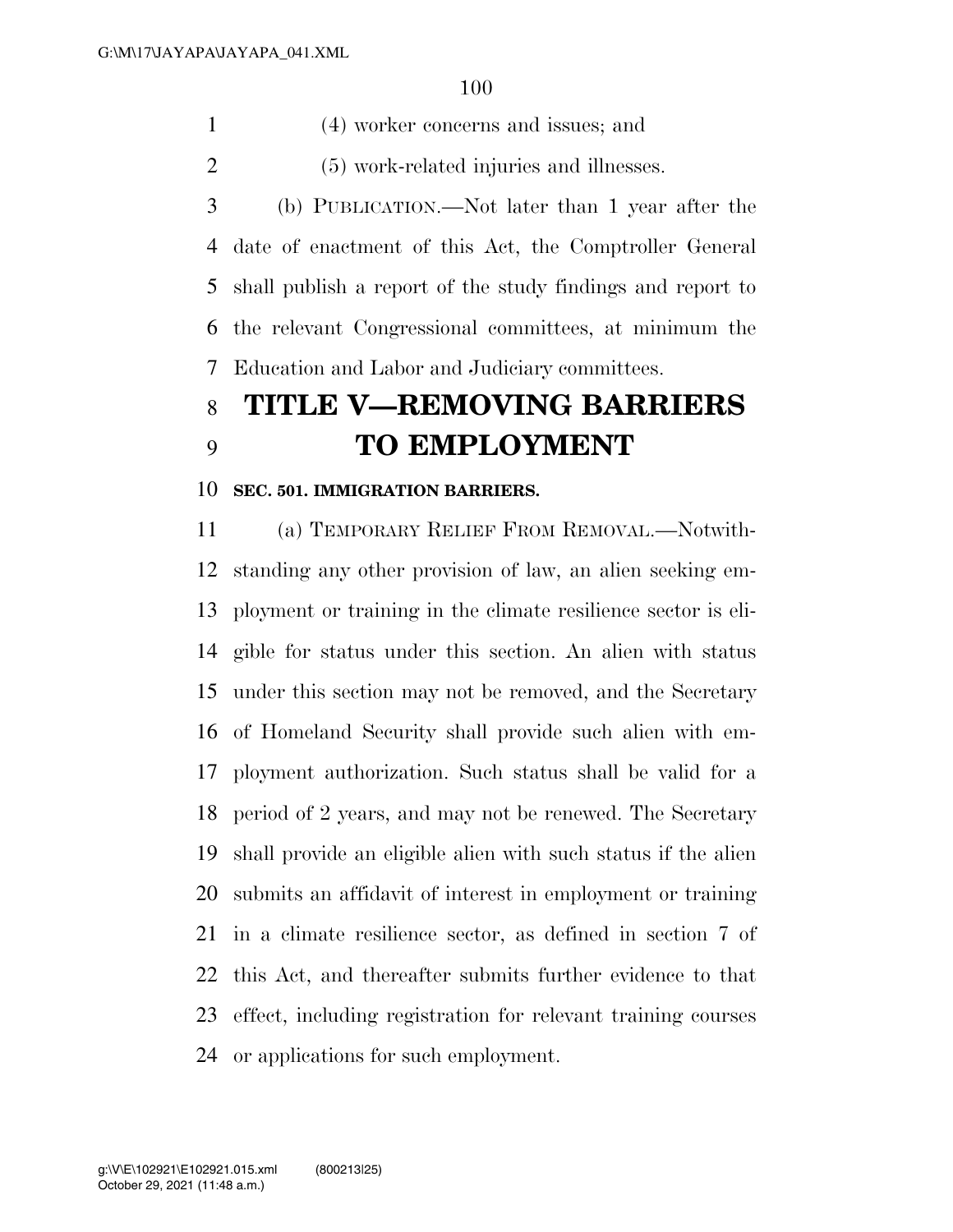(b) CERTIFIED CLIMATE RESILIENCE WORKER STA-TUS.—

| 3              | (1) IN GENERAL.—Notwithstanding any other            |
|----------------|------------------------------------------------------|
| $\overline{4}$ | provision of law, the Secretary of Homeland Security |
| 5              | may accord an alien status as a Certified Climate    |
| 6              | Resilience Worker (hereinafter in this section re-   |
| 7              | ferred to as "CRW status") if that alien has been    |
| 8              | present in the United States (without regard to the  |
| 9              | immigration status of that alien during such pres-   |
| 10             | ence) for not less than 1 year and—                  |
| 11             | $(A)$ is an alien who has—                           |
| 12             | (i) been employed in a climate resil-                |
| 13             | ience sector for at least 90 days in the past        |
| 14             | year (including any employment while in-             |
| 15             | carcerated);                                         |
| 16             | (ii) completed a workforce training                  |
| 17             | program in a climate resilience sector; or           |
| 18             | been enrolled in a workforce<br>(iii)                |
| 19             | training program in a climate resilience             |
| 20             | sector for at least 90 days in the past year         |
| 21             | (including any training while in detention);         |
| 22             | or                                                   |
| 23             | (B) is the spouse, child, son, daughter, or          |
| 24             | parent of an alien described in subparagraph         |
| 25             | (A).                                                 |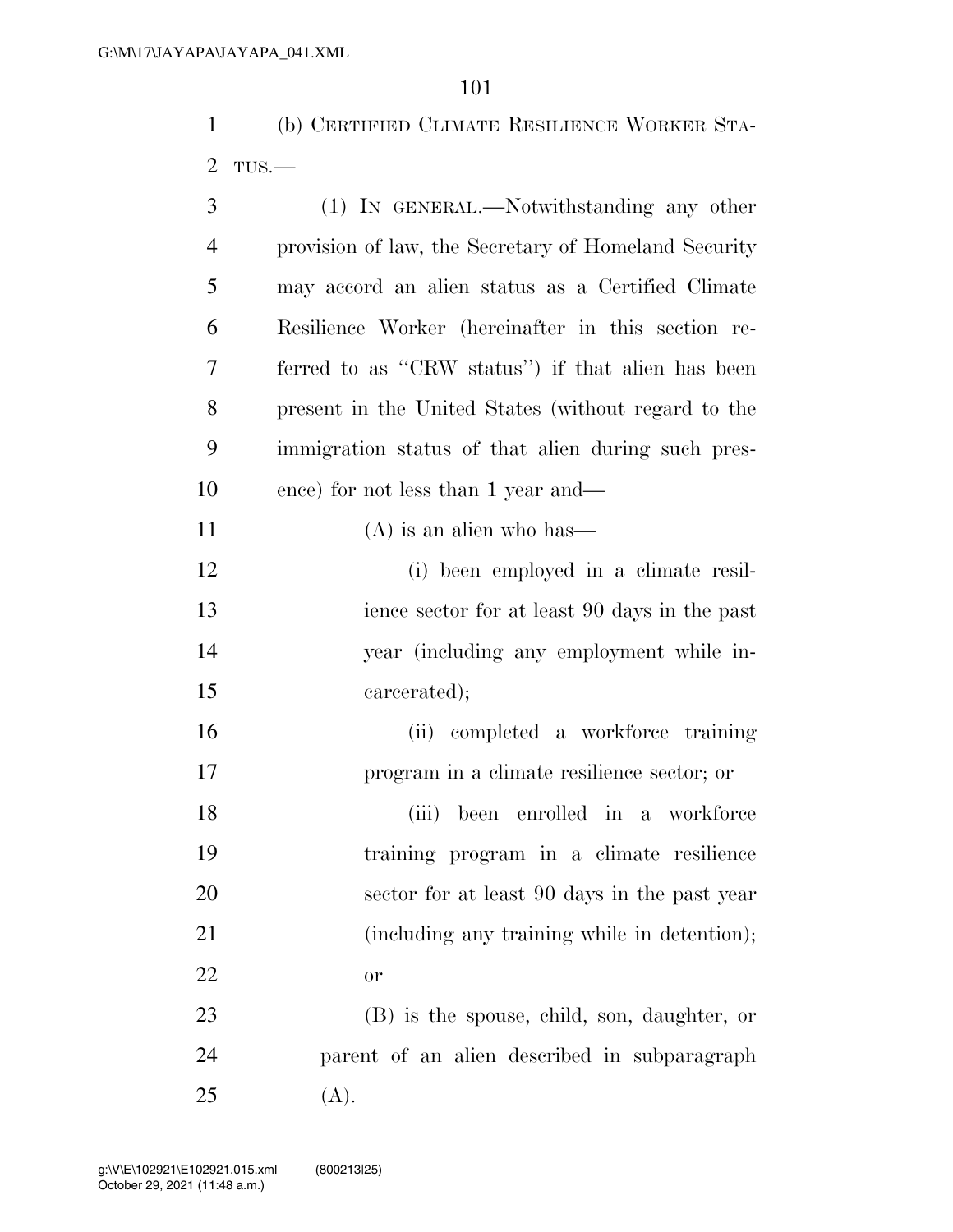| $\mathbf{1}$   | (2) CONVERSION FROM TEMPORARY STATUS.—                  |
|----------------|---------------------------------------------------------|
| 2              | An alien with temporary status under subsection (a)     |
| 3              | may convert such status to CRW status, and the          |
| $\overline{4}$ | spouse, child, son, daughter, or parent of that alien   |
| 5              | shall also be accorded CRW status.                      |
| 6              | EVIDENTIARY REQUIREMENT.—An alien<br><b>(3)</b>         |
| 7              | who adjusts status under paragraph $(1)$ or $(2)$ shall |
| 8              | submit a petition for CRW status, which shall in-       |
| 9              | clude the following:                                    |
| 10             | (A) Proof of presence in the United States              |
| 11             | for a period of not less than 1 year ending on          |
| 12             | the date of application.                                |
| 13             | (B) In the case of an alien adjusting status            |
| 14             | under paragraph $(1)(A)$ , at least one of the fol-     |
| 15             | lowing:                                                 |
| 16             | Employer certification of employ-<br>(i)                |
| 17             | ment in a climate resilience sector.                    |
| 18             | (ii) Employment records of such em-                     |
| 19             | ployment.                                               |
| 20             | (iii) Union dues records in the course                  |
| 21             | of such employment.                                     |
| 22             | (iv) Certification of completion in a                   |
| 23             | workforce training program.                             |
| 24             | (v) Proof of continuous enrollment in                   |
| 25             | a workforce training program.                           |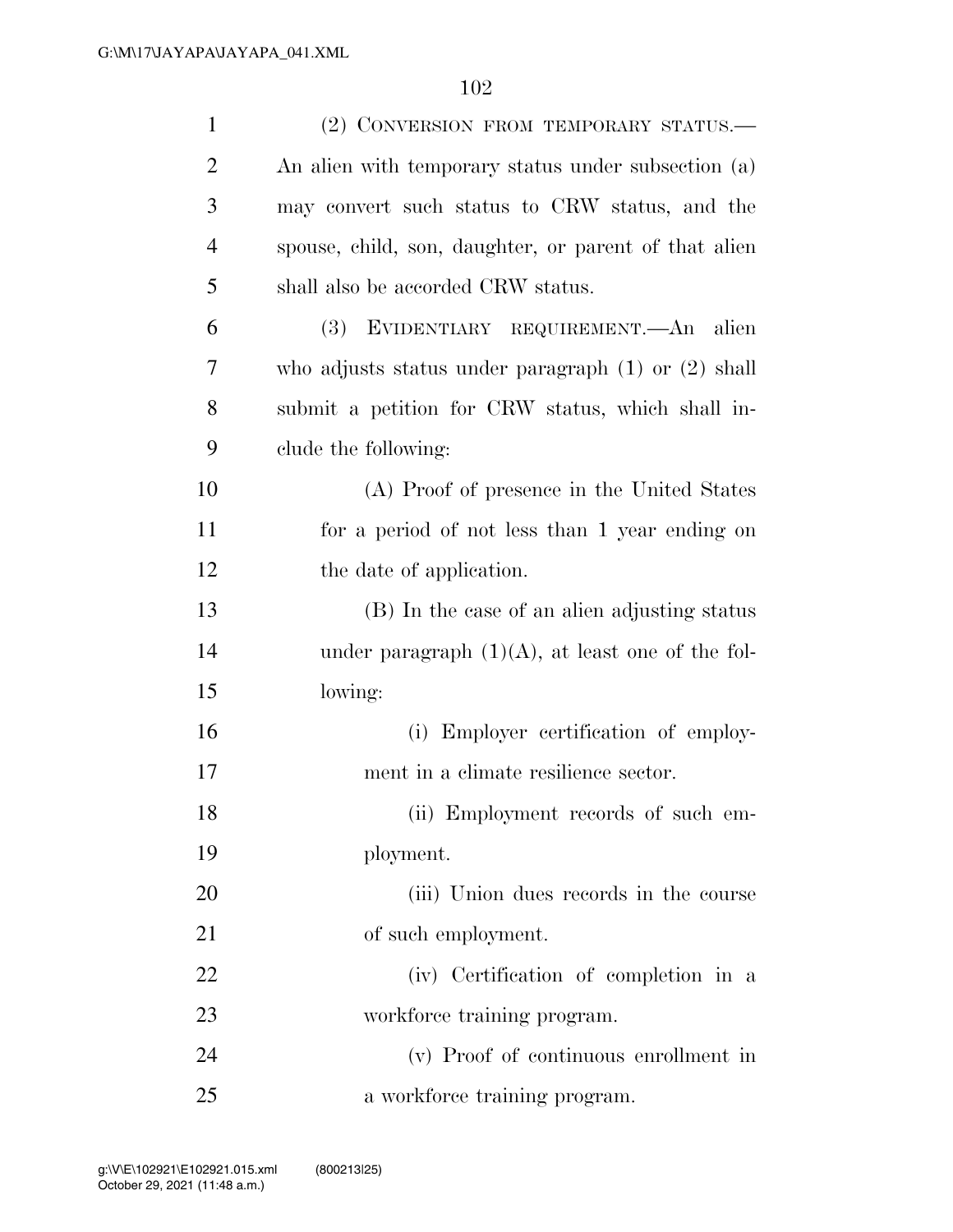| $\mathbf{1}$   | (vi) In the case that none of clauses                  |
|----------------|--------------------------------------------------------|
| $\overline{2}$ | (i) through (v) are possible, a self-attesta-          |
| 3              | tion of work experience that includes an               |
| $\overline{4}$ | affidavit from fellow employees.                       |
| 5              | (C) In the case of an alien adjusting status           |
| 6              | under paragraph $(1)(A)(ii)$ , proof of residence      |
| 7              | as alleged under such paragraph.                       |
| 8              | (4) TERM OF STATUS.—CRW status under this              |
| 9              | subsection shall be valid for a period of 2 years, and |
| 10             | may be renewed for not less than a total period of     |
| 11             | 10 years.                                              |
| 12             | (5) EXTENUATING CIRCUMSTANCES.—The Sec-                |
| 13             | retary may waive any requirement under paragraph       |
| 14             | $(1)(A)$ in any case of extenuating circumstances, in- |
| 15             | cluding disability, pregnancy, or care of a dependent. |
| 16             | (c) ADJUSTMENT TO LAWFUL PERMANENT RESI-               |
| 17             | DENCE.                                                 |
| 18             | (1) IN GENERAL.—An alien with CRW status               |
| 19             | may adjust to status to that of an alien lawfully ad-  |
| 20             | mitted for permanent residence beginning not earlier   |
| 21             | than 18 months after receiving CRW status, except      |
| 22             | that the time period may be include any time spent     |
| 23             | in temporary status.                                   |
| 24             | (2) WAIVERS OF INADMISSIBILITY.—Notwith-               |

standing any other provision of law and for purposes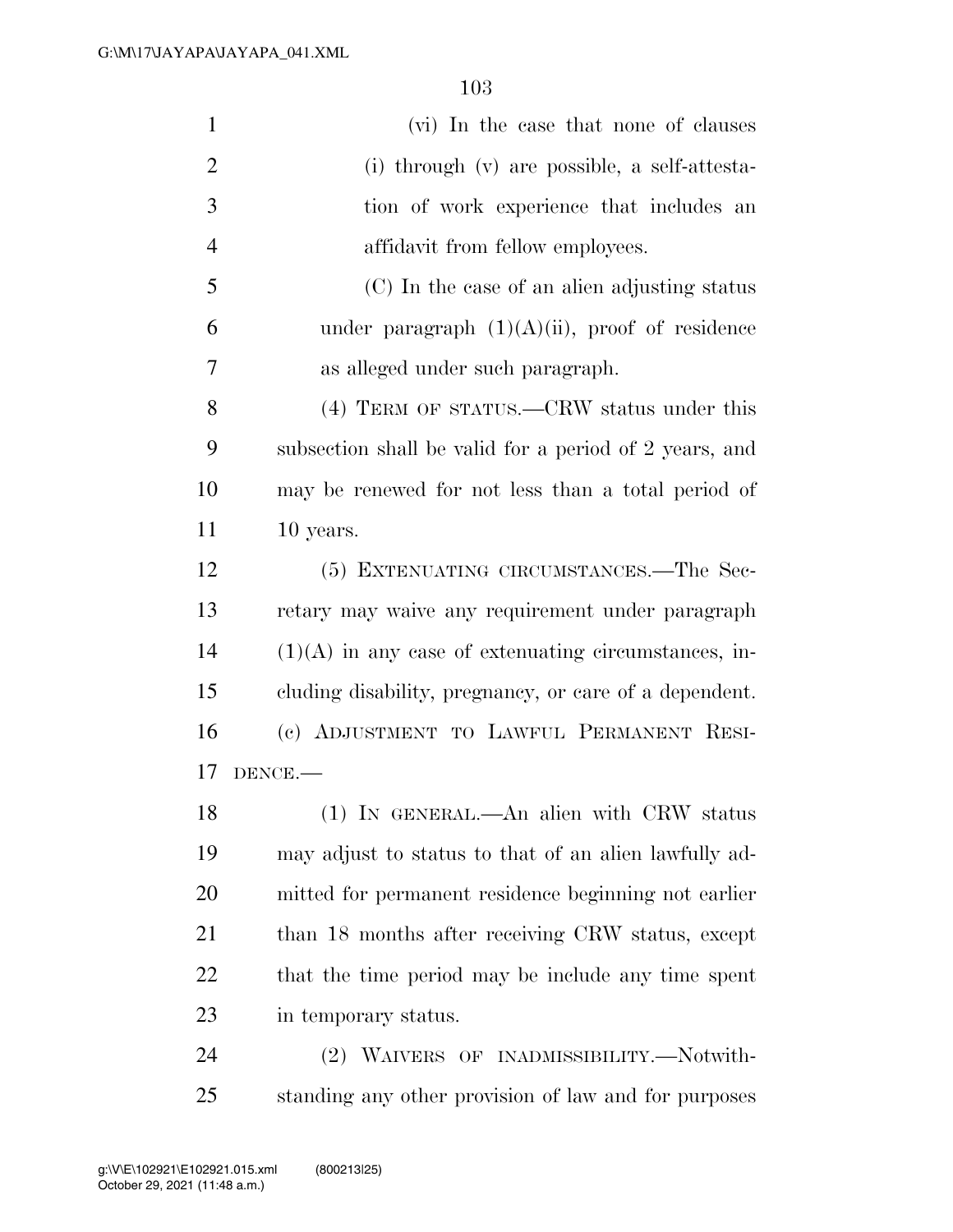| $\mathbf{1}$   | of this section, the Secretary of Homeland Security    |
|----------------|--------------------------------------------------------|
| $\overline{2}$ | or the Attorney General may waive the operation of     |
| 3              | any one or more grounds of inadmissibility set forth   |
| $\overline{4}$ | in section 212 of the Immigration and Nationality      |
| 5              | Act for humanitarian purposes, to assure family        |
| 6              | unity, or when it is otherwise in the public interest. |
| 7              | (3) WAIVERS OF DEPORTABILITY.—Notwith-                 |
| 8              | standing any other provision of law and for purposes   |
| 9              | of this section, the Secretary of Homeland Security    |
| 10             | or the Attorney General may waive the operation of     |
| 11             | any one or more grounds of removal set forth in sec-   |
| 12             | tion 237 of the Immigration and Nationality Act for    |
| 13             | humanitarian purposes, to assure family unity, or      |
| 14             | when it is otherwise in the public interest            |
| 15             | (d) NATURALIZATION.-                                   |
| 16             | (1) IN GENERAL.—A person who is a lawful               |
| 17             | permanent resident may file an application for natu-   |
| 18             | ralization under this subsection.                      |
| 19             | (2) EXCEPTIONS TO GENERAL RULES OF NATU-               |
| 20             | RALIZATION.— Such person shall comply in all other     |
| 21             | respects with the requirements of title III of the Im- |
| 22             | migration and Nationality Act, except that such per-   |
| 23             | son may be naturalized not earlier than 3 years after  |
| 24             | the date that person becomes a lawful permanent        |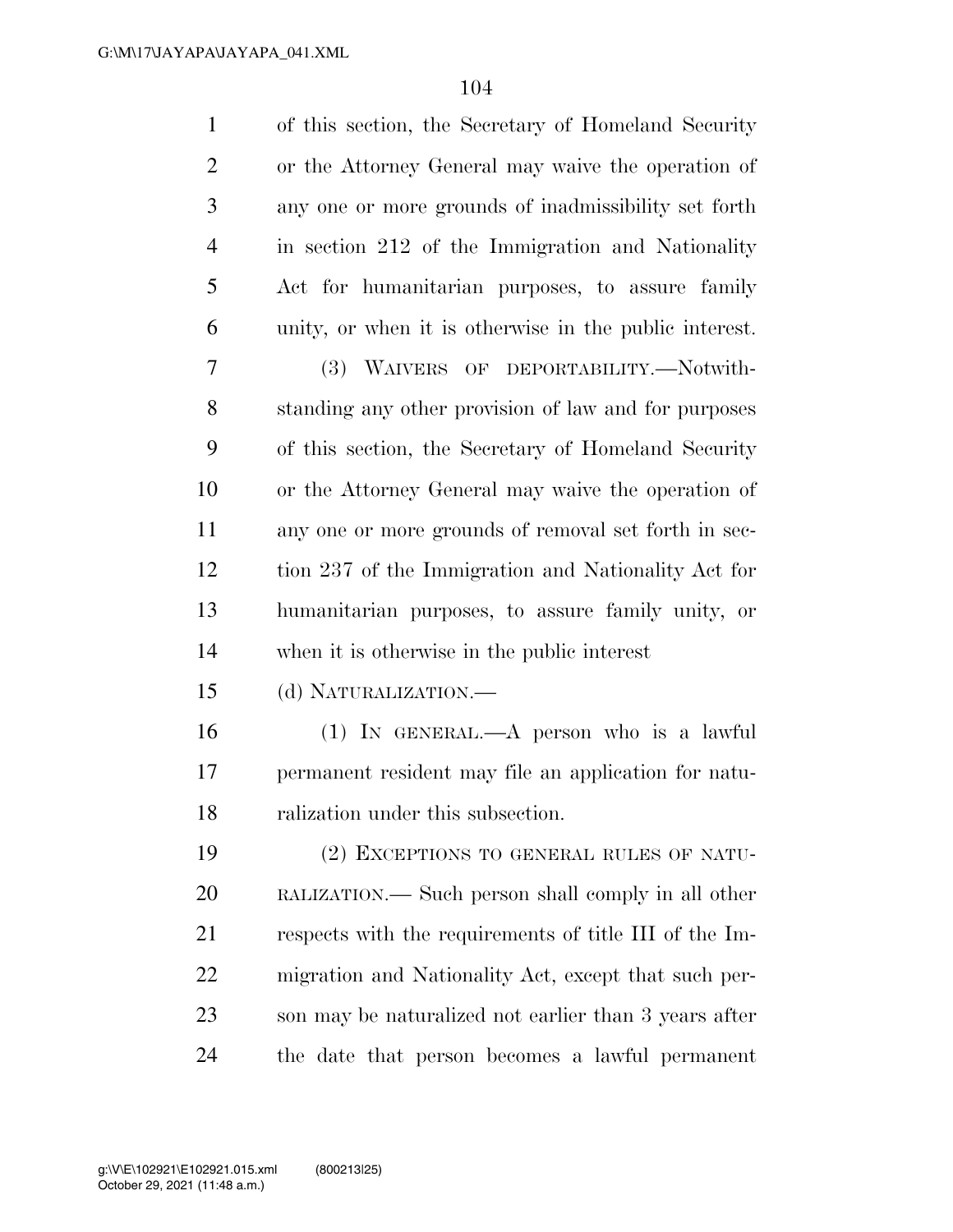resident, or 2 years in the case of such a person who is married to a United States national.

 (e) WORK PROTECTION.—Any employer who provides certification under subsection (b)(3)(B) may not be held criminally or civilly liable under any provision of Federal law or State law for any unlawful employment of the per-son whose employment is so certified.

 (f) REMOVAL OF CITIZENSHIP REQUIREMENT FOR CERTAIN EMPLOYMENT.—Nothing in section 303 or sec- tion 622 of the Robert T. Stafford Disaster Relief and Emergency Assistance Act may be construed to authorize any prohibition on employment of any person who is other-wise authorized for employment in the United States.

 (g) ACCESS TO SERVICES.—Notwithstanding any other provision of law, an alien with CRW status or status under subsection (a) shall be considered lawfully present in the United States for all purposes. Notwithstanding any other provision of law, individuals with CRW status or sta- tus under subsection (a) shall be considered lawfully present for purposes of eligibility for Federal health care programs (as defined in section 1128B(f) of the Social Se-curity Act (42 U.S.C. 1320a–7b(f)).

 (h) DEFINITIONS.—Terms used in this section have the meanings given such terms in section 101(a) of the Immigration and Nationality Act.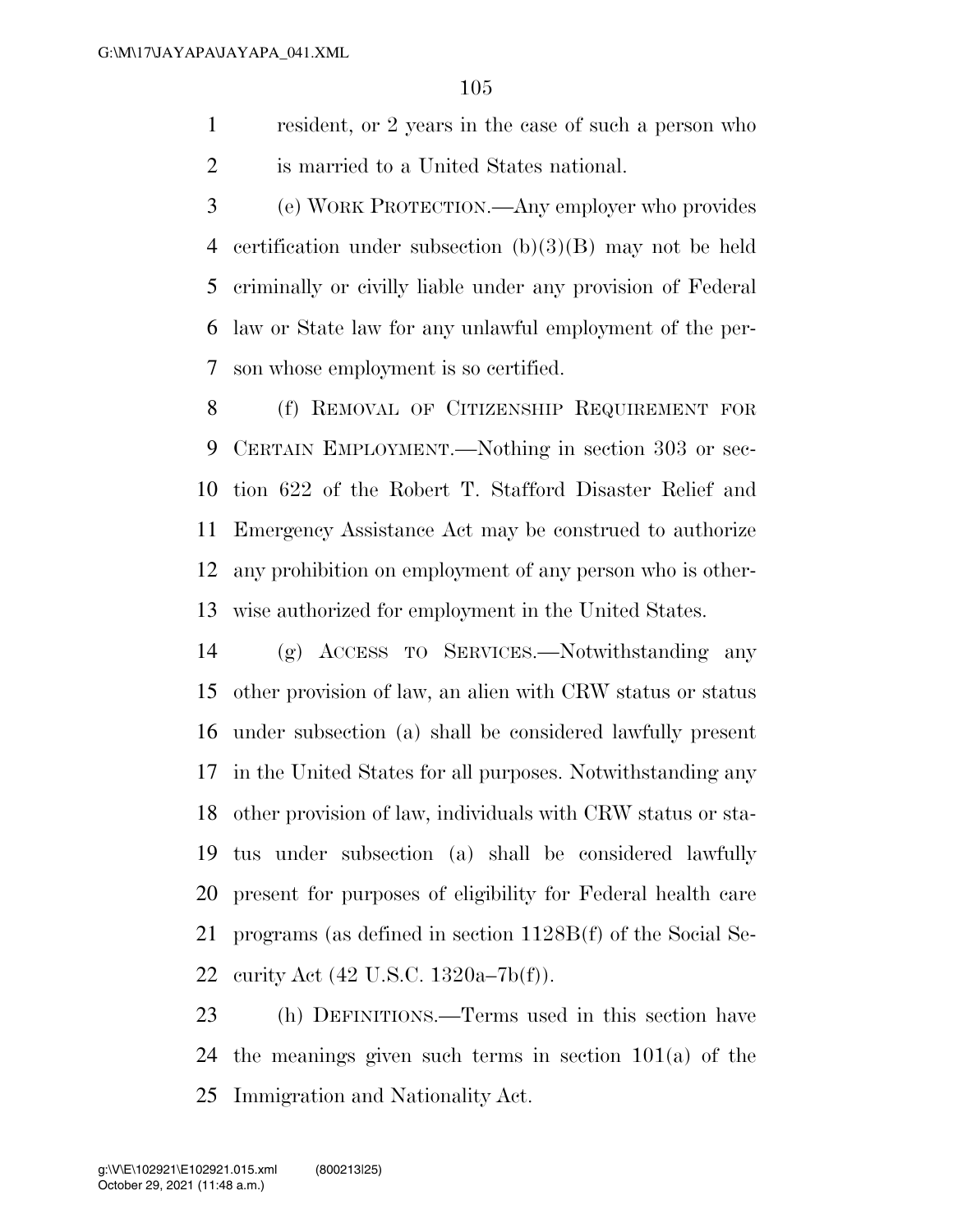#### **SEC. 502. CRIMINAL JUSTICE BARRIERS.**

- 2 (a) BAN THE BOX.—
- (1) FEDERAL EMPLOYEES.—

|    | $(A)$ PRE-OFFER.—Application for appoint-         |
|----|---------------------------------------------------|
| 5  | ment in the civil service in any position that    |
| 6  | would be considered to be employment in a cli-    |
| 7  | mate resilience sector if such position was with  |
| 8  | a private employer shall be subject to the provi- |
| 9  | sions of section 9202 of title 5, United States   |
| 10 | Code.                                             |

 (B) POST-OFFER.—If an offer of such an appointment in the civil service has been made to an applicant, any record of conviction of such applicant may not be taken into account there- after for purposes of such an appointment, ex-cept as provided in subparagraph (C).

 (C) EXCEPTION.—Subparagraph does not 18 apply to the extent—

 (i) a record of conviction was entered not earlier than 5 years prior to the date of application; and

 (ii) the offense for which such record of conviction was entered would have a specific and particularized effect on the ability of the person to discharge the du-26 ties of the position.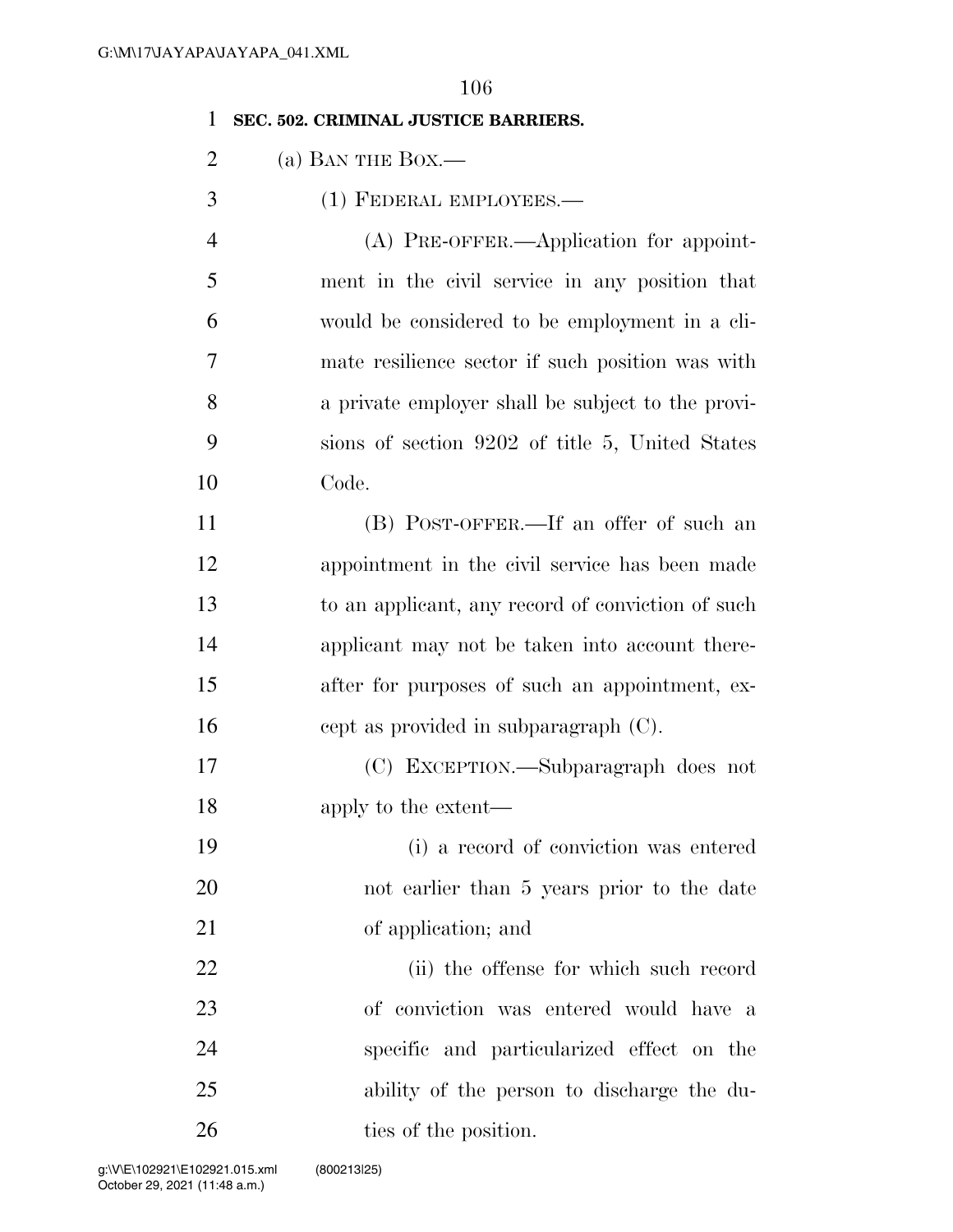| $\mathbf{1}$   | (D) PROCEDURAL PROTECTIONS FOR POST           |
|----------------|-----------------------------------------------|
| $\overline{2}$ | OFFER.—In the case of an applicant whose      |
| 3              | offer is revoked pursuant to a determination  |
| $\overline{4}$ | that the exception set forth in subparagraph  |
| 5              | (C) applies the following shall apply:        |
| 6              | (i) The appointing authority shall pro-       |
| 7              | vide the applicant a written copy of any      |
| 8              | background report, and shall identify each    |
| 9              | item in the report that the authority has     |
| 10             | determined pertains to the ability of the     |
| 11             | applicant to discharge the duties of the po-  |
| 12             | sition sought, and a written justification of |
| 13             | that determination.                           |
| 14             | (ii) For a period of 60 days beginning        |
| 15             | on the date of the receipt of the materials   |
| 16             | under clause (i), an applicant may submit     |
|                |                                               |
| 17             | a written disputation of the accuracy of      |
| 18             | the criminal record and provide mitigating    |
| 19             | evidence or evidence of rehabilitation.       |
| 20             | (iii) If, after reviewing the submission      |
| 21             | under clause (ii), the authority determines   |
| 22             | that the record disqualifies the applicant,   |
| 23             | the authority shall send a letter notifying   |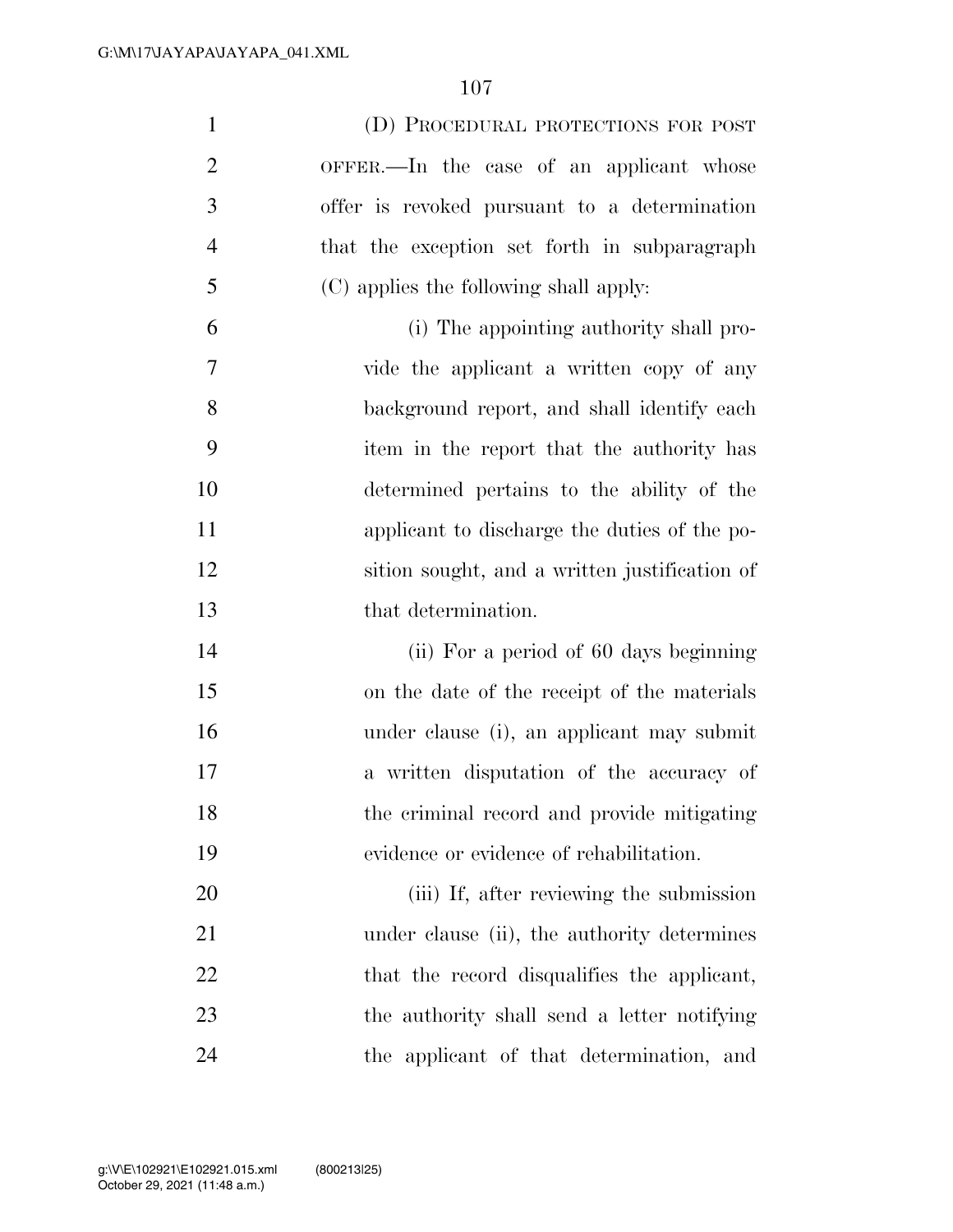| $\mathbf{1}$   | explaining the reasons for that determina-            |
|----------------|-------------------------------------------------------|
| $\overline{2}$ | tion.                                                 |
| 3              | (2) FEDERAL CONTRACTORS.—Section 4714 of              |
| $\overline{4}$ | title 41, United States Code, is amended—             |
| 5              | (A) in subsection (a)(1)—                             |
| 6              | (i) in subparagraph $(A)$ , by striking               |
| 7              | "and";                                                |
| 8              | (ii) in subparagraph $(B)$ , by striking              |
| 9              | the period at the end and inserting ";                |
| 10             | and"; and                                             |
| 11             | (iii) by inserting after subparagraph                 |
| 12             | (B) the following:                                    |
| 13             | $\lq\lq$ (C) shall require, as a condition of receiv- |
| 14             | ing a Federal contract for work in a climate re-      |
| 15             | silience sector (as such term is defined section      |
| 16             | 7 of the Climate Resilience Workforce Act) and        |
| 17             | receiving payments under such contract that           |
| 18             | the contractor comply with the requirements of        |
| 19             | subsection $(d)$ .";                                  |
| 20             | (B) by redesignating subsection (d) as sub-           |
| 21             | section (e); and                                      |
| 22             | (C) by inserting after subsection (c) the             |
| 23             | following:                                            |
| 24             | "(d) CLIMATE RESILIENCE WORKERS.—The require-         |
| 25             | ments under this subsection are as follows:           |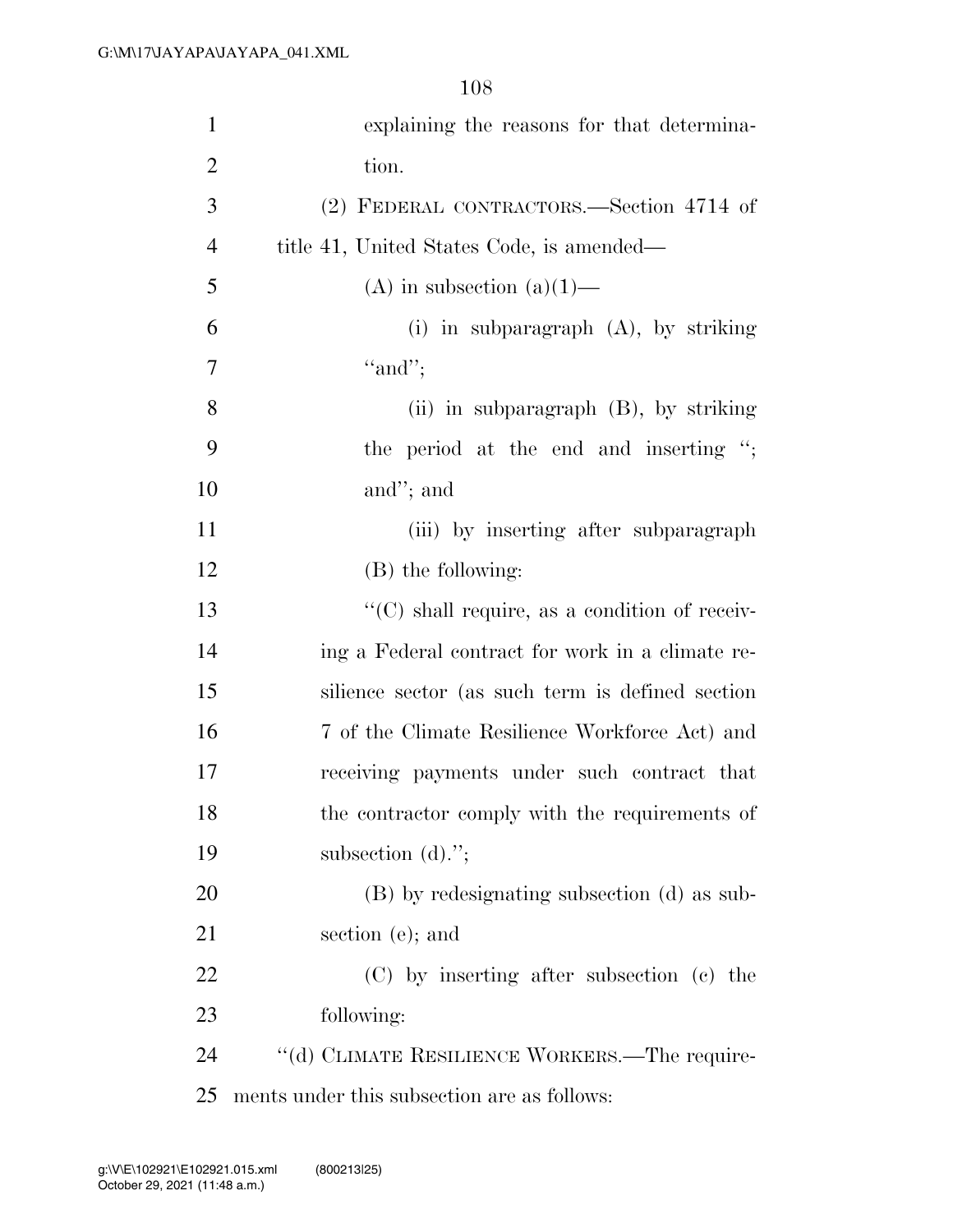| $\mathbf{1}$   | $\lq(1)$ A contractor may not conduct any inquiry       |
|----------------|---------------------------------------------------------|
| $\overline{2}$ | into the criminal history of an applicant prior to      |
| 3              | making a determination to make a conditional offer.     |
| $\overline{4}$ | $\lq(2)$ In the case of a contractor who determines     |
| 5              | to revoke a conditional offer to an applicant because   |
| 6              | of that applicant's criminal record, the contractor     |
| 7              | shall submit a written justification of each such deci- |
| 8              | sion to the contractor monitor on a quarterly basis.    |
| 9              | $\cdot$ (3) The contractor may not subsequently re-     |
| 10             | voke the conditional offer solely on the basis of a     |
| 11             | conviction-                                             |
| 12             | "(A) that is over 5 years old; and                      |
| 13             | $\lq\lq$ that is for an offense that would not          |
| 14             | have a specific and particularized effect on the        |
| 15             | ability of the applicant to discharge the duties        |
| 16             | of the position.                                        |
| 17             | $\lq(4)$ Before a final decision on whether to ex-      |
| 18             | tend an offer of employment, the contractor shall       |
| 19             | provide the applicant a written copy of any back-       |
| <b>20</b>      | ground report, and shall identify each item in the re-  |
| 21             | port that the contractor has determined pertains to     |
| 22             | the ability of the applicant to discharge the duties    |
| 23             | of the position sought, and a written justification of  |
| 24             | that determination.                                     |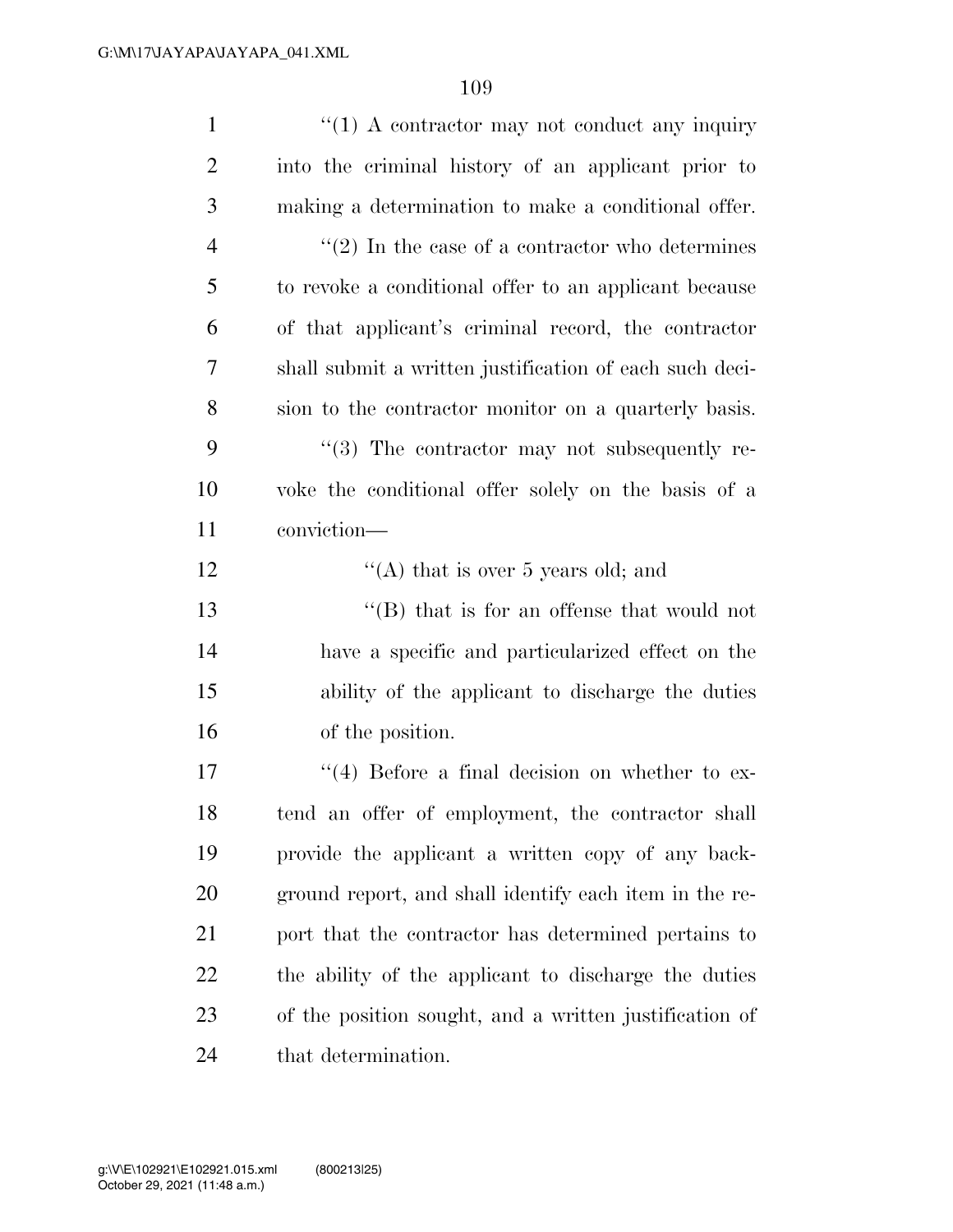| $\mathbf{1}$   | $\lq(5)$ For a period of 60 days beginning on the         |
|----------------|-----------------------------------------------------------|
| $\overline{2}$ | date of the receipt of the materials under paragraph      |
| 3              | (4), an applicant may submit to the contractor a          |
| $\overline{4}$ | written disputation of the accuracy of the criminal       |
| 5              | record and provide mitigating evidence or evidence        |
| 6              | of rehabilitation. Such submission may also include       |
| 7              | any relevant legal or other information                   |
| 8              | contextualizing or characterizing such criminal           |
| 9              | record.                                                   |
| 10             | $\cdot\cdot$ (6) If, after reviewing the submission under |
| 11             | paragraph (5), the contractor determines that the         |
| 12             | record disqualifies the applicant, the employer shall     |
| 13             | send a letter notifying the applicant of that deter-      |
| 14             | mination, and explaining the reasons for that deter-      |
| 15             | mination.".                                               |
| 16             | (b) TANF ASSISTANCE AND SNAP BENEFITS.                    |
| 17             | (1) REPEAL OF BAN ON ASSISTANCE.-Section                  |
| 18             | 115 of the Personal Responsibility and Work Oppor-        |
| 19             | tunity Reconciliation Act of 1996 (21 U.S.C. 862a)        |
| 20             | is repealed.                                              |
| 21             | (2) EFFECT ON STATE ELECTIONS TO OPT OUT                  |
| 22             | OR LIMIT PERIOD OF PROHIBITION.-                          |
| 23             | (A) DEFINITIONS.—In this subsection—                      |
| 24             | (i) the term "State" has the meaning                      |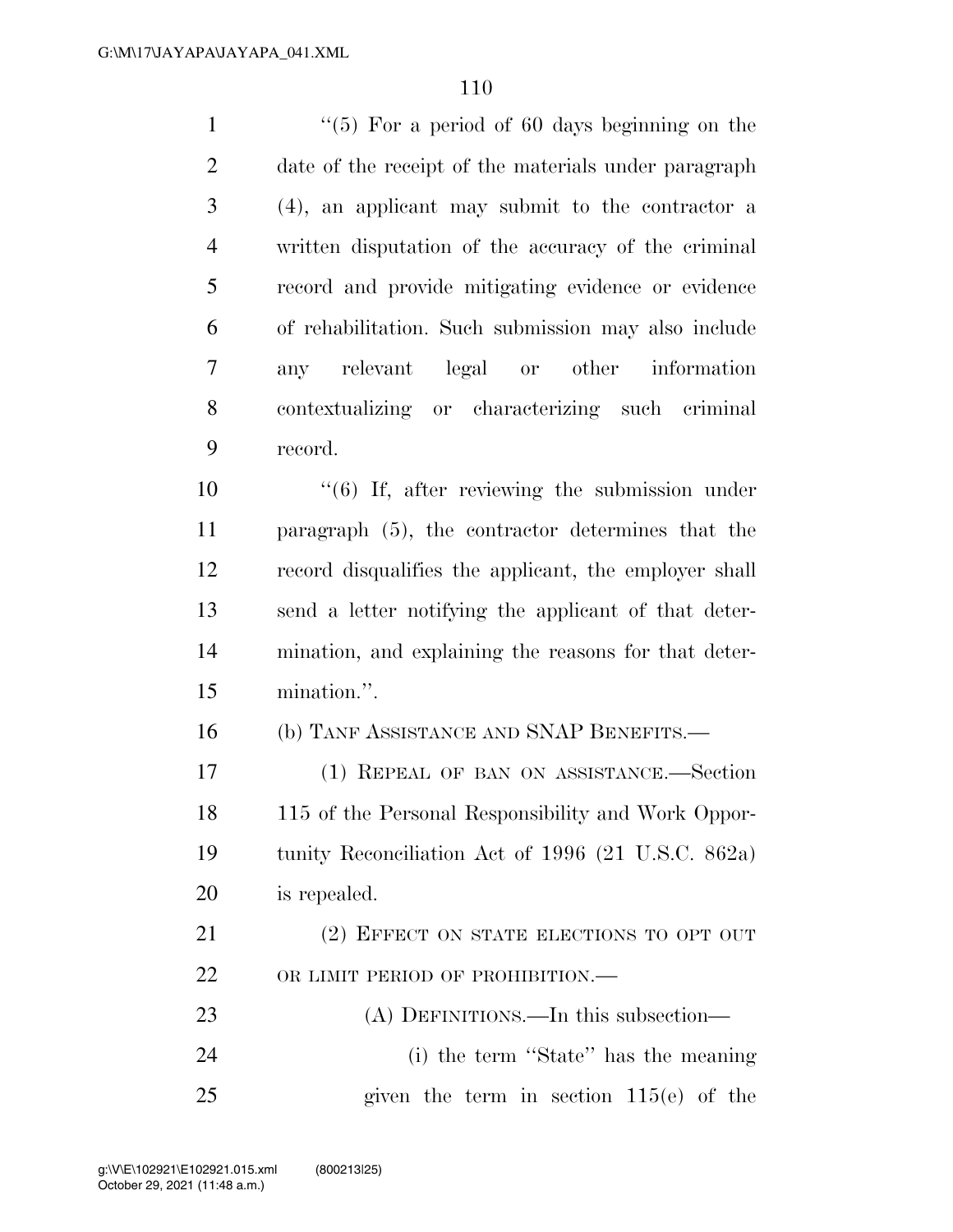| $\mathbf{1}$   | Personal Responsibility and Work Oppor-            |
|----------------|----------------------------------------------------|
| $\overline{2}$ | tunity Reconciliation Act of 1996 (21)             |
| 3              | U.S.C. $862a(e)$ (as in effect on the day          |
| $\overline{4}$ | before the date of enactment of this Act);         |
| 5              | and                                                |
| 6              | (ii) the term "TANF assistance or                  |
| $\overline{7}$ | SNAP benefits" means assistance or bene-           |
| 8              | fits referred to in section $115(a)$ of the        |
| 9              | Personal Responsibility and Work Oppor-            |
| 10             | tunity Reconciliation Act of 1996 (as in ef-       |
| 11             | fect on the day before the date of enact-          |
| 12             | ment of this Act).                                 |
| 13             | (B) EFFECT ON STATE POLICIES.- Any                 |
| 14             | law enacted by a State under the authority         |
| 15             | under subparagraph $(A)$ or $(B)$ of subsection    |
| 16             | $(d)(1)$ of section 115 of the Personal Responsi-  |
| 17             | bility and Work Opportunity Reconciliation Act     |
| 18             | of 1996 (21 U.S.C. 862a), and any State law,       |
| 19             | policy, or regulation that imposes conditions on   |
| 20             | eligibility for the supplemental nutrition assist- |
| 21             | ance program and temporary assistance for          |
| 22             | needy families program based on an individual's    |
| 23             | conviction of an offense related to a controlled   |
| 24             | substance, shall have no force or effect.          |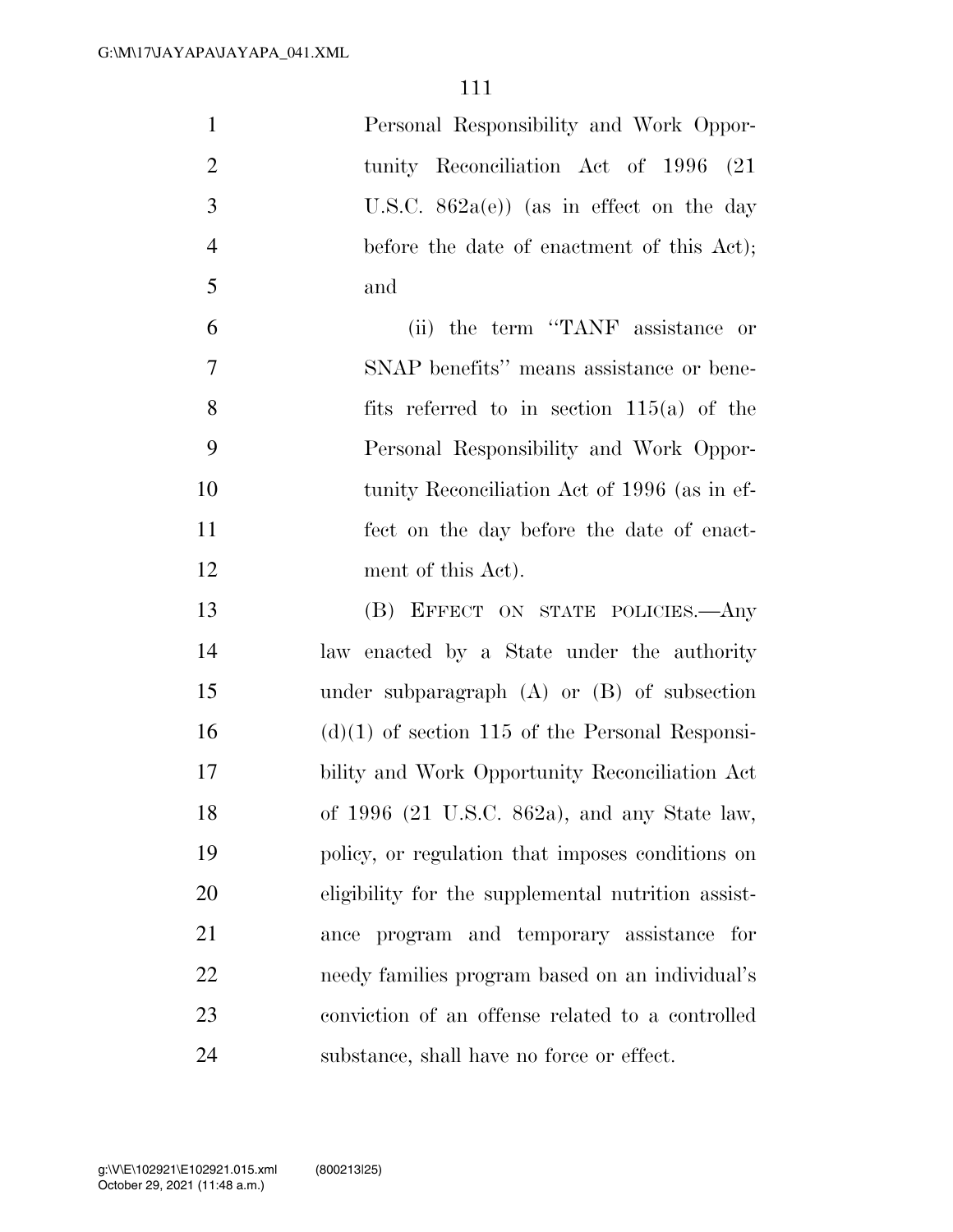(c) MODIFICATION OF DEFINITION OF HOUSEHOLD FOR THE PURPOSE OF DETERMINING SNAP BENE- FITS.—Section 3(m)(5) of the Food and Nutrition Act of 4 2008 (7 U.S.C.  $2012(m)(5)$ ) is amended by adding at the end the following:

 ''(H) Incarcerated individuals who are scheduled to be released from an institution within 30 days.''.

### **SEC. 503. DRUG TESTING BARRIERS.**

 Any person employed in a climate resilience sector who is, in the course of such employment, present in a State wherein recreational use of marihuana (as such term is defined in the Controlled Substances Act) is lawful may not be disqualified from participation in any job training program under this Act or terminated from any covered employment on the basis of a Federally-mandated drug test that is more stringent than any drug test that is in place in the locality or State, or used by the union of such employee.

### **SEC. 504. TASKFORCE ON WORKER INCLUSION.**

 (a) ESTABLISHMENT.—There is established a Taskforce on Worker Inclusion (hereinafter in this section referred to as the ''Taskforce'') within the Climate Resil- ience Workers Commission established under section 403 of this Act, which shall be responsible for establishing pro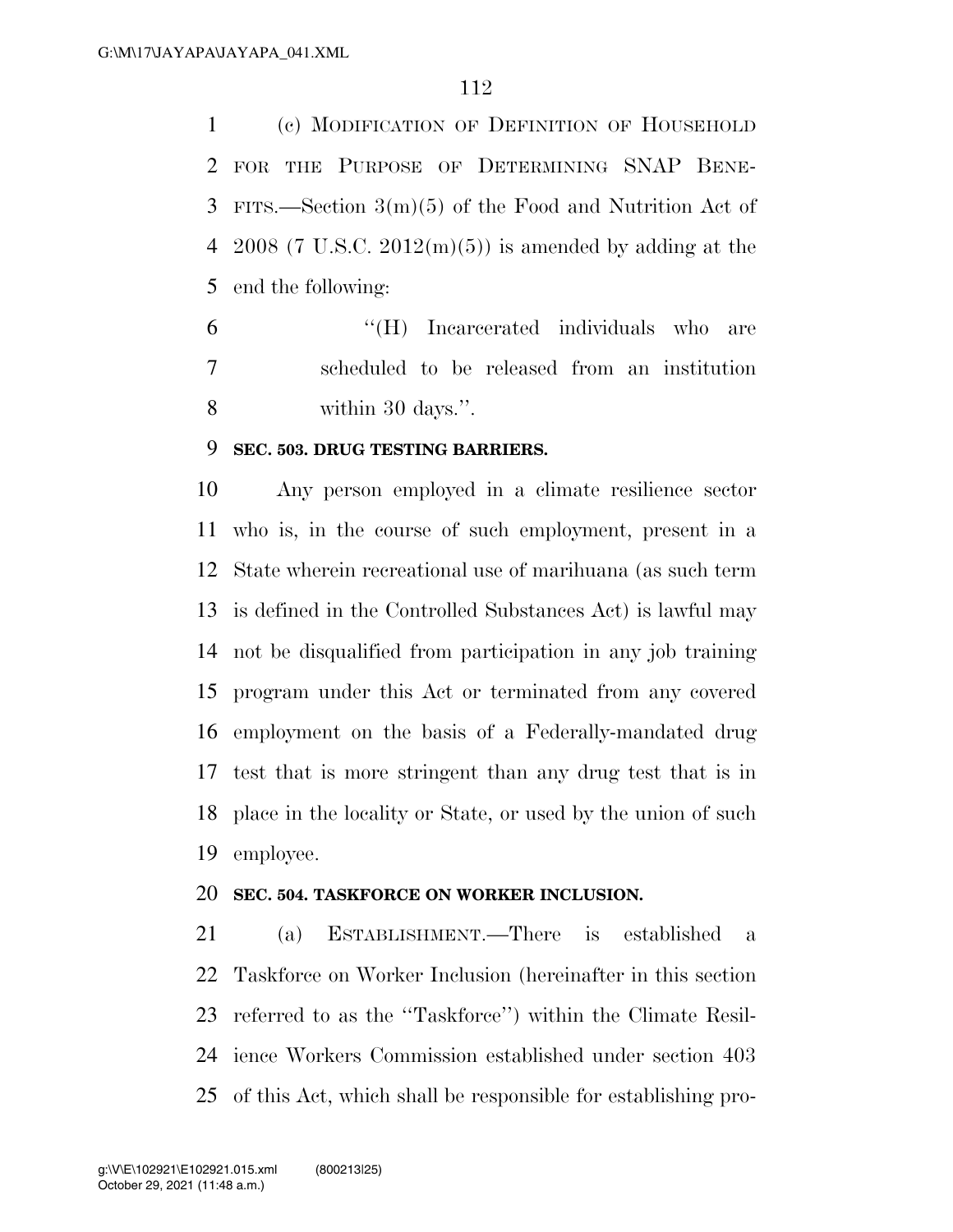grams and best practices to support workers who tradi-tionally face barriers to employment.

 (b) CHAIR.—Not later than 60 days after the date of enactment of this Act, the Chair of the Climate Reliance Workers Commission shall appoint a chair to head the Taskforce.

 (c) COMPOSITION.—The Taskforce shall be composed of individuals appointed by the chair not later than 90 days after the appointment of the chair under subsection (b), as follows:

 (1) Not less than one representative of the De-partment of Labor.

 (2) Not less than one representative of the De-partment of Homeland Security.

 (3) Not less than one representative of the De-partment of Justice.

 (4) Not less than one representative of the Legal Services Corporation.

 (5) Not less than one expert on immigration policy.

 (6) Not less than one expert on criminal justice policy.

 (7) Not less than one formerly incarcerated in-dividual.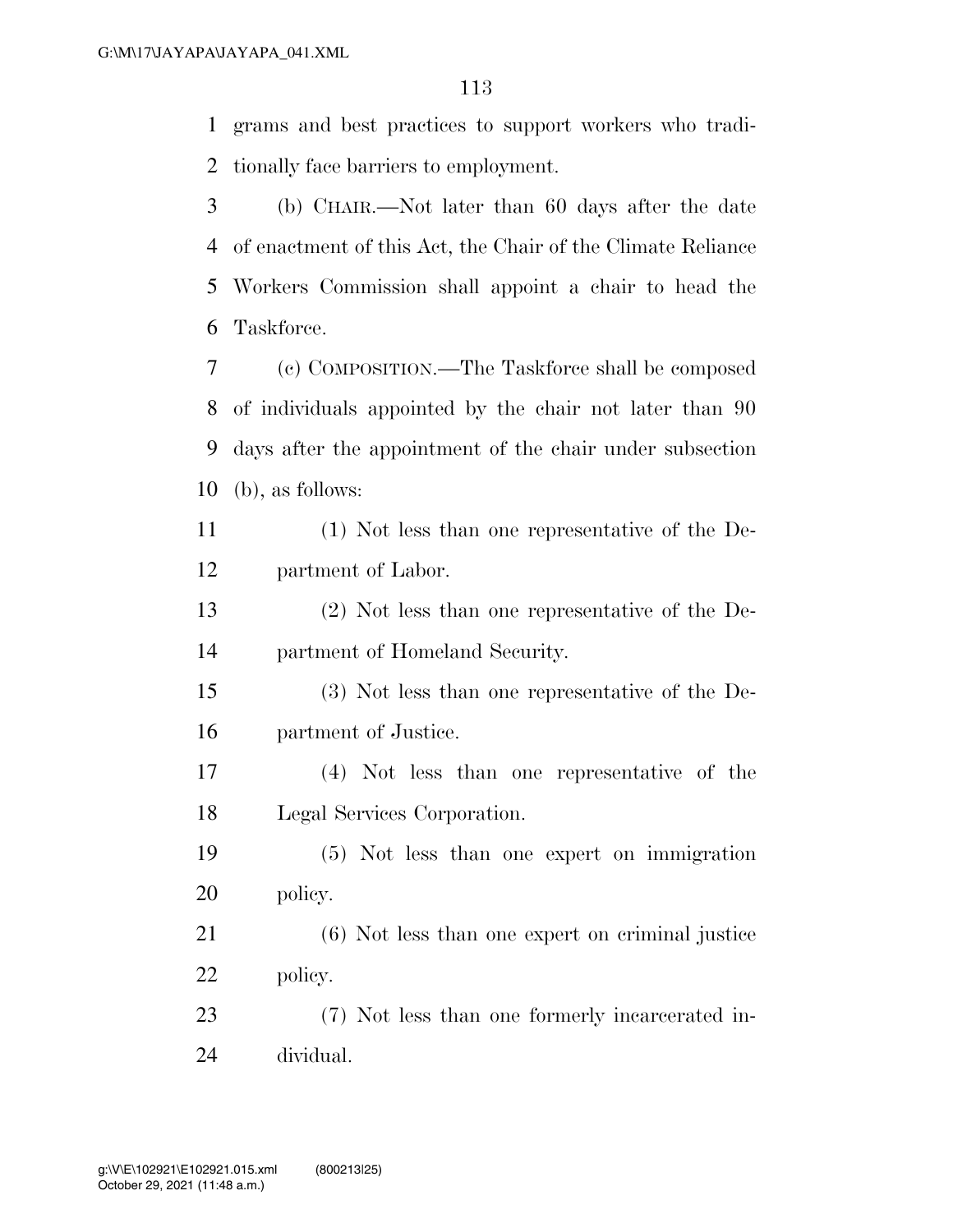| $\mathbf{1}$   | (8) Not less than one individual who formerly           |
|----------------|---------------------------------------------------------|
| $\overline{2}$ | was present in the United States without status         |
| 3              | under the immigration laws.                             |
| $\overline{4}$ | (9) Not less than one representative of employ-         |
| 5              | ers in climate resilience sectors.                      |
| 6              | (d) VACANCIES.—In the case of any vacancy on the        |
| 7              | Taskforce, the chair may appoint a replacement member.  |
| 8              | (e) PROGRAMS.—The programs referred to in sub-          |
| 9              | section (a) shall include—                              |
| 10             | (1) providing grants to the Legal Service Cor-          |
| 11             | poration to provide assistance, including legal assist- |
| 12             | ance or payment of fees or fines, to workers in the     |
| 13             | climate resilience sector in—                           |
| 14             | (A) applying for status as a Certified Cli-             |
| 15             | mate Resilience Worker under section 501 and            |
| 16             | further adjusting their status to pursue citizen-       |
| 17             | ship;                                                   |
| 18             | (B) seeking restoration of rights including             |
| 19             | expungements, dismissals, record sealing, fee           |
| 20             | waivers, certificates of rehabilitation, diversion      |
| 21             | programs, and pardons; and                              |
| 22             | (C) seeking licensure in a field that has               |
| 23             | barriers for immigrants or workers with crimi-          |
| 24             | nal history records.                                    |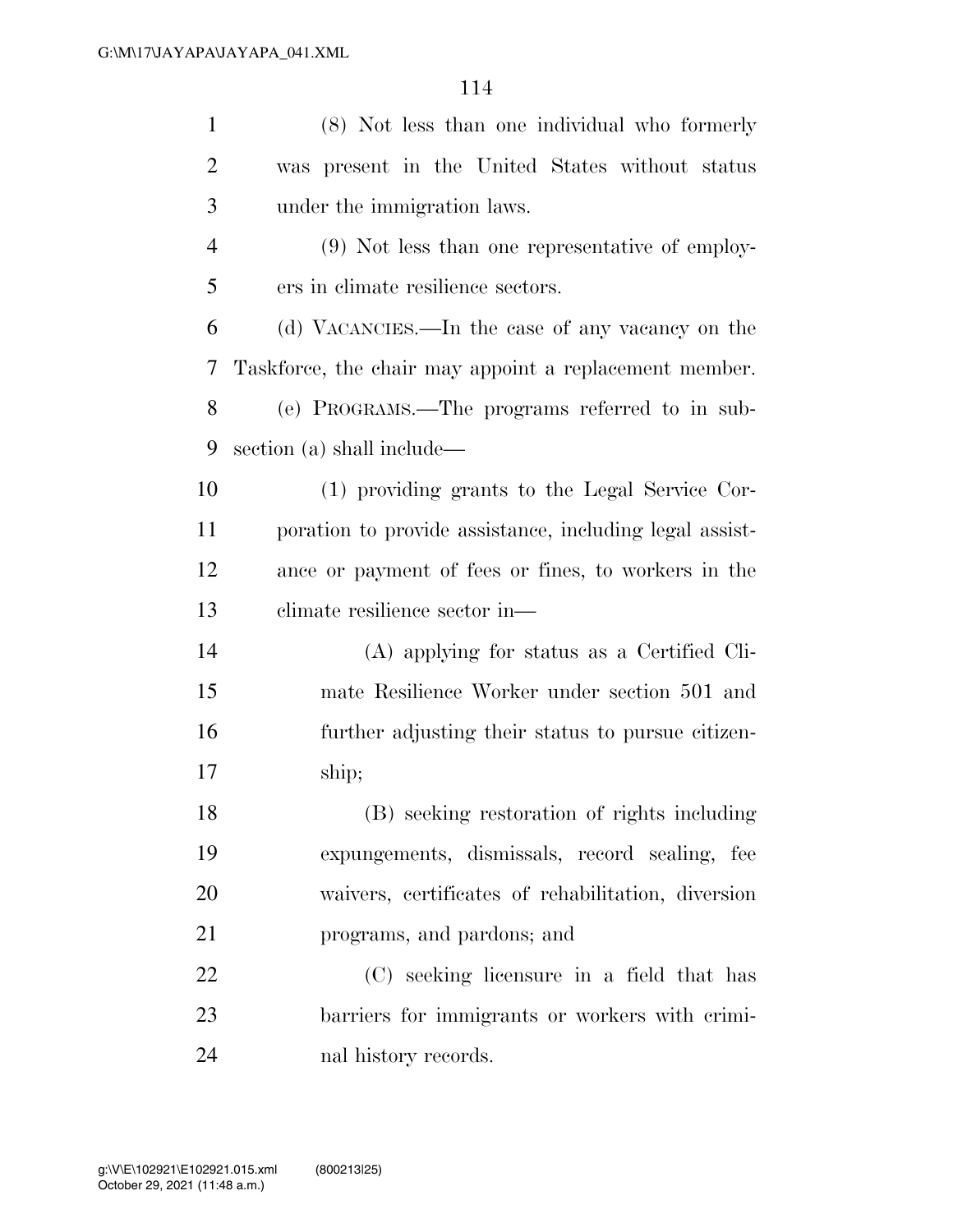(2) conducting education and outreach, in mul- tiple languages, on status as a Certified Climate Re- silience Worker under section 501 and hiring oppor- tunities for foreign-born workers, formerly incarcer- ated workers, and workers with criminal history records, and other benefits; and

 (3) establishing training and best practices for the hiring, recruitment, and retention of foreign- born workers, formerly incarcerated workers, and workers with criminal history records.

 (f) REIMBURSEMENT FOR FINES OR FEES.—The Taskforce shall by rule establish procedures under which a worker in a climate resilience sector may apply for reim- bursement for the payment of any fine or fee associated with—

 (1) applying for status as a Certified Climate Resilience Worker under section 501 and further ad-justing their status to pursue citizenship;

 (2) seeking restoration of rights including expungements, dismissals, record sealing, fee waiv- ers, certificates of rehabilitation, diversion programs, and pardons; and

 (3) seeking licensure in a field that has barriers for immigrants or workers with criminal history records.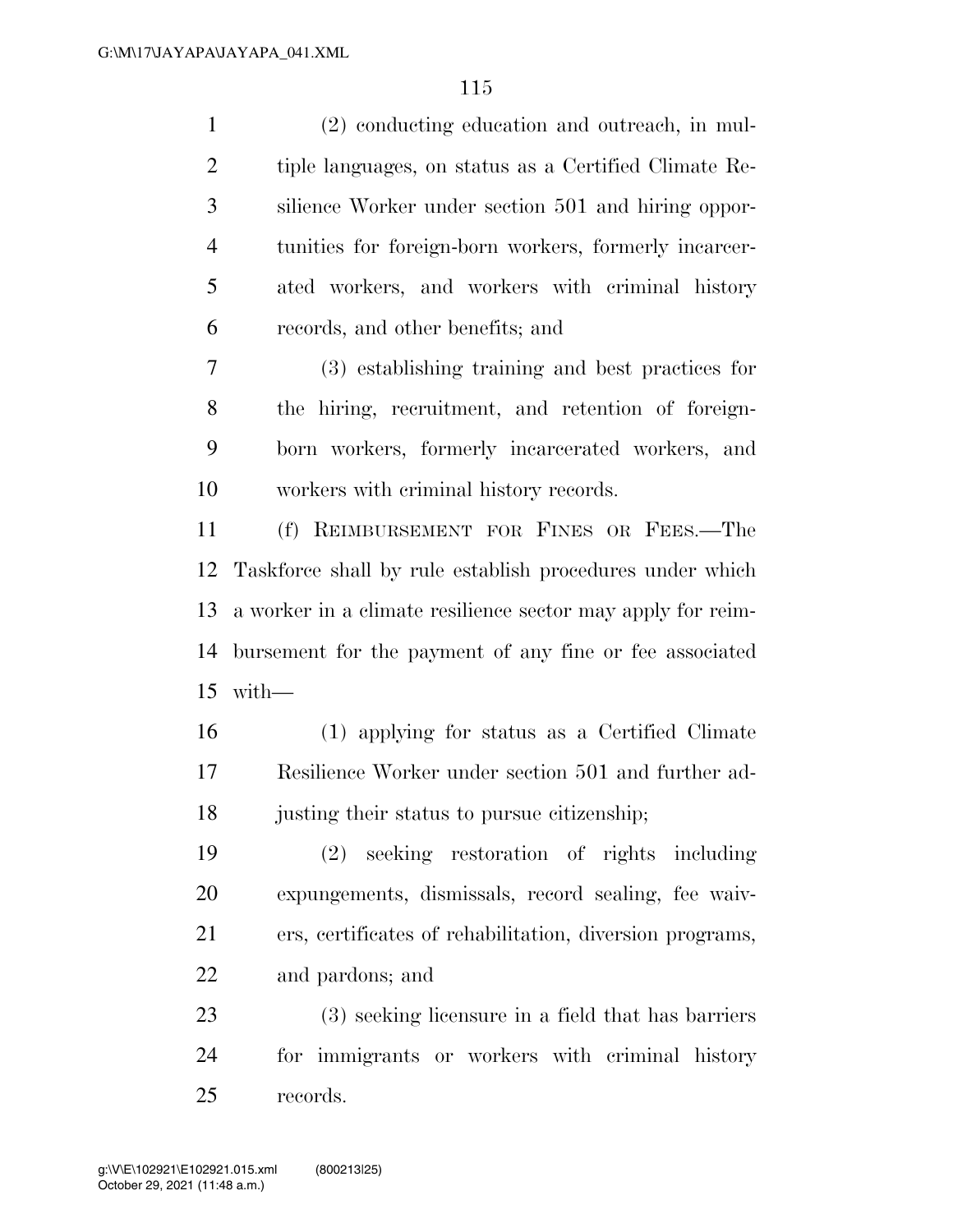(g) TRUST FUND.—There is a established a trust fund, to be known as the Climate Resilience Workforce Trust Fund (hereinafter in this section referred to as the ''Fund'') which shall be available to the Taskforce, without fiscal year limitation, for purposes of carrying out this sec-tion, including reimbursement under subsection (f).

## **TITLE VI—PROVISIONS RELATED**

# **TO CLIMATE RESILIENCE WORKERS INVOLVED IN DIS- ASTER RECOVERY AND RE-BUILDING**

### **SEC. 601. SUPPORTS FOR DISASTER RECOVERY WORKERS.**

 (a) GRANTS FOR DISASTER RECOVERY AND RE-BUILDING TRAINING AND HIRING HALLS.—

 (1) TRAINING.—Entities receiving grants in section 302 to support the training of disaster recov- ery and rebuilding workers must ensure that such training includes the following components, as the Secretary determines relevant to such workers:

 (A) Ten-hour training provided by the Oc-cupational Safety and Health Administration.

 (B) Basic health and safety training on mold exposure, lead paint, asbestos and heat exposure.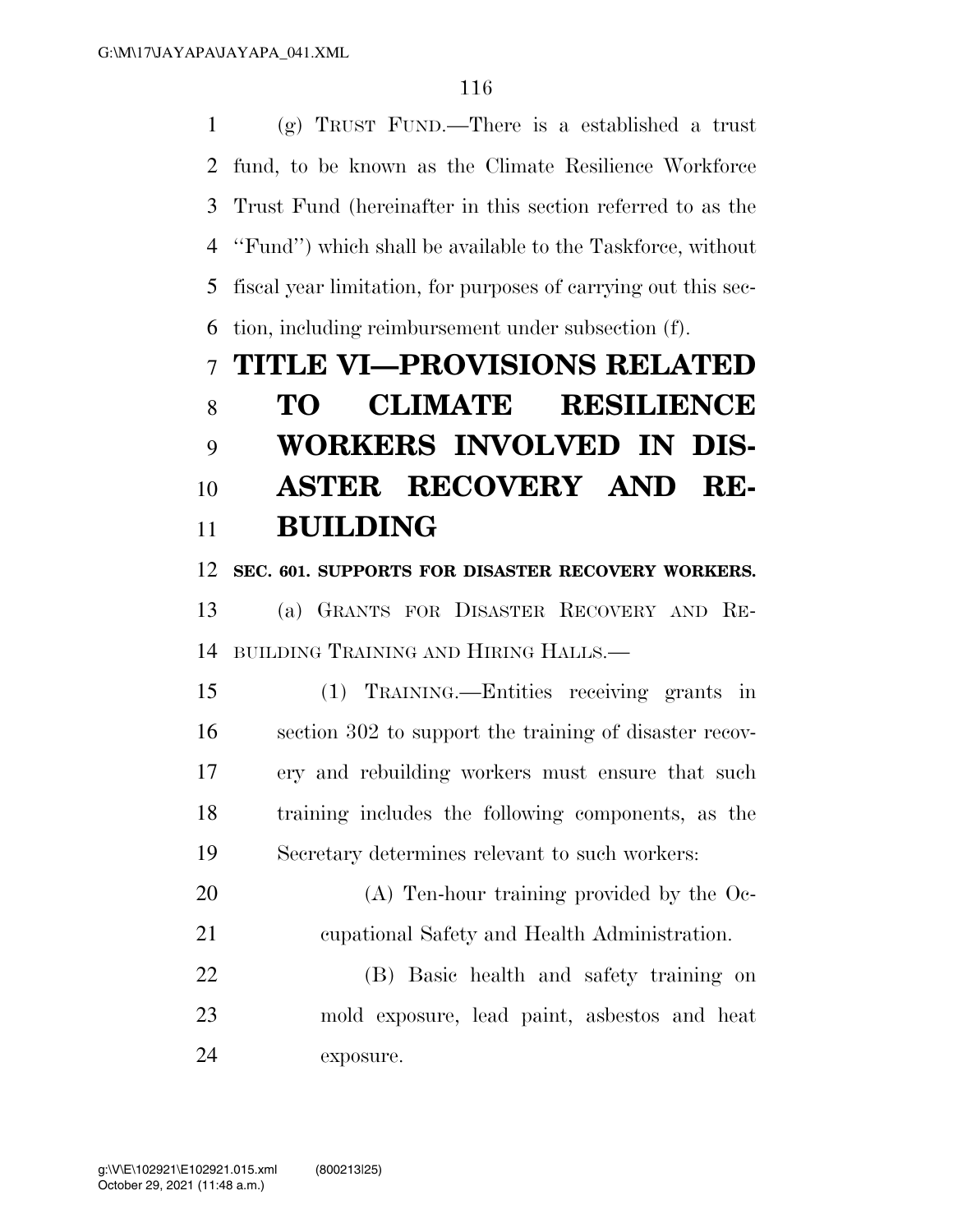| $\mathbf{1}$   | (C) Basic first aid and CPR, following the       |
|----------------|--------------------------------------------------|
| $\overline{2}$ | American Red Cross model.                        |
| 3              | (D) Training with respect to preservation        |
| $\overline{4}$ | of mental health, including self-care.           |
| 5              | (E) Basic workplace rights.                      |
| 6              | (F) Any other training that the Secretary        |
| 7              | determines appropriate to the circumstances of   |
| 8              | climate-related disasters.                       |
| 9              | (G) Skill-based training focused on com-         |
| 10             | munity recovery and rebuilding after disasters   |
| 11             | must include training on rebuilding techniques   |
| 12             | that increase community resilience.              |
| 13             | (H) Training must be:                            |
| 14             | (i) Accessible to various levels of lit-         |
| 15             | eracy.                                           |
| 16             | (ii) Provided in languages other than            |
| 17             | English, as relevant to the population of        |
| 18             | individuals seeking training.                    |
| 19             | (iii) Available during evenings and              |
| 20             | weekends.                                        |
| 21             | (2) HIRING HALLS.—Grant funds under section      |
| 22             | 302 to benefit climate resilience workers may be |
| 23             | used for the following purposes:                 |
| 24             | (A) To operate worker hiring halls with set      |
| 25             | wages and working conditions.                    |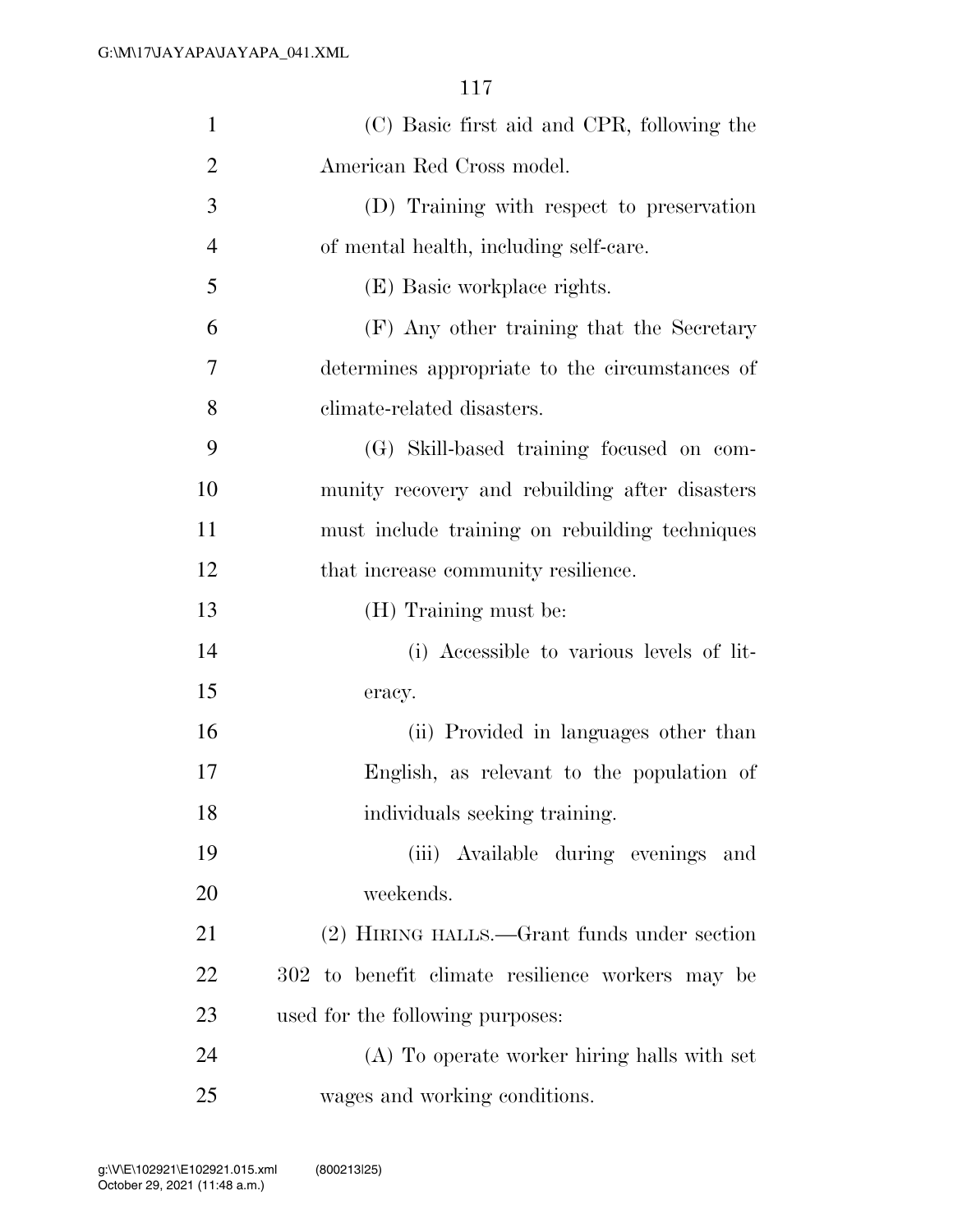| $\mathbf{1}$   | (B) To cover workers compensation, unem-               |
|----------------|--------------------------------------------------------|
| $\overline{2}$ | ployment, health insurance and bonding with            |
| 3              | respect to workers hired through hiring halls to       |
| $\overline{4}$ | incentivize employers to come to and use the           |
| 5              | hiring halls.                                          |
| 6              | (C) Grantees may create virtual hiring                 |
| 7              | halls for areas where brick and mortar hiring          |
| 8              | halls are not available or feasible.                   |
| 9              | (b) ORGANIZATION AND REPRESENTATION.—                  |
| 10             | (1) IN GENERAL.—All rights and procedures              |
| 11             | under the National Labor Relations Act (29 U.S.C.      |
| 12             | 151 et seq.) shall apply to all workers employed       |
| 13             | using funds in this section in the private sector.     |
| 14             | (2) FEDERAL GOVERNMENT APPLICATION.—All                |
| 15             | rights under the title VII of the Civil Service Reform |
| 16             | Act of 1978 shall apply to all workers employed by     |
| 17             | the Federal Government.                                |
| 18             | (3) SECTION 7 PROTECTIONS.—The rights to               |
| 19             | engage in concerted activities for the purpose of col- |
| <b>20</b>      | lective bargaining or other mutual aid or protection   |
| 21             | under section 7 of the National Labor Relations Act    |
| 22             | (29 U.S.C. 157) shall apply with respect to an em-     |
| 23             | ployee who is employed by an employer who receives     |
| 24             | funds under this Act and who is seeking to form or     |
| 25             | is otherwise engaged with a worker association.        |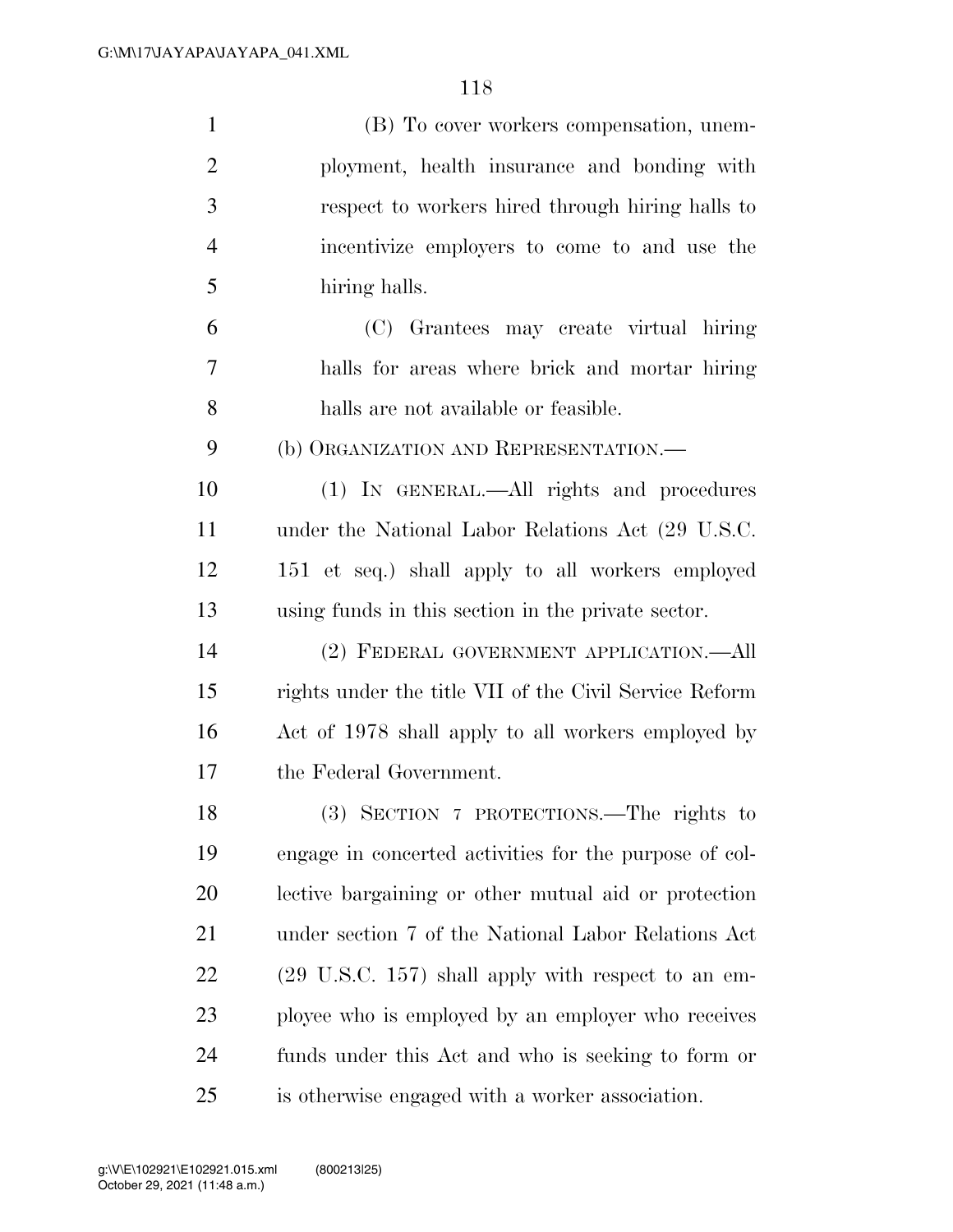| $\mathbf{1}$   | (c) HEALTH AND SAFETY.—                         |
|----------------|-------------------------------------------------|
| $\overline{2}$ | $(1)$ HEALTH AND SAFETY FUND.—                  |
| 3              | (A) ESTABLISHMENT.—. There is estab-            |
| 4              | lished in the Treasury of the United States a   |
| 5              | Climate Resilience Worker Health and Safety     |
| 6              | Fund (in this section, referred to as the       |
| 7              | 'Fund'), which consists of sums that are appro- |
| 8              | priated to the Fund under this section.         |
| 9              | (B) PURPOSE.—Amounts in the fund shall          |
| 10             | be available—                                   |
| 11             | (i) for the benefit of resilience workers       |
| 12             | with short and long-term health problems        |
| 13             | related to their service in climate disaster    |
| 14             | response, recovery, and rebuilding; and         |
| 15             | (ii) for wage replacement for workers           |
| 16             | should they be unable to work due to            |
| 17             | health problems related to their service.       |
| 18             | (C) FEE COLLECTION.-                            |
| 19             | (i) IN GENERAL.—The Secretary shall             |
| 20             | impose a per-employee fee on every em-          |
| 21             | ployer. Funds received under this clause        |
| 22             | shall be deposited into the Fund.               |
| 23             | (ii) GUIDANCE.—Not later than 120               |
| 24             | days after the date of enactment of this        |
| 25             | Act, the Secretary shall issue guidance, in     |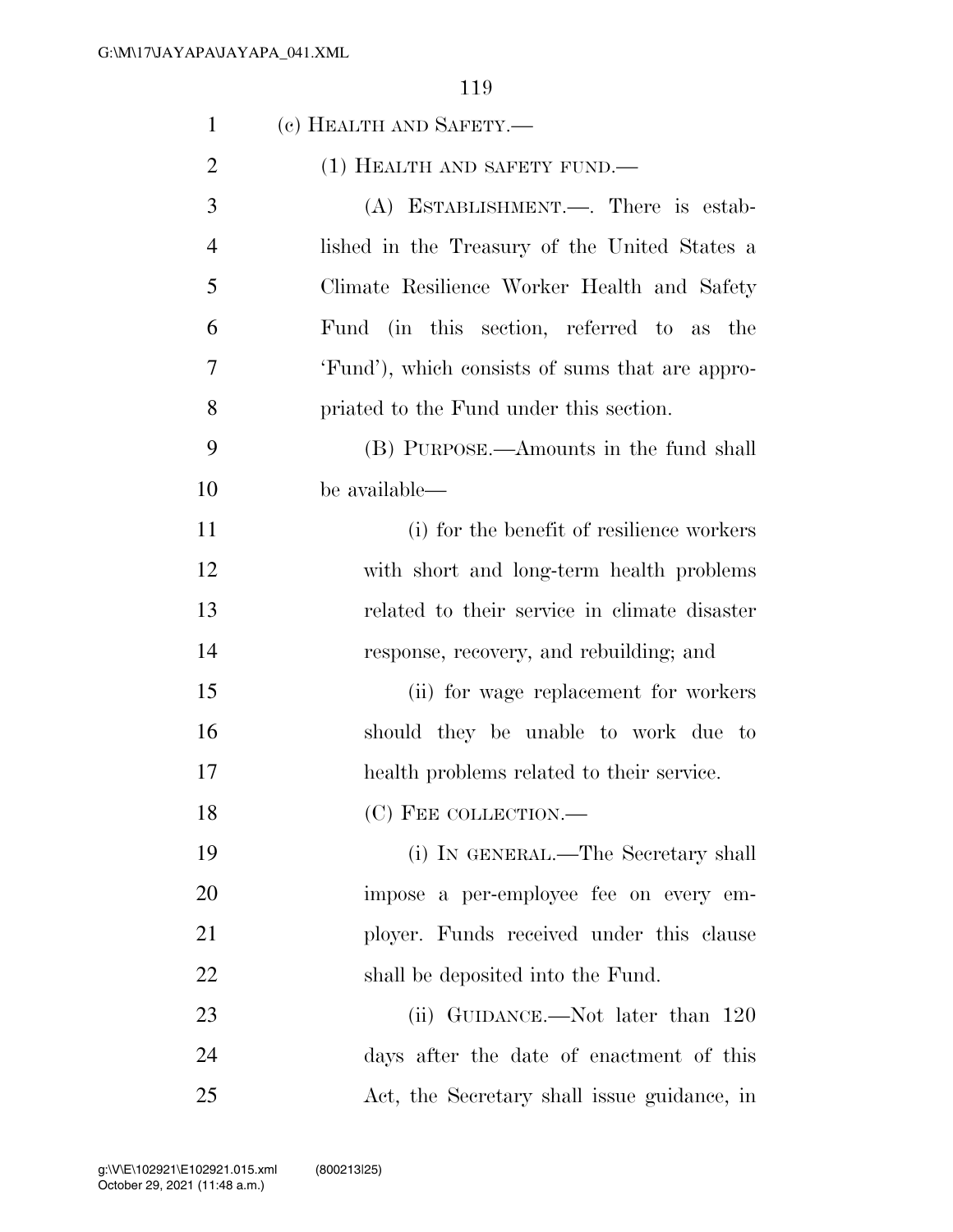| $\mathbf{1}$   | consultation from the Center for the Cli-       |
|----------------|-------------------------------------------------|
| $\overline{2}$ | mate Resilience Workforce, specifying the       |
| 3              | fee amount, frequency and mechanism for         |
| $\overline{4}$ | collection. The fee must be sufficient          |
| 5              | enough to cover the potential expenses cli-     |
| 6              | mate disaster recovery workers may incur.       |
| 7              | (2) SAFETY COMMITTEE PROGRAM.—                  |
| 8              | (A) ESTABLISHMENT.—The Chair of the             |
| 9              | Climate Resilience Workers Commission shall     |
| 10             | establish a Climate Resilience Worker Safety    |
| 11             | Committee program (in this paragraph referred   |
| 12             | to as the "program") within the Office of the   |
| 13             | Secretary at the Department of Labor. In car-   |
| 14             | rying out the program, the Chair shall support  |
| 15             | safety committees in each labor market where    |
| 16             | climate disaster recovery workers are employed. |
| 17             | (B) PURPOSE.—The purpose of the com-            |
| 18             | mittees shall be to ensure the on-the-ground    |
| 19             | safety of workers engaged in disaster recovery  |
| 20             | and rebuilding work while at their work sites.  |
| 21             | (C) FUNCTIONS.—The Committees shall—            |
| 22             | (i) review and make recommendations             |
| 23             | pertaining to safety training provided by       |
| 24             | local training providers; and                   |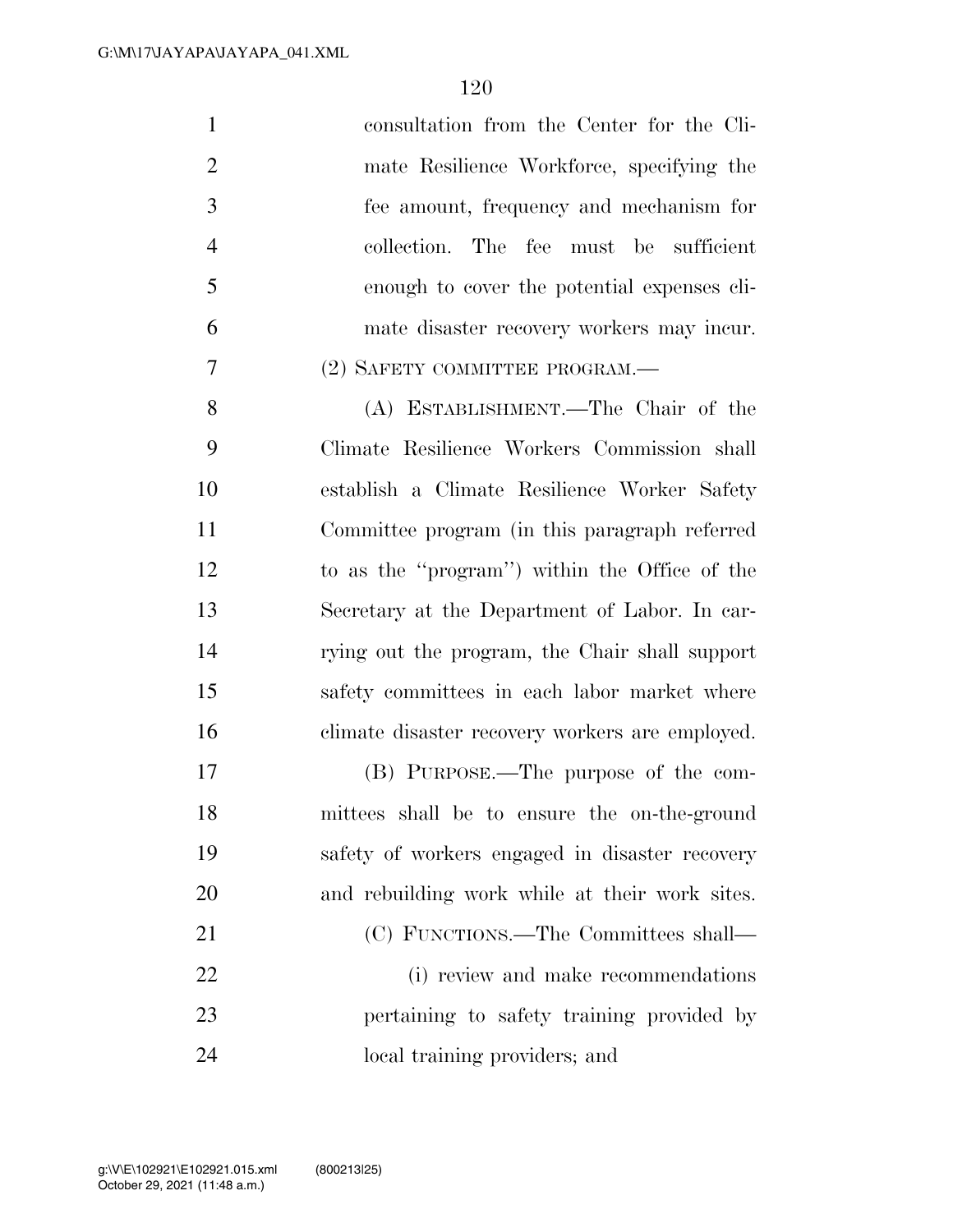| $\mathbf{1}$   | (ii) stop work when work conditions           |
|----------------|-----------------------------------------------|
| $\overline{2}$ | are unsafe.                                   |
| 3              | (D) FORMATION, STRUCTURE AND SUP-             |
| $\overline{4}$ | PORT.                                         |
| 5              | (i) ELECTION.—The members of the              |
| 6              | safety committees will be elected by resil-   |
| 7              | ience workers in the labor market.            |
| 8              | (ii) CHAIR.—A Chair for each safety           |
| 9              | committee shall be elected by committee       |
| 10             | members. Such chair shall be the primary      |
| 11             | point of contact for the regional office of   |
| 12             | the Department of Labor.                      |
| 13             | REPORTING.—The safety com-<br>(iii)           |
| 14             | mittee shall report any violations of min-    |
| 15             | imum labor standards laid out in this Act     |
| 16             | to a regional office of the Department of     |
| 17             | Labor, which may conduct an investigation     |
| 18             | and take enforcement actions using the ex-    |
| 19             | isting authorities of the Secretary.          |
| 20             | (iv) ENFORCEMENT.—A regional of-              |
| 21             | fice may elevate violations to the Commis-    |
| 22             | sion for further enforcement as needed.       |
| 23             | (E) LABOR MARKET DEFINED.—The term            |
| 24             | "labor market" means a disaster recovery area |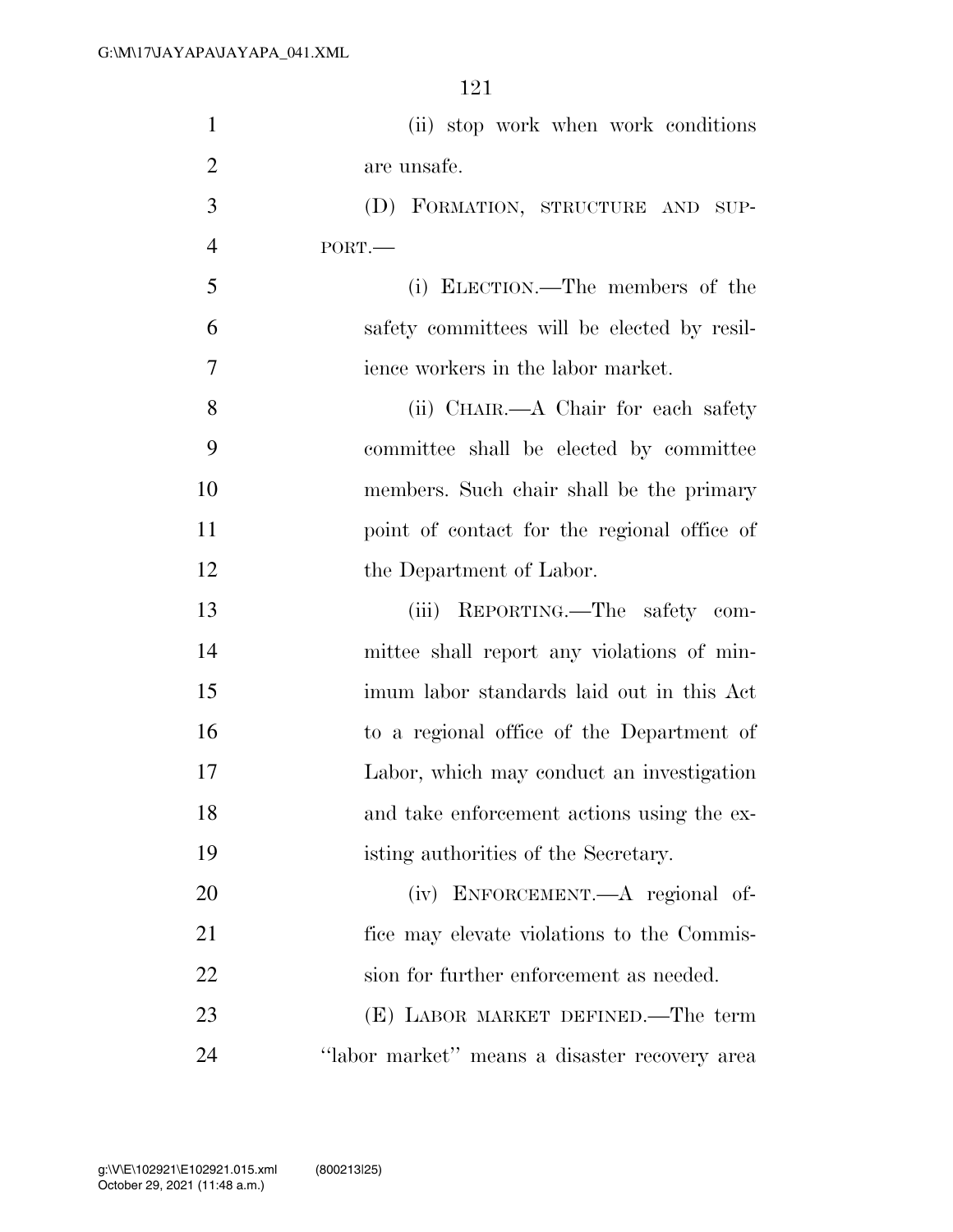as designated in a Federal major disaster dec-laration.

 (3) LIABILITY.—The employer and with the general contractor shall be liable for all health prob- lems caused in whole or in part by participation in climate disaster response and recovery for all em-ployees employed using funds under this section.

 (4) WELLNESS CHECKS.—An employer receiv- ing funds under this section shall ensure that work- ers receive annual wellness checks at community health clinics or federally qualified health centers specific to the conditions under which they have been working. Such employer shall cover the full cost of such wellness checks.

 (d) AUTHORIZATION OF APPROPRIATIONS FOR TRAINING SUPPORTS.—There is authorized to be appro- priated to the Director \$20,000,000 for fiscal year 2021, and each fiscal year thereafter, for the Susan G. Harwood Occupational Safety and Health grant program, of which not less than \$10,000,000 each fiscal year shall be used to support training of workers engaged in disaster recov-ery and rebuilding work.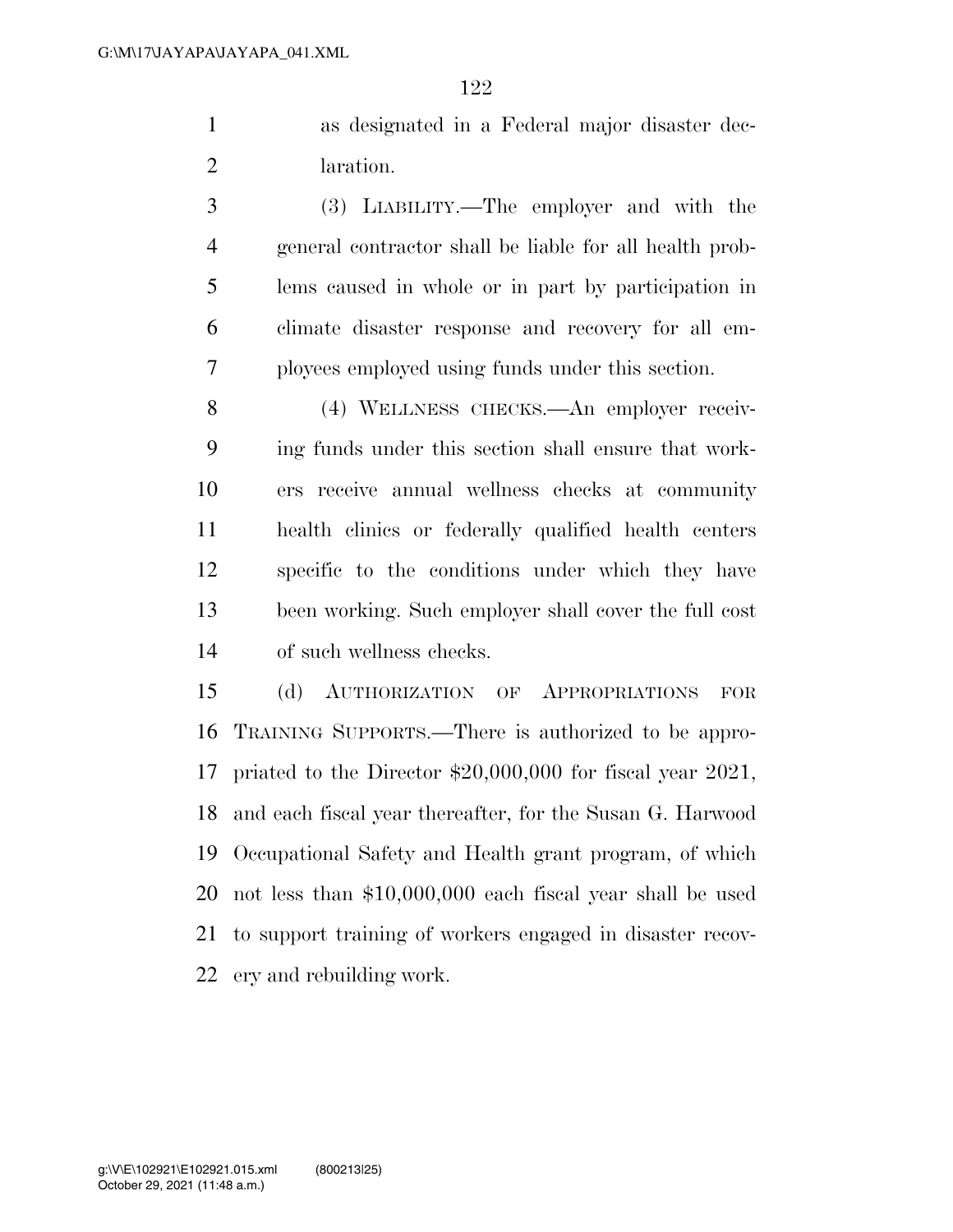| $\mathbf{1}$   | SEC. 602. PILOT PROGRAM PROVIDING FEDERAL EMPLOY-          |
|----------------|------------------------------------------------------------|
| $\overline{2}$ | MENT OPPORTUNITIES FOR FORMERLY IN-                        |
| 3              | <b>CARCERATED FIREFIGHTERS.</b>                            |
| $\overline{4}$ | (a) ESTABLISHMENT.-                                        |
| 5              | $(1)$ IN GENERAL.—Not later than 1 year after              |
| 6              | the date of enactment of this section, the Secretaries     |
| 7              | shall establish and operate a pilot program, in co-        |
| 8              | ordination with eligible States, to provide formerly       |
| 9              | incarcerated firefighters with the opportunity to be       |
| 10             | hired to occupy Federal wildland firefighting posi-        |
| 11             | tions.                                                     |
| 12             | (2) DURATION.—The pilot program established                |
| 13             | under this section shall terminate on the date that        |
| 14             | is 6 years after the of enactment of this section.         |
| 15             | (b) APPLICATION.—An eligible State shall submit an         |
| 16             | application to the Secretaries to participate in the pilot |
| 17             | program. Any such application shall include, at the min-   |
| 18             | imum, the following:                                       |
| 19             | (1) A list of the agencies of the eligible State           |
| 20             | involved in the training and management of the in-         |
| 21             | carcerated firefighter workforce.                          |
| 22             | $(2)$ The total number of the incarcerated fire-           |
| 23             | fighter workforce used by such State and a descrip-        |
| 24             | tion of roles held by incarcerated firefighters.           |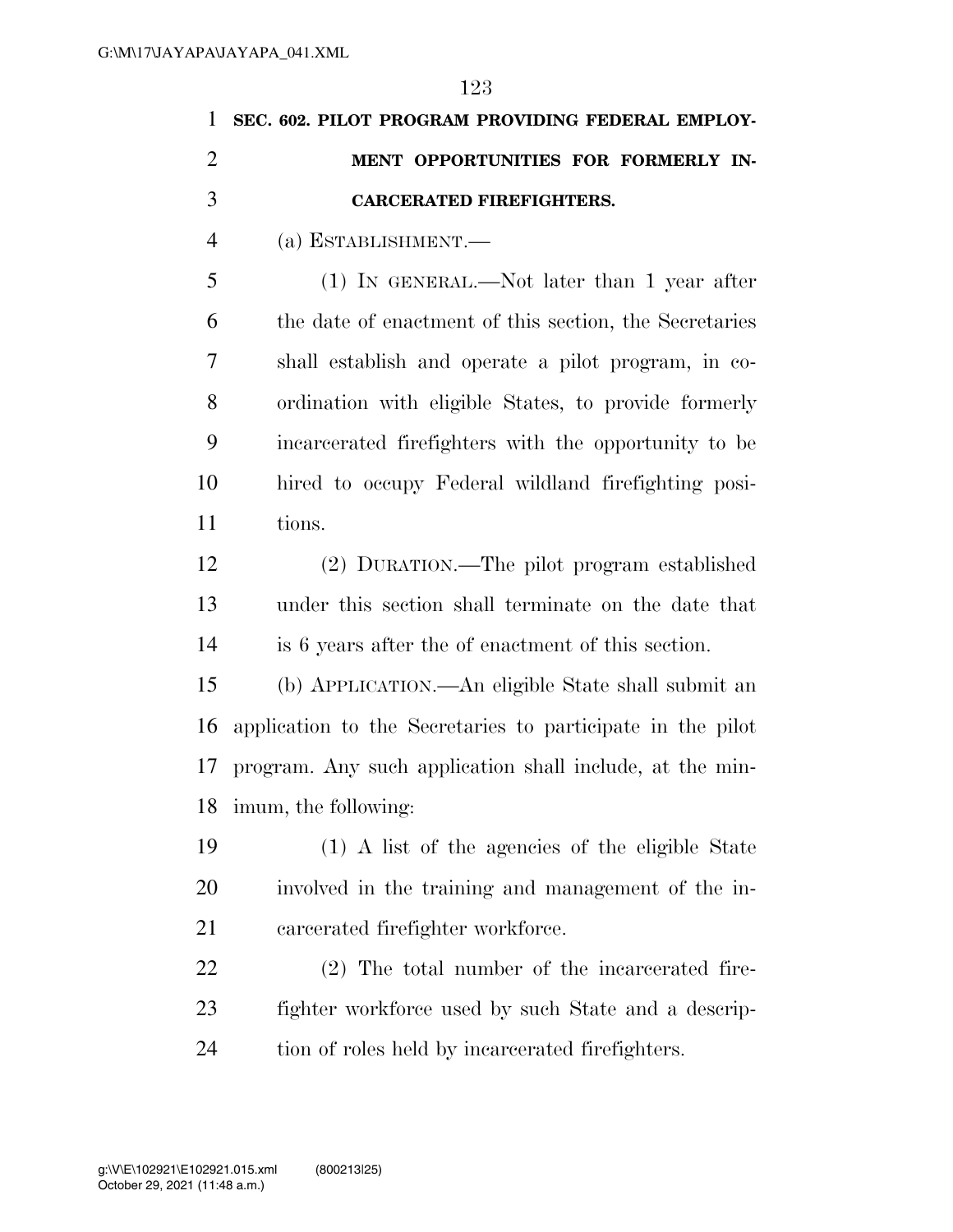(3) The number of incarcerated firefighters ex- pected to be released by such State in the year com- mencing after the date the application is submitted. (4) The number of formerly incarcerated fire- fighters released by such State that have success- fully secured employment in wildland or structural firefighting. (5) An estimate of any costs, including staffing costs, such State would incur as a result of partici- pating in the pilot program. (c) RECRUITMENT.— (1) IN GENERAL.—The pilot program shall pro- vide for the recruitment, in such form and manner as the Secretaries may prescribe, in consultation with the eligible State, of formerly incarcerated fire- fighters to occupy Federal wildland firefighting posi- tions. The following requirements shall apply to such recruitment efforts: (A) The participation in the recruitment program by incarcerated firefighters to be vol- untary. (B) A presentation shall be made to incar- cerated firefighters regarding an overview of Federal wildland firefighting positions. (C) The Secretaries shall—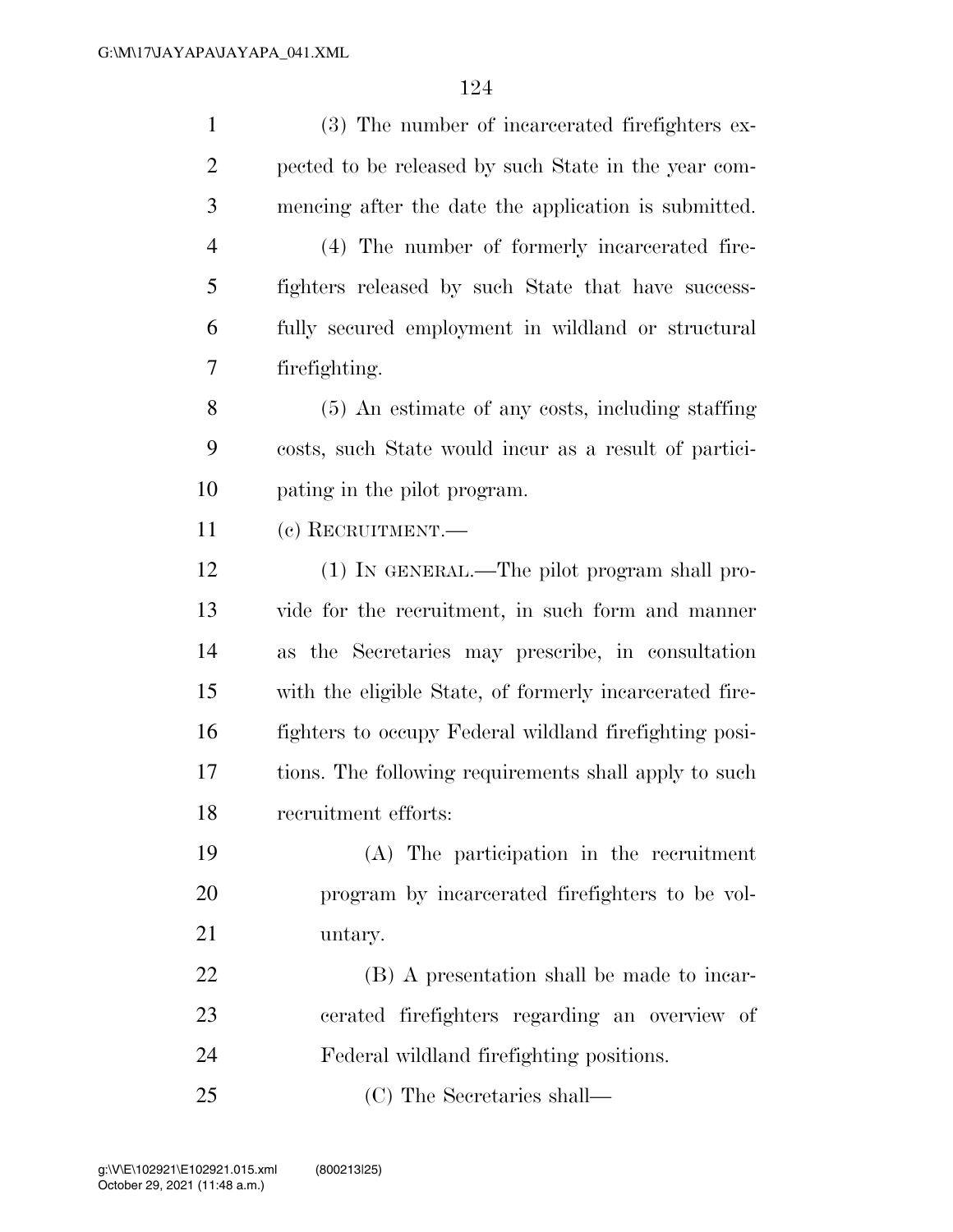| $\mathbf{1}$   | (i) work with incarcerated firefighters           |
|----------------|---------------------------------------------------|
| $\overline{2}$ | and the eligible State to identify the skills,    |
| 3              | interests, and experience of candidates to        |
| $\overline{4}$ | determine which Federal wildland fire-            |
| 5              | fighting positions would be most suitable         |
| 6              | for the individual;                               |
| 7              | (ii) work with incarcerated firefighters          |
| 8              | and the eligible State to identify and ad-        |
| 9              | dress any potential barriers to employment        |
| 10             | as a Federal wildland firefighter, including      |
| 11             | a lack of a driver's license, before the fire-    |
| 12             | fighter is released from incarceration; and       |
| 13             | (iii) collaborate with the eligible State         |
| 14             | to ensure, to the greatest extent prac-           |
| 15             | ticable, that a decision to hire an incarcer-     |
| 16             | ated firefighter coincides with the release       |
| 17             | of the individual from incarceration.             |
| 18             | (D) The Secretaries and State agencies            |
| 19             | shall ensure, to the greatest extent practicable, |
| 20             | that any needs that an incarcerated firefighter   |
| 21             | or formerly incarcerated may have for voluntary   |
| 22             | substance abuse, mental health, or other reha-    |
| 23             | bilitative programming are accommodated dur-      |
| 24             | ing the hiring process and after the position has |
| 25             | been accepted by the individual.                  |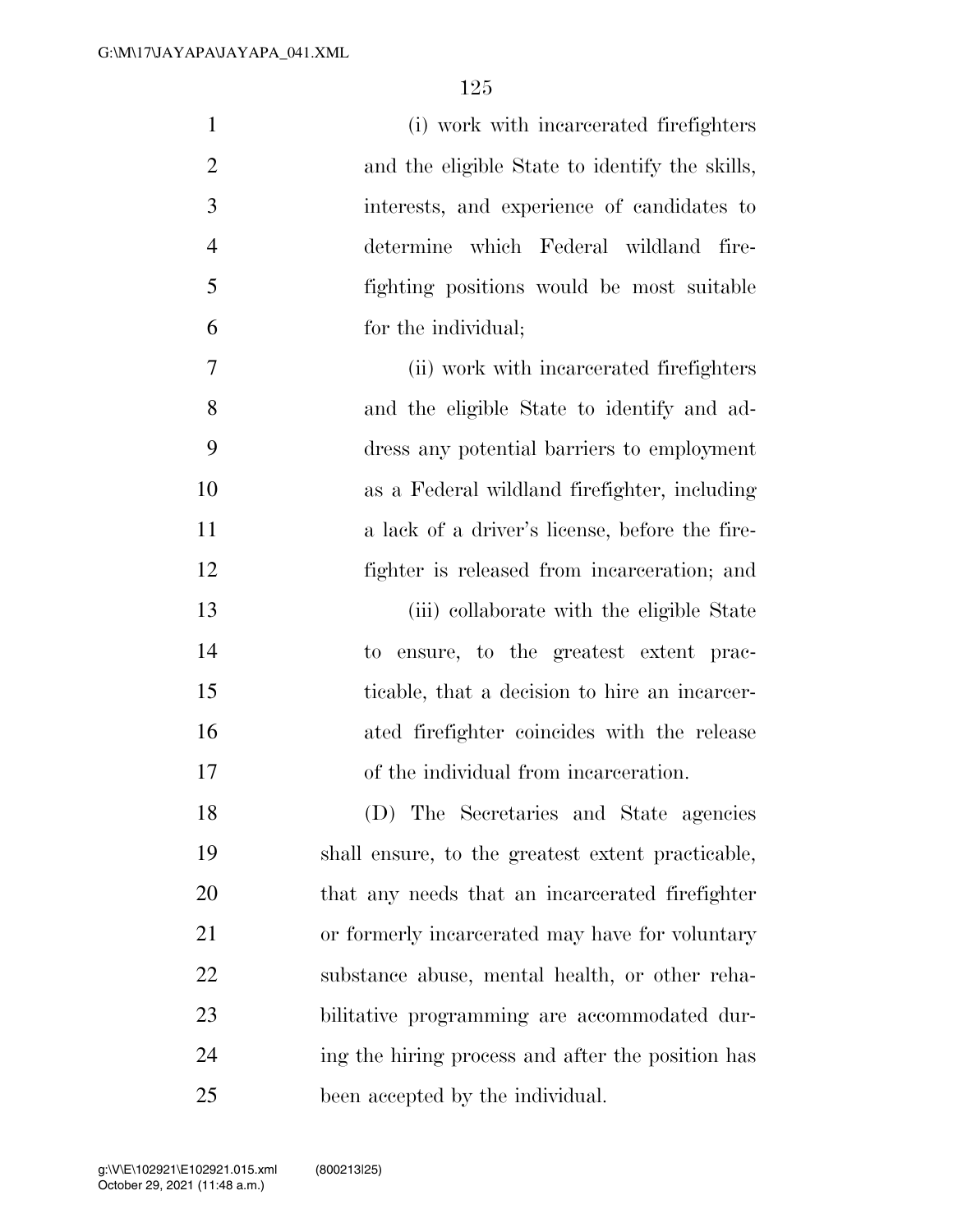(E) The Secretaries shall ensure that the cost of any additional training required is not a financial burden for a formerly incarcerated firefighter.

 (2) GRANTS.—Subject to the availability of funds to carry out this section, the Secretaries shall provide grants to eligible States participating in the pilot program to support the State's collaboration with the Secretaries to provide recruitment opportu- nities for incarcerated firefighters or formerly incar-cerated firefighters.

 (3) WAIVER OF PAROLE AND PROBATION RE- QUIREMENTS.—The Secretaries shall require, at a minimum, that States waive parole and probation re- quirements to ensure that a formerly incarcerated firefighter can meet the requirements of the position for which the individual is hired.

18 (d) REENTRY AND RETENTION SUPPORT.—

 (1) IN GENERAL.—Subject to the availability of funds to carry out this section, the pilot program shall provide support services for formerly incarcer- ated firefighters participating in the program to sup- port the individual's financial stability and success-ful reentry into and retention within the workforce.

(2) FINANCIAL SUPPORT.—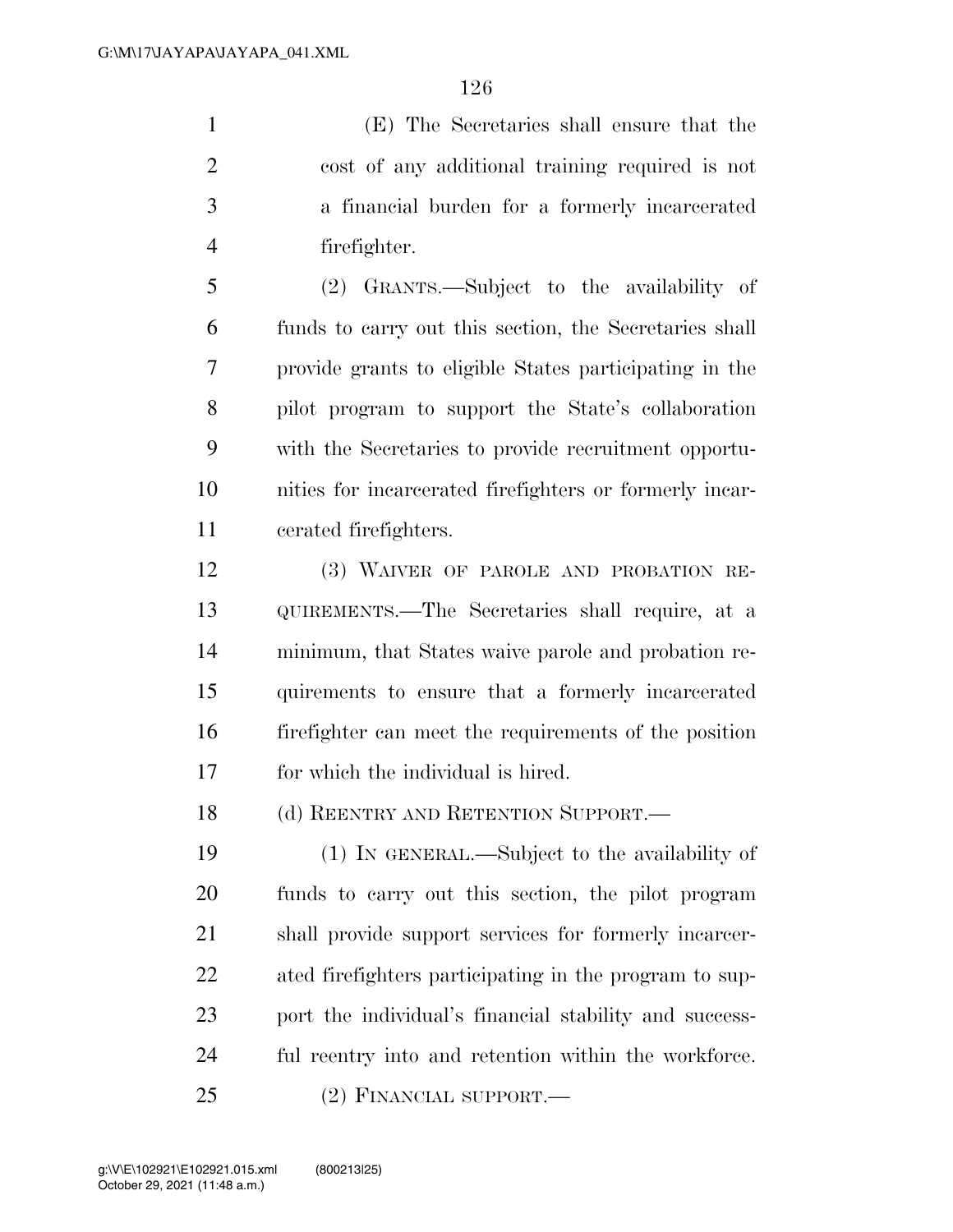(A) APPLICATION.—The Secretaries shall work with State correctional agencies to develop a process for formerly incarcerated firefighters to apply for financial assistance.

 (B) DURATION AND AMOUNT.—Financial assistance may be provided for up to 6 months at an amount that ensures the individual's abil- ity to secure stable housing, food, and other basic needs and purchase any equipment, attire, or supplies that may be needed to perform the duties of the Federal wildland firefighting posi-tion for which they have been hired.

 (3) MENTORSHIP.—The pilot program shall in- clude a mentorship program that pairs formerly in- carcerated firefighters currently employed within the Federal Government with newly hired formerly in- carcerated firefighters to support job success and re-tention.

 (e) HIRING PREFERENCE.—During the period the pilot program under this section is operational, with re- spect to examinations for Federal wildland firefighting po- sitions in the competitive service (as that term is defined in section 2102 of title 5, United States Code), competi-tion is restricted to formerly incarcerated firefighters par-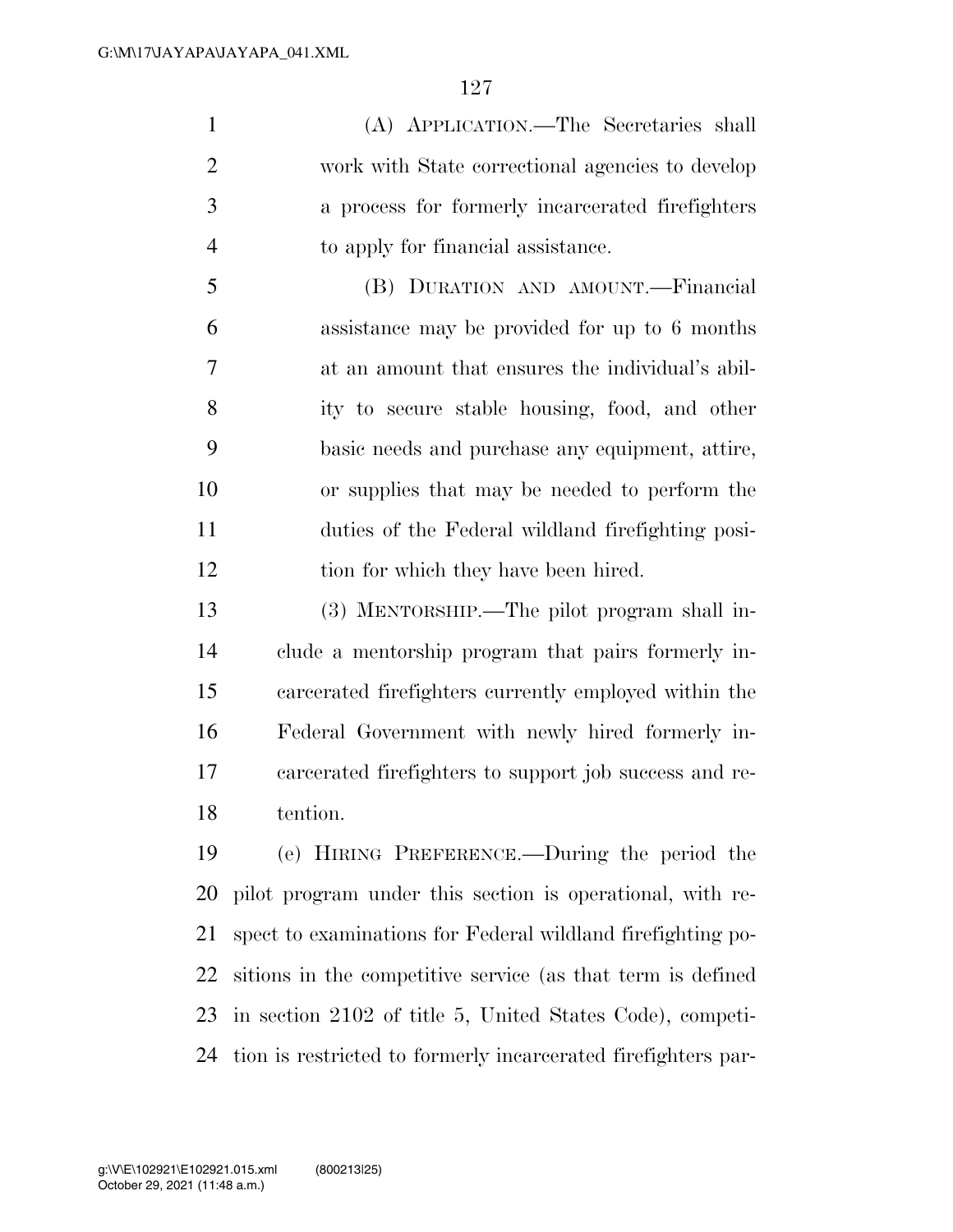ticipating in the pilot program as long as such firefighters are available.

 (f) REPORTS.—Beginning on the date that is 1 year after the date of enactment of this Act and annually there- after for the duration of the pilot program, the Secretaries shall submit a report to the Committees on the Judiciary and Natural Resources of the House of Representatives and the Committee on Homeland Security and Govern- mental Affairs of the Senate and any other relevant con- gressional committees detailing implementation of the pilot program, including the rate at which formerly incar-cerated firefighters have been hired by the Secretaries.

(g) DEFINITIONS.—In this section:

 (1) ELIGIBLE STATE.—The term ''eligible State'' means a State that trains and uses fire- fighters incarcerated in a State correctional facility to fight wildland fire.

 (2) FEDERAL WILDLAND FIREFIGHTING POSI- TIONS.—The term ''Federal wildland firefighting po- sitions'' means full-time, permanent positions within the United States Forest Service or in the Depart- ment of Interior the duties of which consist of wildland firefighting, including administrative sup-port positions.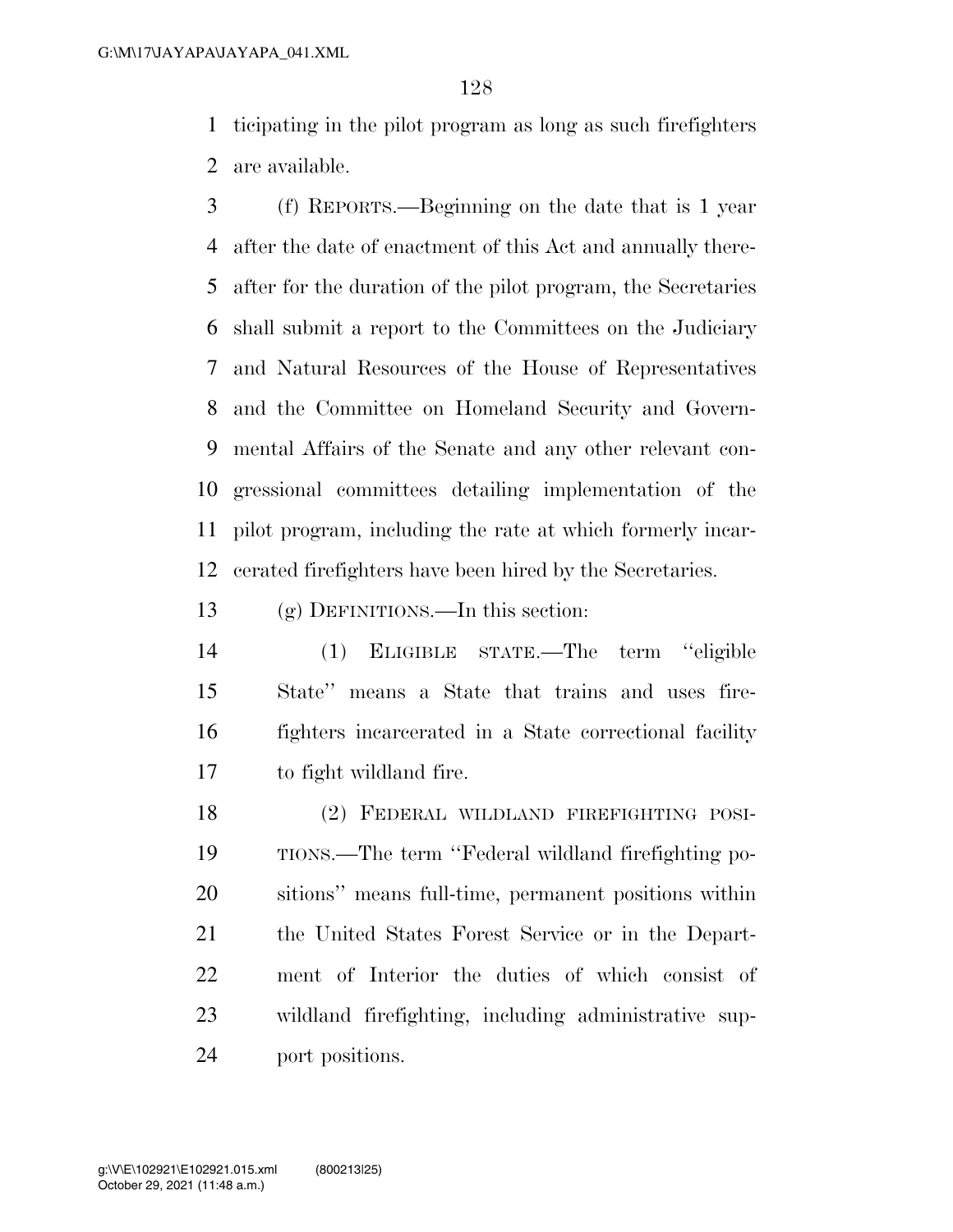| $\mathbf{1}$   | <b>(3)</b><br>FORMERLY INCARCERATED<br>FIRE-                |
|----------------|-------------------------------------------------------------|
| $\overline{2}$ | FIGHTER.—The term "formerly incarcerated fire-              |
| 3              | fighter" means an individual—                               |
| $\overline{4}$ | (A) who is no longer incarcerated in a                      |
| 5              | State correctional facility and has been trained            |
| 6              | and used by the State to fight wildland fire;               |
| 7              | and                                                         |
| 8              | (B) who the Secretaries determine<br>are                    |
| 9              | qualified and suitable to occupy Federal                    |
| 10             | wildland firefighting positions.                            |
| 11             | (4) SECRETARIES.—The term "Secretaries"                     |
| 12             | means the Secretary of Agriculture, acting through          |
| 13             | the Chief of the Forest Service, and the Secretary          |
| 14             | of the Interior.                                            |
| 15             | SEC. 603. DIRECT EMPLOYMENT IN FEMA CORE.                   |
| 16             | (a) IN GENERAL.—Section 306 of the Robert T.                |
| 17             | Stafford Disaster Relief and Emergency Assistance Act       |
|                | 18 (421 U.S.C. 5149) is amended by adding at the end the    |
| 19             | following:                                                  |
| 20             | "(d) In carrying out this Act, the following disaster       |
| 21             | recovery and rebuilding duties shall be included in the du- |
| 22             | ties of the Cadre of On-Call Response/Recovery Employees    |
| 23             | of the Federal Emergency Management Agency:                 |
| 24             | $\lq(1)$ Debris cleanup.                                    |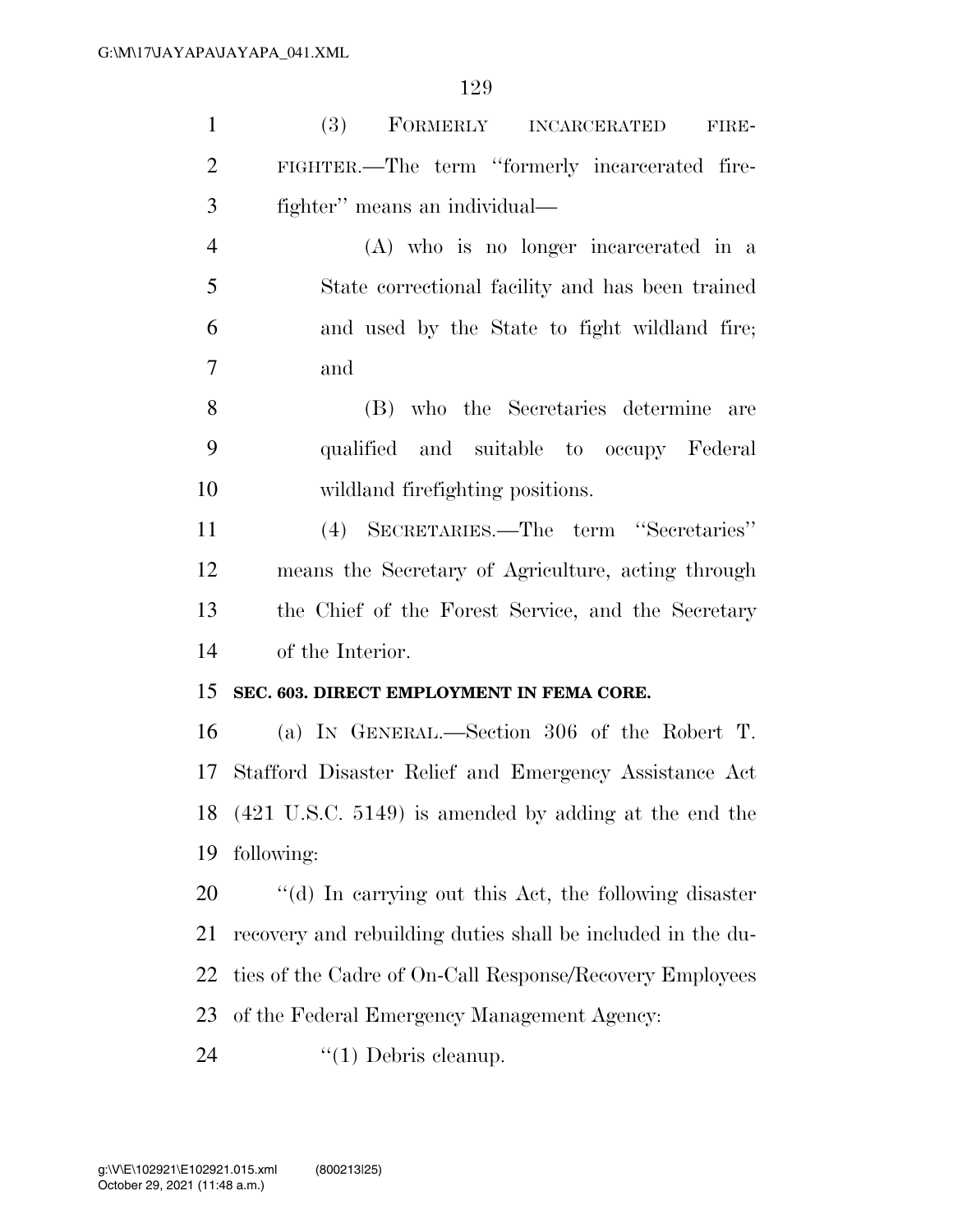| $\mathbf{1}$   | $\lq(2)$ Residential and commercial reconstruction               |
|----------------|------------------------------------------------------------------|
| $\overline{2}$ | including rapid repair of partially-damaged resi-                |
| 3              | dences, and installation of tarps on structures with             |
| $\overline{4}$ | roof damage.                                                     |
| 5              | "(3) Providing support to existing child and                     |
| 6              | elder care services or organization of new services.             |
| 7              | $\lq(4)$ Providing nutritional assistance to im-                 |
| 8              | pacted communities.                                              |
| 9              | $\lq(5)$ Providing counseling and assistance in ac-              |
| 10             | cessing public benefits such as Federal Emergency                |
| 11             | Management Agency grants, Disaster Unemploy-                     |
| 12             | ment Assistance, Disaster Supplemental Nutrition                 |
| 13             | Assistance Program.                                              |
| 14             | $\cdot\cdot\cdot(6)$ Providing logistical support for the supply |
| 15             | chain of medical equipment and other goods involved              |
| 16             | in response efforts.                                             |
| 17             | "(7) Carrying out other disaster preparedness                    |
| 18             | and response functions for other emergencies and                 |
| 19             | natural disasters.                                               |
| 20             | "(e) In appointing personnel under subsection $(c)$ , the        |
| 21             | Administrator shall prioritize appointing unemployed             |
| 22             | workers with experience in the building trades for which         |
| 23             | such workers are qualified.".                                    |
| 24             | (b) ADDITIONAL REQUIREMENT.—The Adminis-                         |
| 25             | trator of the Federal Emergency Management Agency                |